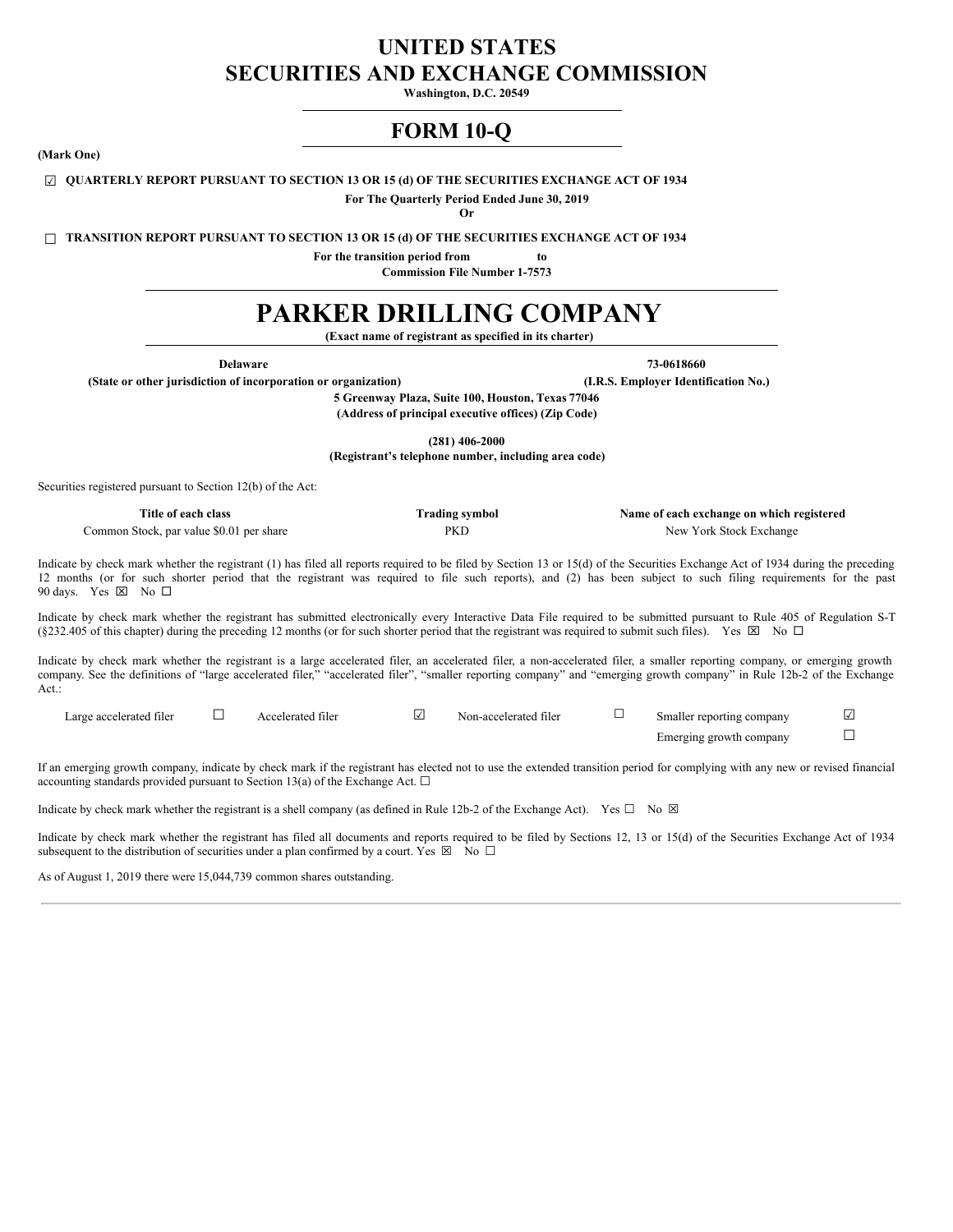# **TABLE OF CONTENTS**

|                                                                                                      | Page                    |
|------------------------------------------------------------------------------------------------------|-------------------------|
| Part I. Financial Information                                                                        |                         |
| Item 1. Financial Statements                                                                         | $\overline{3}$          |
| <b>Consolidated Condensed Balance Sheets</b>                                                         | $\overline{3}$          |
| <b>Consolidated Condensed Statements of Operations</b>                                               | $\overline{2}$          |
| <b>Consolidated Condensed Statements of Comprehensive Income (Loss)</b>                              |                         |
| <b>Consolidated Condensed Statements of Cash Flows</b>                                               | 8                       |
| <b>Consolidated Condensed Statement of Stockholders' Equity</b>                                      | $\overline{\mathbf{2}}$ |
| Notes to the Unaudited Consolidated Condensed Financial Statements                                   | <u>11</u>               |
| <u>Item 2. Management's Discussion and Analysis of Financial Condition and Results of Operations</u> | 42                      |
| Item 3. Quantitative and Qualitative Disclosures about Market Risk                                   | 58                      |
| Item 4. Controls and Procedures                                                                      | 58                      |
| Part II. Other Information                                                                           |                         |
| Item 1. Legal Proceedings                                                                            | <u>59</u>               |
| Item 1A. Risk Factors                                                                                | <u>59</u>               |
| Item 2. Unregistered Sales of Equity Securities and Use of Proceeds                                  | 59                      |
| Item 3. Defaults Upon Senior Securities                                                              | <u>59</u>               |
| Item 4. Mine Safety Disclosures                                                                      | <u>59</u>               |
| Item 5. Other Information                                                                            | 60                      |
| Item 6. Exhibits                                                                                     | <u>61</u>               |
| <b>Signatures</b>                                                                                    | <u>62</u>               |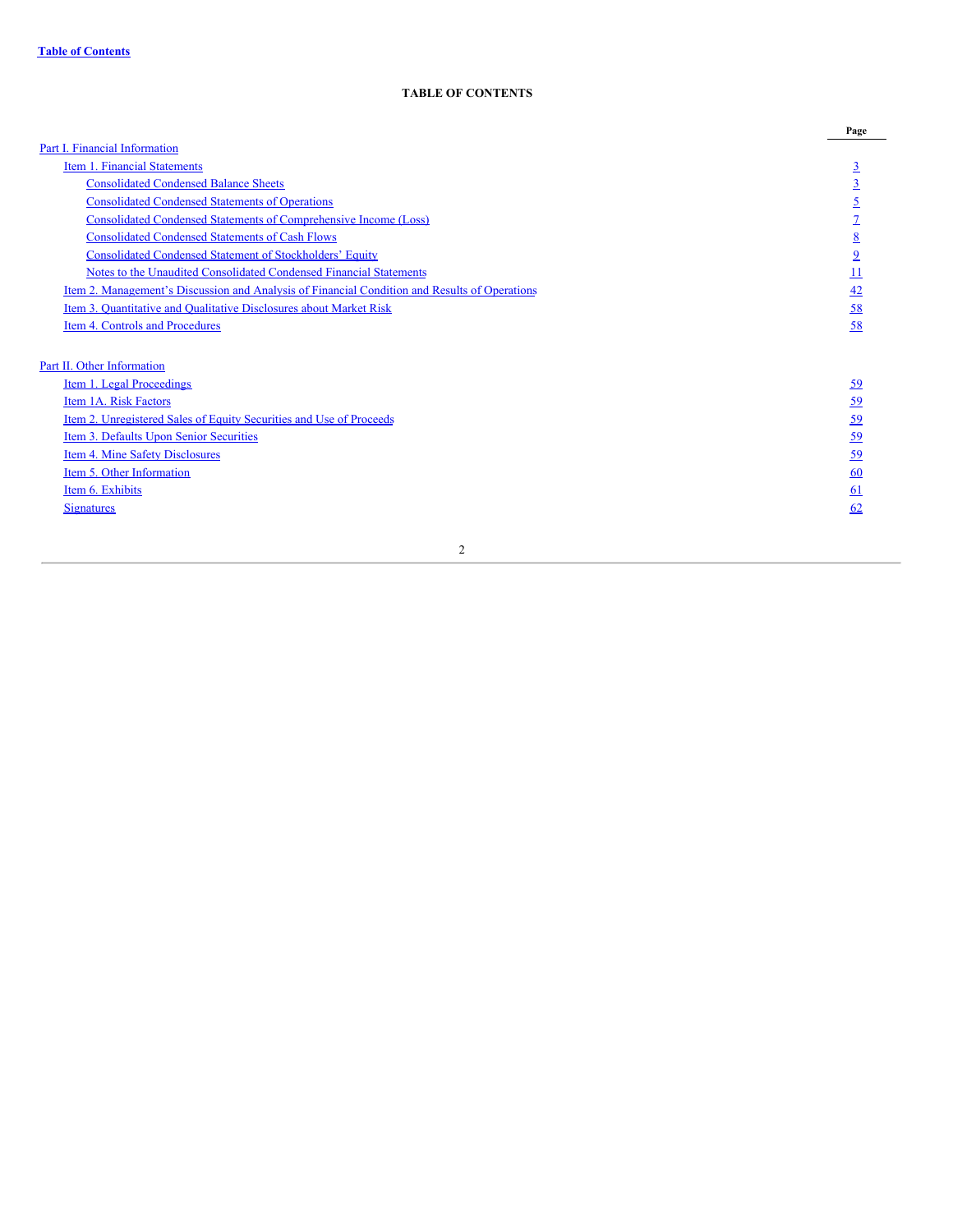# **PART I. FINANCIAL INFORMATION**

# **Item 1. Financial Statements**

# **PARKER DRILLING COMPANY AND SUBSIDIARIES CONSOLIDATED CONDENSED BALANCE SHEETS (Dollars in Thousands, Except Per Share Data)**

|                                                                                                                                   |              | Successor                |              | Predecessor          |  |  |
|-----------------------------------------------------------------------------------------------------------------------------------|--------------|--------------------------|--------------|----------------------|--|--|
|                                                                                                                                   |              | <b>June 30,</b><br>2019  |              | December 31,<br>2018 |  |  |
|                                                                                                                                   |              | (Unaudited)              |              |                      |  |  |
| <b>ASSETS</b>                                                                                                                     |              |                          |              |                      |  |  |
| Current assets:                                                                                                                   |              |                          |              |                      |  |  |
| Cash and cash equivalents                                                                                                         | $\mathbb{S}$ | 139,099                  | $\mathbf{s}$ | 48.602               |  |  |
| Restricted cash                                                                                                                   |              | 2,024                    |              | 10,389               |  |  |
| Accounts and notes receivable, net of allowance for bad debts of \$269 at June 30, 2019 and \$7,767 at December 31,<br>2018       |              | 162,718                  |              | 136,437              |  |  |
| Rig materials and supplies                                                                                                        |              | 19,360                   |              | 36,245               |  |  |
| Other current assets                                                                                                              |              | 25,234                   |              | 35,231               |  |  |
| Total current assets                                                                                                              |              | 348,435                  |              | 266,904              |  |  |
| Property, plant and equipment, net of accumulated depreciation of \$18,742 at June 30, 2019 and \$951,798 at December 31,<br>2018 |              | 304,978                  |              | 534,371              |  |  |
| Intangible assets, net (Note 4)                                                                                                   |              | 16,558                   |              | 4,821                |  |  |
| Deferred income taxes                                                                                                             |              | 4,618                    |              | 2,143                |  |  |
| Other non-current assets                                                                                                          |              | 33,322                   |              | 20,175               |  |  |
| <b>Total</b> assets                                                                                                               | $\mathbb{S}$ | 707,911                  | $\mathbb{S}$ | 828,414              |  |  |
| LIABILITIES AND STOCKHOLDERS' EQUITY                                                                                              |              |                          |              |                      |  |  |
| Current liabilities:                                                                                                              |              |                          |              |                      |  |  |
| Debtor in possession financing (Note 2)                                                                                           | $\mathbb{S}$ | $\overline{\phantom{0}}$ | $\mathbb{S}$ | 10,000               |  |  |
| Accounts payable and accrued liabilities                                                                                          |              | 121,245                  |              | 75,063               |  |  |
| Accrued income taxes                                                                                                              |              | 5,021                    |              | 3,385                |  |  |
| Total current liabilities                                                                                                         |              | 126,266                  |              | 88,448               |  |  |
| Long-term debt (Note 6)                                                                                                           |              | 211,132                  |              |                      |  |  |
| Other long-term liabilities                                                                                                       |              | 16,801                   |              | 11,544               |  |  |
| Long-term deferred tax liability                                                                                                  |              | 4,554                    |              | 510                  |  |  |
| Commitments and contingencies (Note 9)                                                                                            |              |                          |              |                      |  |  |
| Total liabilities not subject to compromise                                                                                       |              | 358,753                  |              | 100,502              |  |  |
| Liabilities subject to compromise (Note 2)                                                                                        |              |                          |              | 600,996              |  |  |
| <b>Total liabilities</b>                                                                                                          |              | 358,753                  |              | 701,498              |  |  |
|                                                                                                                                   |              |                          |              |                      |  |  |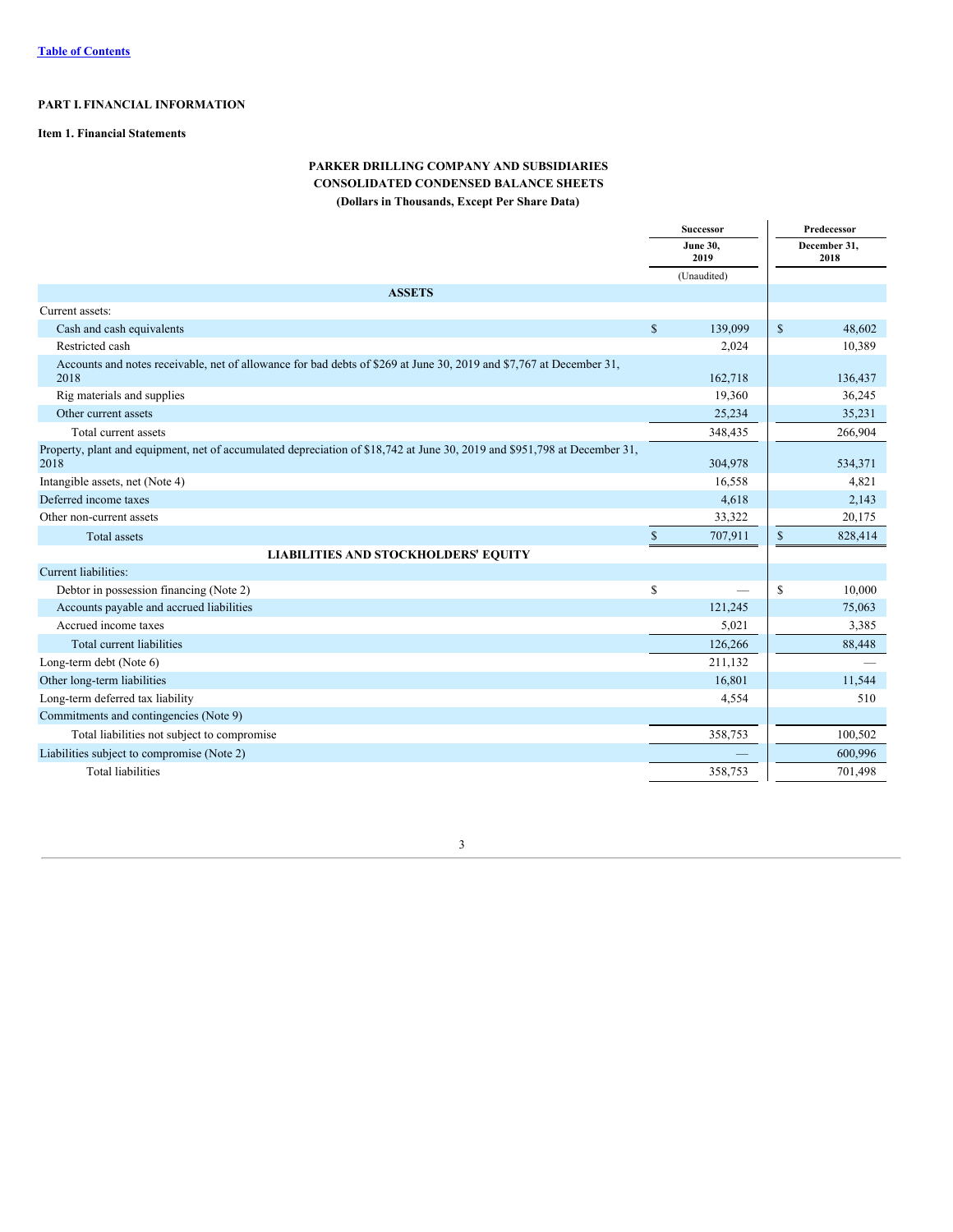# **PARKER DRILLING COMPANY AND SUBSIDIARIES CONSOLIDATED CONDENSED BALANCE SHEETS (Dollars in Thousands, Except Per Share Data)**

|                                                                                                                                                                                      | Successor               | Predecessor          |
|--------------------------------------------------------------------------------------------------------------------------------------------------------------------------------------|-------------------------|----------------------|
|                                                                                                                                                                                      | <b>June 30,</b><br>2019 | December 31,<br>2018 |
|                                                                                                                                                                                      | (Unaudited)             |                      |
| Stockholders' equity:                                                                                                                                                                |                         |                      |
| Predecessor preferred stock, \$1.00 par value, 1,942,000 shares authorized, 500,000 shares issued and outstanding                                                                    |                         | 500                  |
| Predecessor common stock, $$0.16\frac{2}{3}$ par value, 18,666,667 shares authorized, 9,385,060 shares issued and outstanding<br>$(9,384,669$ shares issued and outstanding in 2018) |                         | 1,398                |
| Predecessor capital in excess of par value                                                                                                                                           |                         | 766,347              |
| Predecessor accumulated other comprehensive income (loss)                                                                                                                            | _                       | (6,879)              |
| Successor common stock, \$0.01 par value, 500,000,000 shares authorized, 15,044,739 shares issued and outstanding                                                                    | 150                     |                      |
| Successor capital in excess of par value                                                                                                                                             | 344,519                 |                      |
| Successor accumulated other comprehensive income (loss)                                                                                                                              | (152)                   |                      |
| Retained earnings (accumulated deficit)                                                                                                                                              | 4,641                   | (634, 450)           |
| Total stockholders' equity                                                                                                                                                           | 349,158                 | 126,916              |
| Total liabilities and stockholders' equity                                                                                                                                           | 707,911                 | 828,414<br>S         |

See accompanying notes to the unaudited consolidated condensed financial statements.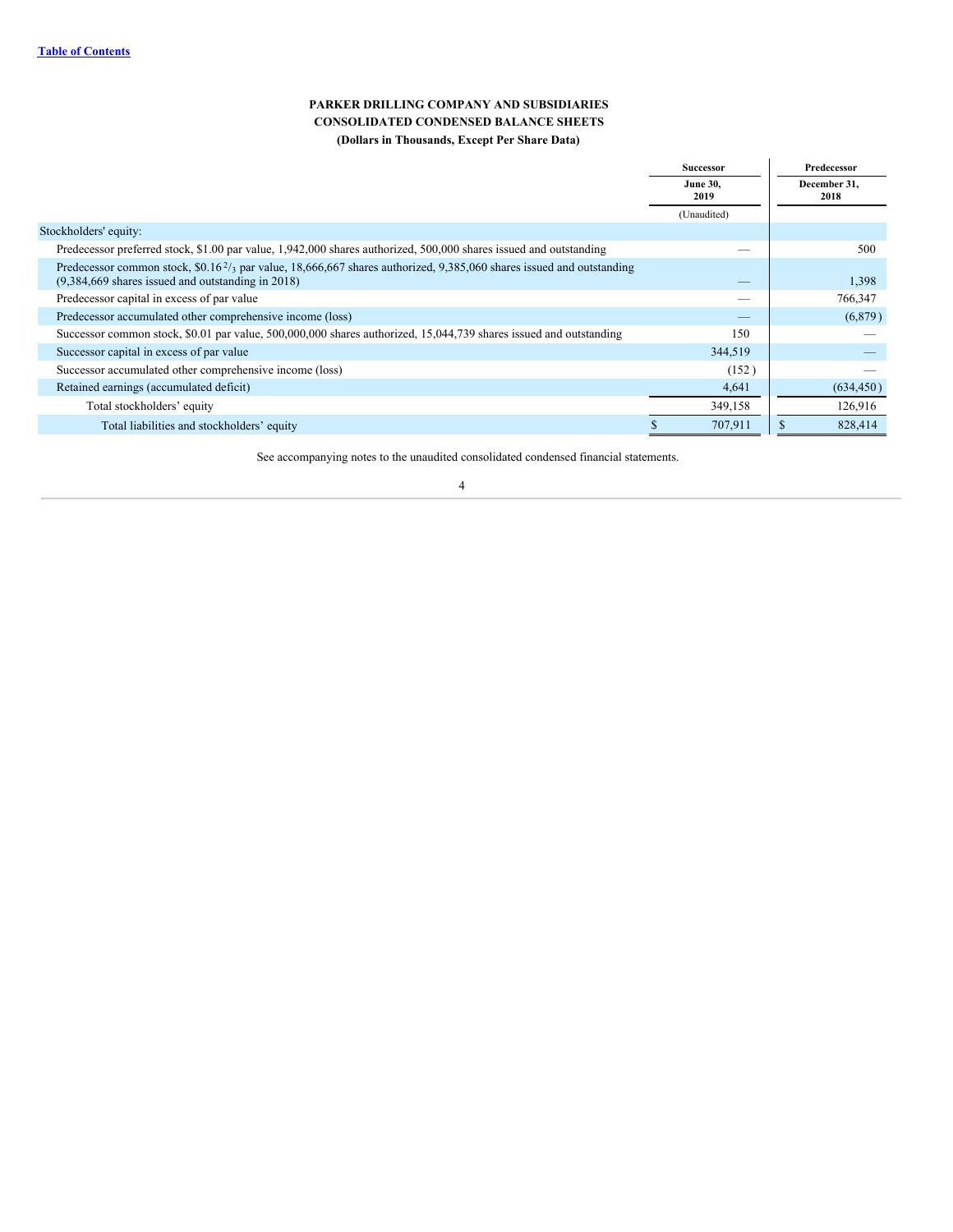# **PARKER DRILLING COMPANY AND SUBSIDIARIES CONSOLIDATED CONDENSED STATEMENTS OF OPERATIONS (Dollars in Thousands, Except Per Share Data) (Unaudited)**

|                                                               |              | <b>Successor</b>                             | Predecessor  |                                              |  |
|---------------------------------------------------------------|--------------|----------------------------------------------|--------------|----------------------------------------------|--|
|                                                               |              | <b>Three Months Ended</b><br><b>June 30,</b> |              | <b>Three Months Ended</b><br><b>June 30,</b> |  |
|                                                               |              | 2019                                         |              | 2018                                         |  |
| Revenues                                                      | $\mathbb{S}$ | 156,031                                      | $\mathbb{S}$ | 118,603                                      |  |
| Expenses:                                                     |              |                                              |              |                                              |  |
| Operating expenses                                            |              | 112,649                                      |              | 91,634                                       |  |
| Depreciation and amortization                                 |              | 20,391                                       |              | 27,136                                       |  |
|                                                               |              | 133,040                                      |              | 118,770                                      |  |
| Total operating gross margin (loss)                           |              | 22,991                                       |              | (167)                                        |  |
| General and administrative expense                            |              | (5,610)                                      |              | (8, 288)                                     |  |
| Gain (loss) on disposition of assets, net                     |              | (53)                                         |              | (478)                                        |  |
| Reorganization items                                          |              | (962)                                        |              |                                              |  |
| Total operating income (loss)                                 |              | 16,366                                       |              | (8,933)                                      |  |
| Other income (expense):                                       |              |                                              |              |                                              |  |
| Interest expense                                              |              | (7,663)                                      |              | (11, 197)                                    |  |
| Interest income                                               |              | 374                                          |              | 30                                           |  |
| Other                                                         |              | (644)                                        |              | (1, 191)                                     |  |
| Total other income (expense)                                  |              | (7,933)                                      |              | (12, 358)                                    |  |
| Income (loss) before income taxes                             |              | 8,433                                        |              | (21,291)                                     |  |
| Income tax expense                                            |              | 3,792                                        |              | 1,586                                        |  |
| Net income (loss)                                             |              | 4,641                                        |              | (22, 877)                                    |  |
| Less: Predecessor preferred stock dividend                    |              |                                              |              | 907                                          |  |
| Net income (loss) available to common stockholders            | \$           | 4,641                                        | S            | (23, 784)                                    |  |
| Basic earnings (loss) per common share:                       | $\mathbb{S}$ | 0.31                                         | $\mathbb{S}$ | (2.56)                                       |  |
| Diluted earnings (loss) per common share:                     | \$           | 0.31                                         | \$           | (2.56)                                       |  |
| Number of common shares used in computing earnings per share: |              |                                              |              |                                              |  |
| Basic                                                         |              | 15,044,739                                   |              | 9,292,224                                    |  |
| Diluted                                                       |              | 15,044,739                                   |              | 9,292,224                                    |  |

See accompanying notes to the unaudited consolidated condensed financial statements.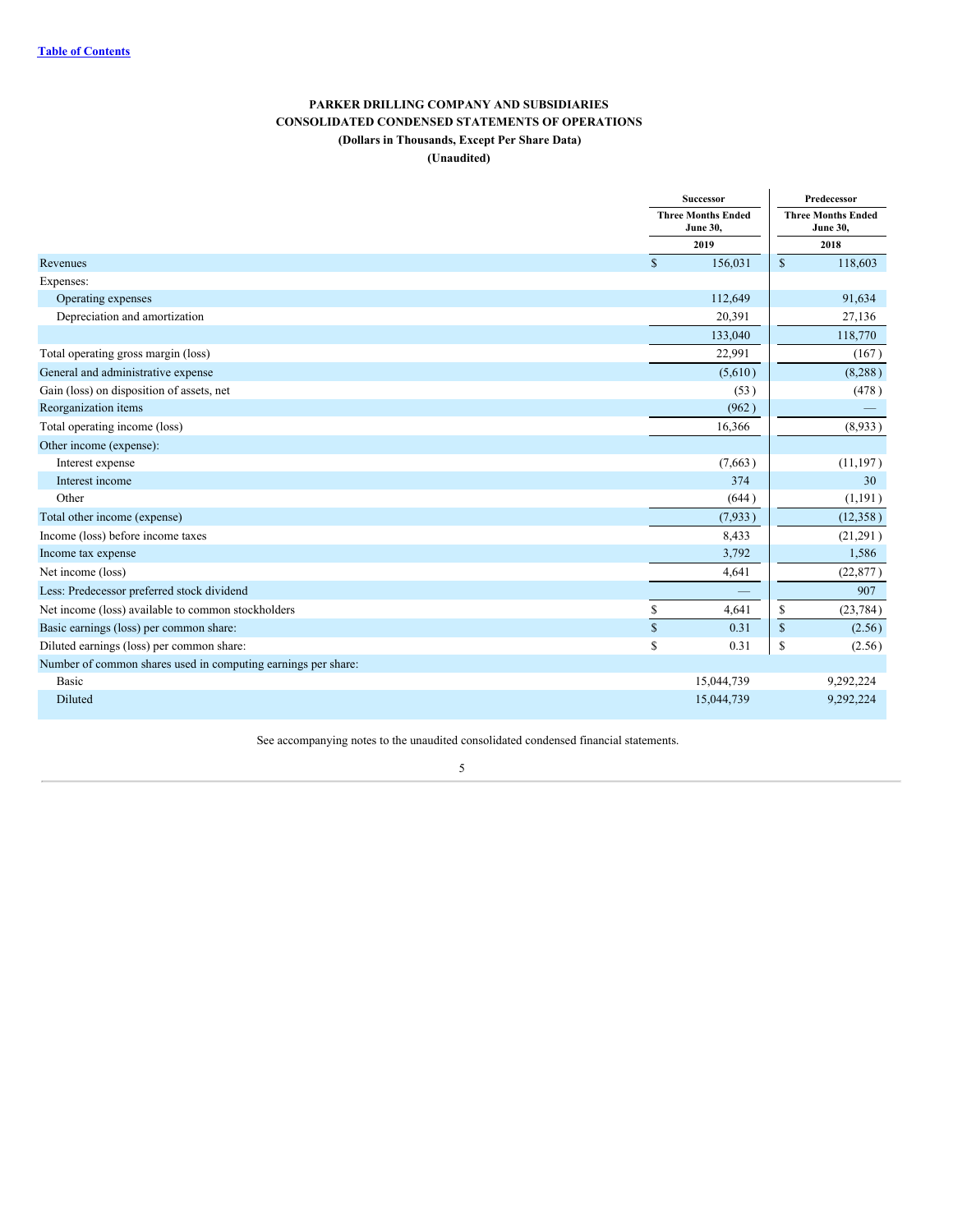# **PARKER DRILLING COMPANY AND SUBSIDIARIES CONSOLIDATED CONDENSED STATEMENTS OF OPERATIONS (Dollars in Thousands, Except Per Share Data) (Unaudited)**

|                                                               |              | Successor                                    | Predecessor   |                                        |               |                                            |  |  |
|---------------------------------------------------------------|--------------|----------------------------------------------|---------------|----------------------------------------|---------------|--------------------------------------------|--|--|
|                                                               |              | <b>Three Months Ended</b><br><b>June 30,</b> |               | <b>Three Months Ended</b><br>March 31, |               | <b>Six Months Ended</b><br><b>June 30,</b> |  |  |
|                                                               |              | 2019                                         |               | 2019                                   | 2018          |                                            |  |  |
| Revenues                                                      | $\mathbb{S}$ | 156,031                                      | $\mathbb{S}$  | 157,397                                | $\mathbb{S}$  | 228,278                                    |  |  |
| Expenses:                                                     |              |                                              |               |                                        |               |                                            |  |  |
| Operating expenses                                            |              | 112,649                                      |               | 120,871                                |               | 183,168                                    |  |  |
| Depreciation and amortization                                 |              | 20,391                                       |               | 25,102                                 |               | 55,685                                     |  |  |
|                                                               |              | 133,040                                      |               | 145,973                                |               | 238,853                                    |  |  |
| Total operating gross margin (loss)                           |              | 22,991                                       |               | 11,424                                 |               | (10, 575)                                  |  |  |
| General and administrative expense                            |              | (5,610)                                      |               | (8,147)                                |               | (14, 489)                                  |  |  |
| Gain (loss) on disposition of assets, net                     |              | (53)                                         |               | 384                                    |               | (135)                                      |  |  |
| Reorganization items                                          |              | (962)                                        |               | (92, 977)                              |               |                                            |  |  |
| Total operating income (loss)                                 |              | 16,366                                       |               | (89,316)                               |               | (25, 199)                                  |  |  |
| Other income (expense):                                       |              |                                              |               |                                        |               |                                            |  |  |
| Interest expense                                              |              | (7,663)                                      |               | (274)                                  |               | (22, 437)                                  |  |  |
| Interest income                                               |              | 374                                          |               | 8                                      |               | 53                                         |  |  |
| Other                                                         |              | (644)                                        |               | (10)                                   |               | (900)                                      |  |  |
| Total other income (expense)                                  |              | (7, 933)                                     |               | (276)                                  |               | (23, 284)                                  |  |  |
| Income (loss) before income taxes                             |              | 8,433                                        |               | (89, 592)                              |               | (48, 483)                                  |  |  |
| Income tax expense                                            |              | 3,792                                        |               | 656                                    |               | 3,190                                      |  |  |
| Net income (loss)                                             |              | 4,641                                        |               | (90, 248)                              |               | (51, 673)                                  |  |  |
| Less: Predecessor preferred stock dividend                    |              |                                              |               |                                        |               | 1,813                                      |  |  |
| Net income (loss) available to common stockholders            | \$           | 4,641                                        | \$            | (90, 248)                              | <sup>\$</sup> | (53, 486)                                  |  |  |
| Basic earnings (loss) per common share:                       | \$           | 0.31                                         | $\mathbf{\$}$ | (9.63)                                 | -S            | (5.77)                                     |  |  |
| Diluted earnings (loss) per common share:                     | \$           | 0.31                                         | \$            | (9.63)                                 | -S            | (5.77)                                     |  |  |
| Number of common shares used in computing earnings per share: |              |                                              |               |                                        |               |                                            |  |  |
| Basic                                                         |              | 15,044,739                                   |               | 9,368,322                              |               | 9,271,759                                  |  |  |
| Diluted                                                       |              | 15,044,739                                   |               | 9,368,322                              |               | 9,271,759                                  |  |  |

See accompanying notes to the unaudited consolidated condensed financial statements.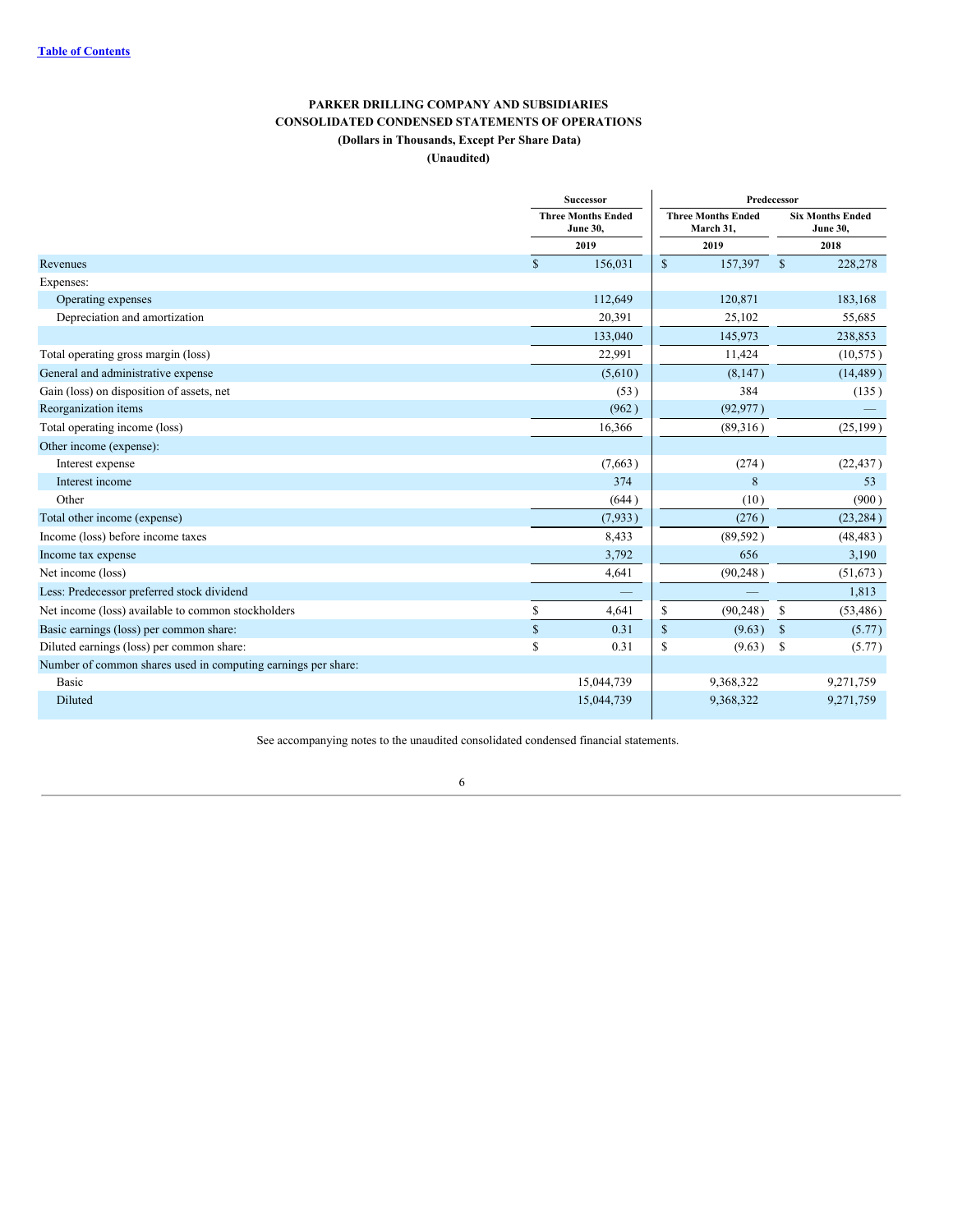# **PARKER DRILLING COMPANY AND SUBSIDIARIES CONSOLIDATED CONDENSED STATEMENTS OF COMPREHENSIVE INCOME (LOSS) (Dollars in Thousands)**

# **(Unaudited)**

|                                                                     |                                              | <b>Successor</b> | Predecessor |                                              |  |  |
|---------------------------------------------------------------------|----------------------------------------------|------------------|-------------|----------------------------------------------|--|--|
|                                                                     | <b>Three Months Ended</b><br><b>June 30,</b> |                  |             | <b>Three Months Ended</b><br><b>June 30,</b> |  |  |
|                                                                     |                                              | 2019             |             | 2018                                         |  |  |
| Net income (loss)                                                   |                                              | 4,641            |             | (22, 877)                                    |  |  |
| Other comprehensive income (loss), net of tax:                      |                                              |                  |             |                                              |  |  |
| Currency translation difference on related borrowings               |                                              | (80)             |             | (445)                                        |  |  |
| Currency translation difference on foreign currency net investments |                                              | (72)             |             | (1,802)                                      |  |  |
| Total other comprehensive income (loss), net of tax:                |                                              | (152)            |             | (2,247)                                      |  |  |
| Comprehensive income (loss)                                         |                                              | 4.489            |             | (25, 124)                                    |  |  |
|                                                                     |                                              |                  |             |                                              |  |  |

See accompanying notes to the unaudited consolidated condensed financial statements.

# **PARKER DRILLING COMPANY AND SUBSIDIARIES CONSOLIDATED CONDENSED STATEMENTS OF COMPREHENSIVE INCOME (LOSS)**

**(Dollars in Thousands) (Unaudited)**

|                                                                     | Successor                                    |   |                                        | Predecessor                                |          |
|---------------------------------------------------------------------|----------------------------------------------|---|----------------------------------------|--------------------------------------------|----------|
|                                                                     | <b>Three Months Ended</b><br><b>June 30,</b> |   | <b>Three Months Ended</b><br>March 31. | <b>Six Months Ended</b><br><b>June 30,</b> |          |
|                                                                     | 2019                                         |   | 2019                                   |                                            | 2018     |
| Net income (loss)                                                   | 4,641                                        | D | (90,248)                               |                                            | (51,673) |
| Other comprehensive income (loss), net of tax:                      |                                              |   |                                        |                                            |          |
| Currency translation difference on related borrowings               | (80)                                         |   | 141                                    |                                            | (169)    |
| Currency translation difference on foreign currency net investments | (72)                                         |   | (518)                                  |                                            | (2,378)  |
| Total other comprehensive income (loss), net of tax:                | (152)                                        |   | (377)                                  |                                            | (2,547)  |
| Comprehensive income (loss)                                         | 4,489                                        |   | (90,625)                               |                                            | (54,220) |

See accompanying notes to the unaudited consolidated condensed financial statements.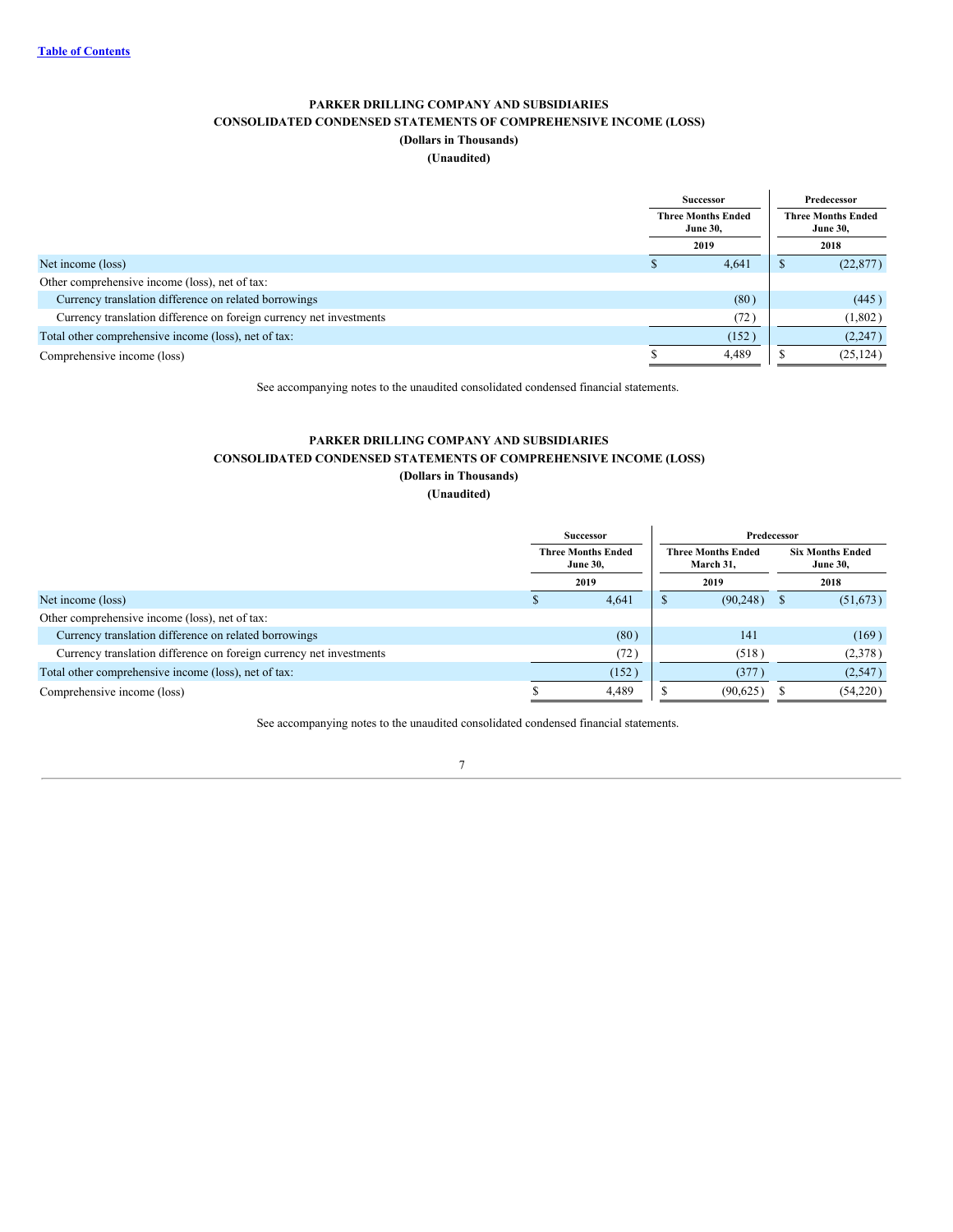# **PARKER DRILLING COMPANY AND SUBSIDIARIES CONSOLIDATED CONDENSED STATEMENTS OF CASH FLOWS (Dollars in Thousands)**

# **(Unaudited)**

|                                                                          |      | <b>Successor</b>                             |      |                                        | Predecessor |                                            |
|--------------------------------------------------------------------------|------|----------------------------------------------|------|----------------------------------------|-------------|--------------------------------------------|
|                                                                          |      | <b>Three Months Ended</b><br><b>June 30,</b> |      | <b>Three Months Ended</b><br>March 31, |             | <b>Six Months Ended</b><br><b>June 30,</b> |
|                                                                          |      | 2019                                         |      | 2019                                   |             | 2018                                       |
| Cash flows from operating activities:                                    |      |                                              |      |                                        |             |                                            |
| Net income (loss)                                                        | \$   | 4,641                                        | \$   | (90, 248)                              | -S          | (51, 673)                                  |
| Adjustments to reconcile net income (loss):                              |      |                                              |      |                                        |             |                                            |
| Depreciation and amortization                                            |      | 20,391                                       |      | 25,102                                 |             | 55,685                                     |
| (Gain) loss on disposition of assets, net                                |      | 53                                           |      | (384)                                  |             | 135                                        |
| Reorganization items                                                     |      |                                              |      | 62,470                                 |             |                                            |
| Deferred tax expense (benefit)                                           |      | 3,254                                        |      | (1,685)                                |             | (896)                                      |
| Expenses not requiring cash                                              |      | 3,680                                        |      | 2,575                                  |             | 4,030                                      |
| Change in assets and liabilities:                                        |      |                                              |      |                                        |             |                                            |
| Accounts and notes receivable                                            |      | 5,473                                        |      | (32, 842)                              |             | (392)                                      |
| Other assets                                                             |      | (5,239)                                      |      | (6, 542)                               |             | 8,112                                      |
| Accounts payable and accrued liabilities                                 |      | (12, 731)                                    |      | 55,780                                 |             | (6,026)                                    |
| Accrued income taxes                                                     |      | (2,581)                                      |      | 688                                    |             | (944)                                      |
| Net cash provided by (used in) operating activities                      |      | 16,941                                       |      | 14,914                                 |             | 8.031                                      |
| Cash flows from investing activities:                                    |      |                                              |      |                                        |             |                                            |
| Capital expenditures                                                     |      | (25,085)                                     |      | (9,231)                                |             | (32, 549)                                  |
| Proceeds from the sale of assets                                         |      | 257                                          |      | 101                                    |             | 851                                        |
| Net cash provided by (used in) investing activities                      |      | (24, 828)                                    |      | (9,130)                                |             | (31,698)                                   |
| Cash flows from financing activities:                                    |      |                                              |      |                                        |             |                                            |
| Payments of debt issuance costs                                          |      | (275)                                        |      | (490)                                  |             | (1,440)                                    |
| Proceeds from rights offering                                            |      |                                              |      | 95,000                                 |             |                                            |
| Payment of amounts borrowed under debtor in possession financing         |      | $\overline{\phantom{0}}$                     |      | (10,000)                               |             |                                            |
| Predecessor preferred stock dividend                                     |      |                                              |      |                                        |             | (1, 813)                                   |
| Shares surrendered in lieu of tax                                        |      |                                              |      |                                        |             | (170)                                      |
| Net cash provided by (used in) financing activities                      |      | (275)                                        |      | 84,510                                 |             | (3, 423)                                   |
| Net increase (decrease) in cash and cash equivalents and restricted cash |      | (8,162)                                      |      | 90,294                                 |             | (27,090)                                   |
| Cash and cash equivalents and restricted cash at beginning of period     |      | 149,285                                      |      | 58,991                                 |             | 141,549                                    |
| Cash and cash equivalents and restricted cash at end of period           | $\$$ | 141,123                                      | $\$$ | 149,285                                | $\mathbb S$ | 114,459                                    |

See accompanying notes to the unaudited consolidated condensed financial statements.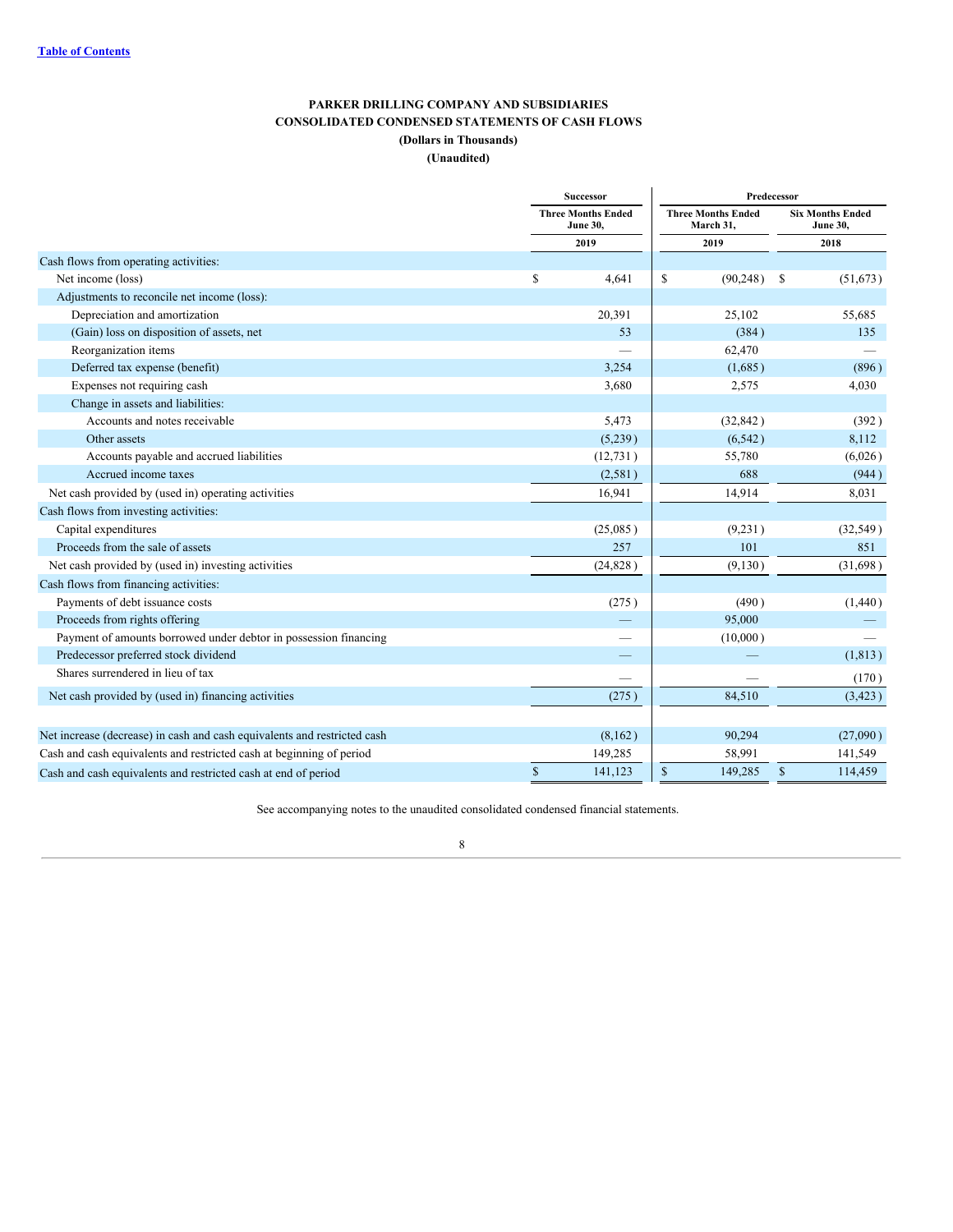# **PARKER DRILLING COMPANY AND SUBSIDIARIES CONSOLIDATED CONDENSED STATEMENTS OF STOCKHOLDERS' EQUITY**

**(Dollars and Shares in Thousands)**

**(Unaudited)**

|                                              | <b>Shares</b> |               | Preferred<br><b>Stock</b> |              | Common<br><b>Stock</b> | <b>Treasury</b><br><b>Stock</b> |              | Capital in<br><b>Excess of</b><br>Par Value |              | Accumulated<br><b>Deficit</b>   |              | Accumulated<br>Other<br>Comprehensive<br><b>Income (Loss)</b> |               | <b>Total</b><br>Stockholders'<br><b>Equity</b> |
|----------------------------------------------|---------------|---------------|---------------------------|--------------|------------------------|---------------------------------|--------------|---------------------------------------------|--------------|---------------------------------|--------------|---------------------------------------------------------------|---------------|------------------------------------------------|
| Balances, December 31, 2017<br>(Predecessor) | 9,762         | $\mathcal{S}$ | 500                       | $\mathbb{S}$ | 1,548                  | \$<br>(170)                     | $\mathbb{S}$ | 766,508                                     | $\mathbb{S}$ | (468, 753)                      | $\mathbb{S}$ | (3,512)                                                       | <sup>\$</sup> | 296,121                                        |
| Activity in employees'<br>stock plans        | 21            |               |                           |              | 3                      |                                 |              | (126)                                       |              |                                 |              |                                                               |               | (123)                                          |
| Amortization of stock-<br>based awards       |               |               |                           |              |                        |                                 |              | 979                                         |              |                                 |              |                                                               |               | 979                                            |
| Predecessor preferred stock<br>dividend      |               |               |                           |              |                        |                                 |              | (906)                                       |              |                                 |              |                                                               |               | (906)                                          |
| Comprehensive Income:                        |               |               |                           |              |                        |                                 |              |                                             |              |                                 |              |                                                               |               |                                                |
| Net income (loss)                            |               |               |                           |              |                        |                                 |              |                                             |              | (28, 796)                       |              |                                                               |               | (28, 796)                                      |
| Other comprehensive<br>income (loss)         |               |               |                           |              |                        |                                 |              |                                             |              |                                 |              | (300)                                                         |               | (300)                                          |
| Balances, March 31, 2018<br>(Predecessor)    | 9,783         | S             | 500                       | \$           | 1,551                  | \$<br>(170)                     | S            | 766,455                                     | \$           | (497, 549)                      | S            | (3,812)                                                       | S.            | 266,975                                        |
| Activity in employees'<br>stock plans        | 37            |               |                           |              | 6                      |                                 |              | (53)                                        |              |                                 |              |                                                               |               | (47)                                           |
| Amortization of stock-<br>based awards       |               |               |                           |              |                        |                                 |              | 833                                         |              |                                 |              |                                                               |               | 833                                            |
| Predecessor preferred stock<br>dividend      |               |               |                           |              |                        |                                 |              | (907)                                       |              |                                 |              |                                                               |               | (907)                                          |
| Comprehensive Income:                        |               |               |                           |              |                        |                                 |              |                                             |              |                                 |              |                                                               |               |                                                |
| Net income (loss)                            |               |               |                           |              |                        |                                 |              |                                             |              | (22, 877)                       |              |                                                               |               | (22, 877)                                      |
| Other comprehensive<br>income (loss)         |               |               |                           |              |                        |                                 |              |                                             |              |                                 |              | (2,247)                                                       |               | (2, 247)                                       |
| Balances, June 30, 2018<br>(Predecessor)     | 9,820         | $\mathbb{S}$  | $500 - $$                 |              | $1,557 -$ \$           | $(170) -$ \$                    |              |                                             |              | $766,328$ - \$ $(520,426)$ - \$ |              | (6,059)                                                       | \$            | 241,730                                        |

See accompanying notes to the unaudited consolidated condensed financial statements.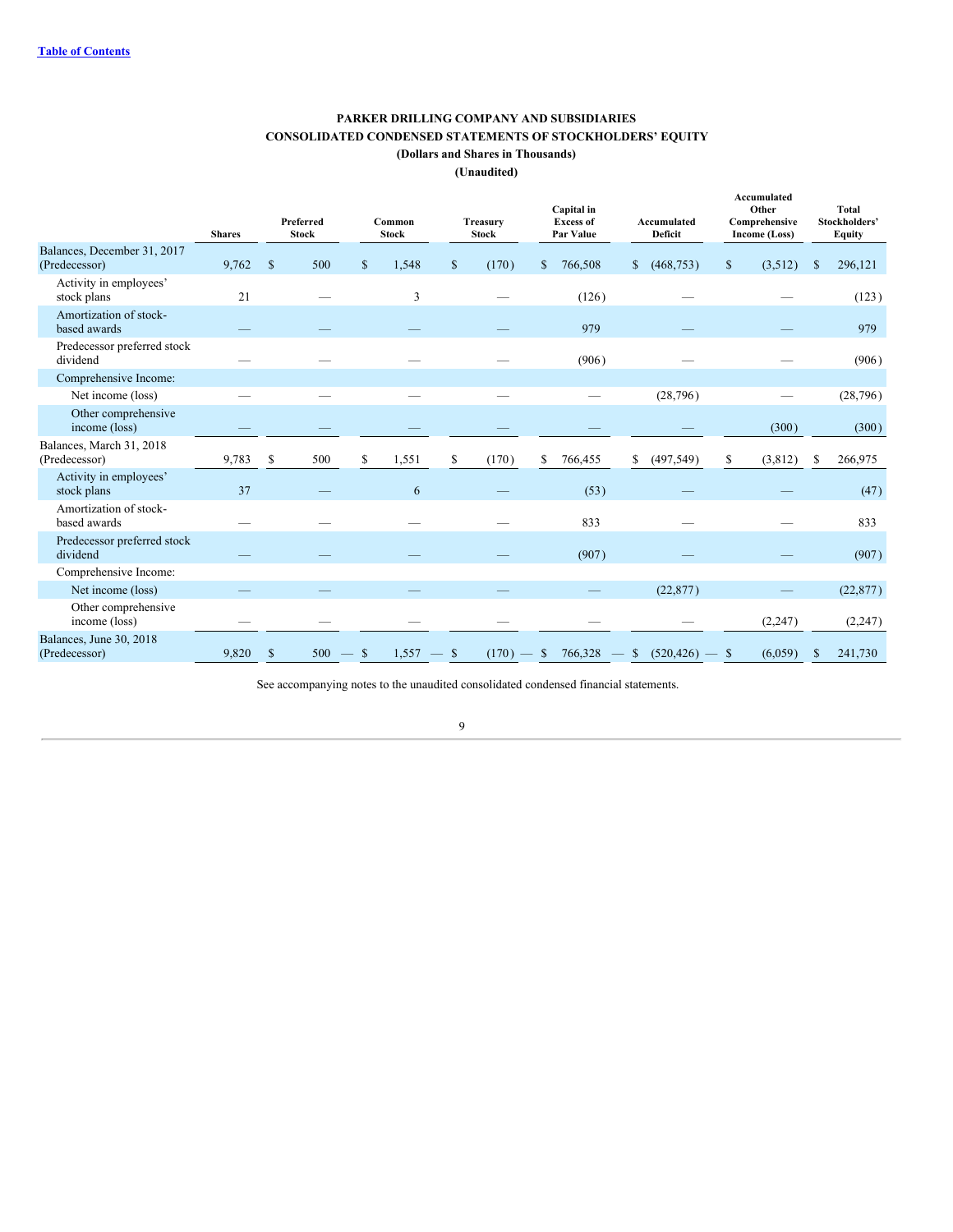# **PARKER DRILLING COMPANY AND SUBSIDIARIES CONSOLIDATED CONDENSED STATEMENTS OF STOCKHOLDERS' EQUITY**

**(Dollars and Shares in Thousands)**

**(Unaudited)**

|                                              | <b>Shares</b> | <b>Preferred Stock</b> | <b>Common Stock</b>   | <b>Treasury Stock</b> | Capital in<br><b>Excess of</b><br>Par Value | Accumulated<br><b>Deficit</b> | Accumulated<br>Other<br>Comprehensive<br>Income (Loss) | <b>Total</b><br>Stockholders'<br><b>Equity</b> |
|----------------------------------------------|---------------|------------------------|-----------------------|-----------------------|---------------------------------------------|-------------------------------|--------------------------------------------------------|------------------------------------------------|
| Balances, December 31, 2018<br>(Predecessor) | 9.885         | 500<br>S               | $\mathbb{S}$<br>1,568 | $\mathbb{S}$<br>(170) | 766,347<br>-S                               | (634, 450)<br><sup>\$</sup>   | (6,879)<br>$\mathbb{S}$                                | 126,916<br>$\mathbf S$                         |
| Activity in employees' stock<br>plans        |               |                        |                       |                       |                                             |                               |                                                        |                                                |
| Amortization of stock-based<br>awards        |               |                        |                       |                       | 1,446                                       |                               |                                                        | 1,446                                          |
| Predecessor preferred stock<br>dividend      |               |                        |                       |                       |                                             |                               |                                                        |                                                |
| Comprehensive Income:                        |               |                        |                       |                       |                                             |                               |                                                        |                                                |
| Net income (loss)                            |               |                        |                       |                       |                                             | (90, 248)                     |                                                        | (90, 248)                                      |
| Other comprehensive<br>income (loss)         |               |                        |                       |                       |                                             |                               | (377)                                                  | (377)                                          |
| Balances, March 31, 2019<br>(Predecessor)    | 9,885         | 500                    | 1,568                 | (170)                 | 767,793                                     | (724, 698)                    | (7,256)                                                | 37,737                                         |
| Cancellation of predecessor<br>equity        | (9,885)       | (500)                  | (1, 568)              | 170                   | (767, 793)                                  | 724,698                       | 7,256                                                  | (37, 737)                                      |
| Balances, March 31, 2019<br>(Predecessor)    |               |                        |                       |                       |                                             |                               |                                                        |                                                |
| Issuances of successor<br>common stock       | 15,044        |                        | 150                   |                       | 328,800                                     |                               |                                                        | 328,950                                        |
| Issuances of successor<br>warrants           |               |                        |                       |                       | 14,687                                      |                               |                                                        | 14,687                                         |
| Equity issuance costs                        |               |                        |                       |                       | (837)                                       |                               |                                                        | (837)                                          |
| Balances, March 31, 2019<br>(Successor)      | 15,044        |                        | 150                   |                       | 342,650                                     |                               |                                                        | 342,800                                        |
| Amortization of stock-based<br>awards        |               |                        |                       |                       | 1,869                                       |                               |                                                        | 1,869                                          |
| Comprehensive Income:                        |               |                        |                       |                       |                                             |                               |                                                        |                                                |
| Net income (loss)                            |               |                        |                       |                       |                                             | 4,641                         |                                                        | 4,641                                          |
| Other comprehensive<br>income (loss)         |               |                        |                       |                       |                                             |                               | (152)                                                  | (152)                                          |
| Balances, June 30, 2019<br>(Successor)       | 15,044        | $\mathbb{S}$           | $\$$<br>150           | <sup>\$</sup>         | 344,519                                     | 4,641<br>\$                   | <sup>\$</sup><br>(152)                                 | 349,158<br>$\mathbb{S}$                        |

See accompanying notes to the unaudited consolidated condensed financial statements.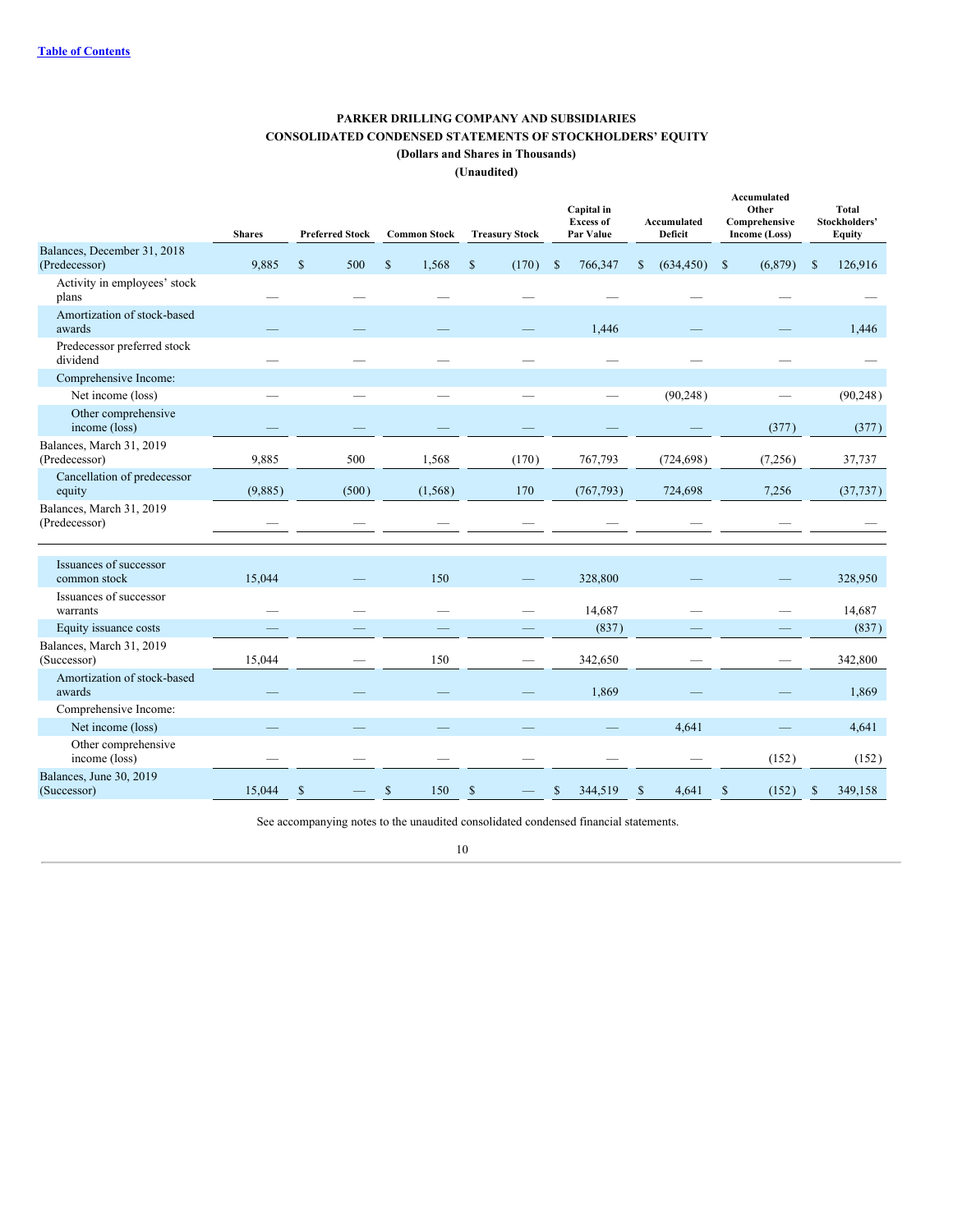# **PARKER DRILLING COMPANY AND SUBSIDIARIES NOTES TO THE UNAUDITED CONSOLIDATED CONDENSED FINANCIAL STATEMENTS**

#### *Note 1 - Summary of Significant Accounting Policies*

#### **Organization and Nature of Operations**

Unless otherwise indicated, the terms "Company," "Parker," "we," "us" and "our" refer to Parker Drilling Company, incorporated in Delaware, together with its wholly-owned subsidiaries, and "Parker Drilling" refers solely to the parent, Parker Drilling Company. Parker is an international provider of contract drilling and drilling-related services, as well as, rental tools and services. We have operated in over 60 countries since beginning operations in 1934, making us among the most geographically experienced drilling contractors and rental tools providers in the world.

#### **Basis of Presentation**

The consolidated condensed financial statements have been prepared in accordance with U.S. generally accepted accounting principles ("U.S. GAAP") and are unaudited. In the opinion of the Company, these consolidated condensed financial statements include all adjustments which, unless otherwise disclosed, are of a normal recurring nature, necessary for their fair presentation for the periods presented. The results for interim periods are not necessarily indicative of results for the entire year. The consolidated condensed financial statements presented herein should be read in connection with the consolidated financial statements included in our Annual Report on Form 10-K for the year ended December 31, 2018.

#### **Consolidation**

The consolidated condensed financial statements include the accounts of the Company and subsidiaries in which we exercise control or have a controlling financial interest, including entities, if any, in which the Company is allocated a majority of the entity's losses or returns, regardless of ownership percentage. If a subsidiary of Parker Drilling has a 50.0 percent or greater interest in an entity but Parker Drilling's interest in the subsidiary or the entity does not meet the consolidation criteria described above, then that interest is accounted for under the equity method.

#### **Reclassifications**

Certain reclassifications have been made to prior period amounts to conform to the current period presentation. These reclassifications did not materially affect our consolidated financial results.

# **Use of Estimates**

The preparation of our consolidated condensed financial statements in accordance with U.S. GAAP requires management to make estimates and assumptions that affect our reported amounts of assets and liabilities, our disclosure of contingent assets and liabilities at the date of the consolidated condensed financial statements, and our revenues and expenses during the periods reported. Estimates are typically used when accounting for certain significant items such as legal or contractual liability accruals, selfinsured medical/dental plans, impairment, income taxes and valuation allowance, operating lease right-of-use assets, operating lease liabilities and other items requiring the use of estimates. Estimates are based on a number of variables, which may include third party valuations, historical experience, where applicable, and assumptions that we believe are reasonable under the circumstances. Due to the inherent uncertainty involved with estimates, actual results may differ from management estimates.

### **Cash, Cash equivalents and Restricted Cash**

For purposes of the consolidated condensed balance sheets and the consolidated condensed statements of cash flows, the Company considers cash equivalents to be highly liquid debt instruments that have a remaining maturity of three months or less at the date of purchase.

|                                                             | <b>Successor</b> |                         | Predecessor |                      |  |
|-------------------------------------------------------------|------------------|-------------------------|-------------|----------------------|--|
| Dollars in thousands                                        |                  | <b>June 30,</b><br>2019 |             | December 31,<br>2018 |  |
| Cash and cash equivalents                                   |                  | 139,099                 |             | 48,602               |  |
| Restricted cash                                             |                  | 2,024                   |             | 10,389               |  |
| Cash, cash equivalents and restricted cash at end of period |                  | 141.123                 |             | 58,991               |  |

The restricted cash balance as ofJune 30, 2019 is primarily related to our professional fees escrow account. The restricted cash was returned to cash and cash equivalents in August 2019 due to lower than expected payments for pre-emergence bankruptcy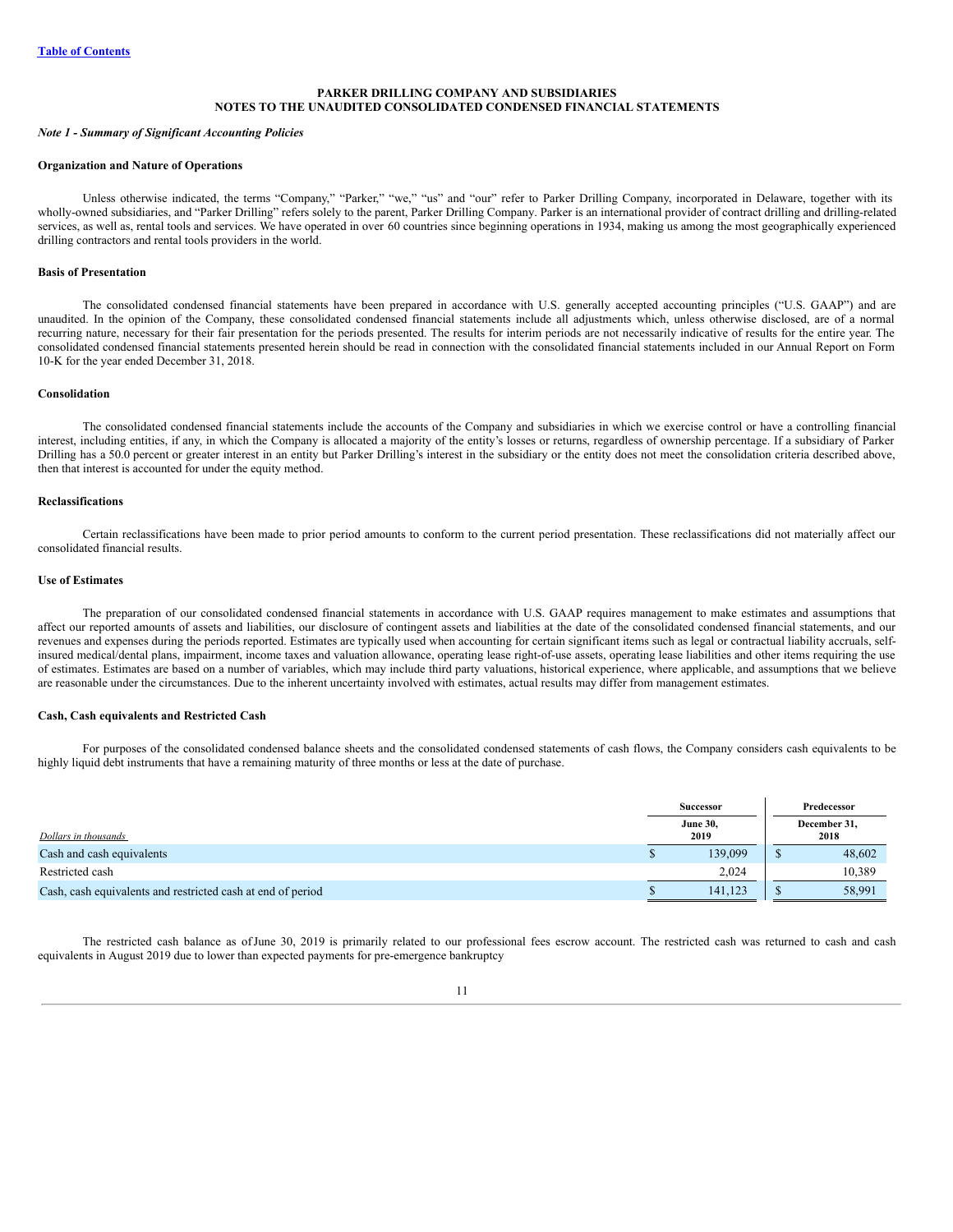professional fees. The restricted cash balance as ofDecember 31, 2018 includes \$9.8 million in a cash collateral account to support the letters of credit outstanding and\$0.6 million held as compensating balances in the ordinary course of business for purchases and utilities.

### **Impairment**

We evaluate the carrying amounts of long-lived assets for potential impairment when events occur or circumstances change that indicate the carrying values of such assets may not be recoverable. We evaluate recoverability by determining the undiscounted estimated future net cash flows for the respective asset groups identified. If the sum of the estimated undiscounted cash flows is less than the carrying value of the asset group, we measure the impairment as the amount by which the assets' carrying value exceeds the fair value of such assets. Management considers a number of factors such as estimated future cash flows from the assets, appraisals and current market value analysis in determining fair value. Assets are written down to fair value if the final estimate of current fair value is below the net carrying value. The assumptions used in the impairment evaluation are inherently uncertain and require management judgment.

#### **Intangible Assets**

Our intangible assets are related to customer relationships, developed technology and trade name, which are classified as definite lived intangibles, that are generally amortized over a weighted average period of approximately three to six years. We assess the recoverability of the unamortized balance of our intangible assets when indicators of impairment are present based on expected future profitability and undiscounted expected cash flows and their contribution to our overall operations. Should the review indicate that the carrying value is not fully recoverable, the excess of the carrying value over the fair value of the intangible assets would be recognized as an impairment loss. See Note 4 - Intangible Assets for further discussion.

### **Income Taxes**

Income taxes are accounted for under the asset and liability method and have been provided for based upon tax laws and rates in effect in the countries in which operations are conducted and income or losses are generated. There is little or no expected relationship between the provision for or benefit from income taxes and income or loss before income taxes as the countries in which we operate have taxation regimes that vary not only with respect to nominal rate, but also in terms of the availability of deductions, credits, and other benefits. Deferred tax assets and liabilities are recognized for the future tax consequences attributable to differences between the carrying amounts of existing assets and liabilities and their respective tax bases and operating loss and tax credit carryforwards. Deferred tax assets and liabilities are measured using enacted tax rates in effect for the year in which the temporary differences are expected to be recovered or settled and the effect of changes in tax rates is recognized in income in the period in which the change is enacted. Valuation allowances are established to reduce deferred tax assets when it is more likely than not that some portion or all of the deferred tax assets will not be realized. In order to determine the amount of deferred tax assets or liabilities, as well as the valuation allowances, we must make estimates and assumptions regarding future taxable income, where rigs will be deployed, and other matters. Changes in these estimates and assumptions, including changes in tax laws and other changes affecting our ability to recognize the underlying deferred tax assets, could require us to adjust the valuation allowances.

The Company recognizes the effect of income tax positions only if those positions are more likely than not to be sustained. Recognized income tax positions are measured at the largest amount that is greater than 50.0 percent likely of being realized and changes in recognition or measurement are reflected in the period in which the change in judgment occurs. See Note 8 - Income Taxesfor further details.

#### **Leases**

As lessee, our leases are primarily operating leases.See Note 5 - Operating Leasesfor further details.

As lessor, our leases are primarily operating leases which are included in revenue in our consolidated condensed statement of operations.See Note 11 - Revenue for further details.

### **Legal and Investigative Matters**

We accrue estimates of the probable and estimable costs for the resolution of certain legal and investigative matters. We do not accrue any amounts for other matters for which the liability is not probable and reasonably estimable. Generally, the estimate of probable costs related to these matters is developed in consultation with our legal advisors. The estimates take into consideration factors such as the complexity of the issues, litigation risks and settlement costs. If the actual settlement costs, final judgments, or fines, after appeals, differ from our estimates, our future financial results may be adversely affected.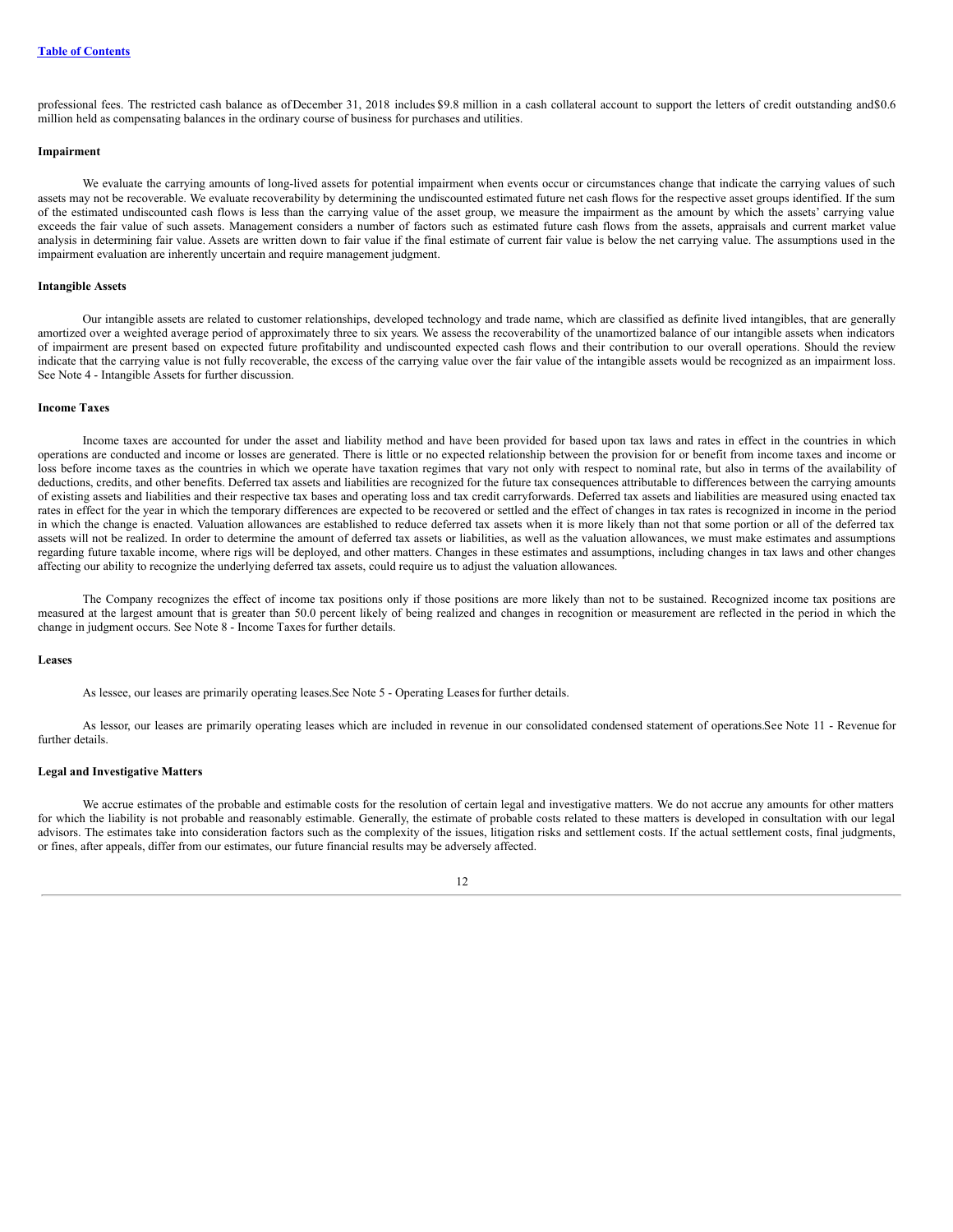#### **Revenue Recognition**

See Note 11 - Revenue for further discussion of our revenue recognition policy.

# **Concentrations of Credit Risk**

Financial instruments that potentially subject the Company to concentrations of credit risk consist primarily of trade receivables with a variety of national and international oil and natural gas companies. We generally do not require collateral on our trade receivables. We depend on a limited number of significant customers. Our largest customer, Exxon Neftegas Limited ("ENL"), constituted approximately 26.9 percent of our consolidated revenues for the three months ended June 30, 2019. Excluding revenues from reimbursable costs ("reimbursable revenues") of \$16.9 million, ENL constituted approximately 18.3 percent of our total consolidated revenues for thethree months ended June 30, 2019. For the three months ended March 31, 2019, ENL constituted approximately 31.2 percent of our total consolidated revenues. Excluding reimbursable revenues of \$26.3 million, ENL constituted approximately 17.7 percent of our total consolidated revenues for thethree months ended March 31, 2019.

The following table includes our deposits in domestic banks in excess of federally insured limits and uninsured deposits in foreign banks:

|                                                                  |  | <b>Successor</b>        | Predecessor          |
|------------------------------------------------------------------|--|-------------------------|----------------------|
| Dollars in thousands                                             |  | <b>June 30,</b><br>2019 | December 31,<br>2018 |
| Deposits in domestic banks in excess of federally insured limits |  | 102.283                 | 27,520               |
| Uninsured deposits in foreign banks                              |  | 41.293                  | 32.907               |

#### **Earnings (Loss) Per Share (EPS)**

Basic earnings (loss) per share is computed by dividing net income (loss) available to common stockholders by the weighted average number of common shares outstanding during the period. The effects of dilutive securities such as Successor unvested restricted stock units, Successor unvested stock options, Successor warrants and Predecessor preferred stock are included in the diluted EPS calculation, when applicable. See Note 10 - Earnings (Loss) Per Common Share ("EPS")for further details.

# **Bankruptcy**

On December 12, 2018 (the "Petition Date"), Parker Drilling and certain of its U.S. subsidiaries (collectively, the "Debtors") filed a prearranged plan of reorganization (the "Plan") and commenced voluntary petitions under chapter 11 (the "Chapter 11 Cases") of title 11 of the United States Code (the "Bankruptcy Code") in the United States Bankruptcy Court for the Southern District of Texas, Houston Division (the "Bankruptcy Court"). The Plan was confirmed by the Bankruptcy Court on March 7, 2019, and the Debtors emerged from the bankruptcy proceedings on March 26, 2019. The consolidated financial statements included herein have been prepared as if we were a going concern and in accordance with Financial Accounting Standards Board ("FASB") Accounting Standards Codification ("ASC") Topic No. 852 - Reorganizations ("Topic 852"). See Note 2 - Chapter 11 Emergenceand Note 3 - Fresh Start Accounting for further details.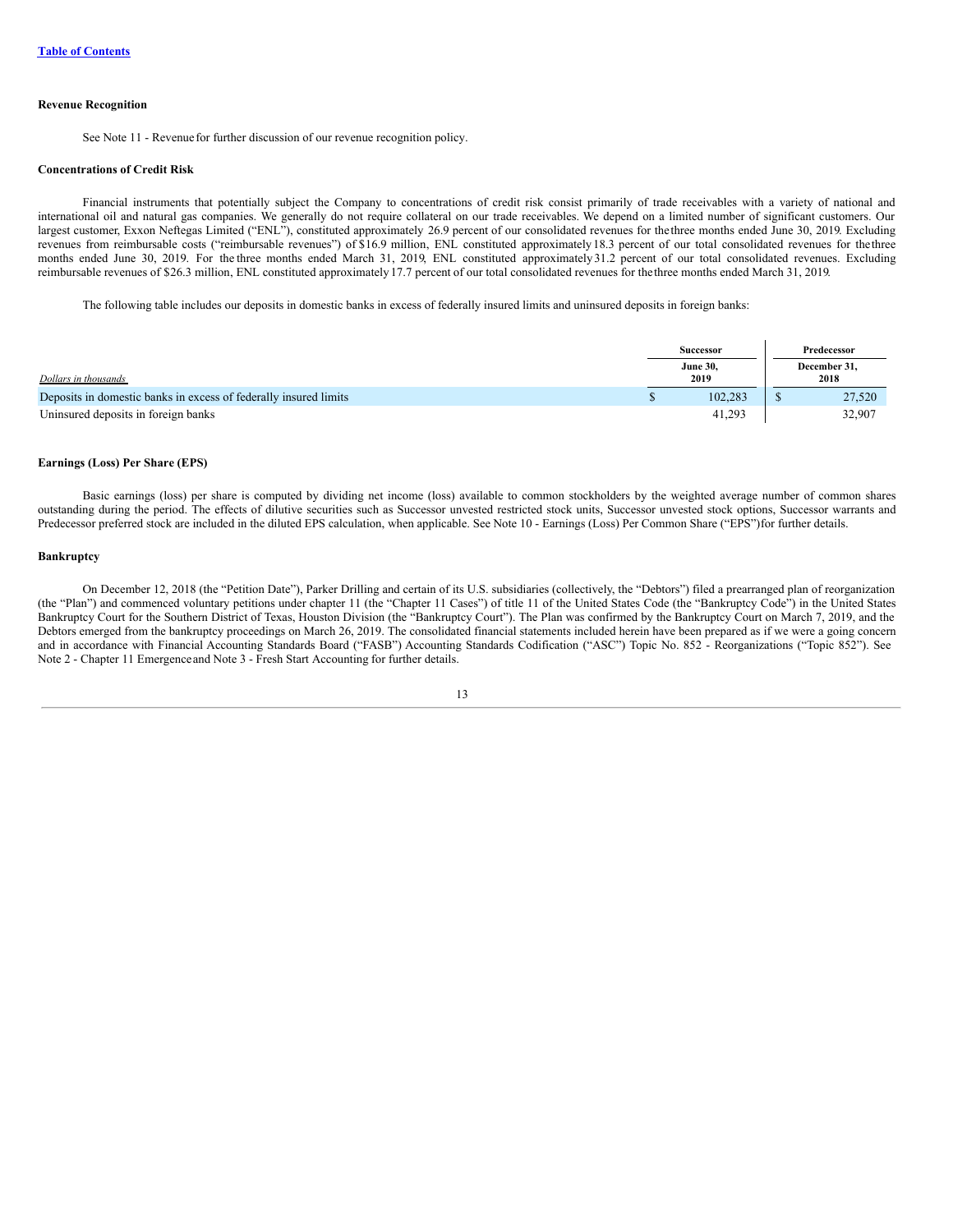#### *Note 2 - Chapter 11 Emergence*

On December 12, 2018, prior to the commencement of the Chapter 11 Cases, the Debtors entered into a restructuring support agreement (as amended on January 28, 2019, the "RSA") with certain significant holders of (1) 7.50% Senior Notes, due 2020 (the "7.50% Note Holders") issued pursuant to the indenture (the "7.50% Notes Indenture") dated July 30, 2013 (the "7.50% Notes"), by and among Parker Drilling, the subsidiary guarantors party thereto and Bank of New York Mellon Trust Company, N.A., as trustee (the "Trustee"), (2) 6.75% Senior Notes, due 2022 (the "6.75% Note Holders") issued pursuant to the indenture (the "6.75% Notes Indenture") dated January 22, 2014 (the "6.75% Notes" and together with the 7.50% Notes, the "Senior Notes"), by and among Parker Drilling, the subsidiary guarantors party thereto and the Trustee, (3) Parker Drilling's existing common stock (the "Predecessor Common Stock") and (4) Parker Drilling's 7.25% Series A Mandatory Convertible Preferred Stock (the "Predecessor Preferred Stock" and such holders to support a restructuring (the "Restructuring") on the terms set forth in the Plan.

On the Petition Date, the Debtors filed voluntary petitions for reorganization under chapter 11 of the United States Bankruptcy Code in the United States Bankruptcy Court for the Southern District of Texas pursuant to a prearranged plan of reorganization. The Plan was confirmed by the Bankruptcy Court on March 7, 2019, and the Debtors emerged from the bankruptcy proceedings on March 26, 2019.

References to "Successor" relate to the consolidated condensed statement of operations or consolidated condensed balance sheet of the reorganized Company as of and subsequent to March 31, 2019. References to "Predecessor" relate to the consolidated condensed balance sheet of the Company prior to, and consolidated condensed statement of operations through and including, March 31, 2019.

On March 26, 2019:

- (1) the Company amended and restated its certificate of incorporation and bylaws;
- (2) the Company appointed new members to the Successor's board of directors to replace directors of the Predecessor;
- (3) the Company

issued:

- 2,827,323 shares of Successor Common Stock pro rata to7.50% Note Holders;
- 5,178,860 shares of Successor Common Stock pro rata to6.75% Note Holders;
- 90,558 shares of Successor Common Stock and1,032,073 Successor warrants to purchase 1,032,073 shares of Successor Common Stock pro rata to holders of the Predecessor Preferred Stock;
- 135,838 shares of Successor Common Stock and1,548,109 Successor warrants to purchase 1,548,109 shares of Successor Common Stock pro rata to holders of the Predecessor Common Stock;
- 504,577 shares of Successor Common Stock to commitment parties under that certain Backstop Commitment Agreement, dated December 12, 2018 and amended and restated on January 28, 2019, (as amended and restated, the "Backstop Commitment Agreement") in respect of the commitment premium due thereunder;
- 1,403,910 shares of Successor Common Stock to the commitment parties under the Backstop Commitment Agreement in connection with their backstop obligation thereunder to purchase unsubscribed shares of Successor Common Stock; and
- 4,903,308 shares of Successor Common Stock to participants in the rights offering extended by Parker to the applicable classes under the Plan (including to the commitment parties party to the Backstop Commitment Agreement).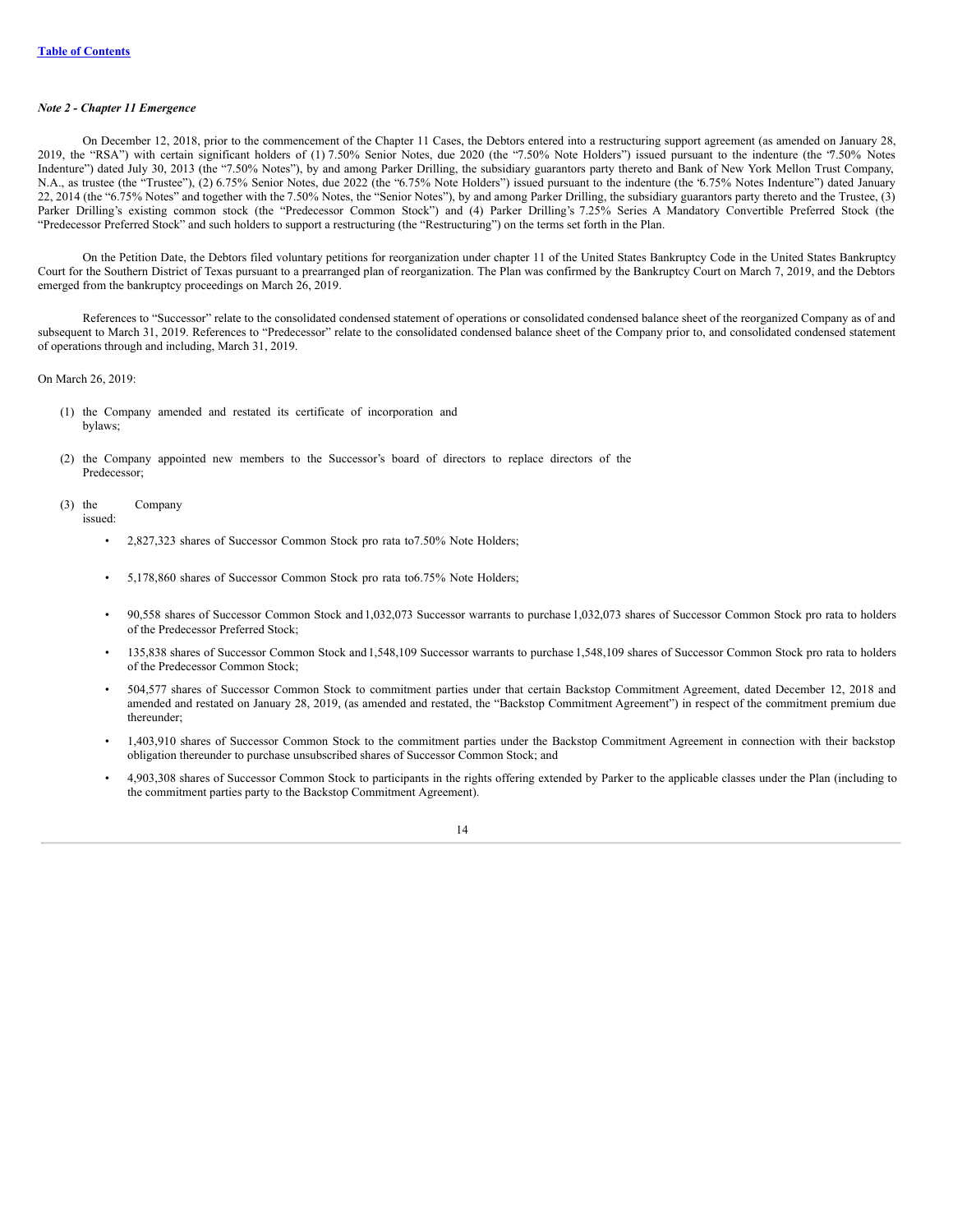# **Reorganization Items**

Any expenses, gains and losses that are realized or incurred subsequent to and as a direct result of the Chapter 11 Cases are recorded under reorganization items on our consolidated condensed statement of operations.

Reorganization items consisted of:

|                                                         | <b>Successor</b>                             |                                        | Predecessor |                                     |  |  |
|---------------------------------------------------------|----------------------------------------------|----------------------------------------|-------------|-------------------------------------|--|--|
|                                                         | <b>Three Months Ended</b><br><b>June 30,</b> | <b>Three Months Ended</b><br>March 31, |             | <b>Six Months Ended June</b><br>30, |  |  |
| Dollars in thousands                                    | 2019                                         | 2019                                   |             | 2018                                |  |  |
| Gain on settlement of liabilities subject to compromise | _                                            | $(191, 129)$ \$                        |             |                                     |  |  |
| Fresh start valuation adjustments                       |                                              | 242,567                                |             |                                     |  |  |
| Professional fees                                       | 962                                          | 30,107                                 |             |                                     |  |  |
| Backstop premium on the rights offering paid in stock   |                                              | 11,033                                 |             |                                     |  |  |
| Other                                                   | $-$                                          | 399                                    |             |                                     |  |  |
| Reorganization items                                    | 962                                          | 92,977                                 |             |                                     |  |  |

Supplemental cash flow information related to reorganization items paid is as follows:

|                           | <b>Successor</b>                             |      |                                        | Predecessor |                                     |
|---------------------------|----------------------------------------------|------|----------------------------------------|-------------|-------------------------------------|
|                           | <b>Three Months Ended</b><br><b>June 30.</b> |      | <b>Three Months Ended</b><br>March 31. |             | <b>Six Months Ended June</b><br>30. |
| Dollars in thousands      | 2019                                         | 2019 |                                        | 2018        |                                     |
| Reorganization items paid | 20,132                                       |      | 8,617                                  |             | _                                   |

# **Debtor in Possession Financing**

Amounts outstanding against the debtor in possession financing facility were \$10.0 million as of December 31, 2018. The debtor in possession financing facility was terminated as of March 26, 2019.

# **Liabilities Subject To Compromise**

Pre-petition unsecured and under-secured obligations that could have been impacted by the Chapter 11 Cases have been classified as liabilities subject to compromise on our Predecessor consolidated condensed balance sheet. These liabilities were reported at the amounts allowed as claims by the Bankruptcy Court.

Liabilities subject to compromise consisted of:

|                                                 | <b>Successor</b>        |                          | Predecessor          |         |  |
|-------------------------------------------------|-------------------------|--------------------------|----------------------|---------|--|
| Dollars in thousands                            | <b>June 30,</b><br>2019 |                          | December 31,<br>2018 |         |  |
| Predecessor 6.75% senior notes, due July 2022   |                         |                          |                      | 360,000 |  |
| Predecessor 7.50% senior notes, due August 2020 |                         | $\overline{\phantom{a}}$ |                      | 225,000 |  |
| Accrued interest on predecessor senior notes    |                         | _                        |                      | 15,996  |  |
| Liabilities subject to compromise               |                         | $\qquad \qquad$          |                      | 600.996 |  |

Contractual interest expense for the three months ended March 31, 2019, on our senior notes was\$10.3 million; however, no interested expense was accrued on the senior notes, as they were impaired and extinguished upon emergence. See also Note 6 - Debt for further details.

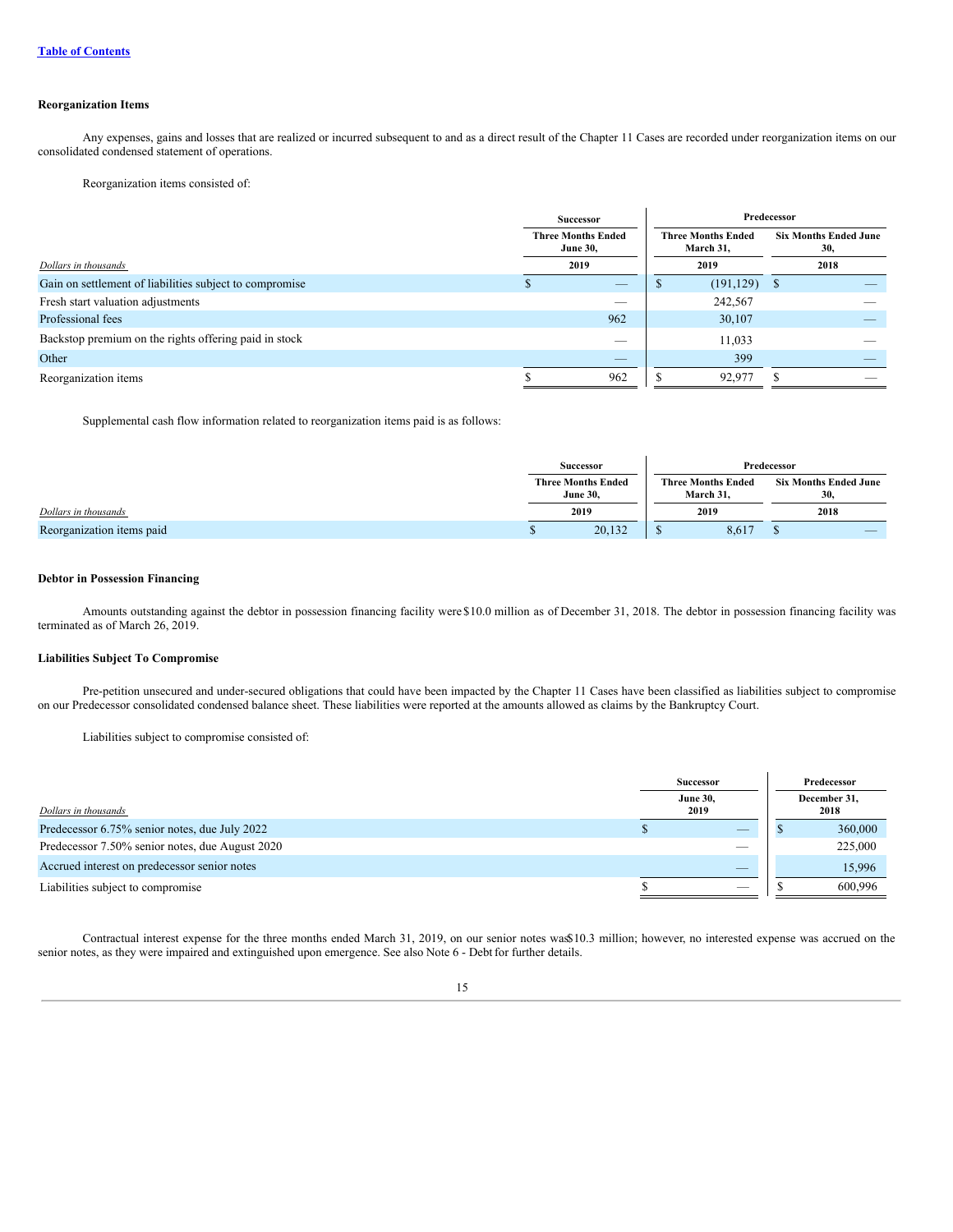# *Note 3 - Fresh Start Accounting*

Upon emergence from bankruptcy, we adopted fresh start accounting ("Fresh Start Accounting") in accordance with Topic 852, which resulted in the Company becoming a new entity for financial reporting purposes. In accordance with Topic 852, the Company is required to adopt Fresh Start Accounting upon its emergence from bankruptcy because (1) the holders of the then existing common shares of the Predecessor received less than 50 percent of the new common shares of the Successor outstanding upon emergence and (2) the reorganization value of the Company's assets immediately prior to confirmation of the Plan was less than the total of all post-petition liabilities and allowed claims.

Upon adoption of Fresh Start Accounting, the reorganization value derived from the enterprise value as disclosed in the Plan was allocated to the Company's assets and liabilities based on their fair values (except for deferred income taxes) in accordance with FASB ASC Topic No. 805 - Business Combinations. The amount of deferred income taxes recorded was determined in accordance with FASB ASC Topic No. 740 - Income Taxes.

We evaluated the events between March 26, 2019 and March 31, 2019 and concluded that the use of an accounting convenience date of March 31, 2019 ("Fresh Start Reporting Date") would not have a material impact on our consolidated condensed statement of operations or consolidated condensed balance sheet. As such, the application of fresh start accounting was reflected in our condensed consolidated balance sheet as of March 31, 2019 and fresh start accounting adjustments related thereto were included in our consolidated condensed statement of operations for the three months ended March 31, 2019.

As a result of the adoption of Fresh Start Accounting and the effects of the implementation of the Plan, the Company's consolidated condensed financial statements of the Successor, are not comparable to its consolidated condensed financial statements of the Predecessor.

The Company's consolidated condensed financial statements and related footnotes are presented with a "black line" division, which emphasizes the lack of comparability between amounts presented as of and after March 31, 2019 and amounts presented for all prior periods. The Company's financial results for future periods following the application of Fresh Start Accounting will be different from historical trends and the differences may be material.

### **Reorganization Value**

Under Topic 852, the Successor determined a value to be assigned to the equity of the emerging entity as of the date of adoption of Fresh Start Accounting. The Plan confirmed by the Bankruptcy Court estimated a range of enterprise values between \$365.0 million and \$485.0 million, with a midpoint of \$425.0 million. The Company deemed it appropriate to use the midpoint between the low end and high end of the range to determine the final enterprise value of \$425.0 million.

The following table reconciles the enterprise value to the estimated fair value of our Successor Common Stock as of the Fresh Start Reporting Date:

| Dollars in thousands                         |           |
|----------------------------------------------|-----------|
| Enterprise value                             | 425,000   |
| Cash and cash equivalents and other          | 127,800   |
| Fair value of term loan                      | (210,000) |
| Fair value of successor stockholders' equity | 342,800   |

The following table reconciles the enterprise value to the reorganization value of the Successor's assets to be allocated to the Company's individual assets as of the Fresh Start Reporting Date:

| D | 425,000 |
|---|---------|
|   | 127,800 |
|   | 140,596 |
|   | 20,985  |
|   | 714,381 |
|   |         |

With the assistance of financial advisors, we determined the enterprise and corresponding equity value of the Successor by calculating the present value of future cash flows based on our financial projections. The enterprise value and corresponding equity value are dependent upon achieving the future financial results set forth in our valuations, as well as the realization of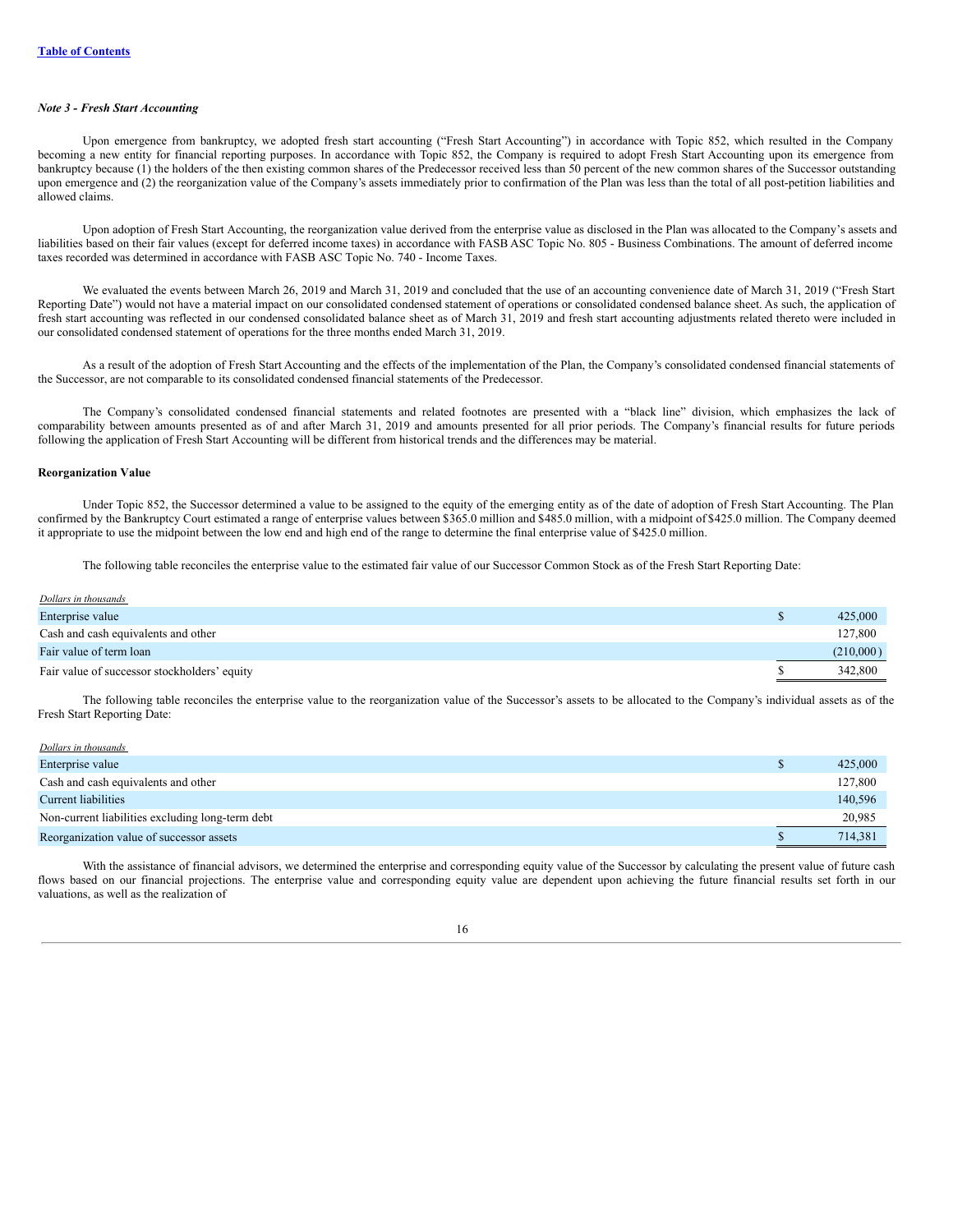certain other assumptions. All estimates, assumptions, valuations and financial projections, including the fair value adjustments, the enterprise value and equity value projections, are inherently subject to significant uncertainties and the resolution of contingencies beyond our control. Accordingly, we cannot assure you that the estimates, assumptions, valuations or financial projections will be realized, and actual results could vary materially.

#### **Valuation Process**

The fair values of the Company's principal assets, including drilling equipment, rental tools, real property, and intangible assets were estimated with the assistance of third party valuation advisors. The income approach, market approach, and the cost approach were considered for estimating the value of each individual asset. Although the income approach was not applied to value the machinery and equipment and real property assets individually, the Company did consider the earnings of the reporting unit within which each of these assets reside. Economic obsolescence related to machinery and equipment and real property was also considered and was applied to stacked and underutilized assets based upon the status of the asset. Economic obsolescence was also considered in situations in which the earnings of the applicable reporting unit in which the assets are employed suggest economic obsolescence. When penalizing assets for economic obsolescence, an additional economic obsolescence penalty was levied, while considering scrap value to be the floor value for an asset. Because more than one approach was used to develop a valuation, the various approaches were reconciled to determine a final value conclusion. The reorganization value was allocated to the Company's individual assets and liabilities based on their fair values as follows:

#### *Rig Materials and Supplies*

The fair value of the rig materials and supplies was determined using the direct and indirect cost approaches. The rig materials and supplies were analyzed on a line-byline basis and each asset was adjusted for age, physical depreciation, and obsolescence.

### *Property, Plant and Equipment*

#### *Building, Land and Improvements*

The fair value of the land assets was estimated using the sales comparison (market) approach, which involved gathering data on comparable sales and current listings of land in each subject market, then adjusting the unit price (per acre or per square foot) of each comparable for differences in market conditions, location, size, and other factors. A per unit value conclusion was then determined based on the adjusted prices of the comparable sales and listings. Fair value of buildings and improvements was estimated using the direct cost approach, in which the estimated replacement cost new of the improvements was adjusted for accrued physical depreciation and any functional or external obsolescence. As a supporting approach, the total fair value of all real property assets for each location was estimated using the sales comparison (or market approach). Held for sale assets were included at their respective pending or listed prices. The fair value of the leasehold improvements was determined using the cost approach, adjusted as needed for asset type, age, physical deterioration and obsolescence.

#### *Rental Tools*

The fair value of the rental tools was determined using a combination of the cost approach and sales comparison (market) approach depending upon the asset type. The fair value utilizing the cost approach was adjusted as needed for asset type, age, physical deterioration, and obsolescence. For assets where an active secondary market exists, we utilized the sales comparison (market) approach to estimate the fair value of the assets, which involved gathering market data and analyzing comparable sales of similar assets.

#### *Drilling Equipment*

The fair value of the drilling equipment was determined using a combination of the discounted cash flow method (income approach), the cost approach, and the sales comparison (market) approach. The income approach was utilized to estimate the fair value of drilling equipment that generated positive returns on projected cash flows over the remaining economic useful life of the drilling equipment and compared to the fair value utilizing the cost approach, adjusted as needed for asset type, age, physical deterioration and obsolescence. For assets where an active secondary market exists we utilized the sales comparison (market) approach to estimate the fair value of the assets, which involved gathering market data and analyzing comparable sales of similar assets.

# *Intangible Assets*

We applied the income approach methodology to estimate the value of the customer relationships, trade name, and developed technology. We determined the value of the customer relationships based on the present value of the incremental after-tax cash flows attributable only to the intangible asset. The value of the trade name was estimated through the relief from royalty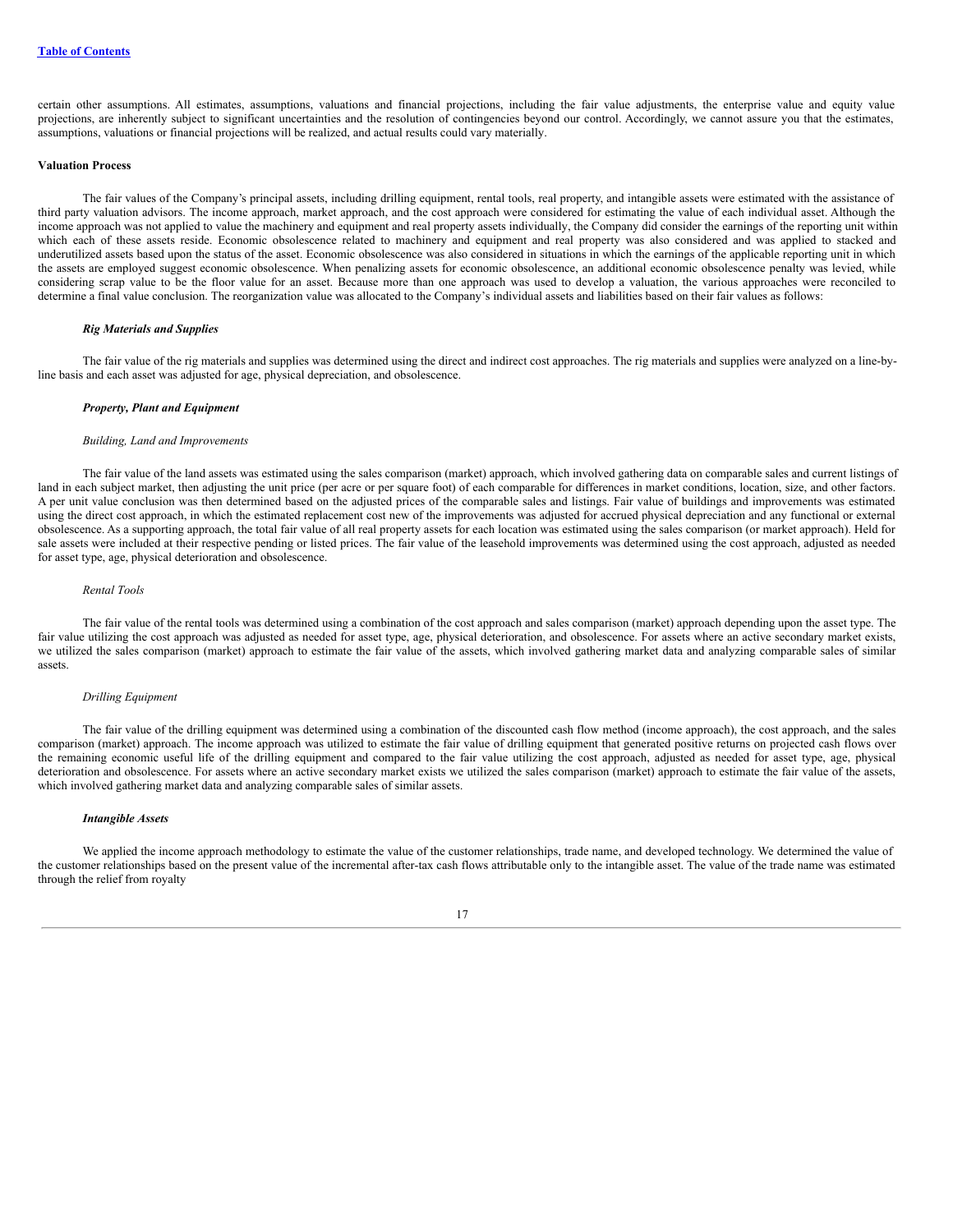method based on the present value of the cost savings realized by the owner of the asset as a result of not having to pay a stream of royalty payments to another party. The cost savings were based on hypothetical royalty payments of 0.2 percent of revenue reflecting a rate in which an arm's length buyer would typically pay for the use of such intangible assets. Similar to the methodology used to value the trade name, we determined the value of the developed technology using a hypothetical royalty payment of 1.0 percent of revenue to reflect the attributable cost savings. The present value of the after-tax cash flows for all the Intangible Assets were estimated based on a discount rate of 20.0 percent.

#### *Successor Warrants*

The fair value of the Successor warrants was estimated by applying a Black-Scholes-Merton ("BSM") model. The BSM model is a pricing model used to estimate the theoretical price or fair value for a European-style call or put option/warrant based on current stock price, strike price, time to maturity, risk-free rate, volatility, and dividend yield.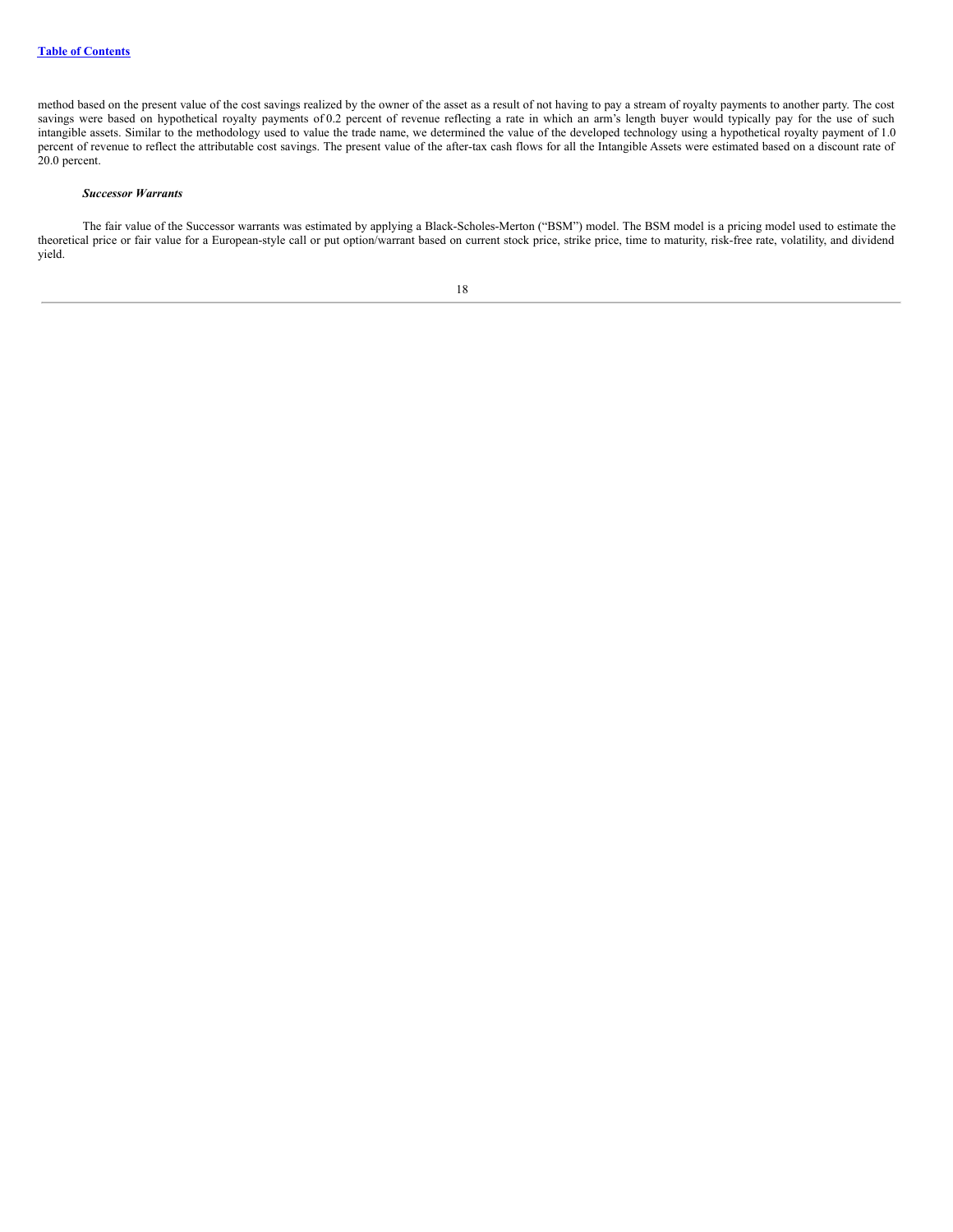# **Consolidated Balance Sheet**

The adjustments included in the following fresh start consolidated condensed balance sheet as of March 31, 2019 reflect the effects of the transactions contemplated by the Plan and executed by the Company on the Fresh Start Reporting Date (reflected in the column "Reorganization Adjustments"), and fair value and other required accounting adjustments resulting from the adoption of Fresh Start Accounting (reflected in the column "Fresh Start Adjustments"). The explanatory notes provide additional information with regard to the adjustments recorded, the methods used to determine the fair values and significant assumptions.

| Dollars in thousands                                      |              | Predecessor                                 |                    | Reorganization<br><b>Adjustments</b> | <b>Fresh Start</b><br><b>Adjustments</b> |                     | Successor    |         |
|-----------------------------------------------------------|--------------|---------------------------------------------|--------------------|--------------------------------------|------------------------------------------|---------------------|--------------|---------|
|                                                           |              | <b>ASSETS</b>                               |                    |                                      |                                          |                     |              |         |
| Current assets:                                           |              |                                             |                    |                                      |                                          |                     |              |         |
| Cash and cash equivalents                                 | $\mathbb{S}$ | 51,777                                      | $\mathbb{S}$       | 76,072<br>(1)                        | <sup>\$</sup>                            |                     | \$           | 127,849 |
| Restricted cash                                           |              | 11,070                                      |                    | 10,366<br>(2)                        |                                          |                     |              | 21,436  |
| Accounts and notes receivable, net                        |              | 168,444                                     |                    |                                      |                                          |                     |              | 168,444 |
| Rig materials and supplies                                |              | 39,024                                      |                    |                                      |                                          | $(21,185)$ $(15)$   |              | 17,839  |
| Other current assets                                      |              | 31,944                                      |                    | $(8,764)$ (3)                        |                                          | $(3,603)$ $(16)$    |              | 19,577  |
| Total current assets                                      |              | 302,259                                     |                    | 77,674                               |                                          | (24, 788)           |              | 355,145 |
| Property, plant and equipment, net                        |              | 533,938                                     |                    |                                      |                                          | $(229,968)$ $(17)$  |              | 303,970 |
| Intangible assets, net                                    |              | 4,245                                       |                    |                                      |                                          | 13,755<br>(18)      |              | 18,000  |
| Deferred income taxes                                     |              | 2,518                                       |                    |                                      |                                          | 1,751<br>(19)       |              | 4,269   |
| Other non-current assets                                  |              | 38,045                                      |                    | 1,253<br>(4)                         |                                          | $(6,301)$ $(20)$    |              | 32,997  |
| Total assets                                              | $\mathbf{s}$ | 881.005                                     | $\mathbf{\hat{s}}$ | 78,927                               | $\mathbb{S}$                             | (245, 551)          | $\mathbb{S}$ | 714,381 |
|                                                           |              | <b>LIABILITIES AND STOCKHOLDERS' EQUITY</b> |                    |                                      |                                          |                     |              |         |
| Current liabilities:                                      |              |                                             |                    |                                      |                                          |                     |              |         |
| Debtor in possession financing                            | \$           | 10,000                                      | \$                 | $(10,000)$ (5)                       | \$                                       |                     | \$           |         |
| Accounts payable and accrued liabilities                  |              | 134,461                                     |                    | 4,990<br>(6)                         |                                          | $(3,868)$ $(21)$    |              | 135,583 |
| Accrued income taxes                                      |              | 5,013                                       |                    |                                      |                                          |                     |              | 5,013   |
| Total current liabilities                                 |              | 149,474                                     |                    | (5,010)                              |                                          | (3,868)             |              | 140,596 |
| Long-term debt                                            |              |                                             |                    | $210,000$ (7)                        |                                          |                     |              | 210,000 |
| Other long-term liabilities                               |              | 20,901                                      |                    |                                      |                                          | $(866)$ $(22)$      |              | 20.035  |
| Long-term deferred tax liability                          |              | 28,445                                      |                    |                                      |                                          | $(27, 495)$ (19)    |              | 950     |
| Commitments and contingencies                             |              |                                             |                    |                                      |                                          |                     |              |         |
| Total liabilities not subject to compromise               |              | 198,820                                     |                    | 204,990                              |                                          | (32, 229)           |              | 371,581 |
| Liabilities subject to compromise                         |              | 600,996                                     |                    | $(600,996)$ $(8)$                    |                                          |                     |              |         |
| <b>Total liabilities</b>                                  |              | 799,816                                     |                    | (396,006)                            |                                          | (32, 229)           |              | 371,581 |
| Stockholders' equity:                                     |              |                                             |                    |                                      |                                          |                     |              |         |
| Predecessor preferred stock                               |              | 500                                         |                    | $(500)$ $(9)$                        |                                          |                     |              |         |
| Predecessor common stock                                  |              | 1,398                                       |                    | $(1,398)$ $(10)$                     |                                          |                     |              |         |
| Predecessor capital in excess of par value                |              | 767,793                                     |                    | $(35,839)$ $(11)$                    |                                          | $(731, 954)$ $(23)$ |              |         |
| Predecessor accumulated other comprehensive income (loss) |              | (7,256)                                     |                    |                                      |                                          | 7.256<br>(23)       |              |         |
| Successor common stock                                    |              |                                             |                    | (12)<br>150                          |                                          |                     |              | 150     |
| Successor capital in excess of par value                  |              |                                             |                    | 342,650<br>(13)                      |                                          |                     |              | 342,650 |
| Accumulated deficit                                       |              | (681, 246)                                  |                    | 169,870 (14)                         |                                          | 511,376<br>(23)     |              |         |
| Total stockholders' equity                                |              | 81,189                                      |                    | 474,933                              |                                          | (213, 322)          |              | 342,800 |
| Total liabilities and stockholders' equity                | \$           | 881,005                                     | \$                 | 78,927                               | \$                                       | (245, 551)          | \$           | 714,381 |

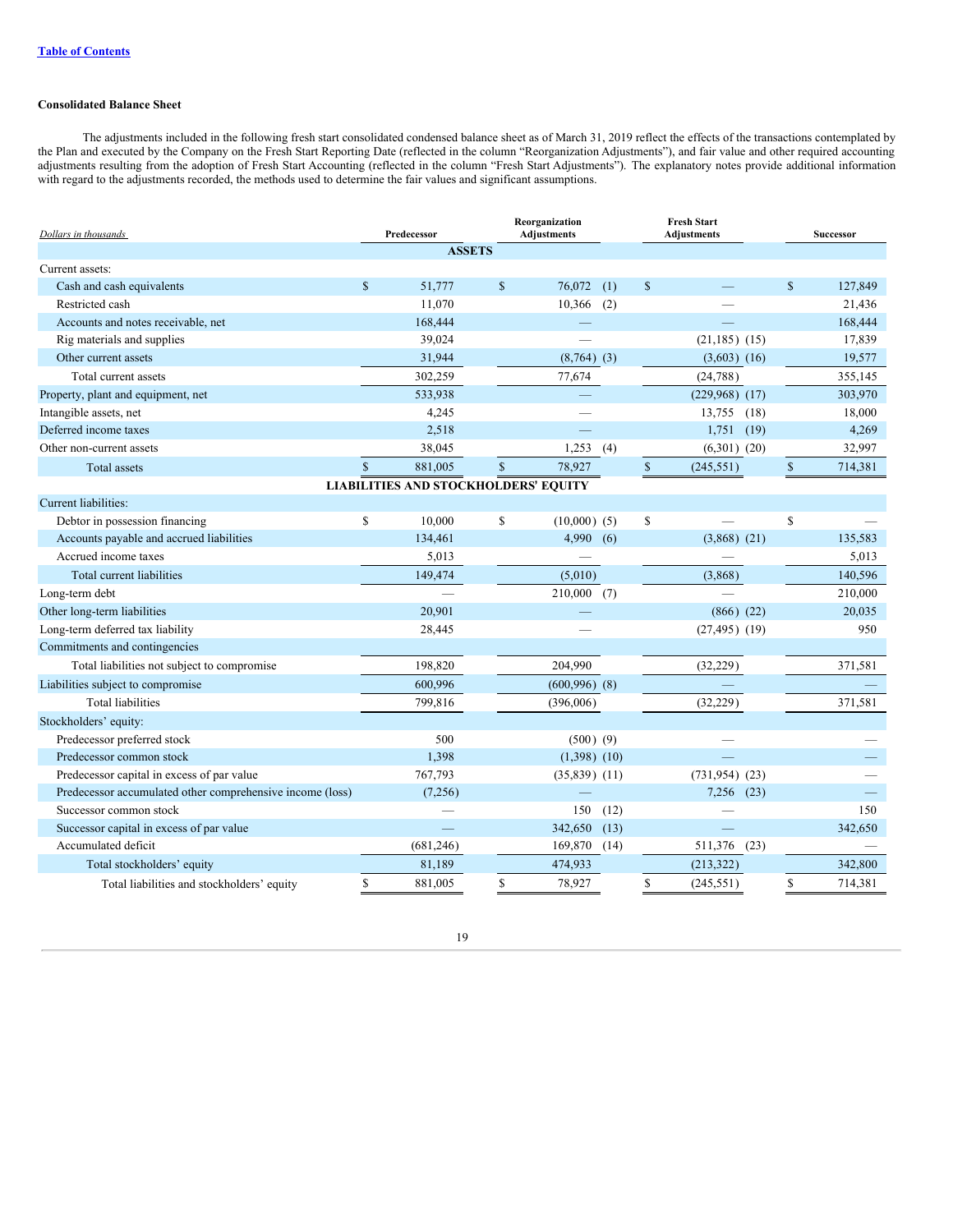# **Reorganization Adjustments**

(1) Changes in cash and cash equivalents included the following:

# *Dollars in thousands*

| Proceeds from the rights offering                                                        | \$<br>95,000 |
|------------------------------------------------------------------------------------------|--------------|
| Transfers from restricted cash for the return of cash collateral (for letters of credit) | 10,433       |
| Proceeds from refund of backstop commitment fee                                          | 7,600        |
| Transfers from restricted cash for deposit releases                                      | 250          |
| Transfers to restricted cash for funding of professional fees                            | (21,049)     |
| Payment of debtor in possession financing principal and interest                         | (10,035)     |
| Payment of professional fees                                                             | (5, 154)     |
| Payment of debt issuance costs for the successor credit facility                         | (490)        |
| Payment of fees on letters of credit                                                     | (58)         |
| Payment of term loan agent fees                                                          | (50)         |
| Payment of other reorganization expenses                                                 | (375)        |
| Net change in cash and cash equivalents                                                  | 76.072       |

- (2) Changes in restricted cash reflects the net transfer of cash between restricted cash and cash and cash equivalents.
- (3) Changes in other current assets include the following:

# *Dollars in thousands* Refund of backstop commitment fee  $$ (7,600)$ Elimination of predecessor directors and officers insurance policies (702 ) Reclass of prepaid costs related to the successor credit facility (488) Payment of other costs related to the successor credit facility 26 Net change in other current assets  $\frac{1}{2}$  (8,764)

(4) Changes in other non-current assets include the following:

### *Dollars in thousands*

| Capitalization of debt issuance costs on the successor credit facility | 765 |
|------------------------------------------------------------------------|-----|
| Reclass of prepaid costs related to the successor credit facility      | 488 |
| Net change in other non-current assets                                 |     |

- (5) Reflects the payment of debtor in possession financing principal.
- (6) Changes in accounts payable and accrued liabilities include the following:

*Dollars in thousands*

| Accrual of professional fees                           | 7,100   |
|--------------------------------------------------------|---------|
| Payment of professional fees                           | (2,017) |
| Payment of debtor in possession financing interest     | (35)    |
| Payment of letters of credit fees                      | (58)    |
| Net change in accounts payable and accrued liabilities | 4.990   |

(7) Changes in long-term debt include the issuance of the\$210.0 million Term Loan.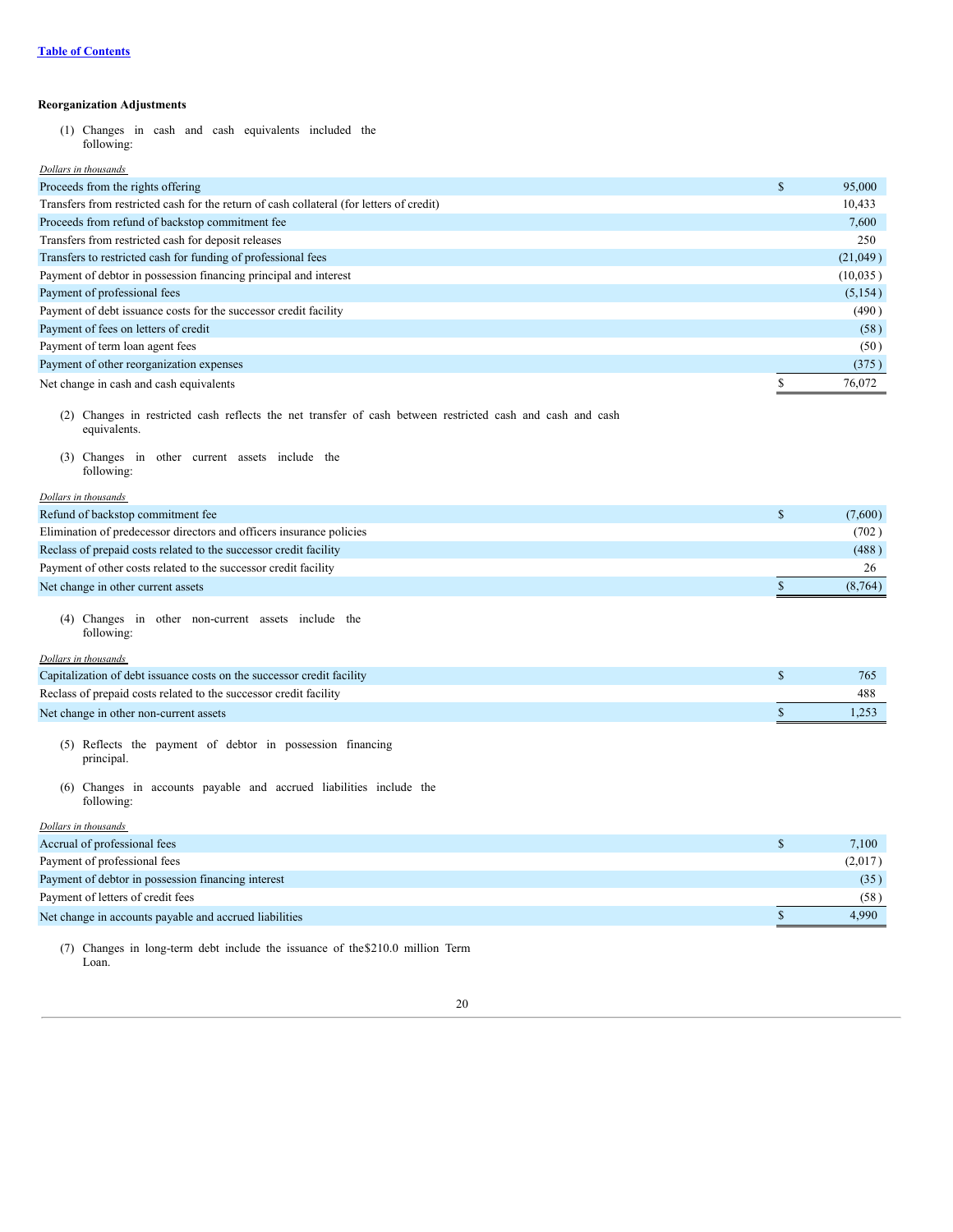(8) Liabilities subject to compromise to be settled in accordance with the Plan and the resulting gain was determined as follows:

| Dollars in thousands                                                                                    |              |            |
|---------------------------------------------------------------------------------------------------------|--------------|------------|
| Liabilities subject to compromise                                                                       | \$           | (600, 996) |
| Issuance of term loan                                                                                   |              | 210,000    |
| Issuance of successor common stock to the 7.50% note holders and 6.75% note holders                     |              | 175,058    |
| Excess fair value ascribed to lenders participating in equity rights offering                           |              | 24,809     |
| Gain on settlement of liabilities subject to compromise                                                 | \$           | (191, 129) |
| (9) Changes in Predecessor Preferred Stock reflects the cancellation of Predecessor Preferred<br>Stock. |              |            |
| (10) Changes in Predecessor Common Stock reflects the cancellation of Predecessor Common<br>Stock.      |              |            |
| (11) Changes in Predecessor capital in excess of par include the<br>following:                          |              |            |
| Dollars in thousands                                                                                    |              |            |
| Cancellation of predecessor preferred stock                                                             | \$           | 500        |
| Cancellation of predecessor common stock                                                                |              | 1,398      |
| Issuance of successor warrants to predecessor common stock and predecessor preferred stock holders      |              | (14,687)   |
| Issuance of successor common stock to predecessor common stock and predecessor preferred stock holders  |              | (4,950)    |
| Excess fair value ascribed to parties participating in rights offering, excluding lenders               |              | (18, 100)  |
| Net change in predecessor capital in excess of par value                                                | \$           | (35, 839)  |
| (12) Changes in Successor Common Stock include the<br>following:                                        |              |            |
| Dollars in thousands                                                                                    |              |            |
| Issuance of successor common stock to the 7.50% note holders and 6.75% note holders                     | $\mathbb{S}$ | 80         |
| Issuance of successor common stock pursuant to rights offering                                          |              | 68         |
| Issuance of successor common stock to predecessor common stock and predecessor preferred stock holders  |              | 2          |
| Net change in successor common stock                                                                    | \$           | 150        |
| (13) Change in Successor capital in excess of par value include the<br>following:                       |              |            |
| Dollars in thousands                                                                                    |              |            |
| Issuance of successor common stock to the 7.50% note holders and 6.75% note holders                     | \$           | 174,978    |
| Issuance of successor common stock pursuant to rights offering                                          |              |            |
| Issuance of successor warrants to predecessor common stock and predecessor preferred stock holders      |              | 148,874    |
|                                                                                                         |              | 14,687     |
| Issuance of successor common stock to predecessor common stock and predecessor preferred stock holders  |              | 4,948      |
| Equity issuance costs                                                                                   |              | (837)      |
| Net change in successor capital in excess of par value                                                  | \$           | 342,650    |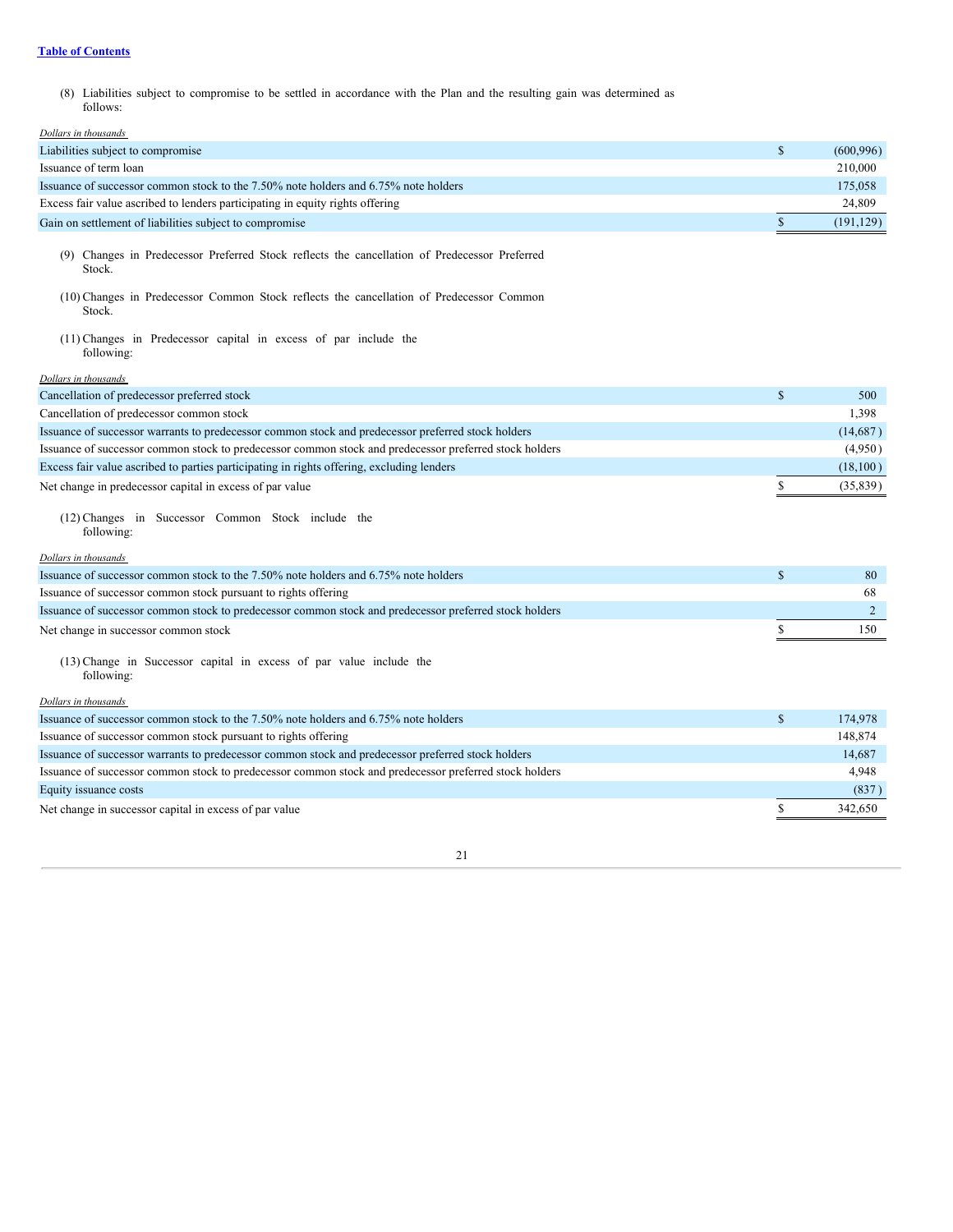(14) Changes in accumulated deficit include the following:

#### *Dollars in thousands*

| Gain on settlement of liabilities subject to compromise              | 191,129  |
|----------------------------------------------------------------------|----------|
| Backstop premium on rights offering                                  | (11,032) |
| Accrual of professional fees                                         | (5,988)  |
| Payment of professional fees                                         | (3,137)  |
| Elimination of predecessor directors and officers insurance policies | (702)    |
| Payment of other reorganization items                                | (400)    |
| Net change in accumulated deficit                                    | 169,870  |

#### **Fresh Start Accounting Adjustments**

- (15) Changes in rig materials and supplies reflect the fair value adjustment due to the adoption of fresh start accounting.
- (16) Changes in other current assets reflect the elimination of capitalized mobilization costs due to the adoption of fresh start accounting.
- (17) Changes in property, plant and equipment, net reflects the fair value adjustment due to the adoption of fresh start accounting.
- (18) Changes in intangible assets, net reflects the fair value adjustment due to the adoption of fresh start accounting.

| Dollars in thousands   |   | <b>Successor Fair Value</b> | <b>Predecessor Historical</b><br><b>Book Value</b> |                          |  |
|------------------------|---|-----------------------------|----------------------------------------------------|--------------------------|--|
| Customer relationships | Ф | 16,300                      |                                                    | $\overline{\phantom{a}}$ |  |
| Trade names            |   | .500                        |                                                    | 368                      |  |
| Developed technology   |   | 200                         |                                                    | 3,877                    |  |
| Intangible assets, net |   | 18,000                      |                                                    | 4.245                    |  |

(19) Changes in deferred income taxes reflects the adjustment due to the adoption of fresh start accounting.

- (20) Changes in other non-current assets reflect the following:
- 

| Dollars in thousands                                                 |          |
|----------------------------------------------------------------------|----------|
| Fair value adjustment to rig material and supplies                   | (6, 845) |
| Fair value adjustment to investment in non-consolidated subsidiaries | 2,290    |
| Fair value adjustment to long-term notes receivable                  | (272)    |
| Elimination of capitalized mobilization costs                        | (857)    |
| Elimination of long-term other deferred charges                      | (617)    |
| Net change in other non-current assets                               | (6,301)  |

(21) Changes in accounts payable and accrued liabilities due to the adoption of fresh start accounting include the following:

#### *Dollars in thousands*

| Elimination of deferred rent                           | (1,100) |
|--------------------------------------------------------|---------|
| Elimination of deferred revenue                        | (2,768) |
| Net change in accounts payable and accrued liabilities | (3.868) |

(22) Changes in other long-term liabilities reflects the elimination of deferred revenue due to the adoption of fresh start accounting.

(23) Changes reflect the cumulative impact of fresh start accounting adjustments discussed above and the elimination of Predecessor accumulated other comprehensive loss and Predecessor accumulated deficit.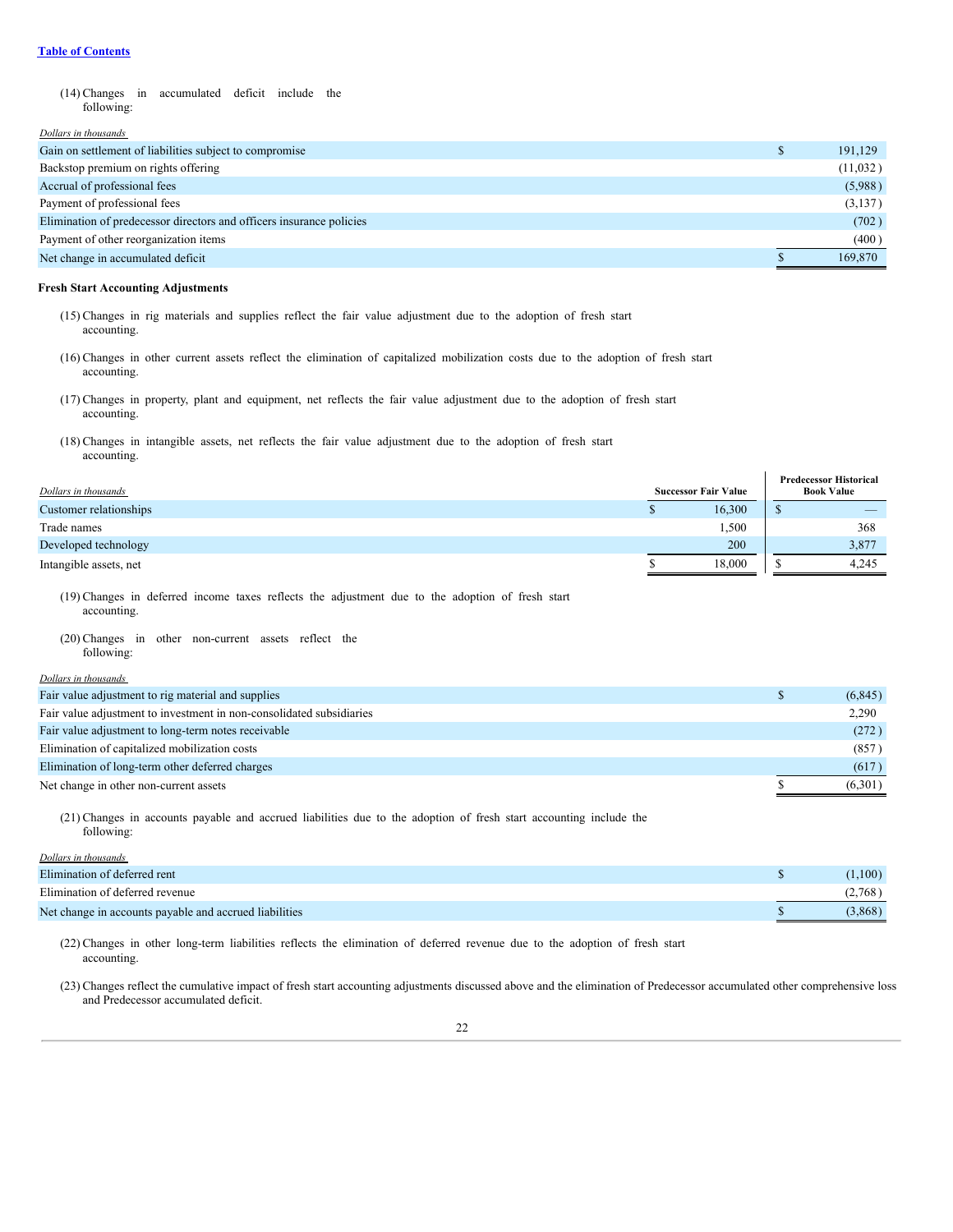# *Note 4 - Intangible Assets*

Intangible Assets consist of the following:

|                                   |                                         |                          | Successor                       |  |                             |   |                            |
|-----------------------------------|-----------------------------------------|--------------------------|---------------------------------|--|-----------------------------|---|----------------------------|
|                                   |                                         | Balance at June 30, 2019 |                                 |  |                             |   |                            |
| Dollars in thousands              | <b>Estimated Useful Life</b><br>(Years) |                          | <b>Gross Carrying</b><br>Amount |  | Accumulated<br>Amortization |   | <b>Net Carrying Amount</b> |
| Customer relationships            |                                         |                          | 16,300                          |  | (1, 359)                    | S | 14,941                     |
| Trade names                       |                                         |                          | 1,500                           |  | (75)                        |   | 1,425                      |
| Developed technology              | $\mathbf b$                             |                          | 200                             |  | (8)                         |   | 192                        |
| Total amortized intangible assets |                                         |                          | 18,000                          |  | (1, 442)                    |   | 16,558                     |

Amortization expense related to intangible assets is presented below:

|                                  |           | <b>Successor</b>                                          |  | Predecessor               |                                            |       |
|----------------------------------|-----------|-----------------------------------------------------------|--|---------------------------|--------------------------------------------|-------|
|                                  |           | <b>Three Months Ended</b><br><b>June 30.</b><br>March 31. |  | <b>Three Months Ended</b> | <b>Six Months Ended</b><br><b>June 30,</b> |       |
| Dollars in thousands             |           | 2019                                                      |  | 2019                      |                                            | 2018  |
| Intangibles amortization expense | <b>ND</b> | 1,442                                                     |  | 577                       |                                            | 1,153 |

Our remaining intangibles amortization expense for the next five years is presented below:

| Dollars in thousands | <b>Expected future</b><br>intangible amortization<br>expense |       |
|----------------------|--------------------------------------------------------------|-------|
| 2019                 |                                                              | 2,883 |
| 2020                 | ъ                                                            | 5,767 |
| 2021                 | S                                                            | 5,767 |
| 2022                 | S                                                            | 1,691 |
| Beyond 2022          |                                                              | 450   |

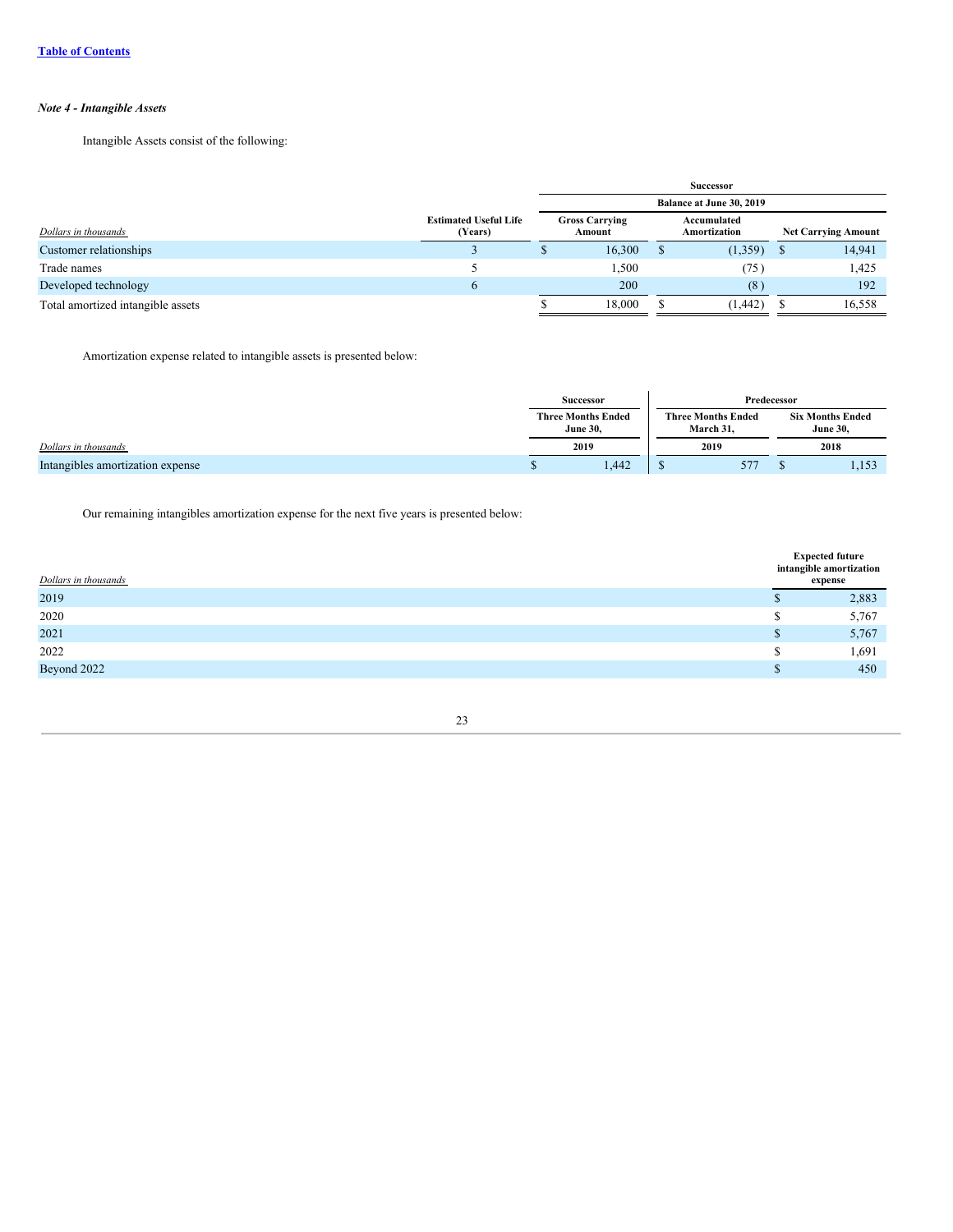#### *Note 5 - Operating Leases*

We adopted the Accounting Standards Update ("ASU") 2016-02, Leases ("Topic 842") effective January 1, 2019. As lessee, our leasing activities primarily consist of operating leases for administrative offices, warehouses, oilfield services equipment, office equipment, computers and other items. Our leases have remaining lease terms of 1 year to 6 years, some of which include options to extend the leases for up to5 years, and some of which include options to terminate the leases within1 year.

We elected the following package of practical expedients permitted under the transition guidance:

- an election to adopt the modified retrospective transition method applied at the beginning of the period of adoption, which does not require a restatement of the prior period. Accordingly, no cumulative-effect adjustment to retained earnings was made.
- an election not to apply the recognition requirements in Topic 842 to short-term leases (initial lease term of 12 months or less) and recognize lease payments in the consolidated condensed statement of operations. Short-term leases have not been recorded on the balance sheet.
- a practical expedient to not reassess whether a contract is or contains a lease and carry forward its historical lease classification.
- a practical expedient to account for the lease and non-lease components separately (except as discussed below).
- a practical expedient to account for the lease and non-lease components as a single lease component for certain assets, by class of underlying asset.

We determine whether a contract is or contains a lease at its inception. Topic 842 requires lessees to recognize operating lease right-of-use assets and operating lease liabilities on the balance sheet. An operating lease right-of-use asset represents our right to use an underlying asset for the lease term and operating lease liability represents our obligation to make lease payments arising from the lease. An operating lease right-of-use asset and operating lease liability are recognized at the commencement date based on the present value of lease payments over the lease term. As most of our leases do not provide an implicit rate, we use our incremental borrowing rate based on the information available at the commencement date in determining the present value of lease payments. The operating lease right-of-use assets also include any lease payments made and exclude lease incentives. Our lease terms may include options to extend or terminate the lease when it is reasonably certain that we will exercise those options. The adoption of this standard resulted in the recording of operating lease right-of-use assets and operating lease liabilities of approximately \$21.0 million as of January 1, 2019.

Supplemental lease information related to our operating leases as ofJune 30, 2019 is shown below:

|                                                         | Successor               |
|---------------------------------------------------------|-------------------------|
| Dollars in thousands                                    | <b>June 30,</b><br>2019 |
| Operating lease right-of-use assets $(1)$               | 19,023                  |
|                                                         |                         |
| Operating lease liabilities - current <sup>(2)</sup>    | 8,049                   |
| Operating lease liabilities - noncurrent <sup>(3)</sup> | 9,928                   |
| Total operating lease liabilities                       | 17.977                  |
|                                                         |                         |
| Weighted average remaining lease term (in years)        |                         |
| Weighted average discount rate                          | $7.2\%$                 |

(1) This amount is included in other non-current assets in our consolidated condensed balance sheet.

(2) This amount is included in accounts payable and accrued liabilities in our consolidated condensed balance sheet.

(3) This amount is included in other long-term liabilities in our consolidated condensed balance sheet.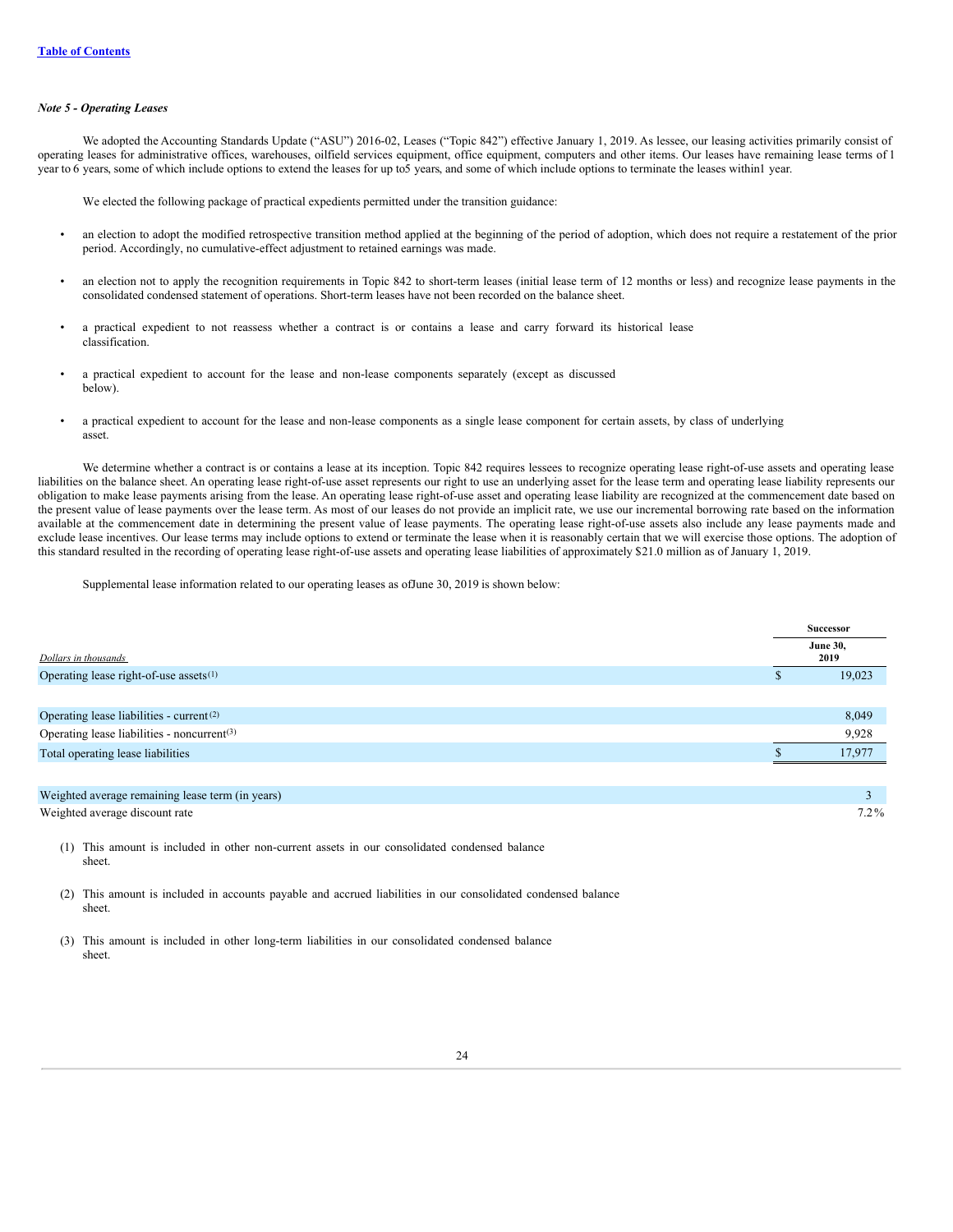Supplemental cash flow information related to leases are as follow:

|                                                                                  |                                              | <b>Successor</b> |      | Predecessor                            |
|----------------------------------------------------------------------------------|----------------------------------------------|------------------|------|----------------------------------------|
|                                                                                  | <b>Three Months Ended</b><br><b>June 30.</b> |                  |      | <b>Three Months Ended</b><br>March 31. |
| Dollars in thousands                                                             |                                              | 2019             | 2019 |                                        |
| Cash paid for amounts included in the measurement of operating lease liabilities |                                              | 2,150            |      | 2.498                                  |
| Operating lease right-of-use assets obtained in exchange for lease obligations   |                                              | 737              |      | 60                                     |

Maturities of operating lease liabilities as ofJune 30, 2019 were as follows:

| Dollars in thousands               |   | Operating<br>Leases |
|------------------------------------|---|---------------------|
| 2019                               | ъ | 4,345               |
| 2020                               |   | 7,181               |
| 2021                               |   | 4,462               |
| 2022                               |   | 2,005               |
| 2023                               |   | 1,534               |
| Beyond 2023                        |   | 558                 |
| Total undiscounted lease liability |   | 20,085              |
| Imputed interest                   |   | (2,108)             |
| Total operating lease liabilities  |   | 17,977              |

Future minimum operating lease payments as of December 31, 2018 were as follows:

|                      |    | Successor           |  |  |
|----------------------|----|---------------------|--|--|
| Dollars in thousands |    | Operating<br>Leases |  |  |
| 2019                 | ۰D | 10,722              |  |  |
| 2020                 |    | 7,887               |  |  |
| 2021                 |    | 4,193               |  |  |
| 2022                 |    | 1,968               |  |  |
| 2023                 |    | 1,540               |  |  |
| Beyond 2023          |    | 636                 |  |  |
| Total lease payments |    | 26,946              |  |  |

Lease expense for lease payments is recognized on a straight-line basis over the lease term.Expenses for operating leases for the six months ended June 30, 2019 are shown below:

|                          | Successor                                  |       | Predecessor                                 |       |  |
|--------------------------|--------------------------------------------|-------|---------------------------------------------|-------|--|
| Dollars in thousands     | <b>Three Months Ended</b><br>June 30, 2019 |       | <b>Three Months Ended</b><br>March 31, 2019 |       |  |
| Operating lease expense  |                                            | 2,684 |                                             | 2,709 |  |
| Short-term lease expense |                                            | 833   |                                             | 787   |  |
| Variable lease expense   |                                            | 1,849 |                                             | 1,840 |  |
| Total lease expense      |                                            | 5,366 |                                             | 5,336 |  |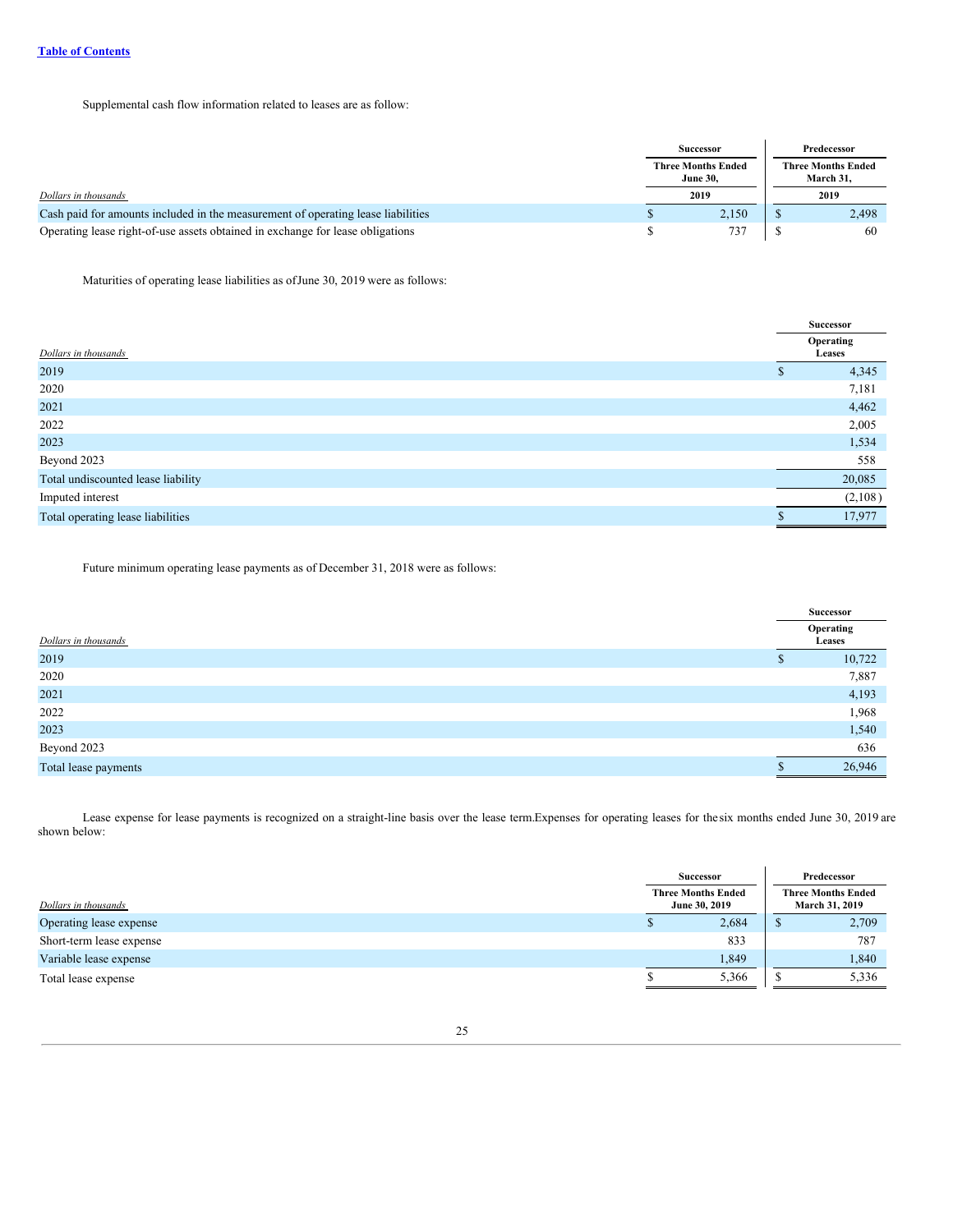#### *Note 6 - Debt*

The following table illustrates the Company's debt portfolio as ofJune 30, 2019 and December 31, 2018:

|                                                 |                         | <b>Successor</b> | Predecessor |         |  |  |  |  |  |                      |
|-------------------------------------------------|-------------------------|------------------|-------------|---------|--|--|--|--|--|----------------------|
| Dollars in thousands                            | <b>June 30,</b><br>2019 |                  |             |         |  |  |  |  |  | December 31,<br>2018 |
| Successor credit facility                       |                         | _                |             |         |  |  |  |  |  |                      |
| Successor term loan, due March 2024             |                         | 211,132          |             |         |  |  |  |  |  |                      |
| Predecessor 6.75% senior notes, due July 2022   |                         | _                |             | 360,000 |  |  |  |  |  |                      |
| Predecessor 7.50% senior notes, due August 2020 |                         | _                |             | 225,000 |  |  |  |  |  |                      |
| Predecessor 2015 secured credit agreement       |                         | _                |             |         |  |  |  |  |  |                      |
| Total debt                                      |                         | 211,132          |             | 585,000 |  |  |  |  |  |                      |

#### **Successor Credit Facility**

On March 26, 2019, pursuant to the terms of the Plan, we and certain of our subsidiaries, entered into a credit agreement with the lenders party thereto (the "Credit Facility Lenders"), Bank of America, N.A., as administrative agent and Bank of America, N.A. and Deutsche Bank Securities Inc. as joint lead arrangers and joint bookrunners, providing for a revolving credit facility (the "Credit Facility") with initial aggregate commitments in the amount of \$50.0 million, guaranteed by certain of our subsidiaries. Availability under the Credit Facility is subject to a monthly borrowing base calculation based on eligible domestic rental equipment and eligible domestic accounts receivable and requires us to maintain minimum liquidity of \$25.0 million, defined as cash in our liquidity account not to exceed\$10.0 million and availability under the borrowing base. The Credit Facility allows for an increase to the aggregate commitments by up to an additional \$75.0 million, subject to certain conditions. The Credit Facility provides for a \$30.0 million sublimit of the aggregate commitments that is available for the issuance of letters of credit. The Credit Facility matures on March 26, 2023. Debt issuance costs of \$1.3 million (\$1.2 million, net of amortization as of June 30, 2019) are being amortized over the term of the Credit Facility on a straight-line basis.

As of June 30, 2019, the borrowing base under the Credit Facility was\$88.3 million, allowing full access to the\$50.0 million in aggregate commitments, which was further reduced by \$15.0 million of restricted availability due to the minimum liquidity covenant and\$10.2 million in supporting letters of credit outstanding, resulting in availability under the Credit Facility of \$24.8 million.

The Credit Facility bears interest either at a rate equal to:

- LIBOR plus an applicable margin that varies from 2.25 percent to 2.75 percent per annum or
- a base rate plus an applicable margin that varies from1.25 percent to 1.75 percent per annum.

We are required to pay a commitment fee of 0.5 percent per annum on the actual daily unused portion of the current aggregate commitments under the Credit Facility. We are also required to pay customary letter of credit and fronting fees.

The Credit Facility also contains customary affirmative and negative covenants, including, among other things, as to compliance with laws (including environmental laws and anti-corruption laws), delivery of quarterly and annual consolidated financial statements and borrowing base certificates, conduct of business, maintenance of property, maintenance of insurance, restrictions on the incurrence of liens, indebtedness, asset dispositions, fundamental changes, restricted payments, and other customary covenants. Additionally, the Credit Facility contains customary events of default and remedies for credit facilities of this nature. If we do not comply with the financial and other covenants in the Credit Facility, the Credit Facility Lenders may, subject to customary cure rights, require immediate payment of all amounts outstanding under the Credit Facility, and any outstanding unfunded commitments may be terminated. As of June 30, 2019, we were in compliance with all the financial covenants under the Credit Facility.

#### **Successor Term Loan, Due March 2024**

On March 26, 2019, pursuant to the terms of the Plan, we and certain of our subsidiaries entered into a second lien term loan credit agreement (the "Term Loan Agreement") with the lenders party thereto (the "Term Loan Lenders") and UMB Bank, N.A., as administrative agent, providing for term loans (the "Term Loan") in the amount of \$210.0 million, guaranteed by certain of our subsidiaries. The Term Loan matures on March 26, 2024.

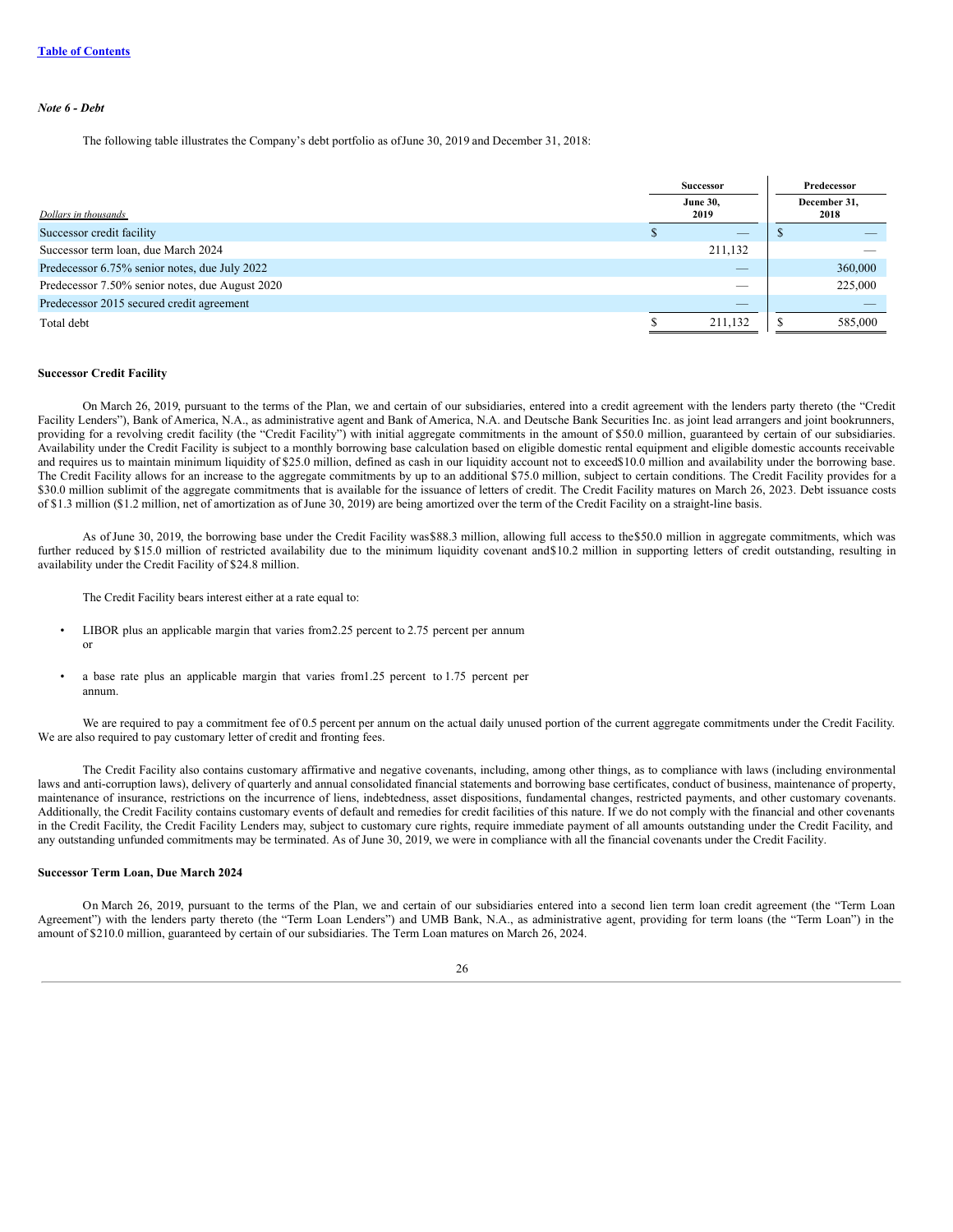The Term Loan bears interest at a rate of13.0 percent per annum, payable quarterly on the first day of each January, April, July, and October, beginning July 1, 2019, with 11.0 percent paid in cash and 2.0 percent paid in kind and capitalized by adding such amount to the outstanding principal. The increase in the Term Loan from\$210.0 million to \$211.1 million is due to the interest paid in kind and capitalized by adding such amount to the outstanding principal.

We may voluntarily prepay all or a part of the Term Loan and, under certain conditions we are required to prepay all or a part of the Term Loan, in each case, at a premium (1) on or prior to 6 months after the closing date of 0 percent; (2) from 6 months and on or prior to two years after the closing date of6.50 percent; (3) from two years and on or prior to three years after the closing date of 3.25 percent; and (4) from three years after the closing date and thereafter of 0 percent.

The Term Loan is subject to mandatory prepayments and customary reinvestment rights. The mandatory prepayments include prepayment requirements with respect to a change of control, asset sales and debt issuances, in each case subject to certain exceptions or conditions. The Term Loan Agreement also contains customary affirmative and negative covenants, including as to compliance with laws (including environmental laws and anti-corruption laws), delivery of quarterly and annual financial statements, conduct of business, maintenance of property, maintenance of insurance, restrictions on the incurrence of liens, indebtedness, asset dispositions, fundamental changes, restricted payments and other customary covenants. Additionally, the Term Loan Agreement contains customary events of default and remedies for facilities of this nature. If we do not comply with the covenants in the Term Loan Agreement, the Term Loan Lenders may, subject to customary cure rights, require immediate payment of all amounts outstanding under the Term Loan Agreement. As of June 30, 2019, we were in compliance with all the financial covenants under the Term Loan Agreement.

### **Predecessor 6.75% Senior Notes, Due July 2022**

On January 22, 2014, we issued \$360.0 million aggregate principal amount of the 6.75% Notes pursuant to the 6.75% Notes Indenture. The 6.75% Notes were general unsecured obligations of the Company and ranked equal in right of payment with all of our existing and future senior unsecured indebtedness. The 6.75% Notes were jointly and severally guaranteed by all of our subsidiaries that guaranteed indebtedness under the Second Amended and Restated Senior Secured Credit Agreement, as amended from timeto-time ("2015 Secured Credit Agreement") and our 7.50% Notes. Interest on the 6.75% Notes was payable on January 15 and July 15 of each year, beginning July 15, 2014. Debt issuance costs related to the 6.75% Notes were approximately \$7.6 million. After the commencement of the Chapter 11 Cases, the carrying amount of debt was adjusted to the claim amount and all unamortized debt issuance costs prior to the commencement of the Chapter 11 Cases were fully expensed.

#### **Predecessor 7.50% Senior Notes, Due August 2020**

On July 30, 2013, we issued \$225.0 million aggregate principal amount of the 7.50% Notes pursuant to the 7.50% Notes Indenture. The 7.50% Notes were general unsecured obligations of the Company and ranked equal in right of payment with all of our existing and future senior unsecured indebtedness. The 7.50% Notes were jointly and severally guaranteed by all of our subsidiaries that guaranteed indebtedness under the 2015 Secured Credit Agreement and the 6.75% Notes. Interest on the 7.50% Notes was payable on February 1 and August 1 of each year, beginning February 1, 2014. Debt issuance costs related to the 7.50% Notes were approximately \$5.6 million. After the commencement of the Chapter 11 Cases, the carrying amount of debt was adjusted to the claim amount and all unamortized debt issuance costs prior to the commencement of the Chapter 11 Cases were fully expensed.

The commencement of the Chapter 11 Cases constituted an event of default that accelerated the Company's obligations under the indentures governing the6.75% Notes and the 7.50% Notes. However, any efforts to enforce such payment obligations were automatically stayed under the provisions of the Bankruptcy Code. The principal balance on the 6.75% Notes and 7.50% Notes of \$360.0 million and \$225.0 million, respectively, had been reclassed from long-term debt to liabilities subject to compromise as of December 31, 2018. See also Note 2 - Chapter 11 Emergencefor further details.

As previously disclosed in our Current Report on Form 8-K filed with the SEC on March 26, 2019, our obligations with respect to the Senior Notes as well as our subsidiaries' obligations under their respective guarantees under the 6.75% Notes Indenture and the 7.50% Notes Indenture (and the Senior Notes) were cancelled and extinguished as provided in the Plan. From and after March 26, 2019, neither the Company nor its subsidiaries have any continuing obligations under the 6.75% Notes Indenture and 7.50% Notes Indenture or with respect to the Senior Notes or the guarantees related thereto except to the extent specifically provided in the Plan.

# **Predecessor 2015 Secured Credit Agreement**

On January 26, 2015, we entered into the 2015 Secured Credit Agreement. The 2015 Secured Credit Agreement was originally comprised of a\$200.0 million revolving credit facility (the "Revolver"). The 2015 Secured Credit Agreement formerly

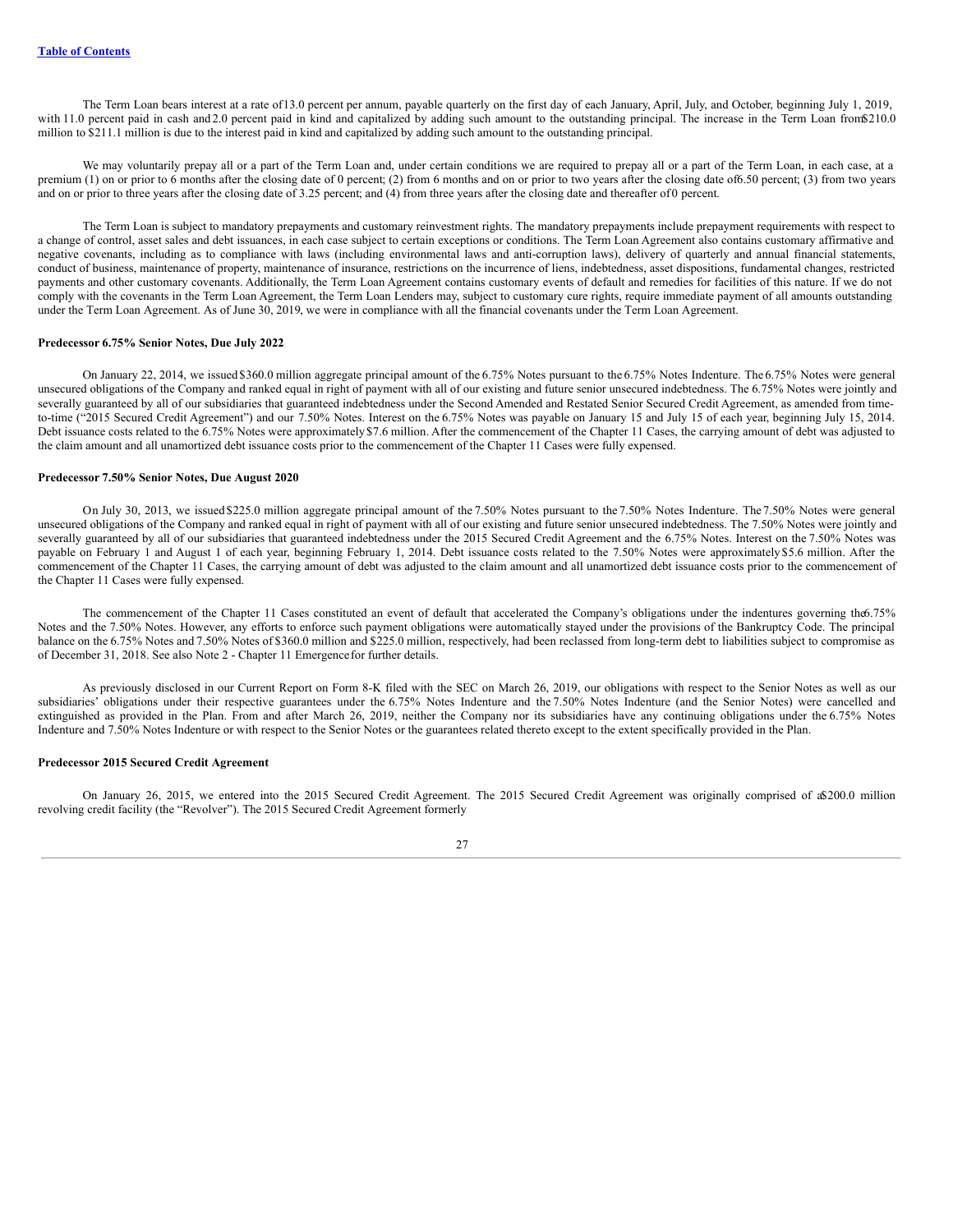included financial maintenance covenants, including a leverage ratio, consolidated interest coverage ratio, senior secured leverage ratio, and asset coverage ratio, many of which were suspended beginning in September 2015.

We executed various amendments which, among other things: (1) modified the credit facility to an asset-based lending structure, (2) reduced the size of the Revolver to \$80.0 million, (3) eliminated the financial maintenance covenants previously in effect and replaced them with a minimum liquidity covenant of \$30.0 million and a monthly borrowing base calculation, (4) allowed for the refinancing of our existing Senior Notes with either secured or unsecured debt, (5) added the ability for the Company to designate certain of its subsidiaries as "Designated Borrowers", and (6) permitted the Company to make restricted payments in the form of certain equity interests.

On October 25, 2018, we entered into a Consent Agreement and a Cash Collateral Agreement, whereby we could open bank accounts not subject to the 2015 Secured Credit Agreement for the purpose of depositing cash to secure certain letters of credit. On October 30, 2018, we deposited \$10.0 million into a cash collateral account to support the letters of credit outstanding, which is included in the restricted cash balance on the consolidated balance sheet as of December 31, 2018.

Our obligations under the 2015 Secured Credit Agreement were guaranteed by substantially all of our direct and indirect domestic subsidiaries, other than immaterial subsidiaries and subsidiaries generating revenues primarily outside the United States, each of which has executed guaranty agreements, and were secured by first priority liens on our accounts receivable, specified rigs including barge rigs in the Gulf of Mexico ("GOM") and land rigs in Alaska, certain U.S.-based rental equipment of the Company and its subsidiary guarantors and the equity interests of certain of the Company's subsidiaries. In addition to the liquidity covenant and borrowing base requirements, the 2015 Secured Credit Agreement contains customary affirmative and negative covenants, such as limitations on indebtedness and liens, and restrictions on entry into certain affiliate transactions and payments (including certain payments of dividends).

All of the Company's obligations under the 2015 Secured Credit Agreement were paid prior to the commencement of the Chapter 11 Cases, and the 2015 Secured Credit Agreement, including the Revolver thereunder, was terminated concurrently with the commencement of the Chapter 11 Cases. See also Note 2 - Chapter 11 Emergence for further details. Unamortized debt issuance costs were fully expensed upon termination of the 2015 Secured Credit Agreement.

Supplemental cash flow information related to interest paid is as follow:

|                      | <b>Successor</b>                             |      | Predecessor                            |   |                                            |
|----------------------|----------------------------------------------|------|----------------------------------------|---|--------------------------------------------|
|                      | <b>Three Months Ended</b><br><b>June 30,</b> |      | <b>Three Months Ended</b><br>March 31, |   | <b>Six Months Ended</b><br><b>June 30,</b> |
| Dollars in thousands | 2019                                         | 2019 |                                        |   | 2018                                       |
| Interest paid        | $\overline{\phantom{a}}$                     |      | 184                                    | ш | 20,588                                     |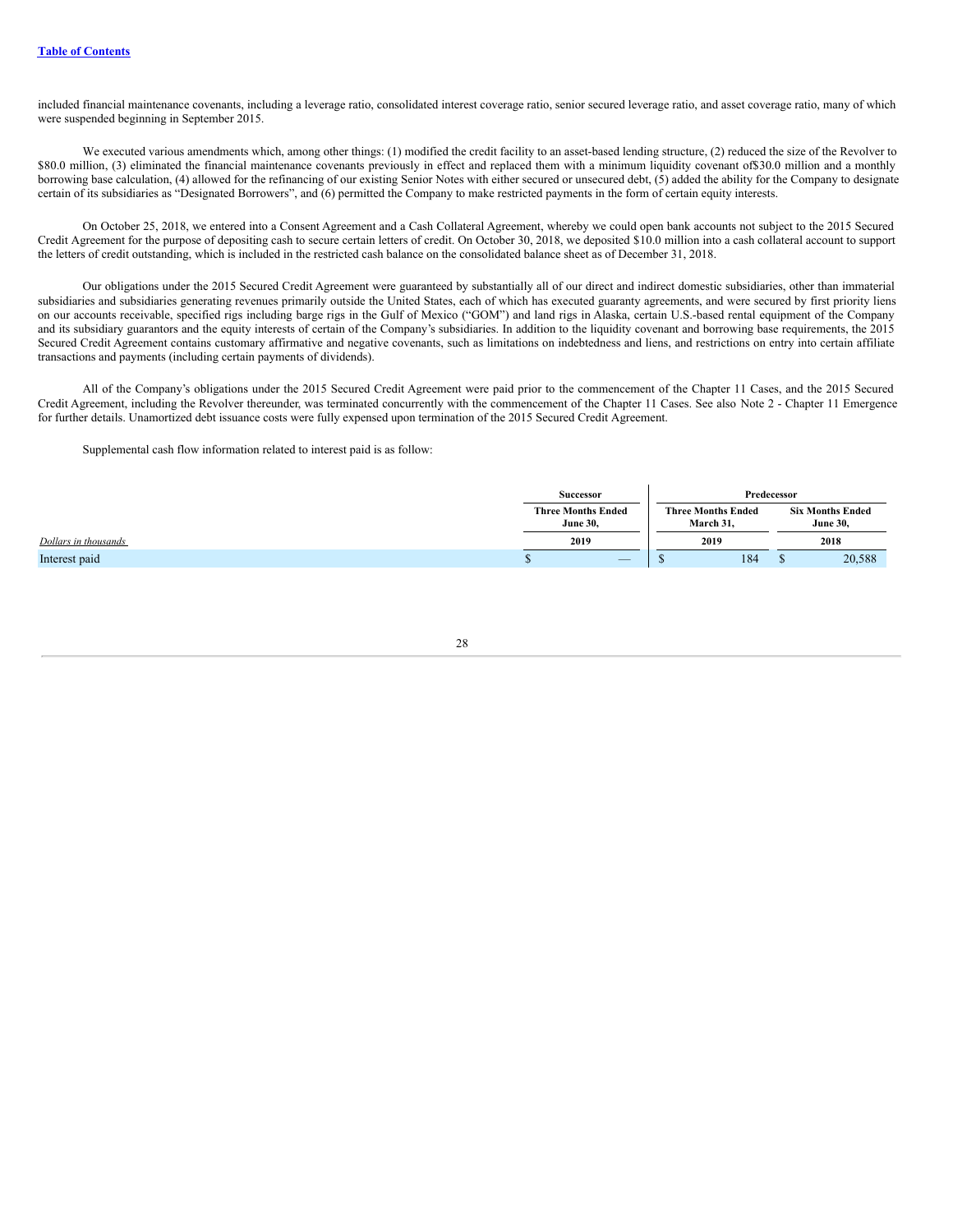# *Note 7 - Fair Value of Measurements*

Certain of our assets and liabilities are required to be measured at fair value on a recurring basis. For purposes of recording fair value adjustments for certain financial and non-financial assets and liabilities, and determining fair value disclosures, we estimate fair value at a price that would be received to sell an asset or paid to transfer a liability in an orderly transaction between market participants in the principal market for the asset or liability.

The fair value measurement and disclosure requirements of FASB ASC Topic No. 820, Fair Value Measurement and Disclosures requires inputs that we categorize using a three-level hierarchy, from highest to lowest level of observable inputs, as follows:

- Level 1 Unadjusted quoted prices for identical assets or liabilities in active markets;
- Level 2 Direct or indirect observable inputs, including quoted prices or other market data, for similar assets or liabilities in active markets or identical assets or liabilities in less active markets; and
- Level  $3$  Unobservable inputs that require significant judgment for which there is little or no market data.

When multiple input levels are required for a valuation, we categorize the entire fair value measurement according to the lowest level of input that is significant to the entire measurement even though we may also have utilized significant inputs that are more readily observable. The amounts reported in our consolidated condensed balance sheets for cash and cash equivalents, accounts receivable, and accounts payable approximate fair value.

Fair value of our Term Loan is determined using Level 2 inputs. The Level 2 fair value was determined using a market approach by comparing secured debt of other companies in our industry that have a similar credit rating and debt amount. Fair value of our 6.75% Notes and 7.50% Notes was determined using Level 2 inputs.

Fair values and related carrying values of our debt instruments were as follows:

|                                                 | <b>Successor</b> |                        |  | Predecessor       |                   |                        |  |                   |
|-------------------------------------------------|------------------|------------------------|--|-------------------|-------------------|------------------------|--|-------------------|
|                                                 | June 30, 2019    |                        |  |                   | December 31, 2018 |                        |  |                   |
| Dollars in thousands                            |                  | <b>Carrying Amount</b> |  | <b>Fair Value</b> |                   | <b>Carrying Amount</b> |  | <b>Fair Value</b> |
| Successor term Ioan, due March 2024             |                  | 211.132                |  | 252,254           |                   | $-$                    |  |                   |
| Predecessor 6.75% senior notes, due July 2022   |                  |                        |  | $-$               |                   | 360,000                |  | 180,000           |
| Predecessor 7.50% senior notes, due August 2020 |                  | _                      |  | $-$               |                   | 225,000                |  | 117,000           |
| Total                                           |                  | 211.132                |  | 252,254           |                   | 585,000                |  | 297,000           |

Market conditions could cause an instrument to be reclassified from Level 1 to Level 2, or Level 2 to Level 3. There were no transfers between levels of the fair value hierarchy or any changes in the valuation techniques used during the six months ended June 30, 2019.

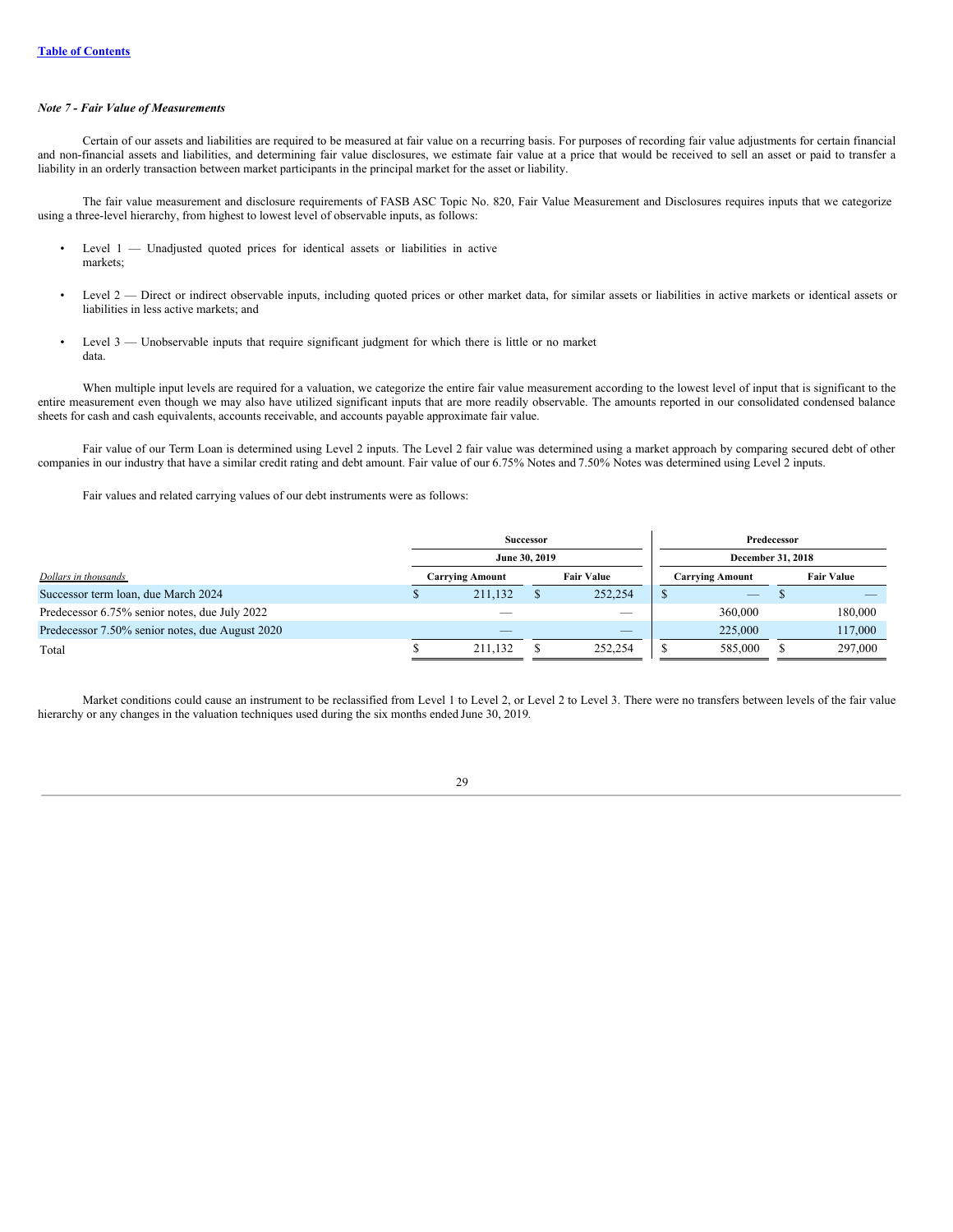#### *Note 8 - Income Taxes*

Income tax expense and the effective tax rate is shown below:

|                              |                                              | Successor | Predecessor |                                        |      |                                     |  |
|------------------------------|----------------------------------------------|-----------|-------------|----------------------------------------|------|-------------------------------------|--|
|                              | <b>Three Months Ended</b><br><b>June 30,</b> |           |             | <b>Three Months Ended</b><br>March 31, |      | <b>Six Months Ended June</b><br>30, |  |
| Dollars in thousands         |                                              | 2019      |             | 2019                                   | 2018 |                                     |  |
| Income tax (benefit) expense |                                              | 3,792     |             | 656                                    |      | 3,190                               |  |
| Effective tax rate           |                                              | 45.0%     |             | (0.7)%                                 |      | $(6.6)\%$                           |  |

The Company's effective tax rate was 45.0 percent for the three months ended June 30, 2019, which varied from the U.S. statutory rate of21.0 percent primarily due to the jurisdictional mix of income and loss during the quarter, our continued inability to recognize the benefits associated with certain losses as a result of valuation allowances, and the change in uncertain tax positions. The Company's effective tax rate was negative 0.7 percent for the three months ended March 31, 2019, respectively, which varied from the U.S. statutory rate of 21.0 percent primarily due to the jurisdictional mix of income and loss during the quarter, our continued inability to recognize the benefits associated with certain losses as a result of valuation allowances, and the income tax impacts of adjustments made as part of Fresh Start Accounting. See Note 3 - Fresh Start Accounting for further details. The Company's effective tax rate wasnegative 6.6 percent for the six months ended June 30, 2018, which varied from the U.S. statutory rate of 21.0 percent primarily due to the jurisdictional mix of income and loss and our continued inability to recognize the benefits associated with certain losses as a result of valuation allowances.

Supplemental cash flow information related to income taxes paid (net of refunds) are as follow:

|                                    |                                              | <b>Successor</b> | Predecessor |                                        |  |                                            |
|------------------------------------|----------------------------------------------|------------------|-------------|----------------------------------------|--|--------------------------------------------|
|                                    | <b>Three Months Ended</b><br><b>June 30.</b> |                  |             | <b>Three Months Ended</b><br>March 31. |  | <b>Six Months Ended</b><br><b>June 30.</b> |
| Dollars in thousands               | 2019                                         |                  | 2019        |                                        |  | 2018                                       |
| Income taxes paid (net of refunds) |                                              | 3,106            |             | 1.421                                  |  | 5,359                                      |

We apply the accounting guidance related to accounting for uncertainty in income taxes. This guidance prescribes a recognition threshold and a measurement attribute for the financial statement recognition and measurement of tax positions taken or expected to be taken in a tax return. For those benefits to be recognized, a tax position must be more likely than not to be sustained upon examination by taxing authorities. Our liability for unrecognized tax benefits is primarily related to foreign operations, (all of which, if recognized, would favorably impact our effective tax rate). Unrecognized tax benefits and accrued interest and penalties related to uncertain tax positions was as follows:

|                                                                   |                         | <b>Successor</b> |  | Predecessor          |  |  |
|-------------------------------------------------------------------|-------------------------|------------------|--|----------------------|--|--|
| Dollars in thousands                                              | <b>June 30.</b><br>2019 |                  |  | December 31.<br>2018 |  |  |
| Liability for unrecognized tax benefits                           |                         | 3,564            |  | 5,728                |  |  |
| Accrued interest and penalties related to uncertain tax positions |                         | .508             |  | 2.107                |  |  |

As described in Note 2 - Chapter 11 Emergence, in accordance with the Plan, our7.50% Notes and 6.75% Notes were canceled and exchanged for Successor Common Stock, the Term Loan, and right to participate in the rights offering. The Internal Revenue Service Code ("IRC") of 1986, as amended, provides that a debtor in a Chapter 11 bankruptcy case may exclude cancellation of debt income ("CODI") from taxable income but must reduce certain of its tax attributes by the amount of any CODI realized as a result of the consummation of a plan of reorganization. The amount of CODI realized by a taxpayer is determined based on the fair market value of the consideration received by the creditors in settlement of outstanding indebtedness. Upon emergence from Chapter 11 bankruptcy proceedings, the CODI may reduce some or all of the amount of prior U.S. tax attributes, which can include net operating losses, capital losses, and tax basis in assets. The actual reduction in tax attributes does not occur until January 1, 2020. The amount of the remaining U.S. deferred tax assets, against which a full valuation exists, will be limited under IRC Section 382 due to the change in control resulting from the Plan.

The Company has evaluated the impact of the reorganization, including the change in control, resulting from its emergence from bankruptcy. The Company believes that the Successor Company will be able to fully absorb the CODI realized by the Predecessor in connection with the reorganization with its net operating losses, capital losses, and tax basis in assets. It is more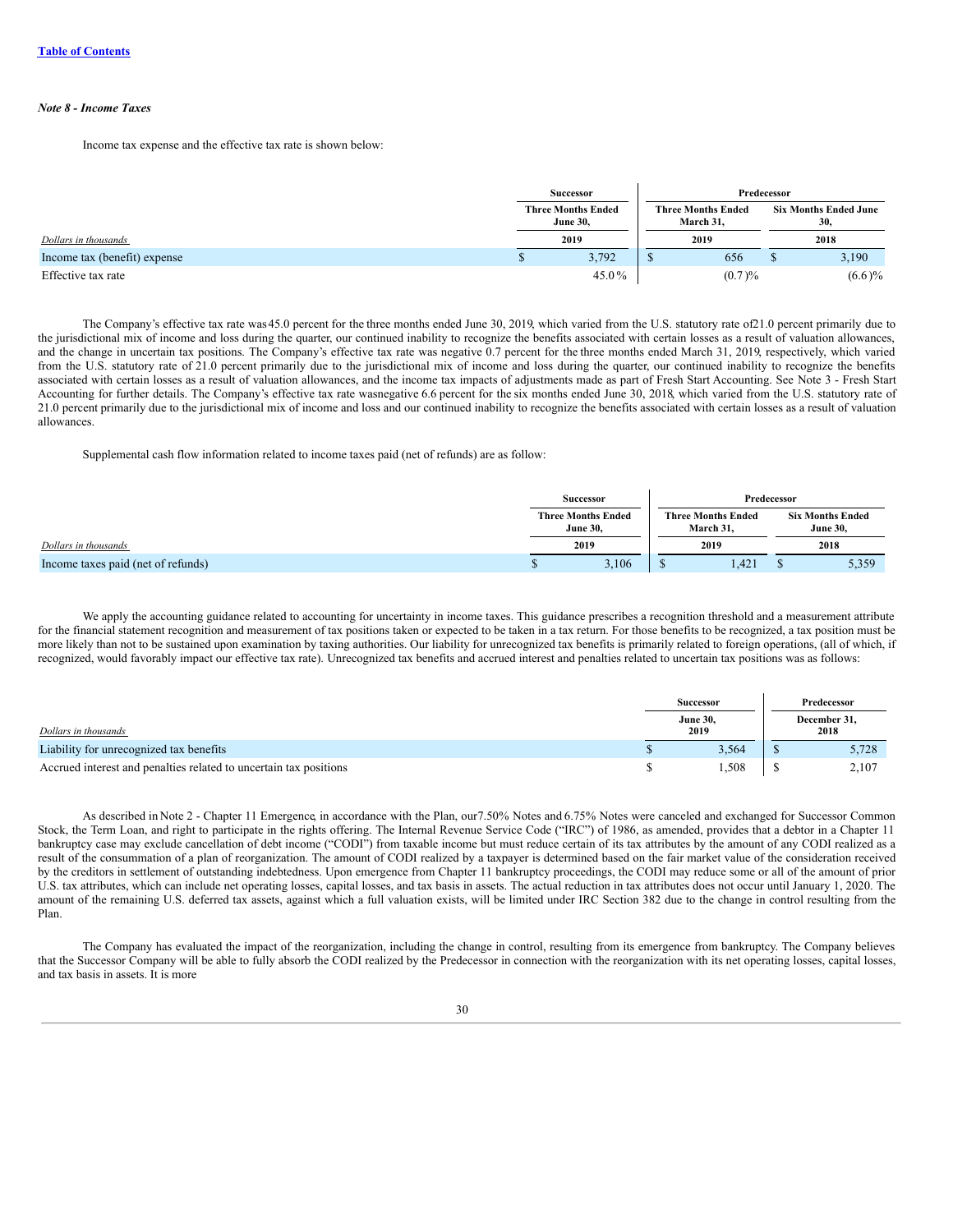likely than not that the Successor will not realize future income tax benefits related to its remaining U.S. net deferred tax asset based on the IRC Section 382 limitation, historical results, and expected market conditions known on the date of measurement, and the Company has therefore maintained a full valuation allowance against the remaining U.S. net deferred tax asset. This is periodically reassessed and could change in the future.

#### *Note 9 - Commitments and Contingencies*

We are a party to various lawsuits and claims arising out of the ordinary course of business. We estimate the range of our liability related to pending litigation when we believe the amount or range of loss can be estimated. We record our best estimate of a loss when the loss is considered probable. When a liability is probable and there is a range of estimated loss with no best estimate in the range, we record the minimum estimated liability related to the lawsuits or claims. As additional information becomes available, we assess the potential liability related to our pending litigation and claims and revise our estimates. Due to uncertainties related to the resolution of lawsuits and claims, the ultimate outcome may differ significantly from our estimates. In the opinion of management and based on liability accruals provided, our ultimate exposure with respect to these pending lawsuits and claims is not expected to have a material adverse effect on our consolidated condensed balance sheets or statements of cash flows, although they could have a material adverse effect on our consolidated condensed statements of operations for a particular reporting period.

| I<br>I |  |
|--------|--|
| $\sim$ |  |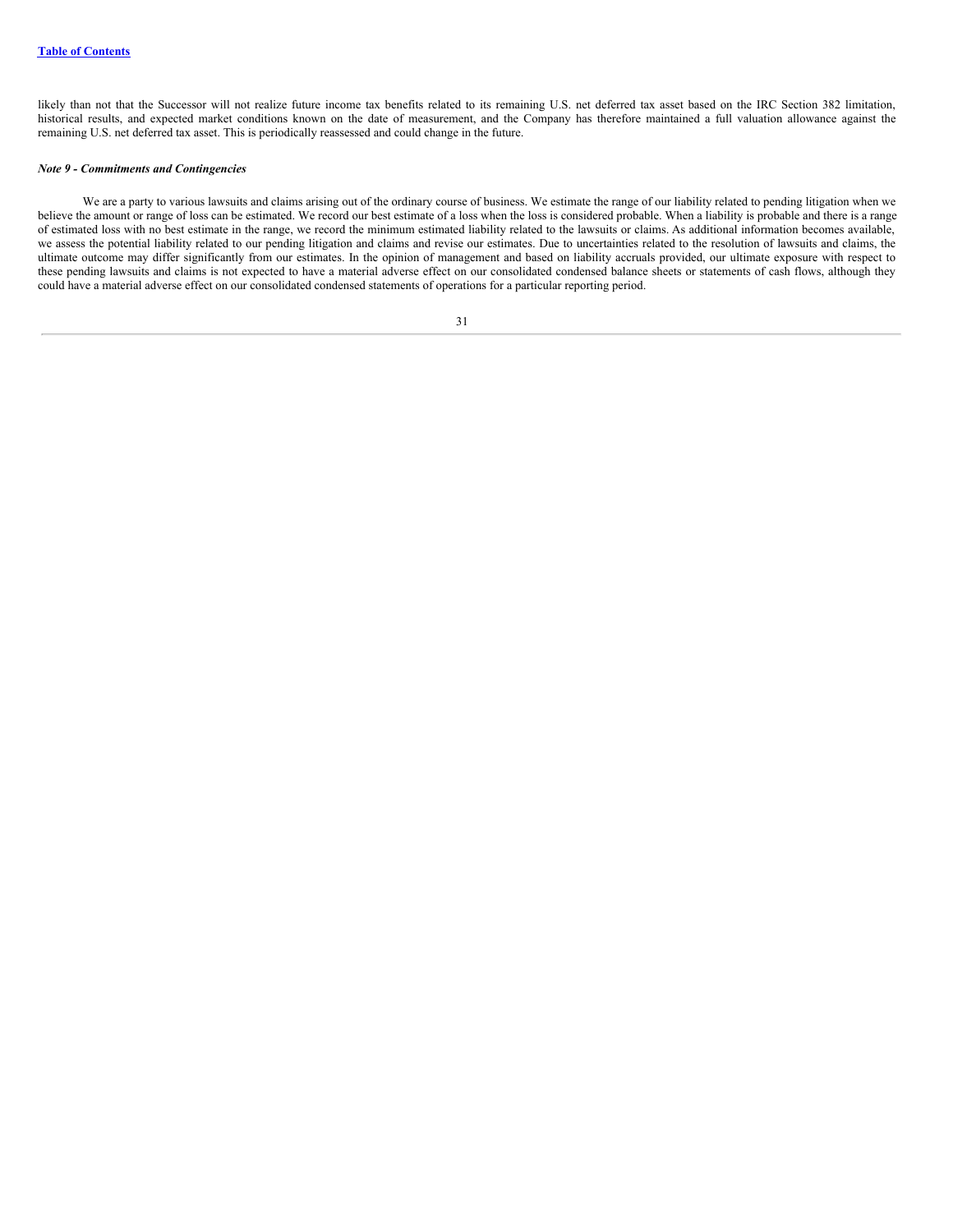# *Note 10 - Earnings (Loss) Per Common Share ("EPS")*

Basic earnings (loss) per share is computed by dividing net income (loss) available to common stockholders by the weighted average number of common shares outstanding during the period. The effects of dilutive securities such as Successor unvested restricted stock units, Successor unvested stock options, Successor warrants and Predecessor preferred stock are included in the diluted EPS calculation, when applicable. The number of outstanding dilutive securities can change with turnover of employees holding these securities.

 $\overline{a}$ 

The following table represents the computation of earnings per share:

|                                                                | <b>Successor</b>                             |  | Predecessor |                                              |  |  |  |      |
|----------------------------------------------------------------|----------------------------------------------|--|-------------|----------------------------------------------|--|--|--|------|
|                                                                | <b>Three Months Ended</b><br><b>June 30,</b> |  |             | <b>Three Months Ended</b><br><b>June 30,</b> |  |  |  |      |
| Dollars in thousands, except share and per share amounts       | 2019                                         |  |             |                                              |  |  |  | 2018 |
| Basic EPS                                                      |                                              |  |             |                                              |  |  |  |      |
| Numerator                                                      |                                              |  |             |                                              |  |  |  |      |
| Net income (loss) available to common stockholders (numerator) |                                              |  |             |                                              |  |  |  |      |
|                                                                | 4,641                                        |  | Ъ           | (23, 784)                                    |  |  |  |      |
| Denominator                                                    |                                              |  |             |                                              |  |  |  |      |
| Weighted average shares outstanding                            | 15,044,739                                   |  |             | 9,292,224                                    |  |  |  |      |
| Number of shares used for basic EPS computation                | 15.044.739                                   |  |             | 9,292,224                                    |  |  |  |      |
| Basic earnings (loss) per common share                         | 0.31                                         |  | Ð           | (2.56)                                       |  |  |  |      |

|                                                                | <b>Successor</b>          | Predecessor<br><b>Three Months Ended</b><br><b>June 30,</b><br><b>June 30,</b> |           |  |
|----------------------------------------------------------------|---------------------------|--------------------------------------------------------------------------------|-----------|--|
|                                                                | <b>Three Months Ended</b> |                                                                                |           |  |
| Dollars in thousands, except share and per share amounts       | 2019                      |                                                                                | 2018      |  |
| <b>Diluted EPS</b>                                             |                           |                                                                                |           |  |
| Numerator                                                      |                           |                                                                                |           |  |
| Net income (loss) available to common stockholders (numerator) | 4,641<br>S                | \$                                                                             | (23, 784) |  |
| Denominator                                                    |                           |                                                                                |           |  |
| Number of shares used for basic EPS computation                | 15,044,739                |                                                                                | 9,292,224 |  |
| Successor unvested restricted stock units                      | $-$                       |                                                                                |           |  |
| Successor unvested stock options                               | _                         |                                                                                |           |  |
| Successor warrants                                             |                           |                                                                                |           |  |
| Predecessor preferred stock                                    |                           |                                                                                |           |  |
| Number of shares used for diluted EPS computation              | 15,044,739                |                                                                                | 9,292,224 |  |
| Diluted earnings (loss) per common share                       | 0.31                      | S                                                                              | (2.56)    |  |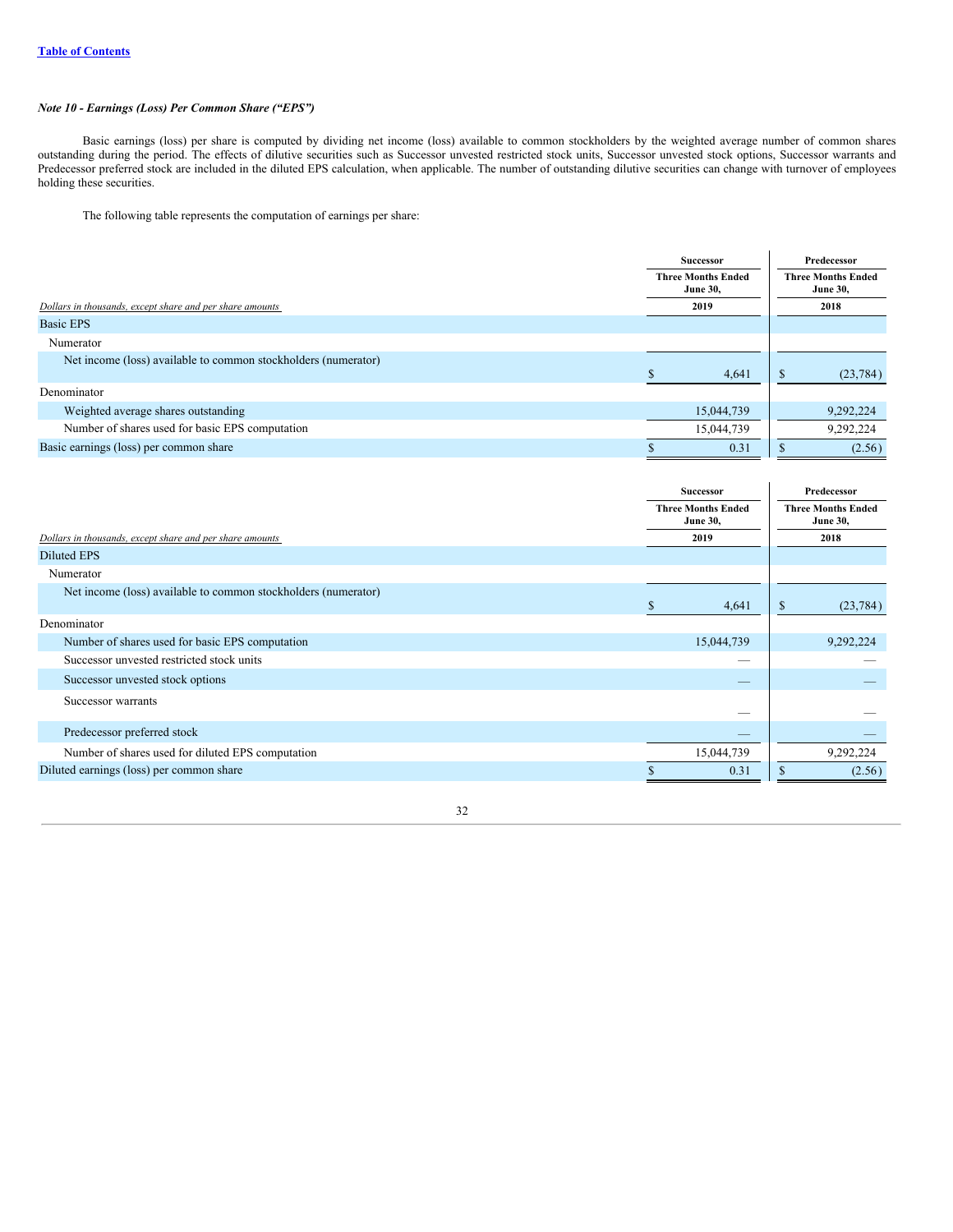|                                                                | Successor |                                              |                                        | Predecessor |                                            |           |      |  |
|----------------------------------------------------------------|-----------|----------------------------------------------|----------------------------------------|-------------|--------------------------------------------|-----------|------|--|
|                                                                |           | <b>Three Months Ended</b><br><b>June 30,</b> | <b>Three Months Ended</b><br>March 31, |             | <b>Six Months Ended</b><br><b>June 30,</b> |           |      |  |
| Dollars in thousands, except share and per share amounts       |           | 2019                                         |                                        | 2019        |                                            |           | 2018 |  |
| <b>Basic EPS</b>                                               |           |                                              |                                        |             |                                            |           |      |  |
| Numerator                                                      |           |                                              |                                        |             |                                            |           |      |  |
| Net income (loss) available to common stockholders (numerator) |           | 4,641                                        |                                        | (90, 248)   |                                            | (53, 486) |      |  |
| Denominator                                                    |           |                                              |                                        |             |                                            |           |      |  |
| Weighted average shares outstanding                            |           | 15,044,739                                   |                                        | 9,368,322   |                                            | 9,271,759 |      |  |
| Number of shares used for basic EPS computation                |           | 15,044,739                                   |                                        | 9,368,322   |                                            | 9,271,759 |      |  |
| Basic earnings (loss) per common share                         |           | 0.31                                         |                                        | (9.63)      |                                            | (5.77)    |      |  |

|                                                                | Successor<br><b>Three Months Ended</b><br><b>June 30,</b> |            | Predecessor                            |           |                                            |           |  |  |
|----------------------------------------------------------------|-----------------------------------------------------------|------------|----------------------------------------|-----------|--------------------------------------------|-----------|--|--|
|                                                                |                                                           |            | <b>Three Months Ended</b><br>March 31, |           | <b>Six Months Ended</b><br><b>June 30,</b> |           |  |  |
| Dollars in thousands, except share and per share amounts       |                                                           | 2019       | 2019                                   |           | 2018                                       |           |  |  |
| <b>Diluted EPS</b>                                             |                                                           |            |                                        |           |                                            |           |  |  |
| Numerator                                                      |                                                           |            |                                        |           |                                            |           |  |  |
| Net income (loss) available to common stockholders (numerator) |                                                           | 4,641      |                                        | (90, 248) |                                            | (53, 486) |  |  |
| Denominator                                                    |                                                           |            |                                        |           |                                            |           |  |  |
| Number of shares used for basic EPS computation                |                                                           | 15,044,739 |                                        | 9,368,322 |                                            | 9,271,759 |  |  |
| Successor unvested restricted stock units                      |                                                           | _          |                                        |           |                                            |           |  |  |
| Successor unvested stock options                               |                                                           | _          |                                        |           |                                            |           |  |  |
| Successor warrants                                             |                                                           |            |                                        |           |                                            |           |  |  |
| Predecessor preferred stock                                    |                                                           |            |                                        |           |                                            |           |  |  |
| Number of shares used for diluted EPS computation              |                                                           | 15,044,739 |                                        | 9,368,322 |                                            | 9,271,759 |  |  |
| Diluted earnings (loss) per common share                       | S                                                         | 0.31       | ъ                                      | (9.63)    |                                            | (5.77)    |  |  |

The following shares were excluded from the computation of diluted EPS as such shares would be anti-dilutive:

|                                                 | <b>Successor</b>                             |                                        | Predecessor                         |
|-------------------------------------------------|----------------------------------------------|----------------------------------------|-------------------------------------|
|                                                 | <b>Three Months Ended</b><br><b>June 30,</b> | <b>Three Months Ended</b><br>March 31, | <b>Six Months Ended June</b><br>30, |
|                                                 | 2019                                         | 2019                                   | 2018                                |
| Successor unvested restricted stock units $(1)$ | 297,580                                      |                                        |                                     |
| Successor unvested stock options $(2)$          | 446,372                                      |                                        |                                     |
| Successor warrants $(3)$                        | 2,580,182                                    |                                        |                                     |
| Predecessor preferred stock <sup>(4)</sup>      | $\overline{\phantom{a}}$                     | 1.587.300                              | 1.587.300                           |

(1) The Successor unvested restricted stock units represent shares of Successor Common Stock that were issued upon emergence from bankruptcy under the 2019 Long Term Incentive Plan to certain employees.

- (2) The Successor unvested stock options were issued upon emergence from bankruptcy under the 2019 Long Term Incentive Plan to certain employees and are convertible into one share each of Successor Common Stock at an exercise price of \$23.
- (3) The Successor warrants were issued upon emergence from bankruptcy and are initially convertible into one share each of Successor Common Stock at an initial exercise price of \$48.85. See Note 2 - Chapter 11 Emergencefor more details.
- (4) The 500,000 units of Predecessor preferred stock were convertible into47.6190 shares of Predecessor common stock for each Predecessor preferred stock for a total of 1,587,300 shares of Predecessor common stock.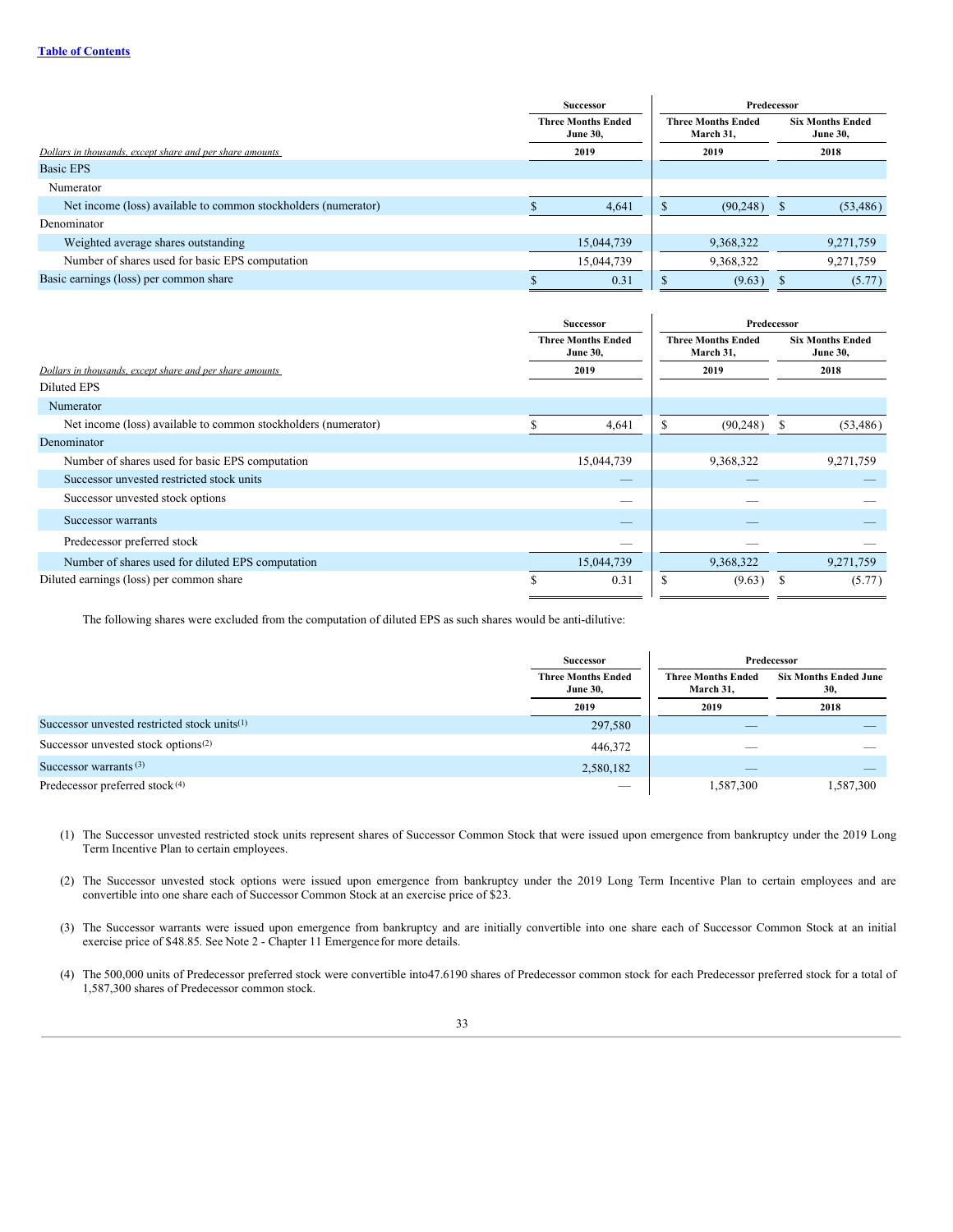### *Note 11 - Revenue*

The following table shows the Company's revenues by type:

|                      |  | <b>Successor</b>                           | Predecessor |         |  |                                             |
|----------------------|--|--------------------------------------------|-------------|---------|--|---------------------------------------------|
| Dollars in thousands |  | <b>Three Months Ended</b><br>June 30, 2019 |             |         |  | <b>Three Months Ended</b><br>March 31, 2019 |
| Lease revenue        |  | 42,431                                     |             | 42,041  |  |                                             |
| Service revenue      |  | 113,600                                    |             | 115,356 |  |                                             |
| Total revenues       |  | 156,031                                    |             | 157,397 |  |                                             |

Our business is comprised of two business lines: (1) rental tools services and (2) drilling services. SeeNote 12 - Reportable Segments for further details on these business lines and revenue disaggregation amounts.

#### **Lease Revenue**

We adopted Topic 842 effective January 1, 2019. For a lessor, lease revenue recognition begins at the commencement of the lease date, which is defined as the date on which a lessor makes an underlying asset available for use by the lessee. Any pre-commencement payments (e.g. mobilization) are deferred. Subsequently, any lease payments (i.e. related to any fixed consideration received) are recorded as receivables when due and payable by the lessee. All of our lease revenue is from variable lease payments. Variable lease payments are recognized as income in profit or loss as the variability is resolved (i.e. as performance or use of the asset occurs).

We elected the following package of practical expedients permitted under the transition guidance:

- an election to adopt the modified retrospective transition method applied at the beginning of the period of adoption which does not require a restatement of the prior period. Accordingly, no cumulative-effect adjustment to retained earnings was made.
- a practical expedient to not reassess whether a contract is or contains a lease and carry forward its historical lease classification.
- a practical expedient to account as a single performance obligation entirely depending on predominant component(s) i.e. lease or non-lease component. Revenue is recognized under Topic 842, if the lease component is predominant. Similarly, revenue is recognized under ASU 2014-09, Revenue from Contracts with Customers ("Topic 606") if the non-lease component is predominant.

#### **Service Revenue**

We adopted Topic 606 effective January 1, 2018, using the modified retrospective implementation method. Accordingly, we have applied the five-step method outlined in Topic 606 for determining when and how revenue is recognized to all contracts that were not completed as of the date of adoption. Revenues for reporting periods beginning as of January 1, 2018 are presented under Topic 606, while prior period amounts have not been adjusted and continue to be reported under the previous revenue recognition guidance. For contracts that were modified before the effective date, we have considered the modification guidance within the new standard and determined that the revenue recognized and contract balances recorded prior to adoption for such contracts were not impacted. While Topic 606 requires additional disclosure of the nature, amount, timing, and uncertainty of revenue and cash flows arising from contracts with customers, its adoption has not had a material impact on the measurement or recognition of our revenues. As part of the adoption, no adjustments were needed to the consolidated balance sheets, statements of operations and statements of cash flows.

Our rental tools and drilling services provided under each contract is a single performance obligation satisfied over time and comprised of a series of distinct time increments, or service periods. Total revenue is determined for each individual contract by estimating both fixed and variable consideration expected to be earned over the contract term. Fixed consideration generally relates to activities that are not distinct within the context of our contracts and is recognized on a straight-line basis over the contract term. Variable consideration generally relates to distinct service periods during the contract term and are recognized in the period when the services are performed. Our contract terms generally range from 2 to 60 months.

The amount estimated for variable consideration may be constrained (reduced) and is only recognized as revenue to the extent that it is probable that a significant reversal of previously recognized revenue will not occur during the contract term. When determining if variable consideration should be constrained, management considers whether there are factors outside the Company's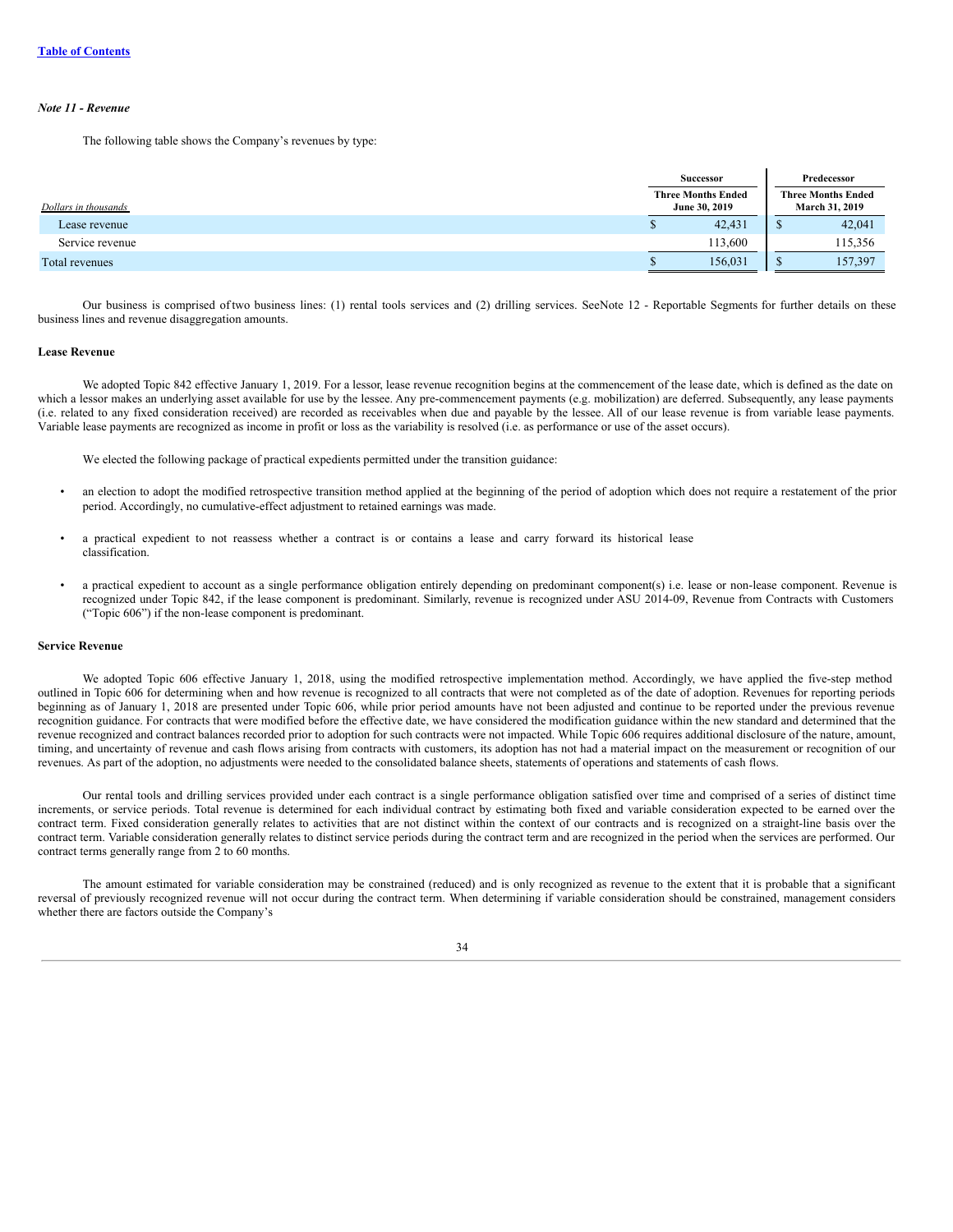control that could result in a significant reversal of revenue as well as the likelihood and magnitude of a potential reversal of revenue. These estimates are re-assessed each reporting period as required. Accounts receivable are recognized when the right to consideration becomes unconditional based upon contractual billing schedules. Payment terms on invoiced amounts are typically 30 days.

#### *Rental Tools Services Business*

#### *Dayrate Revenues*

Our rental tools services contracts generally provide for payment on a dayrate basis depending on the rate for the tool defined in the contract.

Such dayrate consideration is allocated to the distinct hourly increment it relates to within the contract term, and therefore, recognized in line with the contractual rate billed for the services provided for any given hour.

#### *Drilling Services Business*

#### *Dayrate Revenues*

Our drilling services contracts generally provide for payment on a dayrate basis, with higher rates for periods when the drilling unit is operating and lower rates or zero rates for periods when drilling operations are interrupted or restricted. The dayrate invoices billed to the customer are typically determined based on the varying rates applicable to the specific activities performed on an hourly basis.

Such dayrate consideration is allocated to the distinct hourly increment to which it relates within the contract term, and therefore, recognized in line with the contractual rate billed for the services provided for any given hour.

#### *Mobilization Revenues*

We may receive fees (on either a fixed lump-sum or variable dayrate basis) for the mobilization of our rigs.

These activities are not considered to be distinct within the context of the contract and therefore, the associated revenues are allocated to the overall performance obligation and typically recognized ratably over the initial term of the related drilling contract. We record a contract liability for mobilization fees received, which is typically amortized ratably to revenue as services are rendered over the initial term of the related drilling contract. The amortized amount is adjusted accordingly if the term of the initial contract is extended.

#### *Capital Modification Revenues*

We may, from time to time, receive fees from our customers for capital improvements to our rigs to meet contractual requirements (on either a fixed lump-sum or variable dayrate basis).

Such revenues are allocated to the overall performance obligation and typically recognized ratably over the initial term of the related drilling contract as these activities are not considered to be distinct within the context of our contracts. A contract liability is recorded for such fees when received.

#### *Demobilization Revenues*

We may receive fees (on either a fixed lump-sum or variable dayrate basis) for the demobilization of our rigs.

Due to the inherent uncertainty regarding the realization, we have elected to not recognize demobilization revenues until the uncertainty is resolved. Therefore, demobilization revenues are recognized once the related performance obligations have been completed.

#### *Reimbursable Revenues*

We generally receive reimbursements from our customers for the purchase of supplies, equipment, personnel services and other services provided at their request in accordance with a drilling contract or other agreement.

Such reimbursable revenues are variable and subject to uncertainty, as the amounts received and timing thereof is highly dependent on factors outside of our control. Accordingly, reimbursable revenues are not included in the total transaction price until the uncertainty is resolved, which typically occurs when the related costs are incurred on behalf of a customer. We are generally considered a principal in such transactions and record the associated revenues at the gross amount billed to the customer in our consolidated condensed statements of operations. Such amounts are recognized once the services have been performed.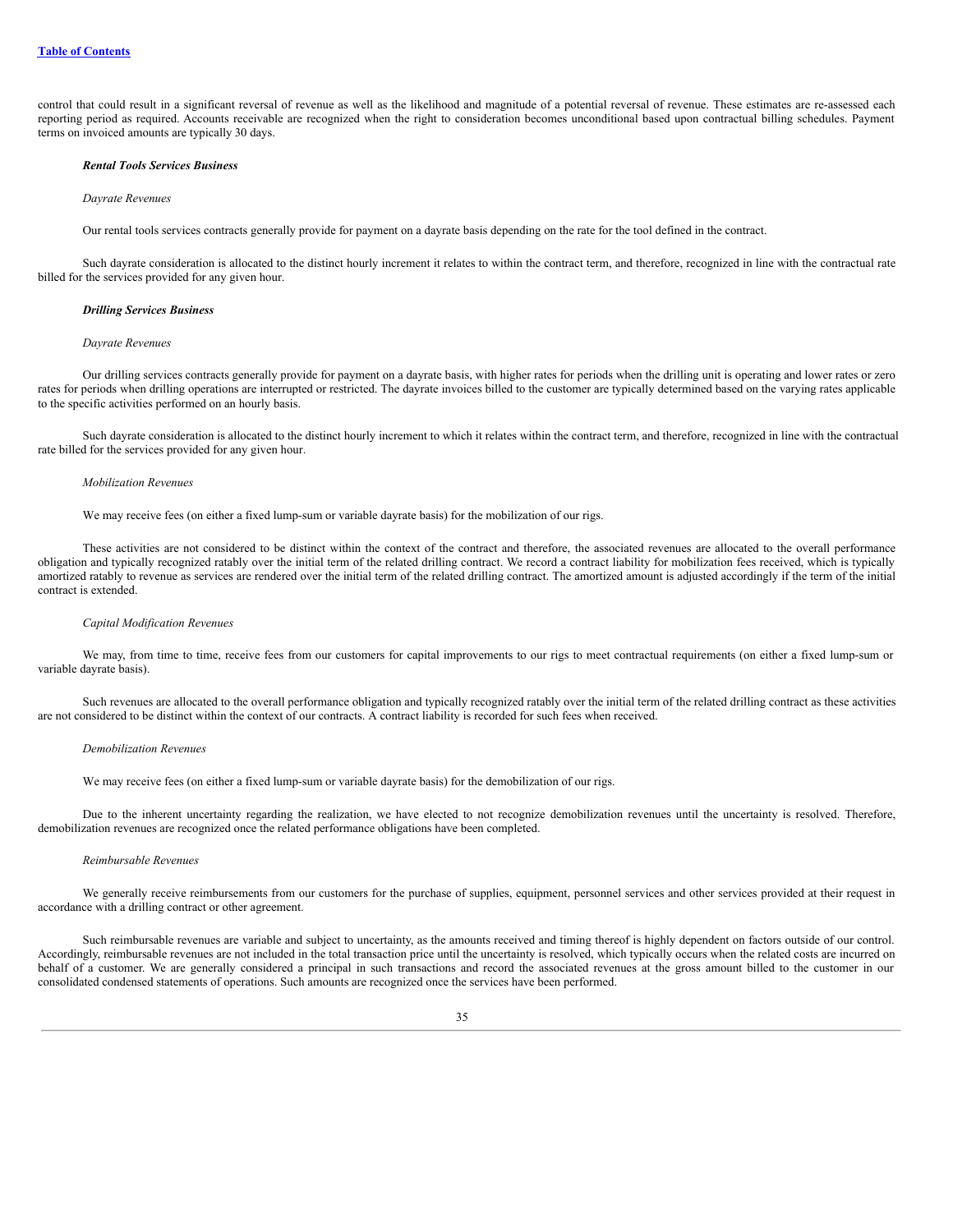Reimbursable revenues during the period were as follows:

|                      | <b>Successor</b><br><b>Three Months Ended</b><br><b>June 30,</b> |        | Predecessor                            |        |                                            |        |
|----------------------|------------------------------------------------------------------|--------|----------------------------------------|--------|--------------------------------------------|--------|
|                      |                                                                  |        | <b>Three Months Ended</b><br>March 31, |        | <b>Six Months Ended</b><br><b>June 30,</b> |        |
| Dollars in thousands |                                                                  | 2019   | 2019                                   |        |                                            | 2018   |
| Reimbursable revenue |                                                                  | 18,465 |                                        | 28,541 |                                            | 27,036 |

#### **Contract Costs**

The following is a description of the different costs that we may incur for our contracts:

### *Mobilization Costs*

These costs include certain direct and incremental costs incurred for mobilization of contracted rigs. These costs relate directly to a contract, enhance resources of the Company that will be used in satisfying its performance obligations in the future and are expected to be recovered. These costs are capitalized when incurred as a current or noncurrent asset (depending on the length of the initial contract term), and are typically amortized over the initial term of the related drilling contract. Current and non-current capitalized mobilization costs are included in other current assets and other non-current assets, respectively, on our consolidated balance sheet.

Capitalized mobilization costs were as follows:

|                                | <b>Successor</b>        |                      | Predecessor |
|--------------------------------|-------------------------|----------------------|-------------|
| Dollars in thousands           | <b>June 30,</b><br>2019 | December 31,<br>2018 |             |
| Capitalized mobilization costs | 2,904                   |                      | 5,343       |

There was no impairment loss in relation to capitalized costs. Amortization of these capitalized mobilization costs were as follows:

|                                                | <b>Successor</b>                             |     | Predecessor |       |  |       |  |  |  |                                        |  |                                            |
|------------------------------------------------|----------------------------------------------|-----|-------------|-------|--|-------|--|--|--|----------------------------------------|--|--------------------------------------------|
|                                                | <b>Three Months Ended</b><br><b>June 30.</b> |     |             |       |  |       |  |  |  | <b>Three Months Ended</b><br>March 31. |  | <b>Six Months Ended</b><br><b>June 30.</b> |
| Dollars in thousands                           | 2019                                         |     | 2019        |       |  | 2018  |  |  |  |                                        |  |                                            |
| Amortization of capitalized mobilization costs |                                              | 128 |             | 3,066 |  | 2,127 |  |  |  |                                        |  |                                            |

# *Demobilization Costs*

These costs are incurred for the demobilization of rigs at contract completion and are recognized as incurred during the demobilization process.

# *Capital Modification Costs*

These costs are incurred for rig modifications or upgrades required for a contract, which are considered to be capital improvements, are capitalized as property, plant and equipment and depreciated over the estimated useful life of the improvement.

# **Contract Liabilities**

The following table provides information about contract liabilities from contracts with customers:

|                                                                     |  | <b>Successor</b>        |  | Predecessor          |
|---------------------------------------------------------------------|--|-------------------------|--|----------------------|
| Dollars in thousands                                                |  | <b>June 30,</b><br>2019 |  | December 31,<br>2018 |
| Contract liabilities - current (Deferred revenue) <sup>(1)</sup>    |  | 5.004                   |  | 4,081                |
| Contract liabilities - noncurrent (Deferred revenue) <sup>(1)</sup> |  | 1.002                   |  | 2,441                |
| Total contract liabilities                                          |  | 6,006                   |  | 6.522                |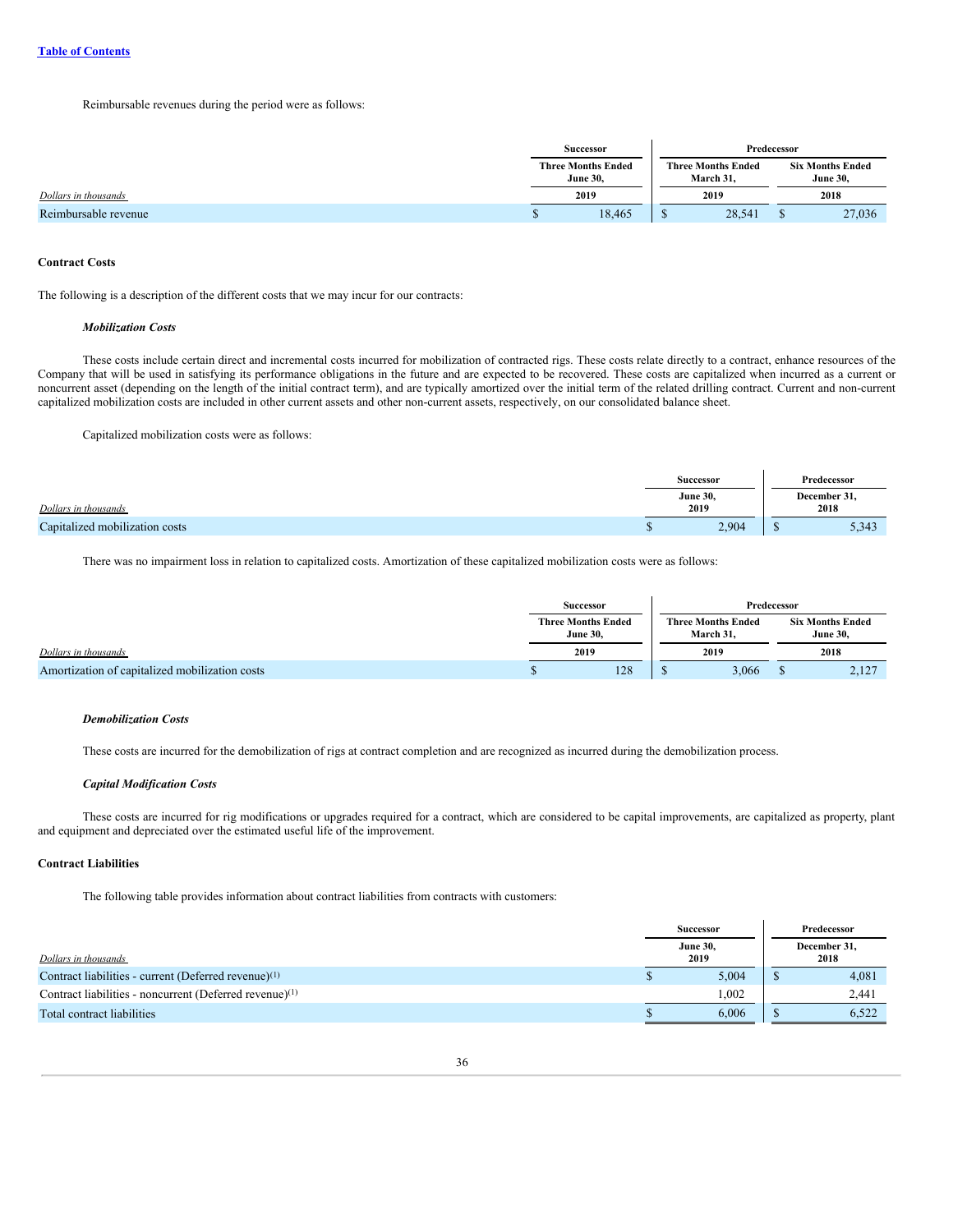(1) Contract liabilities - current and contract liabilities - noncurrent are included in accounts payable and accrued liabilities and other long-term liabilities respectively, in our consolidated condensed balance sheet as of June 30, 2019 and December 31, 2018.

Contract liabilities relate to mobilization revenues and capital modification revenues, where, we have unconditional right to cash or cash has been received but performance obligations have not been fulfilled. These liabilities are reduced and revenue is recognized as performance obligations are fulfilled.

Significant changes to contract liabilities balances during the six months ended June 30, 2019are shown below:

| Dollars in thousands                                                          | <b>Contract Liabilities</b> |         |
|-------------------------------------------------------------------------------|-----------------------------|---------|
| Balance at December 31, 2018 (Predecessor)                                    |                             | 6,522   |
| Decrease due to recognition of revenue                                        |                             | (1,451) |
| Increase to deferred revenue during current period                            |                             | 1,635   |
| Elimination of deferred revenue due to the adoption of fresh start accounting |                             | (3,634) |
| Balance at March 31, 2019 (Predecessor)                                       |                             | 3,072   |
|                                                                               |                             |         |
| Decrease due to recognition of revenue                                        |                             | (583)   |
| Increase to deferred revenue during current period                            |                             | 3,517   |
| Balance at June 30, 2019 (Successor)                                          |                             | 6.006   |

#### **Transaction Price Allocated to the Remaining Performance Obligations**

The following table includes revenues expected to be recognized in the future related to performance obligations that are unsatisfied (or partially unsatisfied) at the end of the reporting period.

|                          |                          |                          | <b>Successor</b> |             |  |       |  |  |
|--------------------------|--------------------------|--------------------------|------------------|-------------|--|-------|--|--|
|                          | Balance at June 30, 2019 |                          |                  |             |  |       |  |  |
| Dollars in thousands     | <b>Remaining 2019</b>    | 2020                     | 2021             | Bevond 2021 |  | Total |  |  |
| Deferred lease revenue   | $\overline{\phantom{a}}$ | $\overline{\phantom{a}}$ | _                | $-$         |  |       |  |  |
| Deferred service revenue | 4.397                    | .078                     | 531              |             |  | 6,006 |  |  |

The revenues included above consist of mobilization and capital modification revenues for both wholly and partially unsatisfied performance obligations, which have been estimated for purposes of allocating across the entire corresponding performance obligations. The amounts are derived from the specific terms within contracts that contain such provisions, and the expected timing for recognition of such revenue is based on the estimated start date and duration of each respective contract based on information known at June 30, 2019. The actual timing of recognition of such amounts may vary due to factors outside of our control. We have applied the disclosure practical expedient in FASB ASC Topic No. 606-10-50-14A(b) and have not included estimated variable consideration related to wholly unsatisfied performance obligations or to distinct future time increments within our contracts.

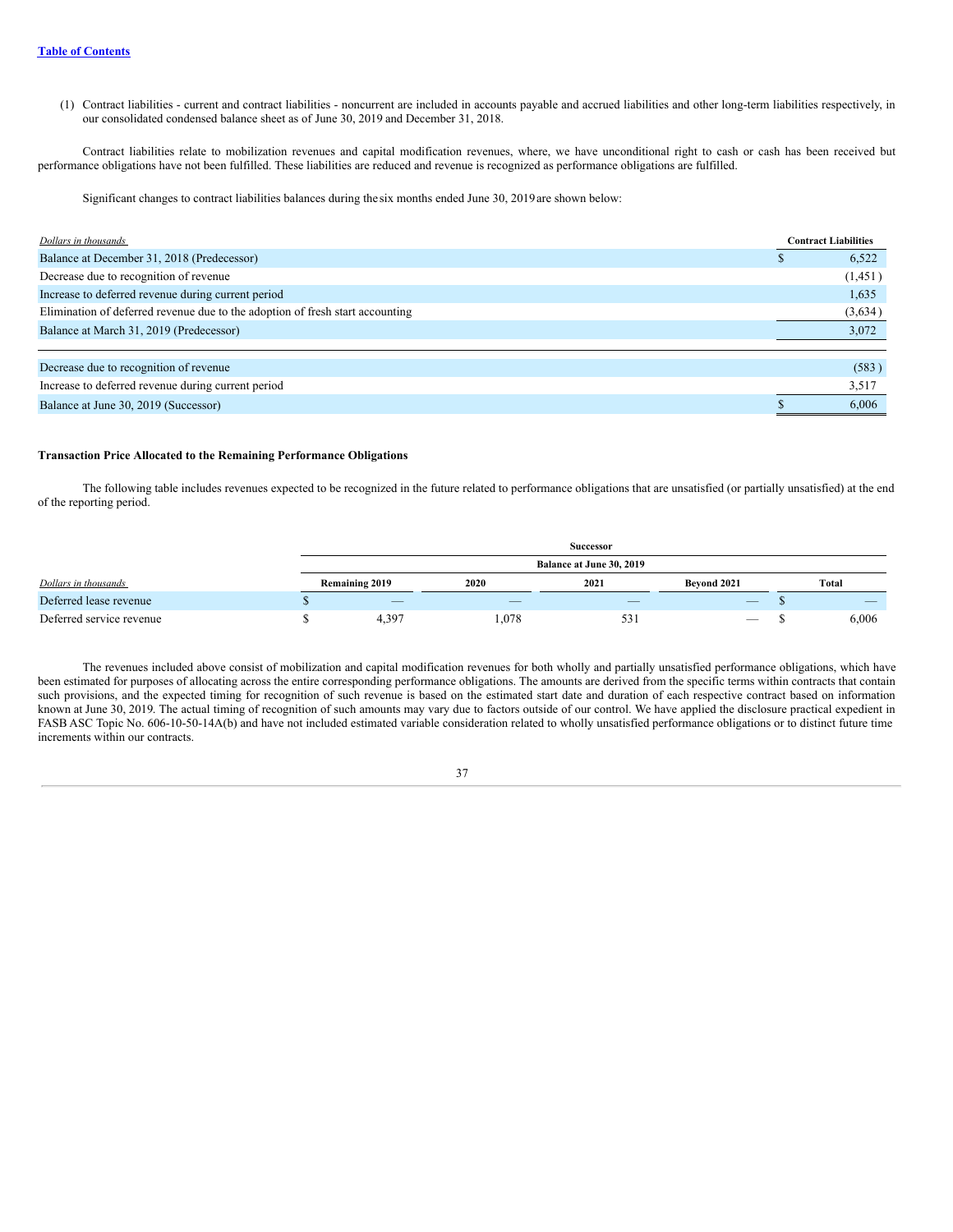#### *Note 12 - Reportable Segments*

Our business is comprised of two business lines: (1) rental tools services and (2) drilling services. We report our rental tools services business as two reportable segments: (1) U.S. rental tools and (2) International rental tools. We report our drilling services business as two reportable segments: (1) U.S. (lower 48) drilling and (2) International & Alaska drilling.

Within the four reportable segments, we have one business unit under U.S. rental tools, one business unit under under under under U.S. (lower 48) drilling, and we aggregate our Arctic, Eastern Hemisphere, and Latin America business units under International & Alaska drilling, for a total of six business units. The Company has aggregated each of its business units in one of the four reporting segments based on the guidelines of the FASB ASC Topic No. 280, Segment Reporting. We eliminate inter-segment revenues and expenses. We disclose revenues under the four reportable segments based on the similarity of the use and markets for the groups of products and services within each segment.

### **Rental Tools Services Business**

In our rental tools services business, we provide premium rental equipment and services to exploration & production companies, drilling contractors, and service companies on land and offshore in the U.S. and select international markets. Tools we provide include standard and heavy-weight drill pipe, all of which are available with standard or high-torque connections, tubing, drill collars, pressure control equipment, including blowout preventers, and more. We also provide well construction services, which includes tubular running services and downhole tool rentals, well intervention services, which includes whipstocks, fishing, and related services, as well as inspection and machine shop support. Rental tools are used during drilling and/or workover programs and are requested by the customer as needed, requiring us to keep a broad inventory of rental tools in stock. Rental tools are usually rented on a daily or monthly basis.

#### *U.S. Rental Tools*

Our U.S. rental tools segment maintains an inventory of rental tools for deepwater, drilling, completion, workover, and production applications at facilities in Louisiana, Texas, Wyoming, North Dakota and West Virginia. We also provide well construction and well intervention services. Our largest single market for rental tools is U.S. land drilling, a cyclical market driven primarily by oil and natural gas prices and our customers' access to project financing. A portion of our U.S. rental tools business supplies tubular goods and other equipment to offshore GOM customers.

#### *International Rental Tools*

Our international rental tools segment maintains an inventory of rental tools and provides well construction, well intervention, and surface and tubular services to our customers in the Middle East, Latin America, Europe, and Asia-Pacific regions.

#### **Drilling Services Business**

In our drilling services business, we drill oil, natural gas, and geothermal wells for customers globally. We provide this service with both Company-owned rigs and customer-owned rigs. We refer to the provision of drilling services with customer-owned rigs as our operations and management ("O&M") service in which our customers own their own drilling rigs, but choose Parker Drilling to operate and manage the rigs for them. The nature and scope of activities involved in drilling an oil or natural gas well is similar whether it is drilled with a Company-owned rig (as part of a traditional drilling contract) or a customer-owned rig (as part of an O&M contract). In addition, we provide project-related services, such as engineering, procurement, project management, commissioning of customer-owned drilling rig projects, operations execution, and quality and safety management. We have extensive experience and expertise in drilling geologically challenging wells and in managing the logistical and technological challenges of operating in remote, harsh, and ecologically sensitive areas.

#### *U.S. (Lower 48) Drilling*

Our U.S. (lower 48) drilling segment provides drilling services with our GOM barge drilling rig fleet and markets our U.S. (lower 48) based O&M services. We also provide O&M services for a customer-owned rig offshore California. Our GOM barge rigs drill for oil and natural gas in shallow waters in and along the inland waterways and coasts of Louisiana, Alabama, and Texas. The majority of these wells are drilled in shallow water depths ranging from 6 to 12 feet. Our rigs are suitable for a variety of drilling programs, from inland coastal waters requiring shallow draft barges, to open water drilling on both state and federal waters. Contract terms typically consist of well-to-well or multi-well programs, most commonly ranging from 20 to 180 days.

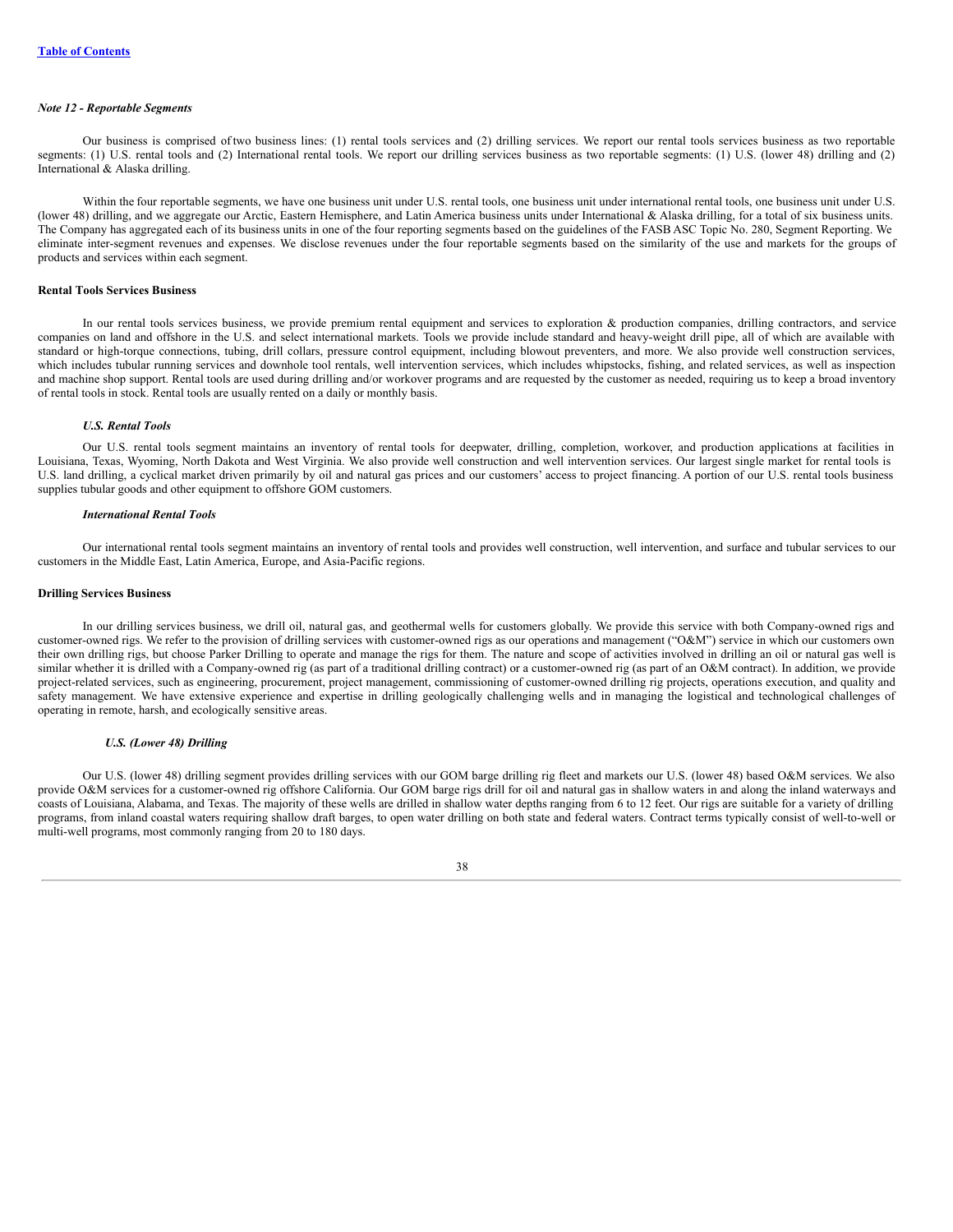#### *International & Alaska Drilling*

Our International & Alaska drilling segment provides drilling services, using both Company-owned rigs and O&M contracts, and project-related services. The drilling markets in which this segment operates have one or more of the following characteristics:

- customers typically are major, independent, or national oil and natural gas companies or integrated service providers;
- drilling programs in remote locations with little infrastructure, requiring a large inventory of spare parts and other ancillary equipment and self-supported service capabilities;
- complex wells and/or harsh environments (such as high pressures, deep depths, hazardous or geologically challenging conditions and sensitive environments) requiring specialized equipment and considerable experience to drill; and
- O&M contracts that generally cover periods of one year or more.

We have rigs under contract in Alaska, Kazakhstan, the Kurdistan region of Iraq, Guatemala, Mexico, and on Sakhalin Island, Russia. In addition, we have O&M and ongoing project-related services for customer-owned rigs in Kuwait, Canada, Indonesia, and on Sakhalin Island, Russia.

The following table represents the results of operations by reportable segment:

|                                           | <b>Successor</b><br><b>Three Months Ended</b><br><b>June 30,</b> |      | Predecessor |
|-------------------------------------------|------------------------------------------------------------------|------|-------------|
|                                           |                                                                  |      |             |
| Dollars in thousands                      | 2019                                                             | 2018 |             |
| Revenues: $(1)$                           |                                                                  |      |             |
| U.S. rental tools                         | \$<br>52,936                                                     | \$   | 42,083      |
| International rental tools                | 22,155                                                           |      | 19,935      |
| Total rental tools services               | 75,091                                                           |      | 62,018      |
| U.S. (lower 48) drilling                  | 12,479                                                           |      | 3,283       |
| International & Alaska drilling           | 68,461                                                           |      | 53,302      |
| Total drilling services                   | 80,940                                                           |      | 56,585      |
| Total revenues                            | 156,031                                                          |      | 118,603     |
| Operating gross margin: (2)               |                                                                  |      |             |
| U.S. rental tools                         | 17,871                                                           |      | 11,302      |
| International rental tools                | 701                                                              |      | (3,891)     |
| Total rental tools services               | 18,572                                                           |      | 7,411       |
| U.S. (lower 48) drilling                  | 980                                                              |      | (3,751)     |
| International & Alaska drilling           | 3,439                                                            |      | (3,827)     |
| Total drilling services                   | 4,419                                                            |      | (7,578)     |
| Total operating gross margin (loss)       | 22,991                                                           |      | (167)       |
| General and administrative expense        | (5,610)                                                          |      | (8,288)     |
| Gain (loss) on disposition of assets, net | (53)                                                             |      | (478)       |
| Reorganization items                      | (962)                                                            |      |             |
| Total operating income (loss)             | 16,366                                                           |      | (8,933)     |
| Interest expense                          | (7,663)                                                          |      | (11, 197)   |
| Interest income                           | 374                                                              |      | 30          |
| Other                                     | (644)                                                            |      | (1,191)     |
| Income (loss) before income taxes         | \$<br>8,433                                                      | \$   | (21,291)    |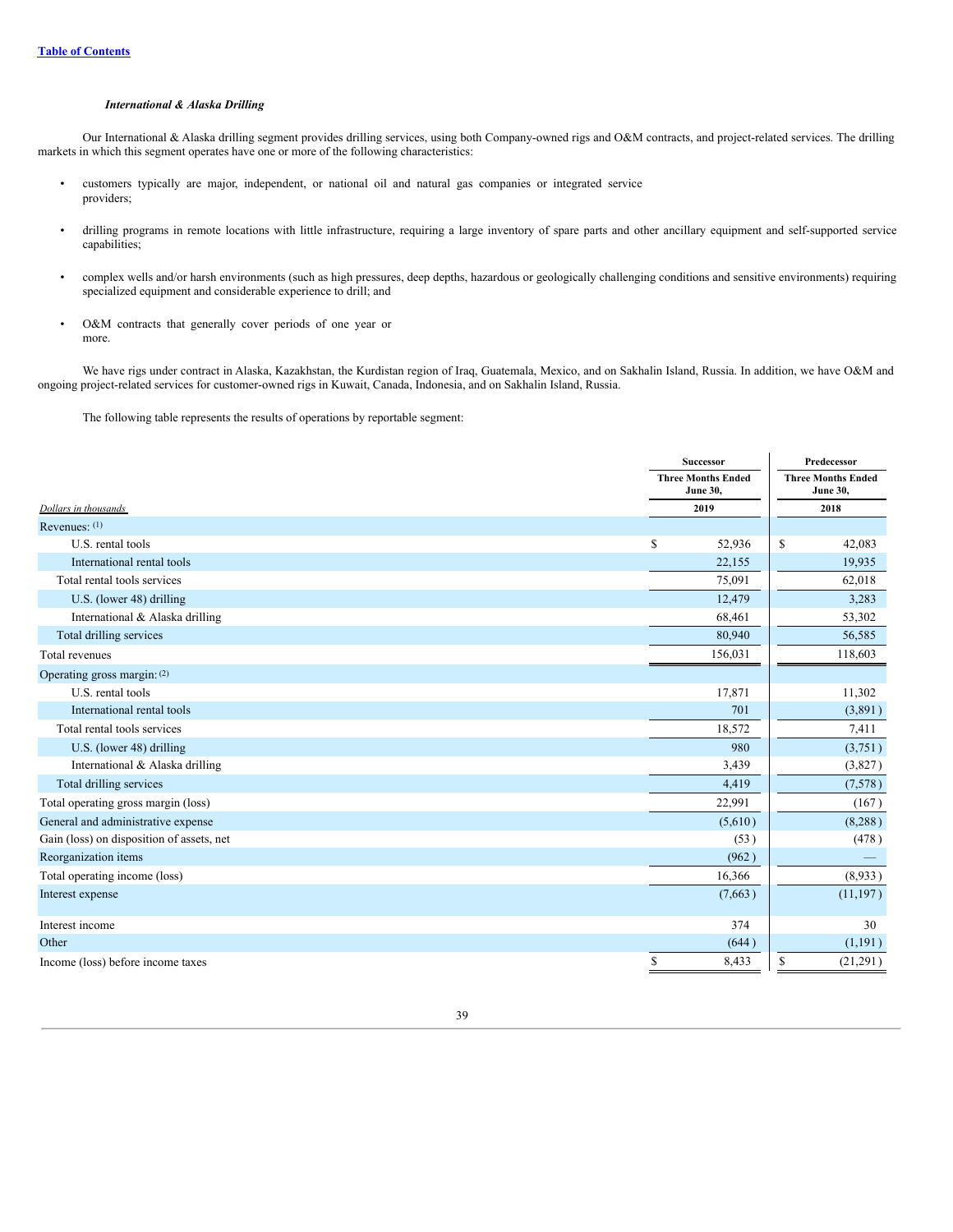|                                           | <b>Successor</b>                             | Predecessor                            |    |                                            |  |
|-------------------------------------------|----------------------------------------------|----------------------------------------|----|--------------------------------------------|--|
|                                           | <b>Three Months Ended</b><br><b>June 30,</b> | <b>Three Months Ended</b><br>March 31, |    | <b>Six Months Ended</b><br><b>June 30,</b> |  |
| Dollars in thousands                      | 2019                                         | 2019                                   |    | 2018                                       |  |
| Revenues: $(1)$                           |                                              |                                        |    |                                            |  |
| U.S. rental tools                         | \$<br>52,936                                 | \$<br>52,595                           | \$ | 76,831                                     |  |
| International rental tools                | 22,155                                       | 21,109                                 |    | 37,412                                     |  |
| Total rental tools services               | 75,091                                       | 73,704                                 |    | 114,243                                    |  |
| U.S. (lower 48) drilling                  | 12,479                                       | 6,627                                  |    | 4,637                                      |  |
| International & Alaska drilling           | 68,461                                       | 77,066                                 |    | 109,398                                    |  |
| Total drilling services                   | 80,940                                       | 83,693                                 |    | 114,035                                    |  |
| Total revenues                            | 156,031                                      | 157,397                                |    | 228,278                                    |  |
| Operating gross margin: (2)               |                                              |                                        |    |                                            |  |
| U.S. rental tools                         | 17,871                                       | 17,289                                 |    | 15,530                                     |  |
| International rental tools                | 701                                          | (3,581)                                |    | (7,907)                                    |  |
| Total rental tools services               | 18,572                                       | 13,708                                 |    | 7,623                                      |  |
| U.S. (lower 48) drilling                  | 980                                          | (1,508)                                |    | (9,041)                                    |  |
| International & Alaska drilling           | 3,439                                        | (776)                                  |    | (9,157)                                    |  |
| Total drilling services                   | 4,419                                        | (2, 284)                               |    | (18, 198)                                  |  |
| Total operating gross margin (loss)       | 22,991                                       | 11,424                                 |    | (10, 575)                                  |  |
| General and administrative expense        | (5,610)                                      | (8,147)                                |    | (14, 489)                                  |  |
| Gain (loss) on disposition of assets, net | (53)                                         | 384                                    |    | (135)                                      |  |
| Reorganization items                      | (962)                                        | (92, 977)                              |    |                                            |  |
| Total operating income (loss)             | 16,366                                       | (89,316)                               |    | (25, 199)                                  |  |
| Interest expense                          | (7,663)                                      | (274)                                  |    | (22, 437)                                  |  |
| Interest income                           | 374                                          | 8                                      |    | 53                                         |  |
| Other                                     | (644)                                        | (10)                                   |    | (900)                                      |  |
| Income (loss) before income taxes         | \$<br>8,433                                  | \$<br>(89, 592)                        | \$ | (48, 483)                                  |  |

(1) For the three months ended June 30, 2019, our largest customer, ENL, constituted approximately 26.9 percent of our total consolidated revenues and approximately61.4 percent of our International & Alaska Drilling segment revenues. Excluding reimbursable revenues of\$16.9 million, ENL constituted approximately 18.3 percent of our total consolidated revenues and approximately 49.6 percent of our International & Alaska Drilling segment revenues

For the three months ended March 31, 2019, our largest customer, ENL, constituted approximately 31.2 percent of our total consolidated revenues and approximately 63.8 percent of our International & Alaska Drilling segment revenues. Excluding reimbursable revenues of\$26.3 million, ENL constituted approximately 17.7 percent of our total consolidated revenues and approximately 46.6 percent of our International & Alaska Drilling segment revenues.

For the six months ended June 30, 2018, our largest customer, ENL, constituted approximately26.3 percent of our total consolidated revenues and approximately 54.9 percent of our International & Alaska Drilling segment revenues. Excluding reimbursable revenues of\$22.6 million, ENL constituted approximately 18.6 percent of our total consolidated revenues and approximately 45.4 percent of our International & Alaska Drilling segment revenues.

(2) Operating gross margin is calculated as revenues less direct operating expenses, including depreciation and amortization expense.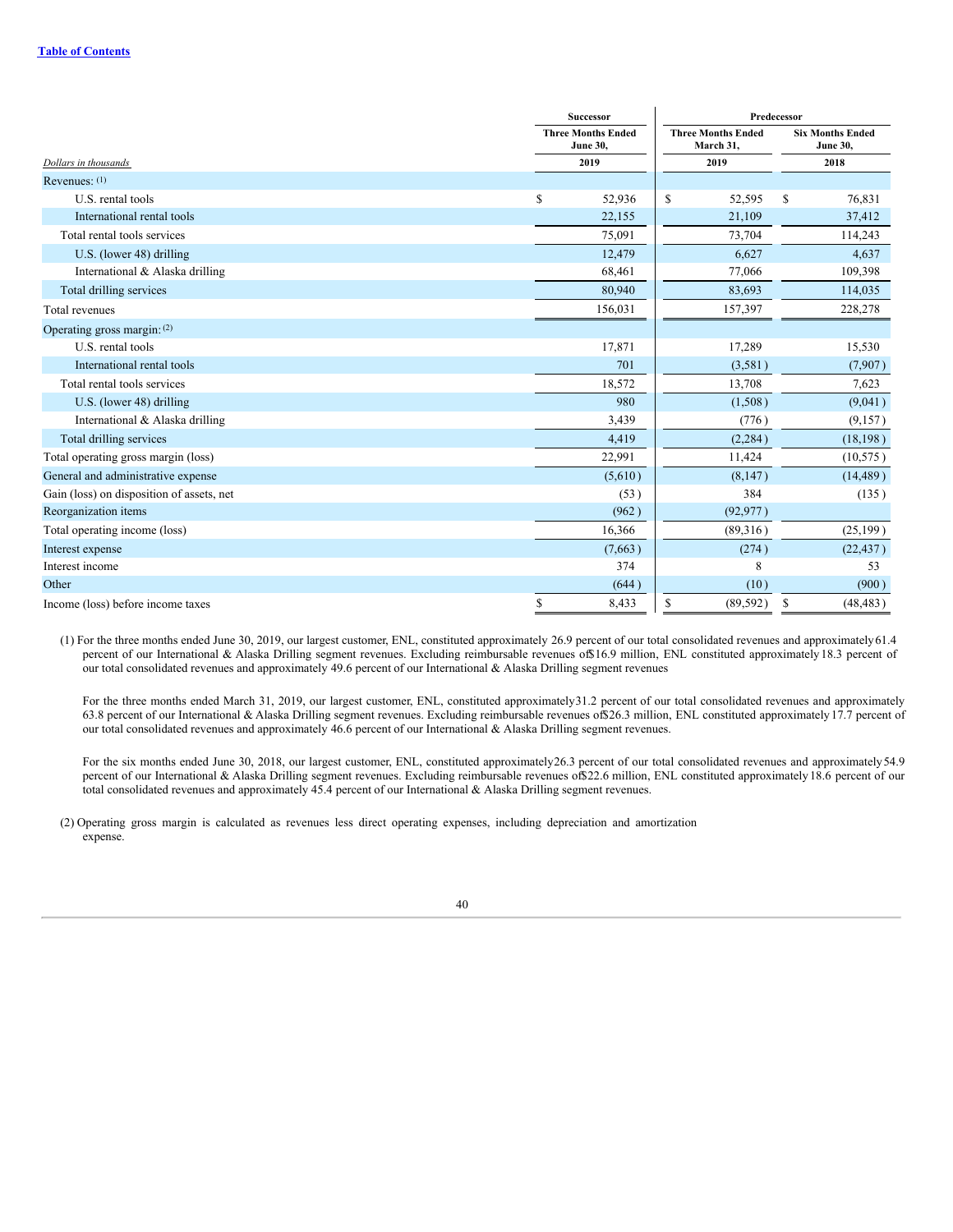# **Table of [Contents](#page-0-0)**

The following table shows the Company's revenues by geographic region:

|                      | Successor<br><b>Three Months Ended</b><br><b>June 30,</b> |         | Predecessor<br><b>Three Months Ended</b><br><b>June 30,</b> |         |
|----------------------|-----------------------------------------------------------|---------|-------------------------------------------------------------|---------|
| Dollars in Thousands | 2019                                                      |         |                                                             | 2018    |
| <b>United States</b> | S                                                         | 72,160  | \$                                                          | 52,655  |
| Russia               |                                                           | 42,278  |                                                             | 28,771  |
| EMEA & Asia          |                                                           | 24,987  |                                                             | 22,260  |
| Latin America        |                                                           | 6,795   |                                                             | 4,104   |
| Other CIS            |                                                           | 3,592   |                                                             | 3,506   |
| Other                |                                                           | 6,219   |                                                             | 7,307   |
| Total revenues       |                                                           | 156,031 |                                                             | 118,603 |

|                      |                                              | Successor |                                        |         | Predecessor                                |         |
|----------------------|----------------------------------------------|-----------|----------------------------------------|---------|--------------------------------------------|---------|
|                      | <b>Three Months Ended</b><br><b>June 30,</b> |           | <b>Three Months Ended</b><br>March 31, |         | <b>Six Months Ended</b><br><b>June 30,</b> |         |
| Dollars in Thousands |                                              | 2019      | 2019                                   |         | 2018                                       |         |
| <b>United States</b> | S                                            | 72,160    | $\mathcal{D}$                          | 66,253  | S                                          | 96,651  |
| Russia               |                                              | 42,278    |                                        | 49,387  |                                            | 60,062  |
| EMEA & Asia          |                                              | 24,987    |                                        | 25,133  |                                            | 42,304  |
| Latin America        |                                              | 6,795     |                                        | 5,482   |                                            | 7,617   |
| Other CIS            |                                              | 3,592     |                                        | 3,621   |                                            | 7,056   |
| Other                |                                              | 6,219     |                                        | 7,521   |                                            | 14,588  |
| Total revenues       |                                              | 156,031   | D                                      | 157,397 | S                                          | 228,278 |

#### *Note 13 - Recent Accounting Pronouncements*

#### **Standards recently adopted**

In February 2016, the FASB issued ASU No. 2016-02, Leases (Topic 842). This ASU requires (a) an entity to separate the lease components from the non-lease components in a contract where the lease component will be accounted for under ASU 2016-02 and the non-lease component will be accounted for under ASU 2014-09, (b) recognition of lease assets and lease liabilities by lessees and derecognition of the leased asset and recognition of a net investment in the lease by the lessor and (c) additional disclosure requirements for both lessees and lessors. We adopted the ASU 2016-02, Leases (Topic 842) effective January 1, 2019, using the modified retrospective transition method applied at the beginning of the period of adoption. See Note 5 - Operating Leasesfor further details.

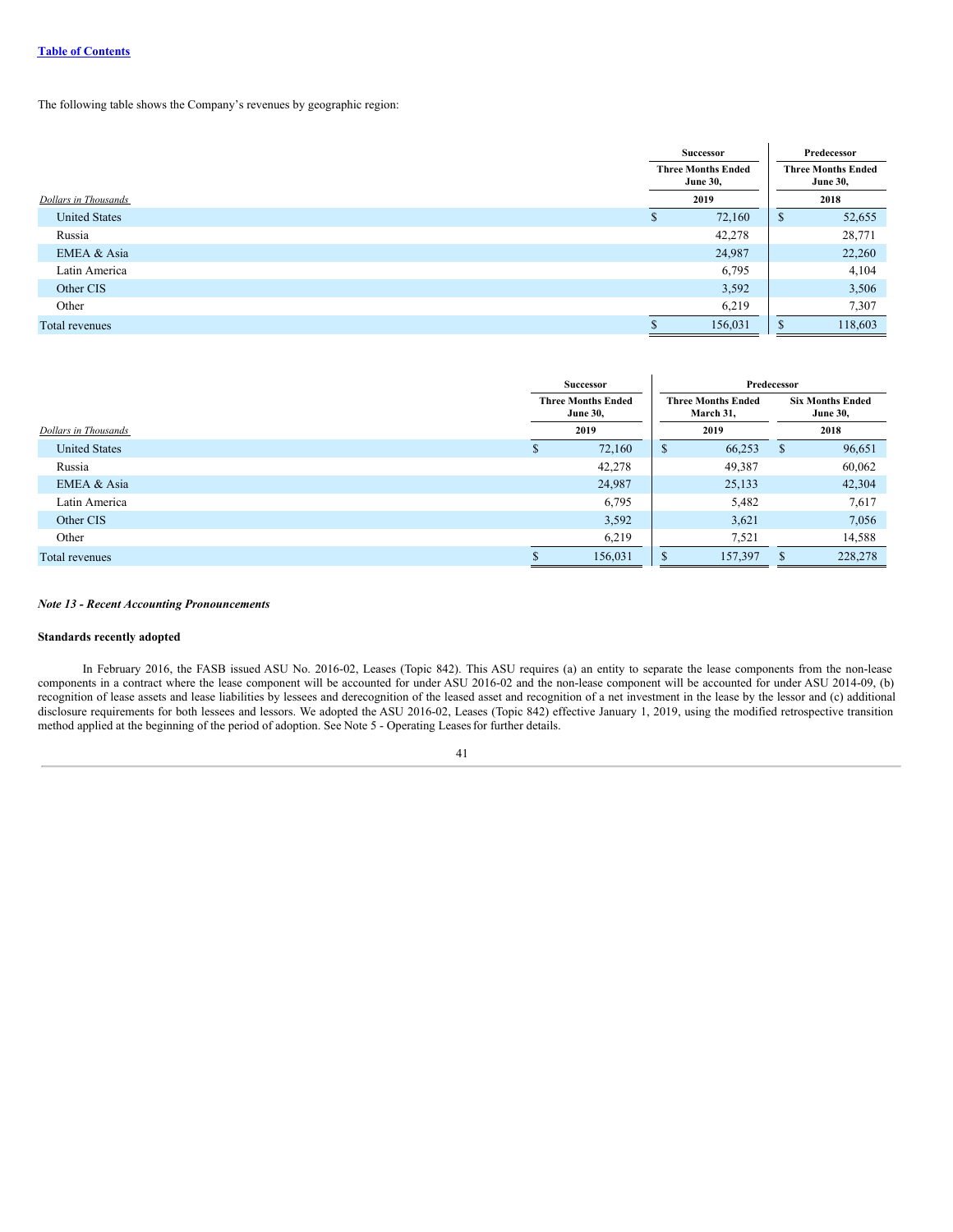#### **Item 2. Management's Discussion and Analysis of Financial Condition and Results of Operations**

Management's discussion and analysis should be read in conjunction withItem 1. Financial Statements of this quarterly report on Form 10-Q and with our Annual Report on Form 10-K for the year ended December 31, 2018. We use rounded numbers in the Management Discussion and Analysis section which may result in slight differences with results reported under Item 1. Financial Statements.

# **Executive Summary**

The oil and natural gas industry is highly cyclical. Activity levels are driven by traditional energy industry activity indicators, which include current and expected commodity prices, drilling rig counts, footage drilled, well counts, and our customers' spending levels allocated to exploratory and developmental drilling.

Some of these historical market indicators are listed below:

|                                             | Six Months Ended June 30, |      |       |          |
|---------------------------------------------|---------------------------|------|-------|----------|
|                                             | 2019                      | 2018 |       | % Change |
| Worldwide rig count $(1)$                   |                           |      |       |          |
| U.S. (land and offshore)                    | 1,017                     |      | 1,001 | $2\%$    |
| International <sup>(2)</sup>                | 1,069                     |      | 969   | $10\%$   |
| Commodity Prices <sup>(3)</sup>             |                           |      |       |          |
| Crude oil (Brent) per bbl                   | 66.2                      | - S  | 71.2  | (7)%     |
| Crude oil (West Texas Intermediate) per bbl | 57.5                      | -S   | 65.5  | $(12)\%$ |
| Natural gas (Henry Hub) per mcf             | 2.7                       |      | 2.8   | $(4)\%$  |

(1) Estimate of drilling activity measured by the average active rig count for the periods indicated - Source: Baker Hughes Rig Count.

(2) Excludes Canadian Rig Count.

(3) Average daily commodity prices for the periods indicated based on NYMEX front-month composite energy prices.

#### **Recent Developments**

#### *Chapter 11 Emergence*

On December 12, 2018, prior to the commencement of the Chapter 11 Cases, the Debtors entered into a restructuring support agreement (as amended on January 28, 2019, the "RSA") with certain significant holders of (1) 7.50% Senior Notes, due 2020 (the "7.50% Note Holders") issued pursuant to the indenture (the "7.50% Notes Indenture") dated July 30, 2013 (the "7.50% Notes"), by and among Parker Drilling, the subsidiary guarantors party thereto and Bank of New York Mellon Trust Company, N.A., as trustee (the "Trustee"), (2) 6.75% Senior Notes, due 2022 (the "6.75% Note Holders") issued pursuant to the indenture (the "6.75% Notes Indenture") dated January 22, 2014 (the "6.75% Notes" and together with the 7.50% Notes, the "Senior Notes"), by and among Parker Drilling, the subsidiary guarantors party thereto and the Trustee, (3) Parker Drilling's existing common stock (the "Predecessor Common Stock") and (4) Parker Drilling's 7.25% Series A Mandatory Convertible Preferred Stock (the "Predecessor Preferred Stock" and such holders to support a restructuring (the "Restructuring") on the terms set forth in the Plan.

On December 12, 2018 (the "Petition Date"), Parker Drilling and certain of its U.S. subsidiaries (collectively, the "Debtors") filed a prearranged plan of reorganization (the "Plan") and commenced voluntary petitions under chapter 11 (the "Chapter 11 Cases") of title 11 of the United States Code (the "Bankruptcy Code") in the United States Bankruptcy Court for the Southern District of Texas, Houston Division (the "Bankruptcy Court"). The Plan was confirmed by the Bankruptcy Court on March 7, 2019, and the Debtors emerged from the bankruptcy proceedings on March 26, 2019.

# *Fresh Start Accounting*

Upon emergence from bankruptcy, we adopted fresh start accounting ("Fresh Start Accounting") in accordance with FASB ASC Topic No. 852 - Reorganizations ("Topic 852"), which resulted in the Company becoming a new entity for financial reporting purposes. In accordance with Topic 852, the Company is required to adopt Fresh Start Accounting upon its emergence from bankruptcy because (1) the holders of the then existing common shares of the Predecessor received less than 50% of the new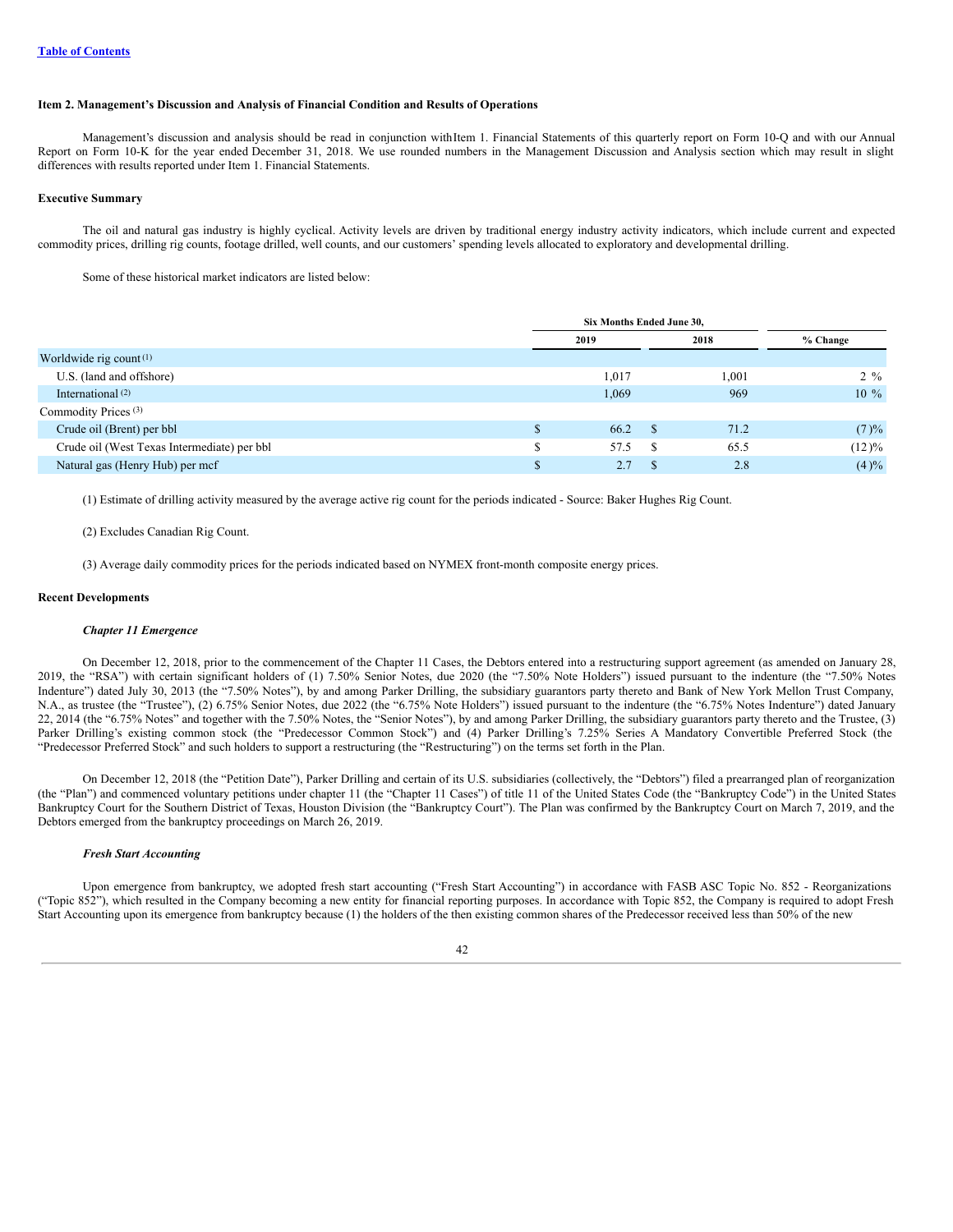common shares of the Successor outstanding upon emergence and (2) the reorganization value of the Company's assets immediately prior to confirmation of the Plan was less than the total of all post-petition liabilities and allowed claims.

Upon adoption of Fresh Start Accounting, the reorganization value derived from the enterprise value as disclosed in the Plan, was allocated to the Company's assets and liabilities based on their fair values (except for deferred income taxes) in accordance with FASB ASC Topic No. 805 - Business Combinations. The amount of deferred income taxes recorded was determined in accordance with FASB ASC Topic No. 740 - Income Taxes.

We evaluated the events between March 26, 2019 and March 31, 2019 and concluded that the use of an accounting convenience date of March 31, 2019, (the "Fresh Start Reporting Date") would not have a material impact on our results of operations or balance sheet. As such, the application of fresh start accounting was reflected in our condensed consolidated balance sheet as of March 31, 2019, and fresh start accounting adjustments related thereto were included in our condensed consolidated statement of operations for the three months ended March 31, 2019.

References to "Successor" relate to the financial position and results of operations of the reorganized Company as of and subsequent to March 31, 2019. References to "Predecessor" relate to the financial position of the Company prior to, and results of operations through and including, March 31, 2019. As a result of the adoption of Fresh Start Accounting and the effects of the implementation of the Plan, the Company's consolidated condensed financial statements of the Successor (as of and subsequent to March 31, 2019), are not comparable to its consolidated condensed financial statements of the Predecessor.

### **Financial Results**

Revenues were \$156.0 million for the three months endedJune 30, 2019 and \$118.6 million for the three months ended June 30, 2018. Operating gross margin was \$23.0 million for the three months endedJune 30, 2019 and a loss of \$0.2 million for the three months endedJune 30, 2018.

### **Outlook**

We expect U.S. rental tools third quarter revenues to be slightly lower as compared with the second quarter, as U.S. land activity continues to decline. For the International rental tools segment, we expect third quarter revenues will increase as compared with second quarter, as recently awarded contracts are recognized.

We expect U.S. (lower 48) drilling third quarter revenues to increase slightly as compared with second quarter due to higher utilization in the Gulf of Mexico market. For the International & Alaska drilling segment, we anticipate third quarter revenues will decline as compared with second quarter, largely due to anticipated lower utilization in the Kurdistan Region of Iraq.

#### **Results of Operations**

Our business is comprised of two business lines: (1) rental tools services and (2) drilling services. We report our rental tools services business as two reportable segments: (1) U.S. rental tools and (2) International rental tools. We report our drilling services business as two reportable segments: (1) U.S. (lower 48) drilling and (2) International & Alaska drilling. We eliminate inter-segment revenues and expenses.

We analyze financial results for each of our reportable segments. The reportable segments presented are consistent with our reportable segments discussed in our consolidated condensed financial statements. See Note 12 - Reportable Segments in Item 1. Financial Statements for further discussion. We monitor our reporting segments based on several criteria, including operating gross margin and operating gross margin excluding depreciation and amortization. Operating gross margin excluding depreciation and amortization is computed as revenues less direct operating expenses, and excludes depreciation and amortization expense, where applicable. Operating gross margin percentages are computed as operating gross margin as a percent of revenues. The operating gross margin excluding depreciation and amortization amounts and percentages should not be used as a substitute for those amounts reported under accounting principles generally accepted in the United States ("U.S. GAAP"), but should be viewed in addition to the Company's reported results prepared in accordance with U.S. GAAP. Management believes this information provides valuable insight into the information management considers important in managing the business.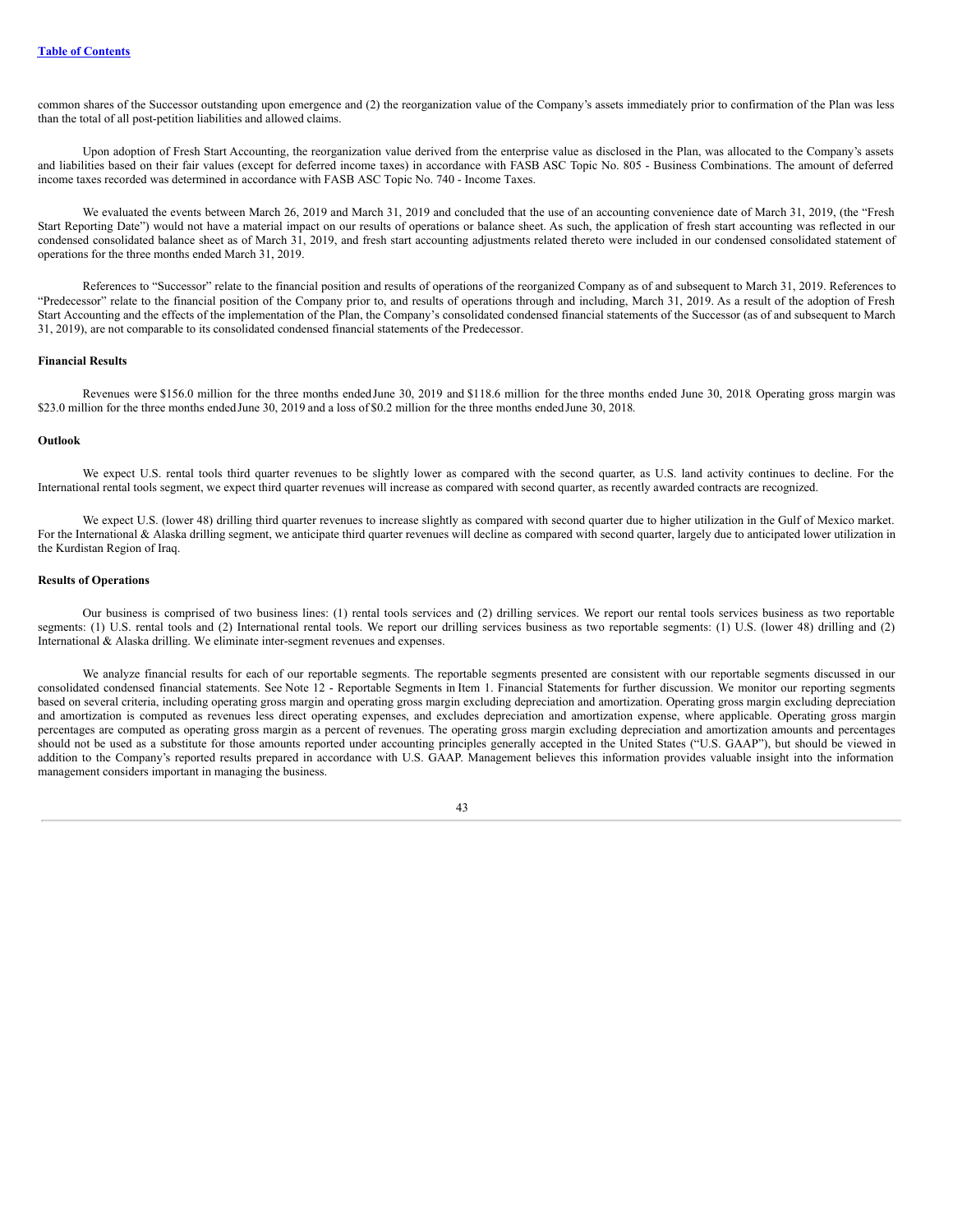# **Three months ended June 30, 2019and the Three months ended June 30, 2018**

Revenues were \$156.0 million for the three months endedJune 30, 2019 and \$118.6 million for the three months ended June 30, 2018. Operating gross margin was \$23.0 million for the three months endedJune 30, 2019 and a loss of \$0.2 million for the three months endedJune 30, 2018.

The following table presents our operating results for the following periods by reportable segment:

|                                                                             |    | <b>Successor</b>                   |       | Predecessor                 |          |  |  |
|-----------------------------------------------------------------------------|----|------------------------------------|-------|-----------------------------|----------|--|--|
|                                                                             |    | <b>Three Months Ended June 30.</b> |       | Three Months Ended June 30. |          |  |  |
| Dollars in Thousands                                                        |    | 2019                               |       | 2018                        |          |  |  |
| Revenues:                                                                   |    |                                    |       |                             |          |  |  |
| U.S. rental tools                                                           | S. | 52,936                             | 34%   | $\mathbf S$<br>42,083       | $35\%$   |  |  |
| International rental tools                                                  |    | 22,155                             | 14%   | 19,935                      | $17\%$   |  |  |
| Total rental tools services                                                 |    | 75,091                             | 48%   | 62,018                      | 52 %     |  |  |
| U.S. (lower 48) drilling                                                    |    | 12,479                             | $8\%$ | 3,283                       | $3\%$    |  |  |
| International & Alaska drilling                                             |    | 68,461                             | 44%   | 53,302                      | 45 %     |  |  |
| Total drilling services                                                     |    | 80,940                             | 52%   | 56,585                      | 48 %     |  |  |
| Total revenues                                                              |    | 156,031                            | 100%  | 118,603                     | $100 \%$ |  |  |
| Operating gross margin (loss) excluding depreciation and amortization:(1)   |    |                                    |       |                             |          |  |  |
| U.S. rental tools                                                           |    | 27,669                             | 52%   | 22,757                      | 54 %     |  |  |
| International rental tools                                                  |    | 2,931                              | 13%   | 591                         | $3\%$    |  |  |
| Total rental tools services                                                 |    | 30,600                             | 41%   | 23,348                      | 38 %     |  |  |
| U.S. (lower 48) drilling                                                    |    | 2,556                              | 20%   | (1, 403)                    | $(43)\%$ |  |  |
| International & Alaska drilling                                             |    | 10,226                             | 15%   | 5,024                       | $9\%$    |  |  |
| Total drilling services                                                     |    | 12,782                             | 16%   | 3,621                       | $6\%$    |  |  |
| Total operating gross margin (loss) excluding depreciation and amortization |    | 43,382                             | 28%   | 26,969                      | 23 %     |  |  |
| Depreciation and amortization                                               |    | (20, 391)                          |       | (27, 136)                   |          |  |  |
| Total operating gross margin (loss)                                         |    | 22,991                             |       | (167)                       |          |  |  |
| General and administrative expense                                          |    | (5,610)                            |       | (8,288)                     |          |  |  |
| Gain (loss) on disposition of assets, net                                   |    | (53)                               |       | (478)                       |          |  |  |
| Reorganization items                                                        |    | (962)                              |       |                             |          |  |  |
| Total operating income (loss)                                               | \$ | 16,366                             |       | \$<br>(8,933)               |          |  |  |

(1) Percentage amounts are calculated by dividing the operating gross margin (loss) excluding depreciation and amortization by revenue for the respective segment and business lines.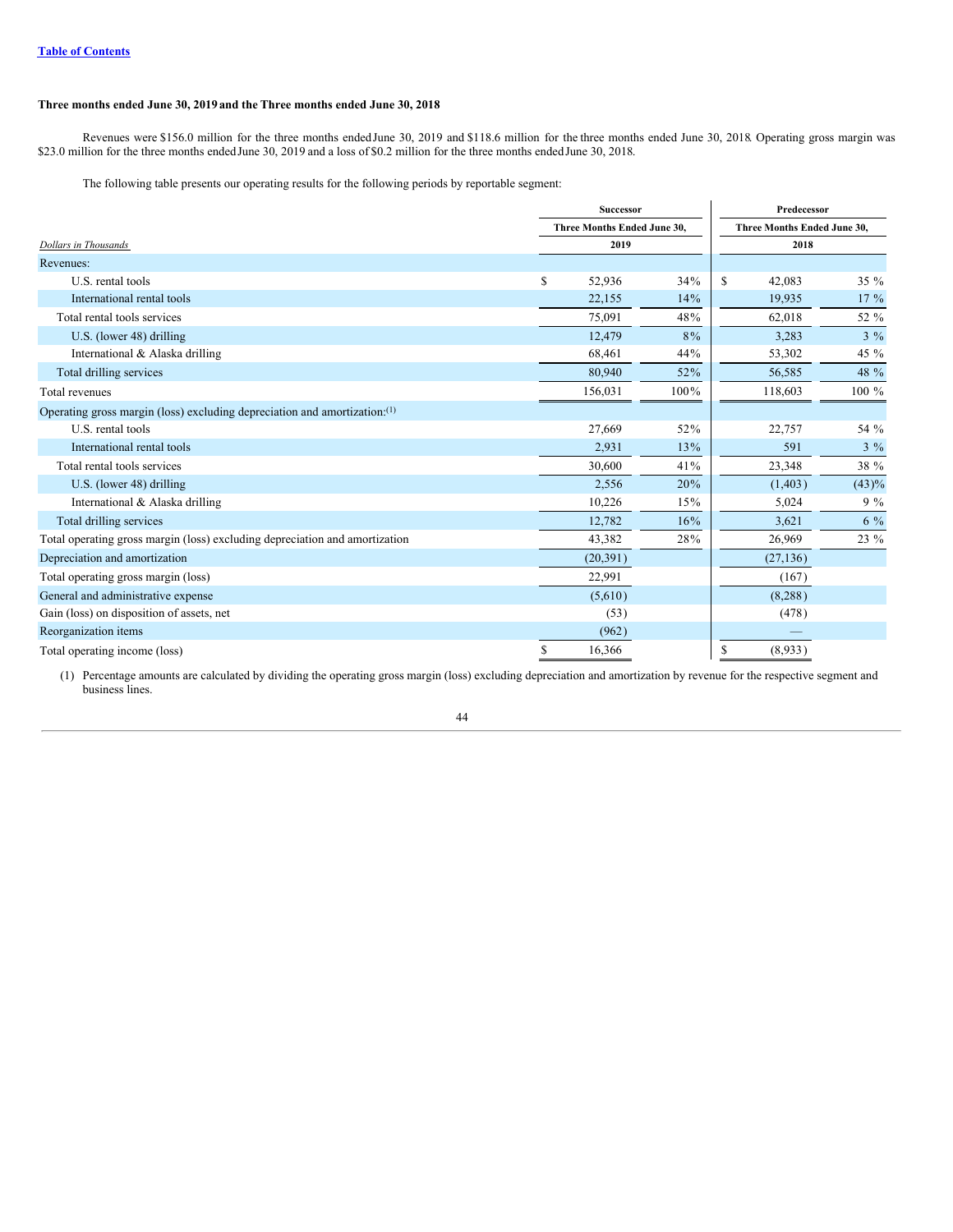Operating gross margin (loss) amounts are reconciled to Operating gross margin (loss) excluding depreciation and amortization as follows:

|                                                                                      |                          | <b>International Rental</b> | U.S.<br>(Lower 48) | International & |        |
|--------------------------------------------------------------------------------------|--------------------------|-----------------------------|--------------------|-----------------|--------|
| Dollars in Thousands                                                                 | <b>U.S. Rental Tools</b> | Tools                       | <b>Drilling</b>    | Alaska Drilling | Total  |
| Three months ended June 30, 2019 (Successor)                                         |                          |                             |                    |                 |        |
| Operating gross margin $(\text{loss})^{(1)}$ (Successor)                             | 17.871                   | 701                         | 980                | 3.439           | 22.991 |
| Depreciation and amortization (Successor)                                            | 9.798                    | 2.230                       | 1.576              | 6.787           | 20,391 |
| Operating gross margin (loss) excluding depreciation and<br>amortization (Successor) | 27,669                   | 2.931                       | 2.556              | 10.226          | 43.382 |

| Dollars in Thousands                                                                   | <b>U.S. Rental Tools</b> | <b>International Rental</b><br>Tools | U.S.<br>(Lower 48)<br>Drilling | International &<br>Alaska Drilling | Total  |
|----------------------------------------------------------------------------------------|--------------------------|--------------------------------------|--------------------------------|------------------------------------|--------|
| Three months ended June 30, 2018 (Predecessor)                                         |                          |                                      |                                |                                    |        |
| Operating gross margin $(\text{loss})^{(1)}$ (Predecessor)                             | 11.302                   | (3,891)                              | (3,751)                        | (3,827)                            | (167)  |
| Depreciation and amortization (Predecessor)                                            | 11.455                   | 4.482                                | 2.348                          | 8.851                              | 27,136 |
| Operating gross margin (loss) excluding depreciation and<br>amortization (Predecessor) | 22,757                   | 591                                  | (1, 403)                       | 5.024                              | 26,969 |

(1) Operating gross margin (loss) is calculated as revenues less direct operating expenses, including depreciation and amortization expense.

The following table presents our average utilization rates and rigs available for service for the three months endedJune 30, 2019 and 2018, respectively:

|                                                               | Successor                                    | Predecessor                           |
|---------------------------------------------------------------|----------------------------------------------|---------------------------------------|
|                                                               | <b>Three Months Ended</b><br><b>June 30,</b> | <b>Three Months Ended June</b><br>30, |
|                                                               | 2019                                         | 2018                                  |
| U.S. (lower 48) drilling                                      |                                              |                                       |
| Rigs available for service <sup>(1)</sup>                     | 10                                           | 13                                    |
| Utilization rate of rigs available for service <sup>(2)</sup> | 14%                                          |                                       |
| International & Alaska drilling                               |                                              |                                       |
| Eastern hemisphere                                            |                                              |                                       |
| Rigs available for service <sup>(1)</sup>                     | 10                                           | 10                                    |
| Utilization rate of rigs available for service <sup>(2)</sup> | $50\%$                                       | $45\%$                                |
| Latin America region                                          |                                              |                                       |
| Rigs available for service <sup>(1)</sup>                     | $\overline{7}$                               | $\overline{7}$                        |
| Utilization rate of rigs available for service <sup>(2)</sup> | 41%                                          | $14\%$                                |
| Alaska                                                        |                                              |                                       |
| Rigs available for service <sup>(1)</sup>                     | $\overline{2}$                               | 2                                     |
| Utilization rate of rigs available for service <sup>(2)</sup> | $50\%$                                       | 50%                                   |
| Total International & Alaska drilling                         |                                              |                                       |
| Rigs available for service <sup>(1)</sup>                     | 19                                           | 19                                    |
| Utilization rate of rigs available for service <sup>(2)</sup> | 47%                                          | 34%                                   |

(1) The number of rigs available for service is determined by calculating the number of days each rig was in our fleet and was under contract or available for contract. For example, a rig under contract or available for contract for six months of a year is 0.5 rigs available for service for such year. Our method of computation of rigs available for service may or may not be comparable to other similarly titled measures of other companies.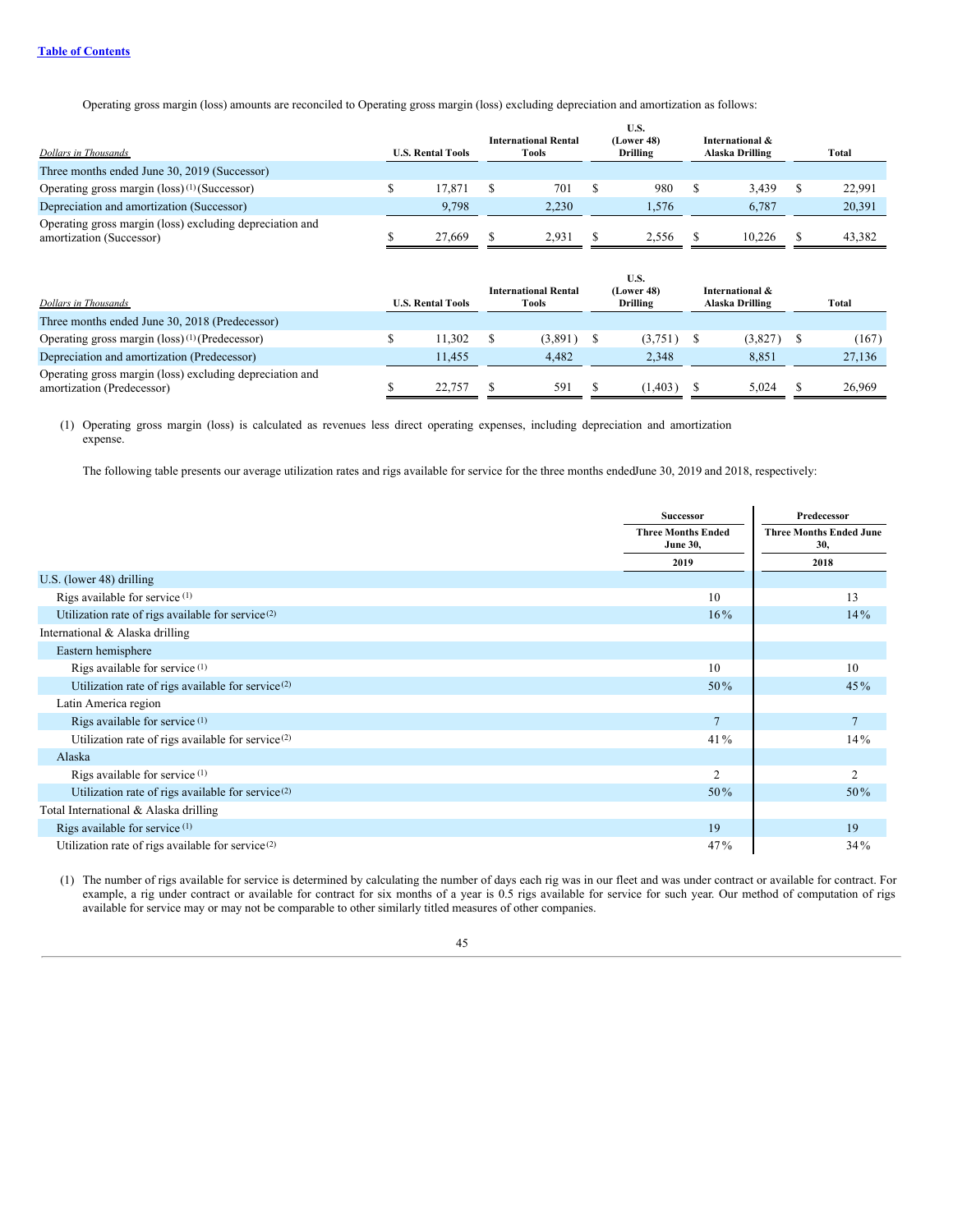(2) Rig utilization rates are based on a weighted average basis assuming total days availability for all rigs available for service. Rigs acquired or disposed of are treated as added to or removed from the rig fleet as of the date of acquisition or disposal. Rigs that are in operation or fully or partially staffed and on a revenue-producing standby status are considered to be utilized. Rigs under contract that generate revenues during moves between locations or during mobilization or demobilization are also considered to be utilized. Our method of computation of rig utilization may or may not be comparable to other similarly titled measures of other companies.

#### **Rental Tools Services Business**

#### *U.S. Rental Tools*

U.S. rental tools segment revenues were\$52.9 million for the second quarter of 2019 and \$42.1 million for the second quarter of 2018. The results for the three months ended June 30, 2019, were primarily driven by customer activity in U.S. land and offshore shelf rentals.

U.S. rental tools segment operating gross margin excluding depreciation and amortization was\$27.7 million for the second quarter of 2019 and \$22.8 million for the second quarter of 2018. The results for the three months ended June 30, 2019, were primarily driven by revenues discussed above.

#### *International Rental Tools*

International rental tools segment revenues were\$22.2 million for the second quarter of 2019 and \$19.9 million for the second quarter of 2018. The results for the three months ended June 30, 2019, were primarily driven by well construction, well intervention services and surface and tubular services.

International rental tools segment operating gross margin excluding depreciation and amortization was\$2.9 million for the second quarter of 2019 and \$0.6 million for the second quarter of 2018. The results for the three months ended June 30, 2019, were primarily driven by revenues discussed above.

#### **Drilling Services Business**

# *U.S. (Lower 48) Drilling*

U.S. (lower 48) drilling segment revenues were\$12.5 million for the second quarter of 2019 and \$3.3 million for the second quarter of 2018. The results for the three months ended June 30, 2019, were primarily driven by our inland barge rig fleet and operations and management ("O&M") revenue.

U.S. (lower 48) drilling segment operating gross margin excluding depreciation and amortization was\$2.6 million for the second quarter of 2019 and a loss of \$1.4 million for the second quarter of 2018. The results for the three months ended June 30, 2019, were primarily driven by revenues discussed above.

# *International & Alaska Drilling*

International & Alaska drilling segment revenues were\$68.5 million for the second quarter of 2019 and \$53.3 million for the second quarter of 2018. The results for the three months ended June 30, 2019, were primarily driven by O&M revenue and revenue from Company-owned rigs in Sakhalin Island, Russia, Mexico and the Kurdistan region of Iraq.

International & Alaska drilling segment operating gross margin excluding depreciation and amortization was\$10.2 million for the second quarter of 2019 and \$5.0 million for the second quarter of 2018. The results for the three months ended June 30, 2019, were primarily driven by revenues discussed above.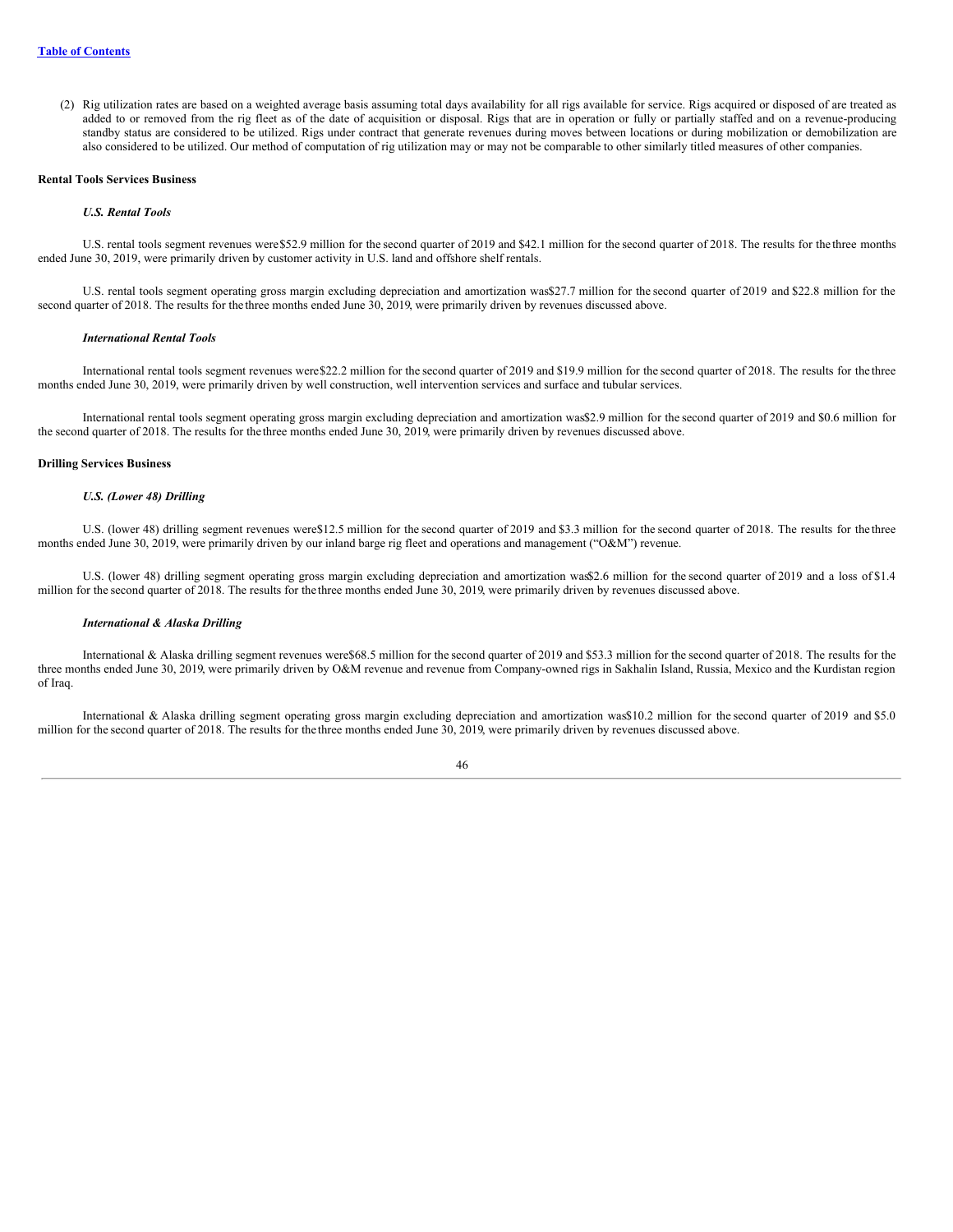#### **Other Financial Data**

### *General and Administrative Expense*

General and administrative expense was \$5.6 million for the second quarter of 2019 and \$8.3 million for the second quarter of 2018. The results for the three months ended June 30, 2019, were primarily driven by compensation expense and professional fees.

#### *Gain (Loss) on Disposition of Assets, Net*

Gain (loss) on disposition of assets, net was a loss of \$0.1 million and a loss of \$0.5 million for the second quarter of 2019 and 2018, respectively. We periodically sell equipment deemed to be excess, obsolete, or not currently required for operations.

#### *Reorganization Items*

Reorganization items were \$1.0 million for the second quarter of 2019. The reorganization items primarily consisted of professional fees related to the Chapter 11 Cases. There were no reorganization items for the second quarter of 2018.

# *Interest Expense and Income*

Interest expense was \$7.7 million for the second quarter of 2019 and \$11.2 million for the second quarter of 2018. The company emerged from bankruptcy at the end of the first quarter of 2019, which resulted in a decrease in overall debt balance. Interest income was \$0.4 million in the second quarter of 2019 and nominal for 2018. We earn interest income on our cash balances.

#### *Other*

Other income and expense was \$0.6 million of expense for the second quarter of 2019 and \$1.2 million of expense for the second quarter of 2018. Activity in both periods primarily included the impact of foreign currency fluctuations.

#### *Income Tax Expense*

Income tax expense was \$3.8 million for the second quarter of 2019 and \$1.6 million during the second quarter of 2018. We recognized income tax expense due to the jurisdictional mix of income and loss during the period, along with our continued inability to recognize the benefits associated with certain losses as a result of valuation allowances, and the change in uncertain tax positions.

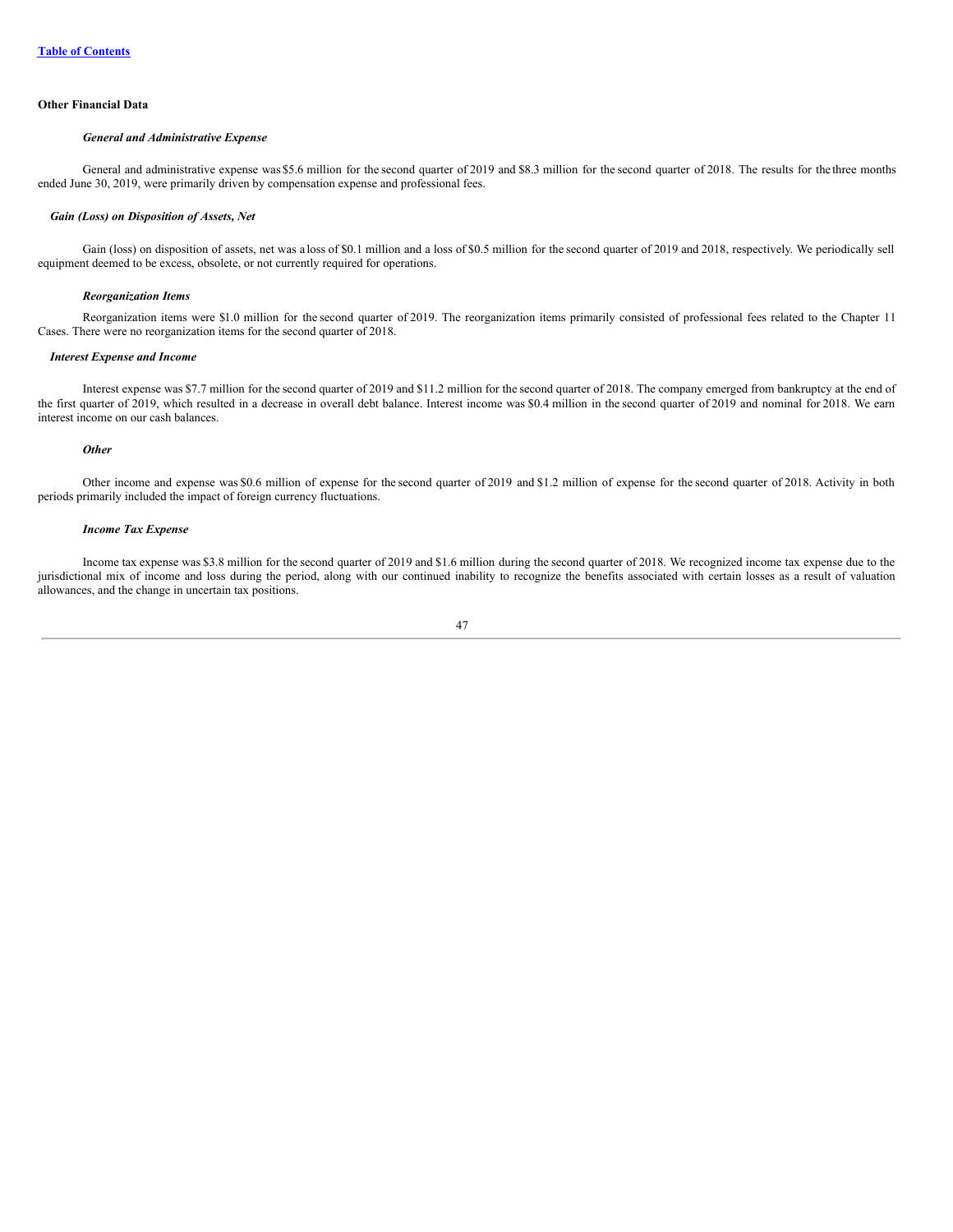# Three Months Ended June 30, 2019, Three Months Ended March 31, 2019 and the Six Months Ended June 30, 2018

Revenues were \$156.0 million and \$157.4 million for the three months ended June 30, 2019, and the three months ended March 31, 2019, respectively, and \$228.3 million for the six months ended June 30, 2018. Operating gross margin was \$23.0 million and \$11.4 million for the three months ended June 30, 2019, and the three months ended March 31, 2019, respectively, and a loss of \$10.6 million for the six months ended June 30, 2018.

The following table presents our operating results for the following periods by reportable segment:

|                                                                                | Successor                                    |       |    | Predecessor                            |       |               |                                            |        |  |  |
|--------------------------------------------------------------------------------|----------------------------------------------|-------|----|----------------------------------------|-------|---------------|--------------------------------------------|--------|--|--|
|                                                                                | <b>Three Months Ended</b><br><b>June 30,</b> |       |    | <b>Three Months Ended</b><br>March 31, |       |               | <b>Six Months Ended</b><br><b>June 30,</b> |        |  |  |
| Dollars in Thousands                                                           | 2019                                         |       |    | 2019                                   |       |               | 2018                                       |        |  |  |
| Revenues:                                                                      |                                              |       |    |                                        |       |               |                                            |        |  |  |
| U.S. rental tools                                                              | \$<br>52,936                                 | 34%   | \$ | 52,595                                 | 34 %  | <sup>\$</sup> | 76,831                                     | 34 %   |  |  |
| International rental tools                                                     | 22,155                                       | 14%   |    | 21.109                                 | 13 %  |               | 37,412                                     | 16 %   |  |  |
| Total rental tools services                                                    | 75,091                                       | 48%   |    | 73,704                                 | 47 %  |               | 114,243                                    | 50 %   |  |  |
| U.S. (lower 48) drilling                                                       | 12,479                                       | $8\%$ |    | 6,627                                  | $4\%$ |               | 4,637                                      | $2\%$  |  |  |
| International & Alaska drilling                                                | 68,461                                       | 44%   |    | 77,066                                 | 49 %  |               | 109,398                                    | 48 %   |  |  |
| Total drilling services                                                        | 80,940                                       | 52%   |    | 83,693                                 | 53 %  |               | 114,035                                    | 50 %   |  |  |
| Total revenues                                                                 | 156,031                                      | 100%  |    | 157,397                                | 100 % |               | 228,278                                    | 100 %  |  |  |
| Operating gross margin (loss) excluding depreciation and<br>amortization: (1)  |                                              |       |    |                                        |       |               |                                            |        |  |  |
| U.S. rental tools                                                              | 27,669                                       | 52%   |    | 29,004                                 | 55 %  |               | 38,567                                     | 50 %   |  |  |
| International rental tools                                                     | 2,931                                        | 13%   |    | 534                                    | $3\%$ |               | 951                                        | $3\%$  |  |  |
| Total rental tools services                                                    | 30,600                                       | 41%   |    | 29,538                                 | 40 %  |               | 39,518                                     | 35 %   |  |  |
| U.S. (lower 48) drilling                                                       | 2,556                                        | 20%   |    | (700)                                  | (11)% |               | (4,102)                                    | (88)%  |  |  |
| International & Alaska drilling                                                | 10,226                                       | 15%   |    | 7,688                                  | 10 %  |               | 9,694                                      | $9\%$  |  |  |
| Total drilling services                                                        | 12,782                                       | 16%   |    | 6,988                                  | $8\%$ |               | 5,592                                      | $5\%$  |  |  |
| Total operating gross margin (loss) excluding depreciation and<br>amortization | 43,382                                       | 28%   |    | 36,526                                 | 23 %  |               | 45,110                                     | $20\%$ |  |  |
| Depreciation and amortization                                                  | (20, 391)                                    |       |    | (25, 102)                              |       |               | (55,685)                                   |        |  |  |
| Total operating gross margin (loss)                                            | 22,991                                       |       |    | 11,424                                 |       |               | (10, 575)                                  |        |  |  |
| General and administrative expense                                             | (5,610)                                      |       |    | (8,147)                                |       |               | (14, 489)                                  |        |  |  |
| Gain (loss) on disposition of assets, net                                      | (53)                                         |       |    | 384                                    |       |               | (135)                                      |        |  |  |
| Reorganization items                                                           | (962)                                        |       |    | (92, 977)                              |       |               |                                            |        |  |  |
| Total operating income (loss)                                                  | \$<br>16,366                                 |       | \$ | (89,316)                               |       | \$            | (25, 199)                                  |        |  |  |

(1) Percentage amounts are calculated by dividing the operating gross margin (loss) excluding depreciation and amortization by revenue for the respective segment and business lines.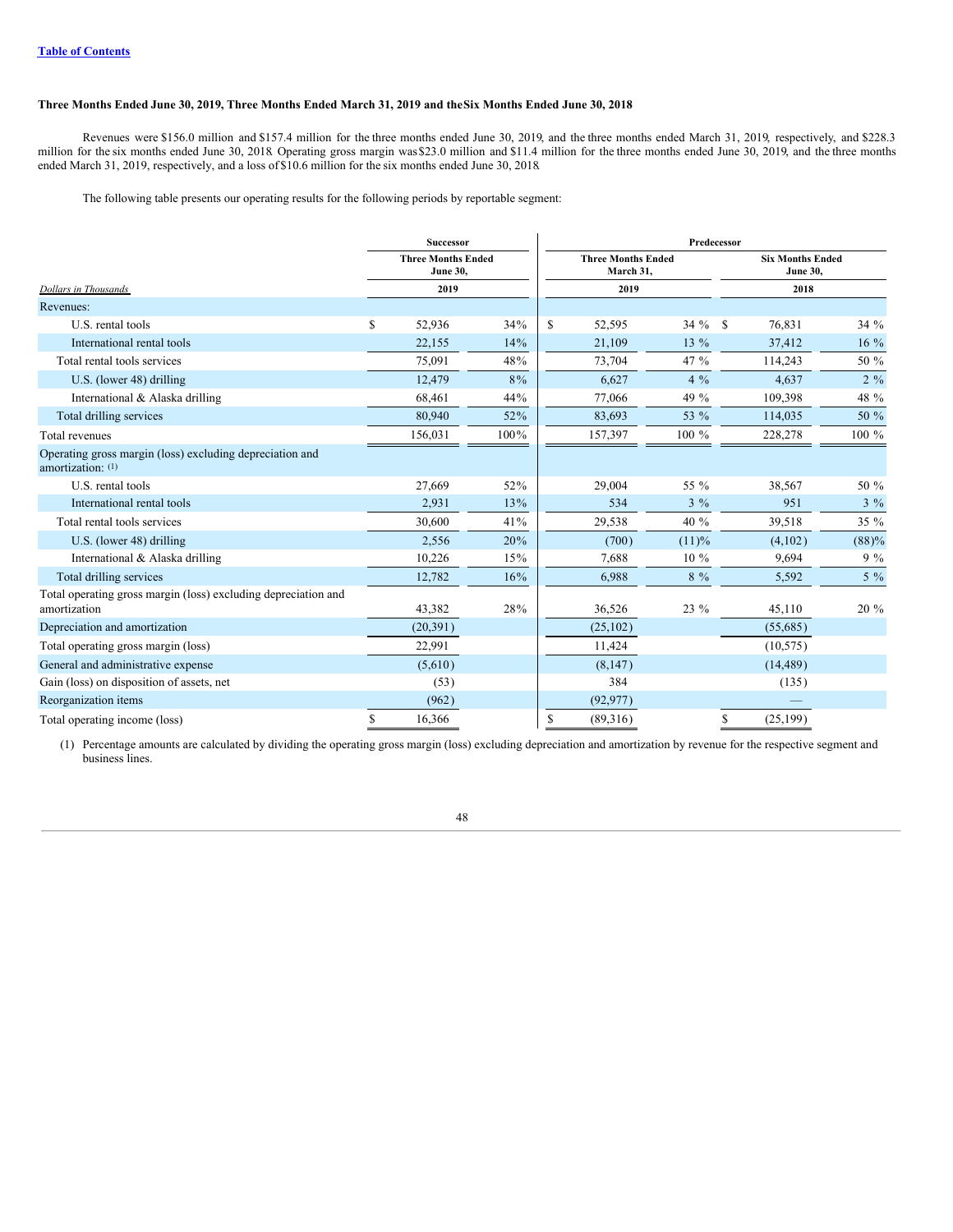Operating gross margin (loss) amounts are reconciled to Operating gross margin (loss) excluding depreciation and amortization as follows:

| Dollars in Thousands                                                                 | <b>U.S. Rental</b><br>Tools | <b>International Rental</b><br>Tools | U.S.<br>(Lower 48)<br><b>Drilling</b> | International &<br>Alaska Drilling | Total  |
|--------------------------------------------------------------------------------------|-----------------------------|--------------------------------------|---------------------------------------|------------------------------------|--------|
| Three months ended June 30, 2019 (Successor)                                         |                             |                                      |                                       |                                    |        |
| Operating gross margin (loss) <sup>(1)</sup> (Successor)                             | 17.871                      | 701                                  | 980                                   | 3.439                              | 22,991 |
| Depreciation and amortization (Successor)                                            | 9.798                       | 2.230                                | 1.576                                 | 6.787                              | 20,391 |
| Operating gross margin (loss) excluding depreciation and<br>amortization (Successor) | 27,669                      | 2.931                                | 2.556                                 | 10.226                             | 43.382 |

| Dollars in Thousands<br>Three months ended March 31, 2019 (Predecessor)                | <b>U.S. Rental</b><br>Tools | <b>International Rental</b><br>Tools | U.S.<br>(Lower 48)<br><b>Drilling</b> | International &<br>Alaska Drilling | Total  |
|----------------------------------------------------------------------------------------|-----------------------------|--------------------------------------|---------------------------------------|------------------------------------|--------|
| Operating gross margin $(\text{loss})^{(1)}$ (Predecessor)                             | 17.289                      | (3,581)                              | (1,508)                               | (776)                              | 11.424 |
| Depreciation and amortization (Predecessor)                                            | 11.715                      | 4.115                                | 808                                   | 8.464                              | 25,102 |
| Operating gross margin (loss) excluding depreciation and<br>amortization (Predecessor) | 29,004                      | 534                                  | (700)                                 | 7.688                              | 36.526 |

| Dollars in Thousands                                                                   | <b>U.S. Rental</b><br>Tools | <b>International Rental</b><br>Tools | U.S.<br>(Lower 48)<br>Drilling | International &<br>Alaska Drilling | Total     |
|----------------------------------------------------------------------------------------|-----------------------------|--------------------------------------|--------------------------------|------------------------------------|-----------|
| Six months ended June 30, 2018 (Predecessor)                                           |                             |                                      |                                |                                    |           |
| Operating gross margin $(\text{loss})^{(1)}$ (Predecessor)                             | 15.530                      | (7,907)                              | (9,041)                        | (9,157)                            | (10, 575) |
| Depreciation and amortization (Predecessor)                                            | 23,037                      | 8.858                                | 4.939                          | 18.851                             | 55,685    |
| Operating gross margin (loss) excluding depreciation and<br>amortization (Predecessor) | 38.567                      | 951                                  | (4,102)                        | 9.694                              | 45.110    |

(1) Operating gross margin (loss) is calculated as revenues less direct operating expenses, including depreciation and amortization expense.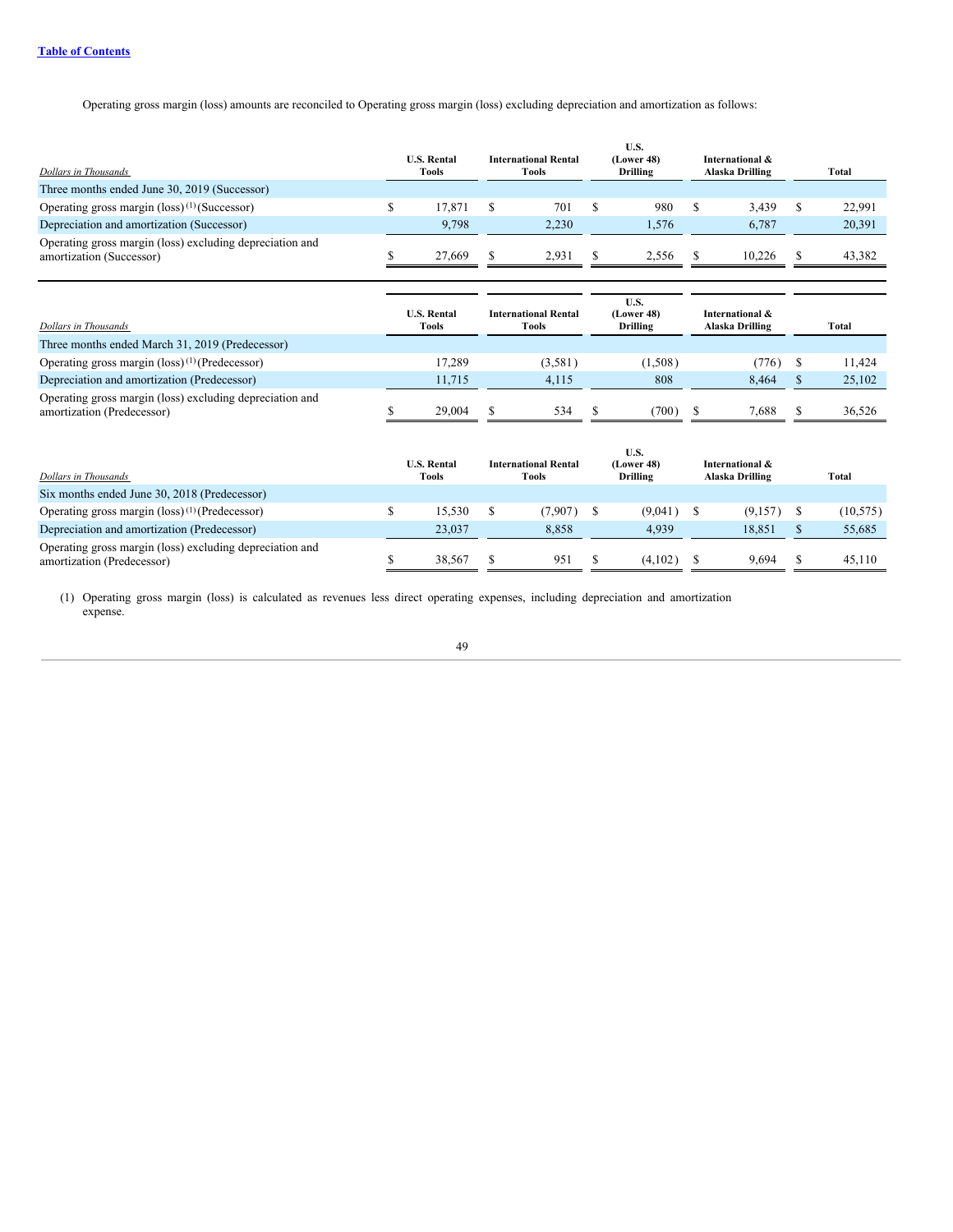The following table presents our average utilization rates and rigs available for service for thethree months ended June 30, 2019, the three months ended March 31, 2019, and six months ended June 30, 2018, respectively:

|                                                               | <b>Successor</b>                             | Predecessor                            |                                     |  |  |  |  |
|---------------------------------------------------------------|----------------------------------------------|----------------------------------------|-------------------------------------|--|--|--|--|
|                                                               | <b>Three Months Ended</b><br><b>June 30,</b> | <b>Three Months Ended</b><br>March 31, | <b>Six Months Ended June</b><br>30, |  |  |  |  |
|                                                               | 2019                                         | 2019                                   | 2018                                |  |  |  |  |
| U.S. (lower $48$ ) drilling                                   |                                              |                                        |                                     |  |  |  |  |
| Rigs available for service <sup>(1)</sup>                     | 10                                           | 13                                     | 13                                  |  |  |  |  |
| Utilization rate of rigs available for service <sup>(2)</sup> | $16\%$                                       | $4\%$                                  | $9\%$                               |  |  |  |  |
| International & Alaska drilling                               |                                              |                                        |                                     |  |  |  |  |
| Eastern hemisphere                                            |                                              |                                        |                                     |  |  |  |  |
| Rigs available for service <sup>(1)</sup>                     | 10                                           | 10                                     | 12                                  |  |  |  |  |
| Utilization rate of rigs available for service $(2)$          | 50%                                          | 50%                                    | 43 %                                |  |  |  |  |
| Latin America region                                          |                                              |                                        |                                     |  |  |  |  |
| Rigs available for service $(1)$                              | $\overline{7}$                               | $\overline{7}$                         | $7\phantom{.0}$                     |  |  |  |  |
| Utilization rate of rigs available for service <sup>(2)</sup> | $41\%$                                       | $29\%$                                 | $14\%$                              |  |  |  |  |
| Alaska                                                        |                                              |                                        |                                     |  |  |  |  |
| Rigs available for service $(1)$                              | $\overline{2}$                               | $\overline{2}$                         | 2                                   |  |  |  |  |
| Utilization rate of rigs available for service <sup>(2)</sup> | $50\%$                                       | 50%                                    | 50%                                 |  |  |  |  |
| Total International & Alaska drilling                         |                                              |                                        |                                     |  |  |  |  |
| Rigs available for service <sup>(1)</sup>                     | 19                                           | 19                                     | 21                                  |  |  |  |  |
| Utilization rate of rigs available for service <sup>(2)</sup> | $47\%$                                       | 42%                                    | <b>33</b> %                         |  |  |  |  |

(1) The number of rigs available for service is determined by calculating the number of days each rig was in our fleet and was under contract or available for contract. For example, a rig under contract or available for contract for six months of a year is 0.5 rigs available for service during such year. Our method of computation of rigs available for service may not be comparable to other similarly titled measures of other companies.

(2) Rig utilization rates are based on a weighted average basis assuming total days availability for all rigs available for service. Rigs acquired or disposed of are treated as added to or removed from the rig fleet as of the date of acquisition or disposal. Rigs that are in operation or fully or partially staffed and on a revenue-producing standby status are considered to be utilized. Rigs under contract that generate revenues during moves between locations or during mobilization or demobilization are also considered to be utilized. Our method of computation of rig utilization may not be comparable to other similarly titled measures of other companies.

#### **Rental Tools Services Business**

# *U.S. Rental Tools*

U.S. rental tools segment revenues were\$52.9 million and \$52.6 million for the three months ended June 30, 2019, and the three months ended March 31, 2019, respectively, and were \$76.8 million for the six months ended June 30, 2018. The results for the three months ended June 30, 2019, and the three months ended March 31, 2019, were primarily driven by customer activity in U.S. land and offshore shelf rentals.

U.S. rental tools segment operating gross margin excluding depreciation and amortization was\$27.7 million and \$29.0 million for the three months ended June 30, 2019, and the three months ended March 31, 2019, respectively, and was \$38.6 million for the six months ended June 30, 2018. The results for the three months ended June 30, 2019, and the three months ended March 31, 2019, were primarily driven by revenues discussed above.

# *International Rental Tools*

International rental tools segment revenues were\$22.2 million and \$21.1 million for the three months ended June 30, 2019, and the three months ended March 31, 2019, respectively, and were \$37.4 million for the six months ended June 30, 2018.

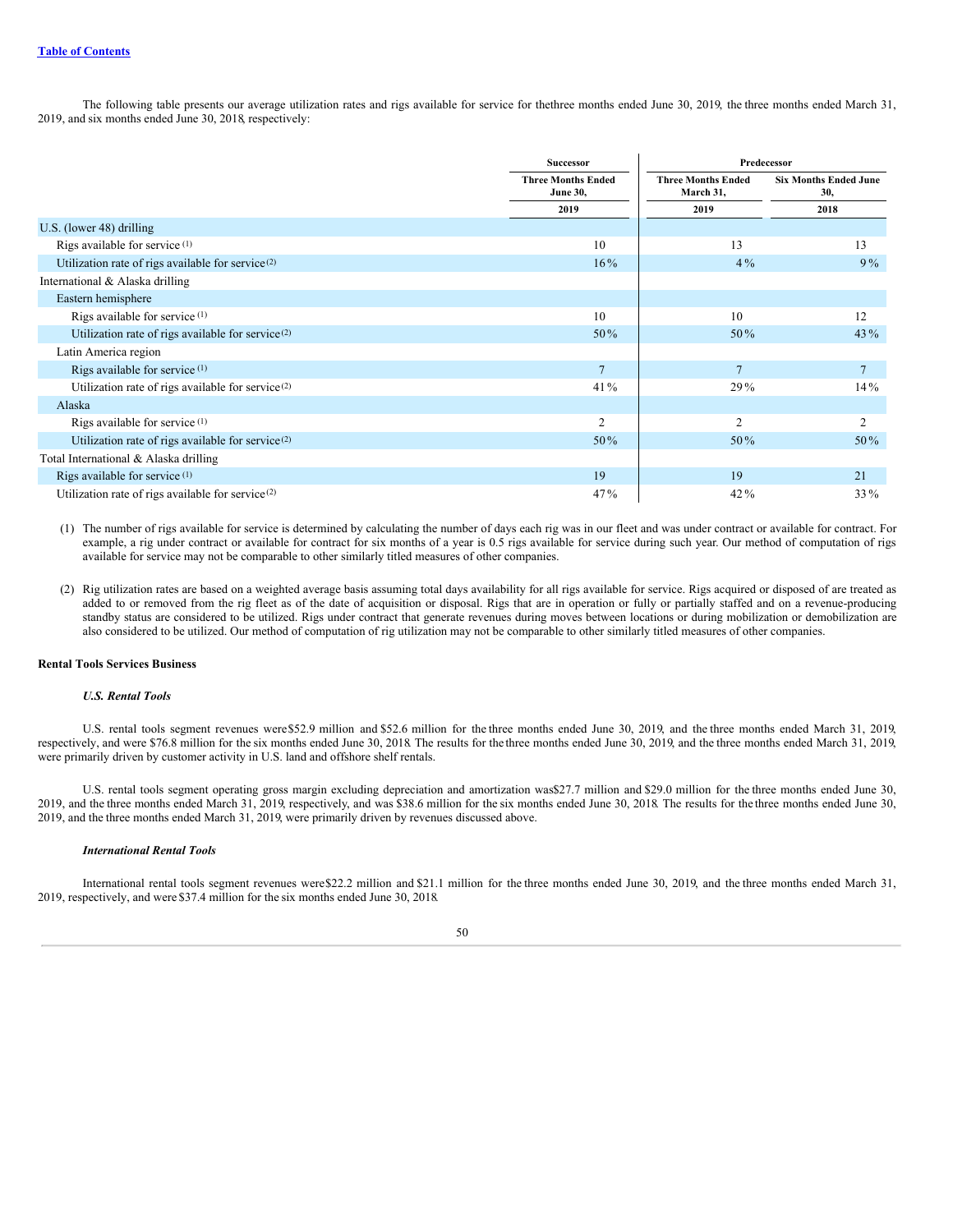The results for the three months ended June 30, 2019, and the three months ended March 31, 2019, were primarily driven by well construction, well intervention services and surface and tubular services.

International rental tools segment operating gross margin excluding depreciation and amortization was\$2.9 million and \$0.5 million for the three months ended June 30, 2019, and the three months ended March 31, 2019, respectively, and \$1.0 million for the six months ended June 30, 2018. The results for the three months ended June 30, 2019, and the three months ended March 31, 2019, were primarily driven by revenues discussed above.

# **Drilling Services Business**

#### *U.S. (Lower 48) Drilling*

U.S. (lower 48) drilling segment revenues were\$12.5 million and \$6.6 million for the three months ended June 30, 2019, and the three months ended March 31, 2019, respectively, and \$4.6 million for the six months ended June 30, 2018. The results for the three months ended June 30, 2019, and the three months ended March 31, 2019, were primarily driven by our inland barge rig fleet and operations and management ("O&M") revenue.

U.S. (lower 48) drilling segment operating gross margin excluding depreciation and amortization was a gain of \$2.6 million and a loss of \$0.7 million for the three months ended June 30, 2019, and the three months ended March 31, 2019, respectively, and a loss of \$4.1 million for the six months ended June 30, 2018. The results for the three months ended June 30, 2019, and the three months ended March 31, 2019, were primarily driven by revenues discussed above.

#### *International & Alaska Drilling*

International & Alaska drilling segment revenues were\$68.5 million and \$77.1 million for the three months ended June 30, 2019, and the three months ended March 31, 2019, respectively, and \$109.4 million for the six months ended June 30, 2018. The results for the three months ended June 30, 2019, and the three months ended March 31, 2019, were primarily driven by O&M revenue and revenue from Company-owned rigs in Sakhalin Island, Russia, Mexico and the Kurdistan region of Iraq.

International & Alaska drilling segment operating gross margin excluding depreciation and amortization was\$10.2 million and \$7.7 million for the three months ended June 30, 2019, and the three months ended March 31, 2019, respectively, and \$9.7 million for the six months ended June 30, 2018. The results for the three months ended June 30, 2019, and the three months ended March 31, 2019, were primarily driven by revenues discussed above.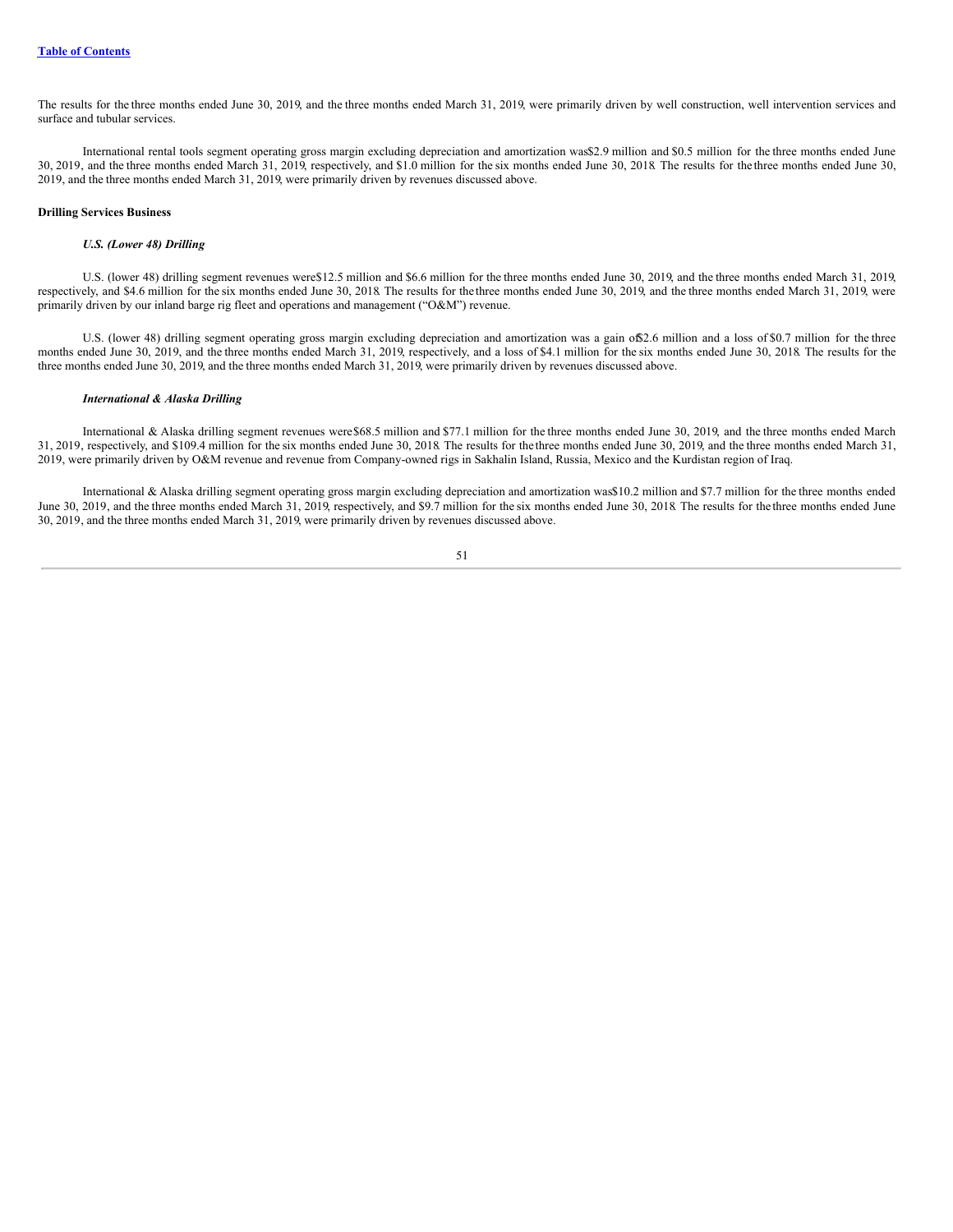### **Other Financial Data**

#### *General and Administrative Expense*

General and administrative expense was \$5.6 million and \$8.1 million for the three months ended June 30, 2019, and the three months ended March 31, 2019, respectively, and \$14.5 million for the six months ended June 30, 2018. The results for the three months ended June 30, 2019, and the three months ended March 31, 2019, were primarily driven by compensation expense and professional fees.

#### *Gain (Loss) on Disposition of Assets, Net*

Gain (loss) on disposition of assets, net was a loss of \$0.1 million and a gain of \$0.4 million for the three months ended June 30, 2019, and the three months ended March 31, 2019, respectively, and a loss of \$0.1 million for the six months ended June 30, 2018. We periodically sell equipment deemed to be excess, obsolete, or not currently required for operations.

#### *Reorganization Items*

Reorganization items were \$1.0 million and \$93.0 million for the three months ended June 30, 2019, and the three months ended March 31, 2019, respectively. The reorganization items for the three months ended March 31, 2019, primarily consisted of gain on settlement of liabilities subject to compromise, loss from fresh start valuation adjustments, professional fees and backstop premium on rights offering in the amount of \$191.1 million, \$242.6 million, \$30.1 million and \$11.0 million respectively, related to the Chapter 11 Cases. The reorganization items for thethree months ended June 30, 2019 primarily consisted of professional fees in the amount of\$1.0 million, related to the Chapter 11 Cases. There were no reorganization items for thesix months ended June 30, 2018.

#### *Interest Expense and Income*

Interest expense was \$7.7 million and \$0.3 million for the three months ended June 30, 2019, and the three months ended March 31, 2019, respectively, and \$22.4 million for the six months ended June 30, 2018. The company emerged from bankruptcy at the end of the first quarter of 2019, which resulted in a decrease in overall debt balance. Interest income was \$0.4 million and nominal for the three months ended June 30, 2019, and the three months ended March 31, 2019, respectively. Interest income was \$0.1 million for the six months ended June 30, 2018. We earn interest income on our cash balances.

#### *Other*

Other income and expense was an expense of \$0.6 million and nominal for the three months ended June 30, 2019, and the three months ended March 31, 2019, respectively, and an expense of \$0.9 million for the six months ended June 30, 2018. Activity in both periods primarily included the impact of foreign currency fluctuations.

#### *Income Tax Expense*

Income tax expense was \$3.8 million and \$0.7 million for the three months ended June 30, 2019, and the three months ended March 31, 2019, respectively, and \$3.2 million during the six months ended June 30, 2018. We recognized income tax expense due to the jurisdictional mix of income and loss during the period, along with our continued inability to recognize the benefits associated with certain losses as a result of valuation allowances, the change in uncertain tax positions, and the income tax impacts of adjustments made as part of Fresh Start Accounting.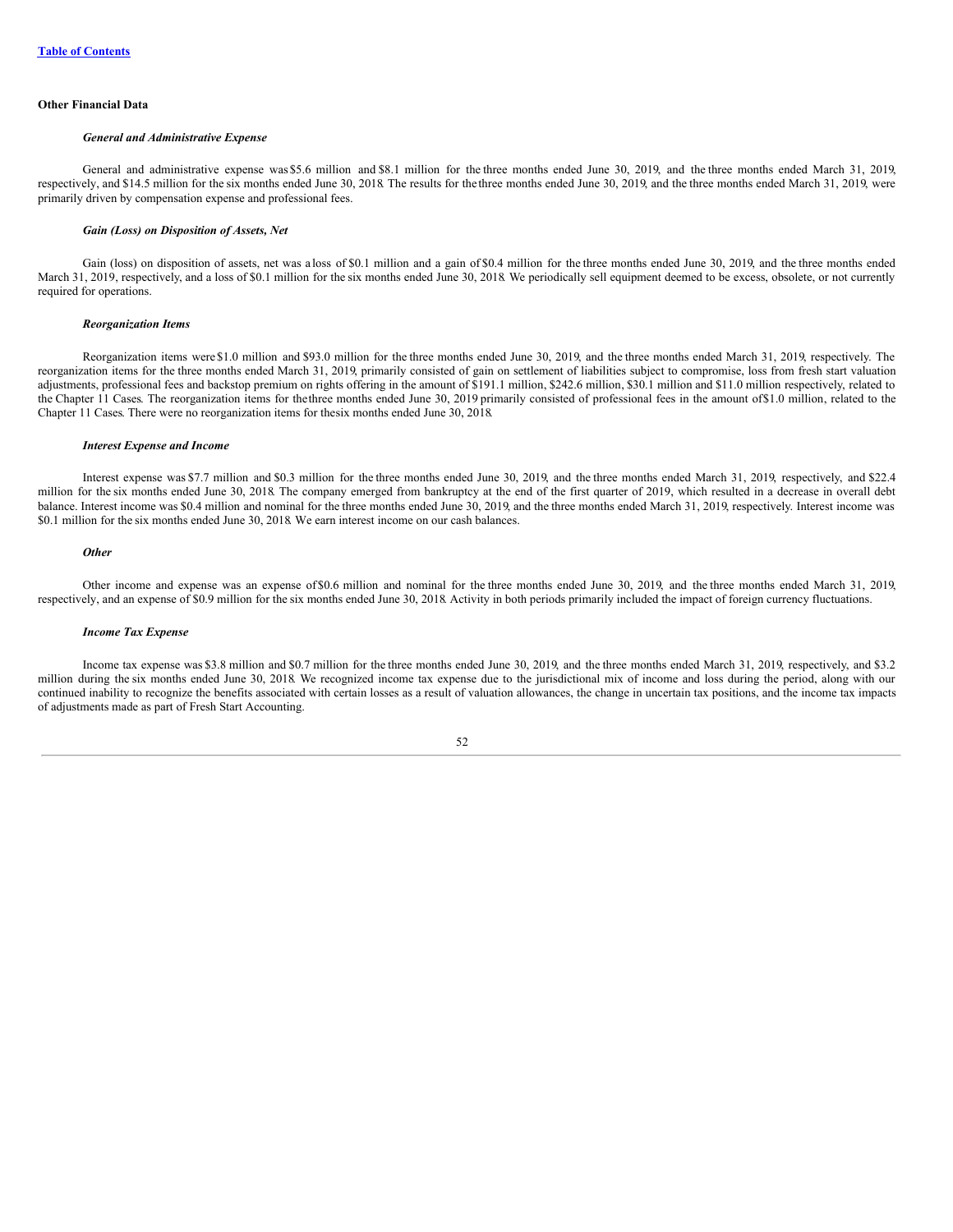#### **Backlog**

Backlog is our estimate of the dollar amount of revenues we expect to realize in the future as a result of executed drilling contracts. The Company's backlog of firm orders was approximately \$345.8 million atJune 30, 2019 and \$215.5 million atJune 30, 2018. The backlog is primarily attributable to the International & Alaska drilling segment of our drilling services business. We estimate that, as of June 30, 2019, 21.0 percent of our backlog will be recognized as revenues within the fiscal year.

The amount of actual revenues earned and the actual periods during which revenues are earned could be different from amounts disclosed in our backlog calculations due to a lack of predictability of various factors, including unscheduled repairs, maintenance requirements, weather delays, contract terminations or renegotiations, new contracts and other factors. See "Our backlog of contracted revenue may not be fully realized and may reduce significantly in the future, which may have a material adverse effect on our balance sheets, statement of operations or cash flows" in Item 1A. Risk Factors of our 2018 Form 10-K.

# **Liquidity and Capital Resources**

We periodically evaluate our liquidity requirements, capital needs and availability of resources in view of expansion plans, operational and other cash needs. To meet our short-term liquidity requirements we primarily rely on our cash on hand and cash from operations. We also have access to cash through the Credit Facility. We expect that these sources of liquidity will be sufficient to provide us the ability to fund our current operations and required capital expenditures. We may need to fund expansion capital expenditures, acquisitions, debt principal payments, or pursuits of business opportunities that support our strategy, through additional borrowings or the issuance of additional Successor Common Stock or other forms of equity. Our credit agreements limit the payment of dividends. In the past we have not paid dividends on our Predecessor Common Stock and we have no present intention to pay dividends on our Successor Common Stock in the foreseeable future.

# **Liquidity**

The following table provides a summary of our total liquidity:

|                                                   |   | <b>Successor</b> |
|---------------------------------------------------|---|------------------|
| Dollars in thousands                              |   | June 30, 2019    |
| Cash and cash equivalents on hand <sup>(1)</sup>  | ъ | 139,099          |
| Restricted cash <sup>(2)</sup>                    |   | 2,024            |
| Availability under Credit Facility <sup>(3)</sup> |   | 24,798           |
| Total liquidity                                   |   | 165.921          |

(1) As of June 30, 2019, approximately \$41.3 million of the \$139.1 million of cash and cash equivalents was held by our foreign subsidiaries.

- (2) The restricted cash was returned to cash and cash equivalents in August 2019 due to lower than expected payments for pre-emergence bankruptcy professional fees.
- (3) As of June 30, 2019, the borrowing base under the Credit Facility was\$88.3 million, allowing full access to the\$50.0 million in aggregate commitments, which was further reduced by \$15.0 million of restricted availability due to the minimum liquidity covenant and\$10.2 million in supporting letters of credit outstanding, resulting in availability under the Credit Facility of \$24.8 million.

The earnings of foreign subsidiaries as ofJune 30, 2019 were reinvested to fund our international operations. If in the future we decide to repatriate earnings, the Company may be required to pay taxes on those amounts, which could reduce the liquidity of the Company at that time.

We do not have any unconsolidated special-purpose entities, off-balance sheet financing arrangements or guarantees of third-party financial obligations. As of June 30, 2019, we have no energy, commodity, or foreign currency derivative contracts.

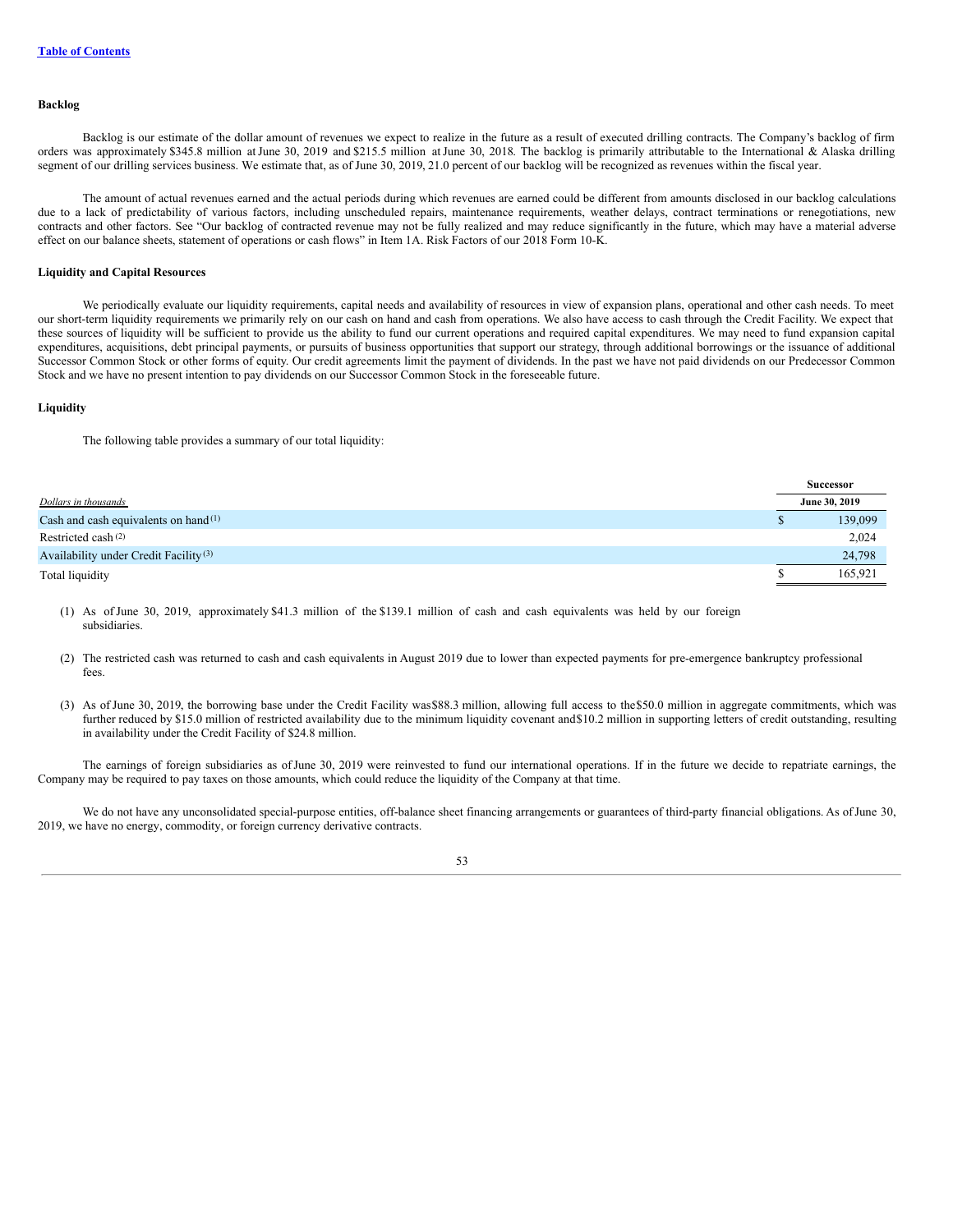# **Cash Flow Activity**

We had cash, cash equivalents, and restricted cash of \$141.1 million and \$59.0 million at June 30, 2019 and December 31, 2018, respectively. The following table provides a summary of our cash flow activity:

|                                         | <b>Successor</b>                             | Predecessor |                                        |                                            |          |  |
|-----------------------------------------|----------------------------------------------|-------------|----------------------------------------|--------------------------------------------|----------|--|
|                                         | <b>Three Months Ended</b><br><b>June 30,</b> |             | <b>Three Months Ended</b><br>March 31, | <b>Six Months Ended</b><br><b>June 30,</b> |          |  |
| Dollars in thousands                    | 2019                                         |             | 2019                                   |                                            | 2018     |  |
| Operating activities                    | 16.941                                       |             | 14.914                                 |                                            | 8,031    |  |
| Investing activities                    | (24, 828)                                    |             | (9,130)                                |                                            | (31,698) |  |
| Financing activities                    | (275)                                        |             | 84,510                                 |                                            | (3,423)  |  |
| Net change in cash and cash equivalents | (8,162)                                      |             | 90,294                                 |                                            | (27,090) |  |

#### *Operating Activities*

Cash flows from operating activities were a source of cash of \$16.9 million and \$14.9 million for the three months ended June 30, 2019, and the three months ended March 31, 2019, respectively, and a source of cash of \$8.0 million for the six months ended June 30, 2018. Cash flows from operating activities in each period were largely impacted by our operating results and changes in working capital. Changes in working capital were a use of cash of \$15.1 million and a source of cash of \$17.1 million for the three months ended June 30, 2019, and the three months ended March 31, 2019, respectively, and a source of cash of \$0.8 million for the six months ended June 30, 2018.

It is our intention to utilize our operating cash flows to fund maintenance and growth of our rental tool assets and drilling rigs. Given the oil and natural gas services market over the past few years, our short-term focus is to preserve liquidity by managing our costs and capital expenditures. While the overall market for oilfield services remains challenging, we are beginning to see a market recovery that is expected to increase our earnings, working capital and capital spending as we pursue attractive investment opportunities.

#### *Investing Activities*

Cash flows from investing activities were a use of cash of \$24.8 million and \$9.1 million for the three months ended June 30, 2019, and the three months ended March 31, 2019, respectively, and \$31.7 million for the six months ended June 30, 2018. Cash flows used in investing activities during the three months ended June 30, 2019, and the three months ended March 31, 2019, included capital expenditures of \$25.1 million and \$9.2 million, respectively, and \$32.5 million for the six months ended June 30, 2018, which were primarily used for tubular and other products for our rental tools services business and rig-related maintenance.

#### *Financing Activities*

Cash flows from financing activities were ause of cash of \$0.3 million for the three months ended June 30, 2019, primarily related to debt issuance costs. Cash flows from financing activities were a source of cash of \$84.5 million for the three months ended March 31, 2019, primarily related to proceeds from the rights offering of\$95.0 million offset by the payment of amounts borrowed under debtor in possession financing of \$10.0 million. Cash flows from financing activities were ause of cash of \$3.4 million for the six months ended June 30, 2018, primarily related to dividends of\$1.8 million on our Predecessor Preferred Stock and debt issuance costs of\$1.4 million.

#### **Debt Summary**

As of June 30, 2019 our principal amount of debt was related to the\$211.1 million Term Loan, due 2024.

#### *Successor Credit Facility*

On March 26, 2019, pursuant to the terms of the Plan, we and certain of our subsidiaries, entered into a credit agreement with the lenders party thereto (the "Credit Facility Lenders"), Bank of America, N.A., as administrative agent and Bank of America, N.A. and Deutsche Bank Securities Inc. as joint lead arrangers and joint bookrunners, providing for a revolving credit facility (the "Credit Facility") with initial aggregate commitments in the amount of \$50.0 million, guaranteed by certain of our subsidiaries. Availability under the Credit Facility is subject to a monthly borrowing base calculation based on eligible domestic rental equipment and eligible domestic accounts receivable and requires us to maintain minimum liquidity of \$25.0 million, defined as cash in our liquidity account not to exceed\$10.0 million and availability under the borrowing base. The Credit Facility allows for an increase to the aggregate commitments by up to an additional \$75.0 million, subject to certain conditions. The Credit Facility provides for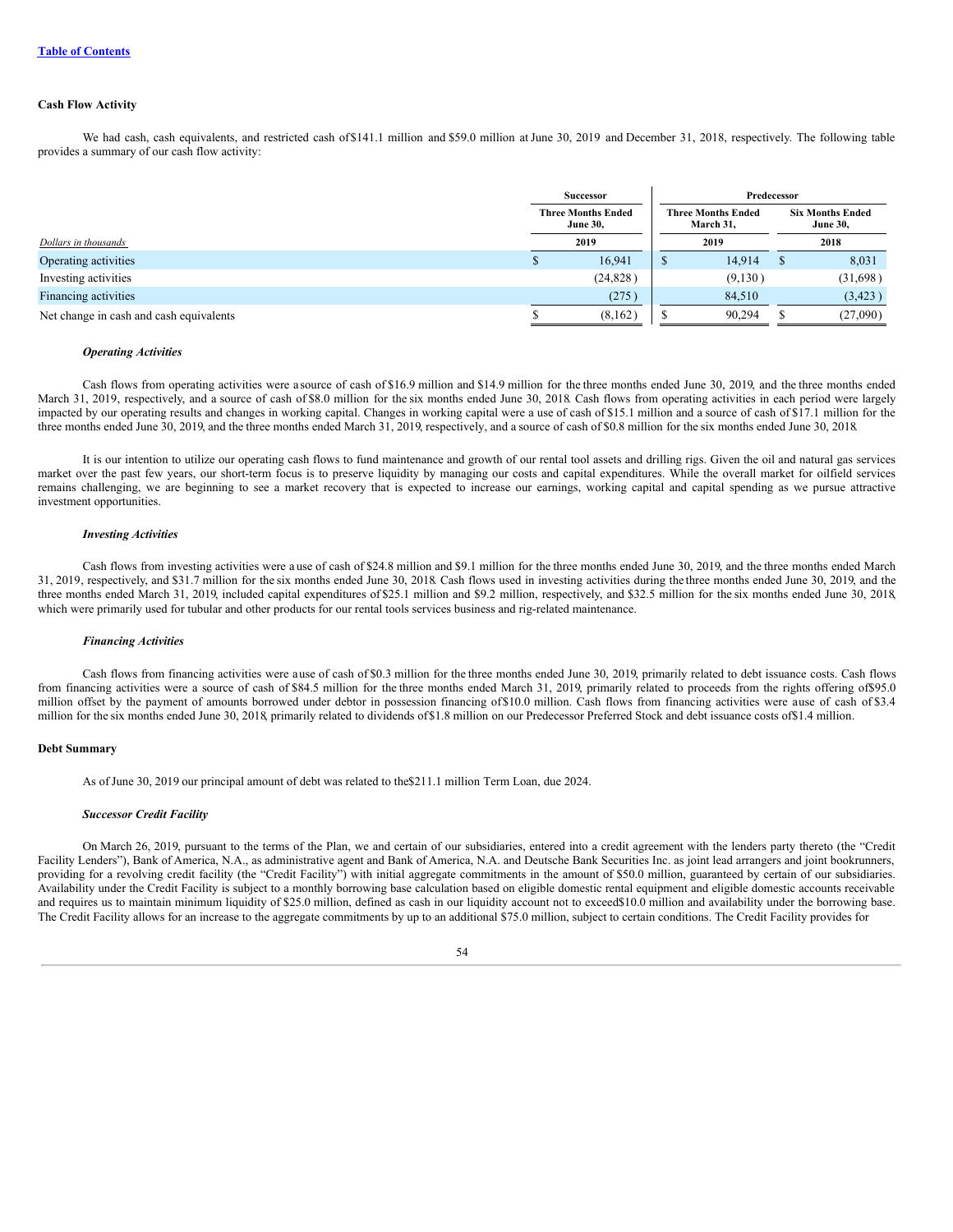a \$30.0 million sublimit of the aggregate commitments that is available for the issuance of letters of credit. The Credit Facility matures on March 26, 2023. Debt issuance costs of \$1.3 million (\$1.2 million, net of amortization as of June 30, 2019) are being amortized over the term of the Credit Facility on a straight-line basis.

As of June 30, 2019, the borrowing base under the Credit Facility was\$88.3 million, allowing full access to the\$50.0 million in aggregate commitments, which was further reduced by \$15.0 million of restricted availability due to the minimum liquidity covenant and\$10.2 million in supporting letters of credit outstanding, resulting in availability under the Credit Facility of \$24.8 million.

The Credit Facility bears interest either at a rate equal to:

- LIBOR plus an applicable margin that varies from 2.25 percent to 2.75 percent per annum or
- a base rate plus an applicable margin that varies from1.25 percent to 1.75 percent per annum.

We are required to pay a commitment fee of 0.5 percent per annum on the actual daily unused portion of the current aggregate commitments under the Credit Facility. We are also required to pay customary letter of credit and fronting fees.

The Credit Facility also contains customary affirmative and negative covenants, including, among other things, as to compliance with laws (including environmental laws and anti-corruption laws), delivery of quarterly and annual consolidated financial statements and borrowing base certificates, conduct of business, maintenance of property, maintenance of insurance, restrictions on the incurrence of liens, indebtedness, asset dispositions, fundamental changes, restricted payments, and other customary covenants. Additionally, the Credit Facility contains customary events of default and remedies for credit facilities of this nature. If we do not comply with the financial and other covenants in the Credit Facility, the Credit Facility Lenders may, subject to customary cure rights, require immediate payment of all amounts outstanding under the Credit Facility, and any outstanding unfunded commitments may be terminated. As of June 30, 2019, we were in compliance with all the financial covenants under the Credit Facility.

#### *Successor Term Loan, Due March 2024*

On March 26, 2019, pursuant to the terms of the Plan, we and certain of our subsidiaries entered into a second lien term loan credit agreement (the "Term Loan Agreement") with the lenders party thereto (the "Term Loan Lenders") and UMB Bank, N.A., as administrative agent, providing for term loans (the "Term Loan") in the amount of \$210.0 million, guaranteed by certain of our subsidiaries. The Term Loan matures on March 26, 2024.

The Term Loan bears interest at a rate of13.0 percent per annum, payable quarterly on the first day of each January, April, July, and October, beginning July 1, 2019, with 11.0 percent paid in cash and 2.0 percent paid in kind and capitalized by adding such amount to the outstanding principal. The increase in the Term Loan from\$210.0 million to \$211.1 million is due to the interest paid in kind and capitalized by adding such amount to the outstanding principal.

We may voluntarily prepay all or a part of the Term Loan and, under certain conditions we are required to prepay all or a part of the Term Loan, in each case, at a premium (1) on or prior to 6 months after the closing date of 0 percent; (2) from 6 months and on or prior to two years after the closing date of 6.50 percent; (3) from two years and on or prior to three years after the closing date of 3.25 percent; and (4) from three years after the closing date and thereafter of 0 percent.

The Term Loan is subject to mandatory prepayments and customary reinvestment rights. The mandatory prepayments include prepayment requirements with respect to a change of control, asset sales and debt issuances, in each case subject to certain exceptions or conditions. The Term Loan Agreement also contains customary affirmative and negative covenants, including as to compliance with laws (including environmental laws and anti-corruption laws), delivery of quarterly and annual financial statements, conduct of business, maintenance of property, maintenance of insurance, restrictions on the incurrence of liens, indebtedness, asset dispositions, fundamental changes, restricted payments and other customary covenants. Additionally, the Term Loan Agreement contains customary events of default and remedies for facilities of this nature. If we do not comply with the covenants in the Term Loan Agreement, the Term Loan Lenders may, subject to customary cure rights, require immediate payment of all amounts outstanding under the Term Loan Agreement. As of June 30, 2019, we were in compliance with all the financial covenants under the Term Loan Agreement.

### *Predecessor 6.75% Senior Notes, Due July 2022*

On January 22, 2014, we issued \$360.0 million aggregate principal amount of the 6.75% Notes pursuant to the 6.75% Notes Indenture. The 6.75% Notes were general unsecured obligations of the Company and ranked equal in right of payment with all of our existing and future senior unsecured indebtedness. The 6.75% Notes were jointly and severally guaranteed by all of our subsidiaries that guaranteed indebtedness under the Second Amended and Restated Senior Secured Credit Agreement, as amended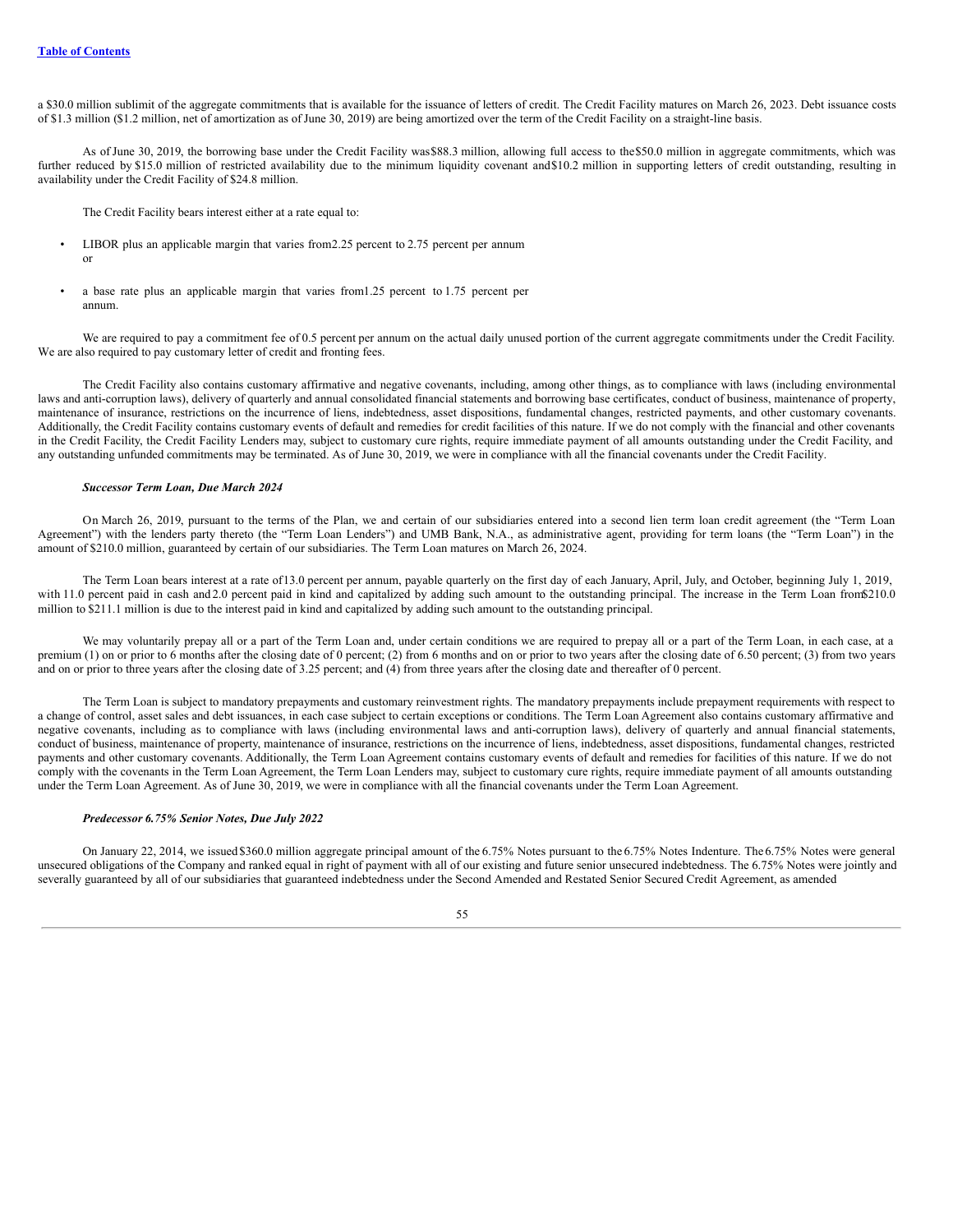from time-to-time ("2015 Secured Credit Agreement") and our7.50% Notes. Interest on the 6.75% Notes was payable on January 15 and July 15 of each year, beginning July 15, 2014. Debt issuance costs related to the 6.75% Notes were approximately \$7.6 million. After the commencement of the Chapter 11 Cases, the carrying amount of debt was adjusted to the claim amount and all unamortized debt issuance costs prior to the commencement of the Chapter 11 Cases were fully expensed.

### *Predecessor 7.50% Senior Notes, Due August 2020*

On July 30, 2013, we issued \$225.0 million aggregate principal amount of the 7.50% Notes pursuant to the 7.50% Notes Indenture. The 7.50% Notes were general unsecured obligations of the Company and ranked equal in right of payment with all of our existing and future senior unsecured indebtedness. The 7.50% Notes were jointly and severally guaranteed by all of our subsidiaries that guaranteed indebtedness under the 2015 Secured Credit Agreement and the 6.75% Notes. Interest on the 7.50% Notes was payable on February 1 and August 1 of each year, beginning February 1, 2014. Debt issuance costs related to the 7.50% Notes were approximately \$5.6 million. After the commencement of the Chapter 11 Cases, the carrying amount of debt was adjusted to the claim amount and all unamortized debt issuance costs prior to the commencement of the Chapter 11 Cases were fully expensed.

The commencement of the Chapter 11 Cases constituted an event of default that accelerated the Company's obligations under the indentures governing the6.75% Notes and the 7.50% Notes. However, any efforts to enforce such payment obligations were automatically stayed under the provisions of the Bankruptcy Code. The principal balance on the 6.75% Notes and 7.50% Notes of \$360.0 million and \$225.0 million, respectively, had been reclassed from long-term debt to liabilities subject to compromise as of December 31, 2018. See also Note 2 - Chapter 11 Emergencefor further details.

As previously disclosed in our Current Report on Form 8-K filed with the SEC on March 26, 2019, our obligations with respect to the Senior Notes as well as our subsidiaries' obligations under their respective guarantees under the 6.75% Notes Indenture and the 7.50% Notes Indenture (and the Senior Notes) were cancelled and extinguished as provided in the Plan. From and after March 26, 2019, neither the Company nor its subsidiaries have any continuing obligations under the 6.75% Notes Indenture and 7.50% Notes Indenture or with respect to the Senior Notes or the guarantees related thereto except to the extent specifically provided in the Plan.

#### *Predecessor 2015 Secured Credit Agreement*

On January 26, 2015, we entered into the 2015 Secured Credit Agreement. The 2015 Secured Credit Agreement was originally comprised of a\$200.0 million revolving credit facility (the "Revolver"). The 2015 Secured Credit Agreement formerly included financial maintenance covenants, including a leverage ratio, consolidated interest coverage ratio, senior secured leverage ratio, and asset coverage ratio, many of which were suspended beginning in September 2015.

We executed various amendments which, among other things: (1) modified the credit facility to an asset-based lending structure, (2) reduced the size of the Revolver to \$80.0 million, (3) eliminated the financial maintenance covenants previously in effect and replaced them with a minimum liquidity covenant of\$30.0 million and a monthly borrowing base calculation, (4) allowed for the refinancing of our existing Senior Notes with either secured or unsecured debt, (5) added the ability for the Company to designate certain of its subsidiaries as "Designated Borrowers", and (6) permitted the Company to make restricted payments in the form of certain equity interests.

On October 25, 2018, we entered into a Consent Agreement and a Cash Collateral Agreement, whereby we could open bank accounts not subject to the 2015 Secured Credit Agreement for the purpose of depositing cash to secure certain letters of credit. On October 30, 2018, we deposited \$10.0 million into a cash collateral account to support the letters of credit outstanding, which is included in the restricted cash balance on the consolidated balance sheet as of December 31, 2018.

Our obligations under the 2015 Secured Credit Agreement were guaranteed by substantially all of our direct and indirect domestic subsidiaries, other than immaterial subsidiaries and subsidiaries generating revenues primarily outside the United States, each of which has executed guaranty agreements, and were secured by first priority liens on our accounts receivable, specified rigs including barge rigs in the Gulf of Mexico ("GOM") and land rigs in Alaska, certain U.S.-based rental equipment of the Company and its subsidiary guarantors and the equity interests of certain of the Company's subsidiaries. In addition to the liquidity covenant and borrowing base requirements, the 2015 Secured Credit Agreement contains customary affirmative and negative covenants, such as limitations on indebtedness and liens, and restrictions on entry into certain affiliate transactions and payments (including certain payments of dividends).

All of the Company's obligations under the 2015 Secured Credit Agreement were paid prior to the commencement of the Chapter 11 Cases, and the 2015 Secured Credit Agreement, including the Revolver thereunder, was terminated concurrently with the commencement of the Chapter 11 Cases. See also Note 2 - Chapter 11 Emergence for further details. Unamortized debt issuance costs were fully expensed upon termination of the 2015 Secured Credit Agreement.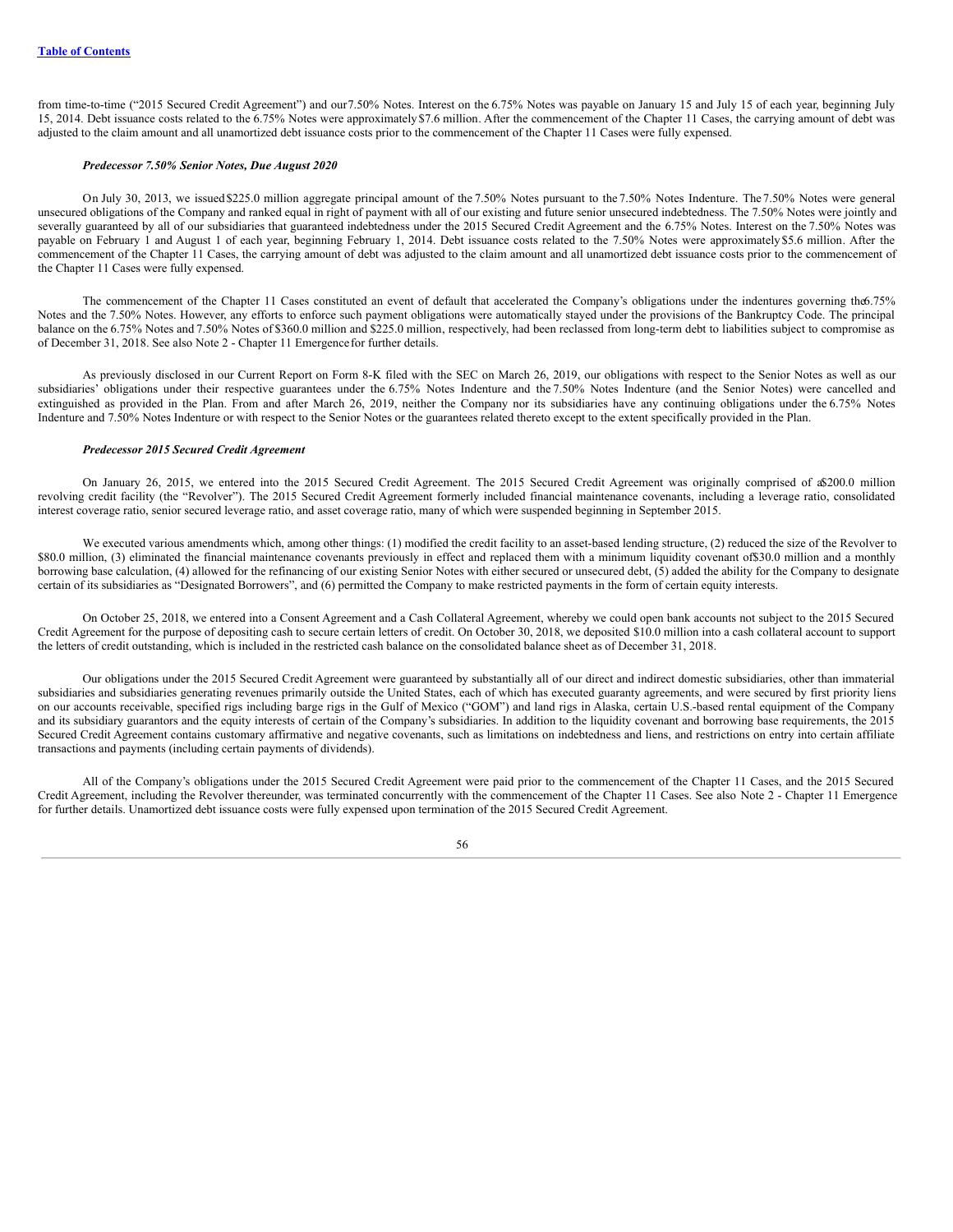# **FORWARD-LOOKING STATEMENTS**

This Form 10-Q contains statements that are "forward-looking statements" within the meaning of Section 27A of the Securities Act of 1933, as amended (the "Securities Act"), and Section 21E of the Securities Exchange Act of 1934, as amended, (the "Exchange Act"). All statements contained in this Form 10-Q, other than statements of historical facts, are forward-looking statements for purposes of these provisions. In some cases, you can identify these statements by forward-looking words such as "anticipate," "believe," "could," "estimate," "expect," "intend," "outlook," "may," "should," "plan," "seek," "forecast," "target," "will," and "would" or similar words. Forward-looking statements are based on certain assumptions and analyses we make in light of our experience and perception of historical trends, current conditions, expected future developments, and other factors we believe are relevant. Although we believe our assumptions are reasonable based on information currently available, those assumptions are subject to significant risks and uncertainties, many of which are outside our control. Each forward-looking statement speaks only as of the date of this Form 10-Q, and we undertake no obligation to publicly update or revise any forward-looking statements, whether as a result of new information, future events, or otherwise. You should be aware that certain events could have a material adverse effect on our business, results of operations, financial condition, and cash flows. For more information about such events, see "Risk Factors" described in Item 1A. of the Company's Annual Report filed on Form 10-K, and the Company's Quarterly Report on Form 10-Q for the period ended March 31, 2019, along with additional risk factors described from time to time in our SEC filings.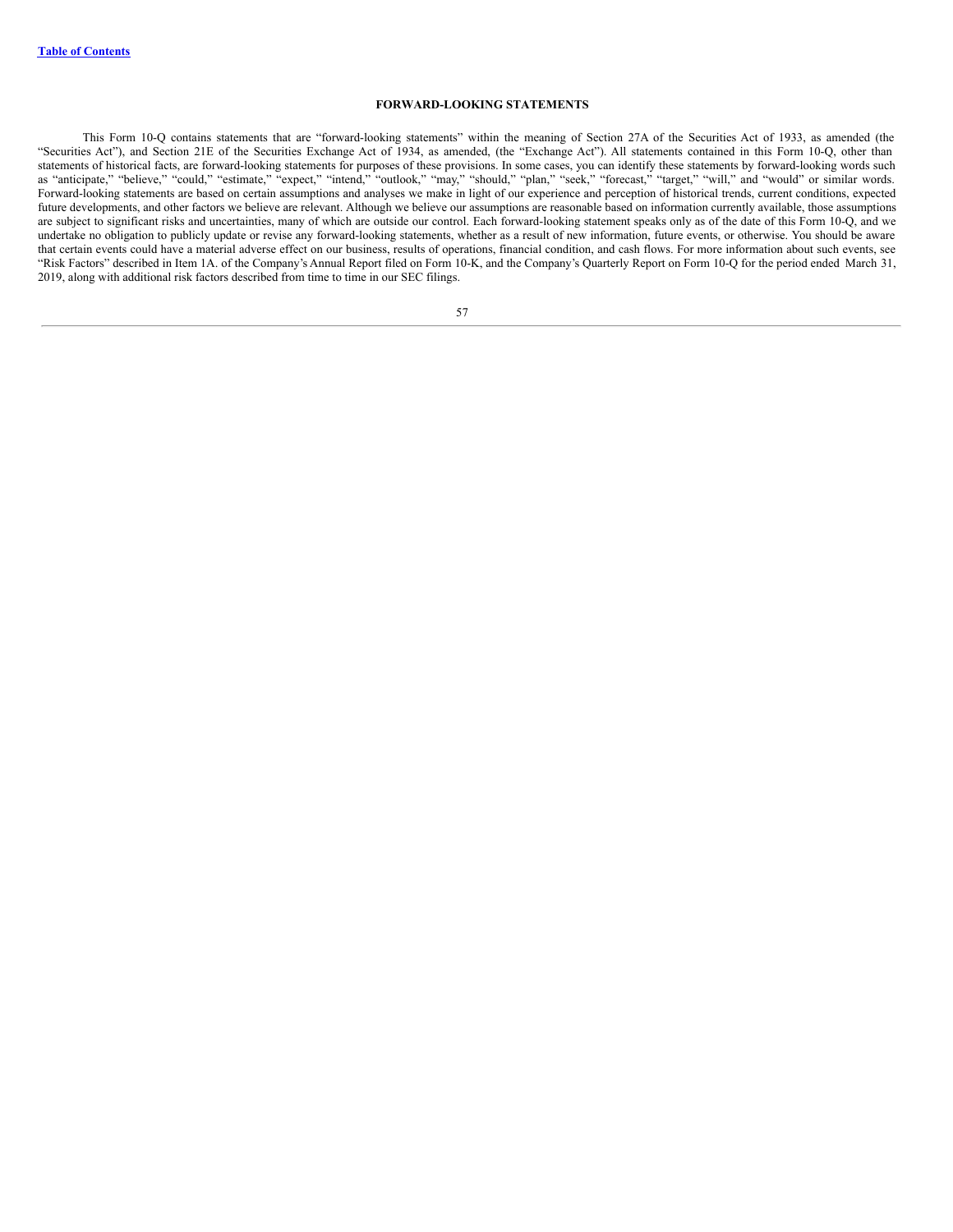# **Item 3. Quantitative and Qualitative Disclosures about Market Risk**

There has been no material change in the market risk faced by us from that reported in out 2018 Form 10-K. For more information on market risk, see Part II, Item 7A in our 2018 Form 10-K.

#### **Item 4. Controls and Procedures**

#### *Management's Evaluation of Disclosure Controls and Procedures*

In accordance with Rules 13a-15 and 15d-15 under the Securities Exchange Act of 1934, as amended (the Exchange Act), we carried out an evaluation, under the supervision and with the participation of management, including our Chief Executive Officer and Chief Financial Officer, of the effectiveness of our disclosure controls and procedures as of the end of the period covered by this report. Based on that evaluation, our Chief Executive Officer and Chief Financial Officer concluded that our disclosure controls and procedures were effective, as of June 30, 2019, to provide reasonable assurance that information required to be disclosed in our reports filed or submitted under the Exchange Act is (1) accumulated and communicated to our management, including our Chief Executive Officer and our Chief Financial Officer, to allow timely decisions regarding required disclosure and is (2) recorded, processed, summarized and reported within the time periods specified in the Securities and Exchange Commission's ("SEC") rules and forms.

### *Changes in Internal Control Over Financial Reporting*

There have been no changes in our internal control over financial reporting (as defined in Rules 13a-15(f) and 15d-15(f) under the Exchange Act) during our most recent fiscal quarter that have materially affected, or are reasonably likely to materially affect, our internal control over financial reporting.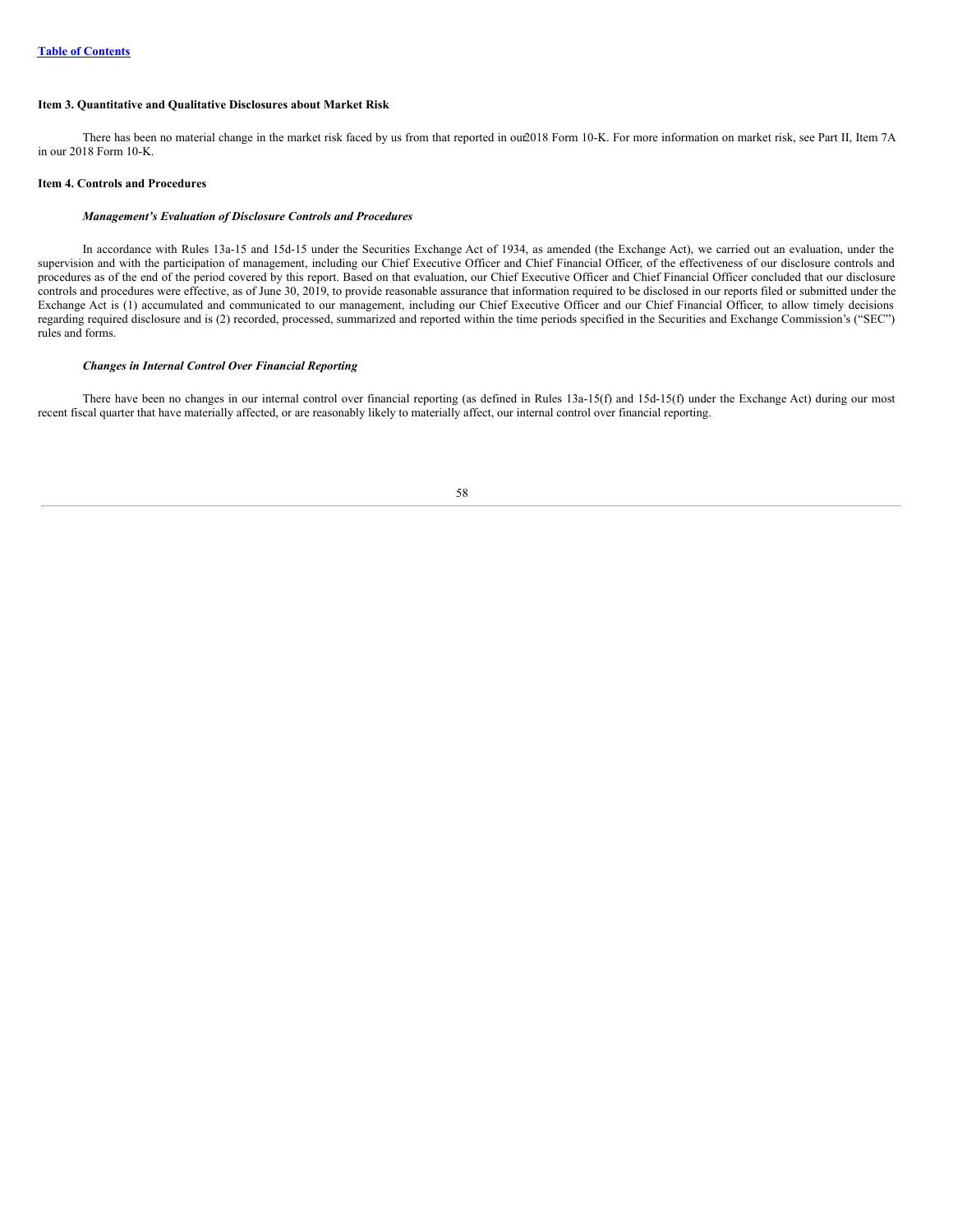# **PART II. OTHER INFORMATION**

#### **Item 1. Legal Proceedings**

For information regarding legal proceedings, seeNote 9 - Commitments and Contingencies in Item 1 of Part I of this quarterly report on Form 10-Q, which information is incorporated into this item by reference.

### **Item 1A. Risk Factors**

#### **We recently emerged from bankruptcy, which may adversely affect our business and relationships.**

It is possible that our having filed for bankruptcy and our recent emergence from bankruptcy may adversely affect our business and relationships with customers, vendors, contractors, employees or suppliers. Due to uncertainties, many risks exist, including the following:

- key suppliers, vendors or other contract counterparties may terminate their relationships with us or require additional financial assurances or enhanced performance from us;
- our ability to renew existing contracts and compete for new business may be adversely affected;
- our ability to attract, motivate and/or retain key executives may be adversely affected; and
- competitors may take business away from us, and our ability to attract and retain customers may be negatively impacted.

The occurrence of one or more of these events could have a material and adverse effect on our operations, financial condition and reputation. We cannot assure you that having been subject to bankruptcy protection will not adversely affect our operations in the future.

# Our actual financial results after emergence from bankruptcy may not be comparable to our historical financial information as a result of the implementation of the **Plan and the transactions contemplated thereby.**

In connection with the disclosure statement we filed with the Bankruptcy Court, and the hearing to consider confirmation of the Plan, we prepared projected financial information to demonstrate to the Bankruptcy Court the feasibility of the Plan and our ability to continue operations upon our emergence from bankruptcy. Those projections were prepared solely for the purpose of bankruptcy proceedings and have not been, and will not be, updated on an ongoing basis and should not be relied upon by investors. At the time they were prepared, the projections reflected numerous assumptions concerning our anticipated future performance with respect to prevailing and anticipated market and economic conditions that were and remain beyond our control and that may not materialize. Projections are inherently subject to substantial and numerous uncertainties and to a wide variety of significant business, economic and competitive risks and the assumptions underlying the projections and/or valuation estimates may prove to be wrong in material respects. Actual results may vary significantly from those contemplated by the projections. As a result, investors should not rely on these projections.

# **Upon our emergence from bankruptcy, the composition of our board of directors changed significantly.**

Pursuant to the Plan, the composition of our board of directors (the "Board") changed significantly. Upon emergence, our Board consists of seven directors, only two of whom, including our Chief Executive Officer, served on the Board prior to our emergence from bankruptcy. The new directors have different backgrounds, experiences and perspectives from those individuals who previously served on our Board and, thus, may have different views on the issues that will determine our future. There is no guarantee that our new Board will pursue, or will pursue in the same manner, our current strategic plans. As a result, the future strategy and our plans may differ materially from those of the past.

#### **Item 2. Unregistered Sales of Equity Securities and Use of Proceeds**

There were no unregistered sales of the Company's equity securities during thethree months ended June 30, 2019 that were not otherwise disclosed in a Current Report on Form 8-K. The Company currently has no active share repurchase programs.

#### **Item 3. Defaults Upon Senior Securities**

None.

#### **Item 4. Mine Safety Disclosures**

None.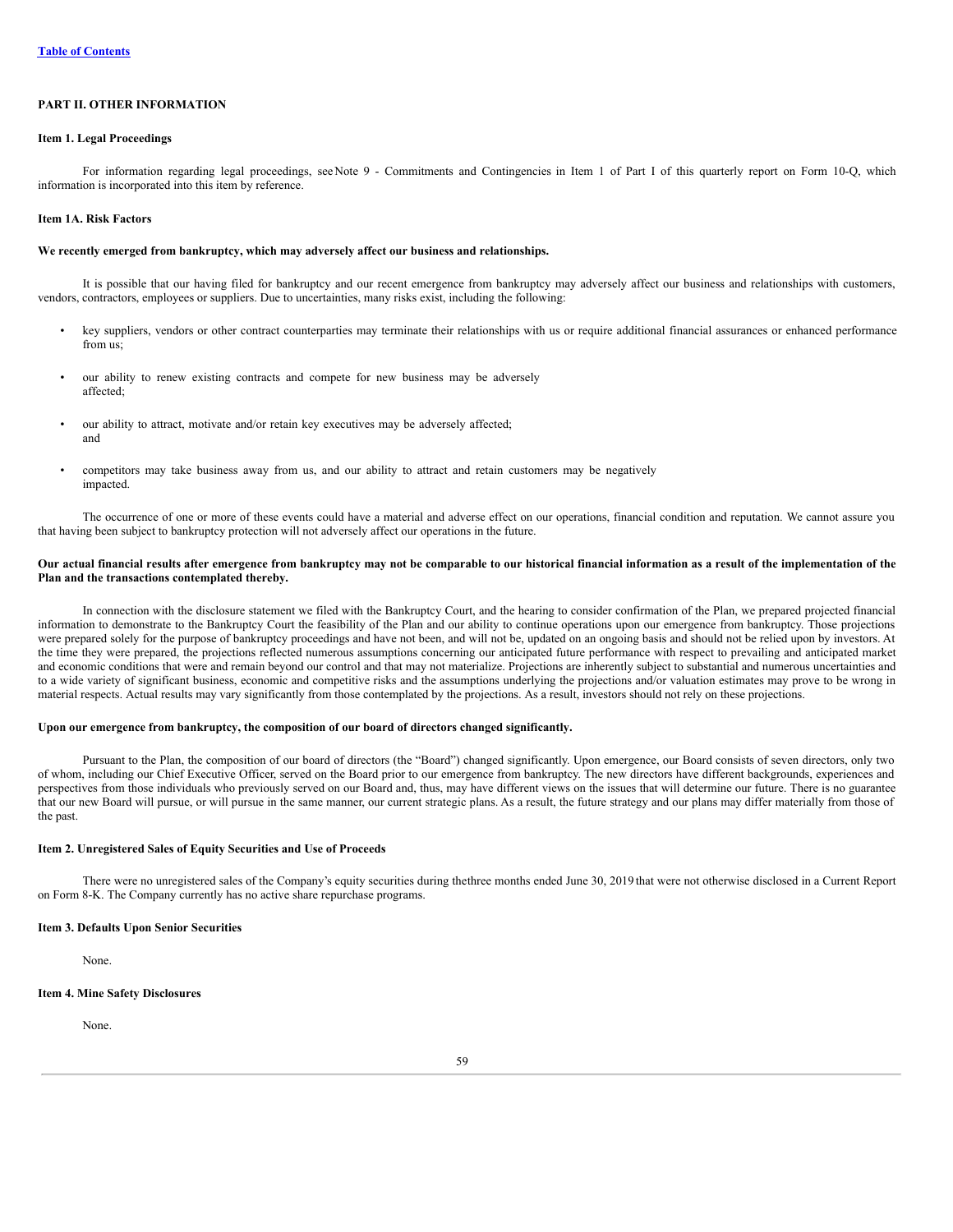# **Item 5. Other Information**

None.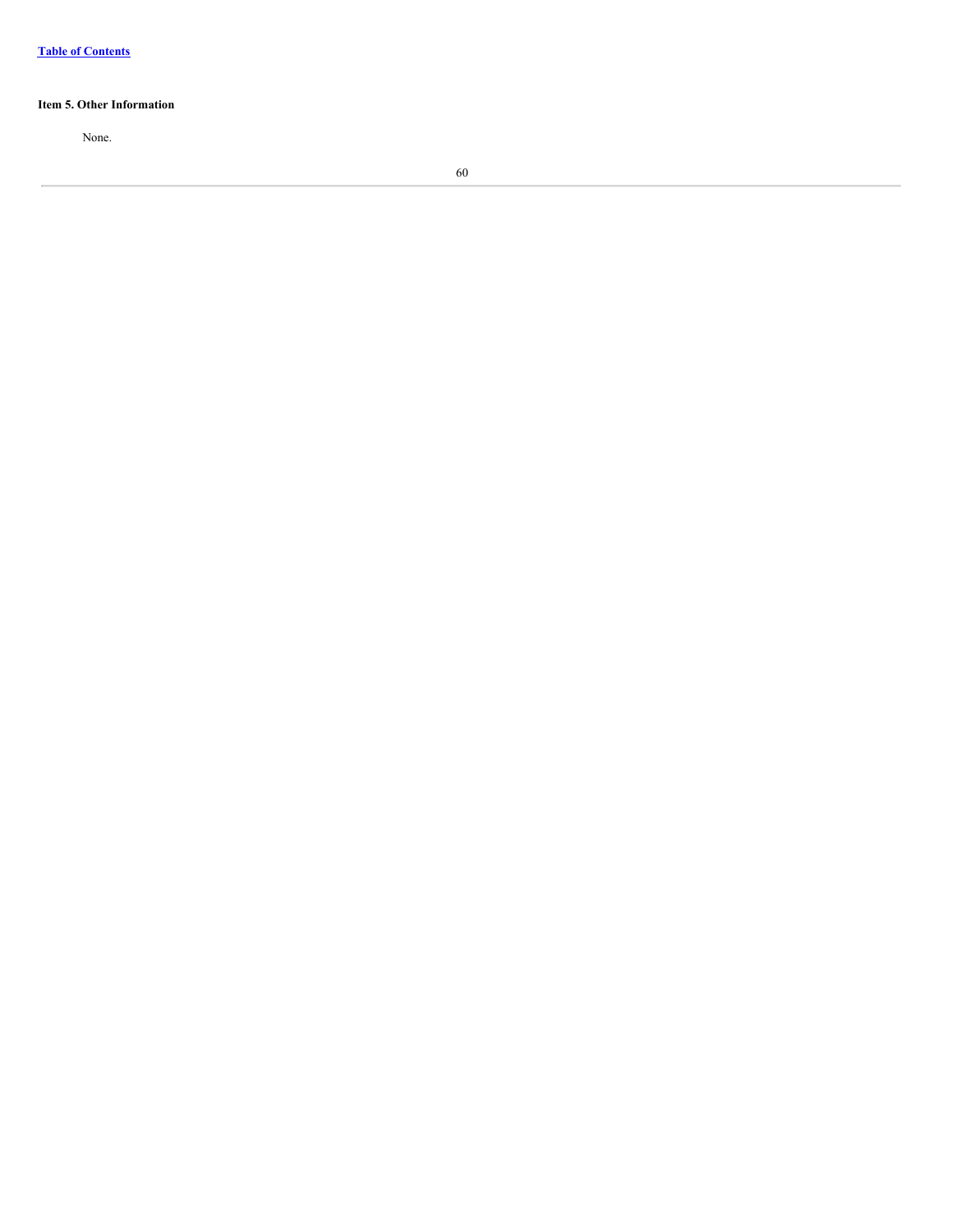# **Item 6. Exhibits**

The following exhibits are filed or furnished as a part of this report:

| <b>Exhibit</b><br><b>Number</b> | <b>Description</b>                                                                                                                                                                                                                               |
|---------------------------------|--------------------------------------------------------------------------------------------------------------------------------------------------------------------------------------------------------------------------------------------------|
| 3.1                             | Amended and Restated Certificate of Incorporation of the Company, as amended and restated on March 26, 2019 (incorporated by reference to<br>Exhibit 3.1 to the Company's Current Report on Form 8-K filed on March 26, 2019).                   |
| 3.2                             | Amended and Restated By-laws of the Company, as amended and restated as of March 26, 2019 (incorporated by reference to Exhibit 3.2 to the<br>Company's Current Report on Form 8-K filed on March 26, 2019).                                     |
| 10.1                            | Indemnification Agreement between Parker Drilling Company, board of directors and executive officers, effective June 13, 2019 (incorporated by<br>reference to Exhibit 10.1 to the Company's Current Report on Form 8-K filed on June 13, 2019). |
| <b>31.1</b>                     | Gary G. Rich, President and Chief Executive Officer, Rule 13a-14(a)/15d-14(a) Certification.                                                                                                                                                     |
| 31.2                            | Michael W. Sumruld, Senior Vice President and Chief Financial Officer, Rule 13a-14(a)/15d-14(a) Certification.                                                                                                                                   |
| 32.1                            | Gary G. Rich, President and Chief Executive Officer, 18 U.S.C. Section 1350 Certification.                                                                                                                                                       |
| 32.2                            | Michael W. Sumruld, Senior Vice President and Chief Financial Officer, 18 U.S.C. Section 1350 Certification.                                                                                                                                     |
| 101.INS                         | XBRL Instance Document - the instance document does not appear in the Interactive Data File because its XBRL tags are embedded within the<br>Inline XBRL document.                                                                               |
| 101.SCH                         | XBRL Taxonomy Schema Document.                                                                                                                                                                                                                   |
| 101.CAL                         | XBRL Calculation Linkbase Document.                                                                                                                                                                                                              |
| 101.LAB                         | XBRL Label Linkbase Document.                                                                                                                                                                                                                    |
| 101.PRE                         | <b>XBRL Presentation Linkbase Document.</b>                                                                                                                                                                                                      |
| 101.DEF                         | XBRL Definition Linkbase Document.                                                                                                                                                                                                               |
|                                 | 61                                                                                                                                                                                                                                               |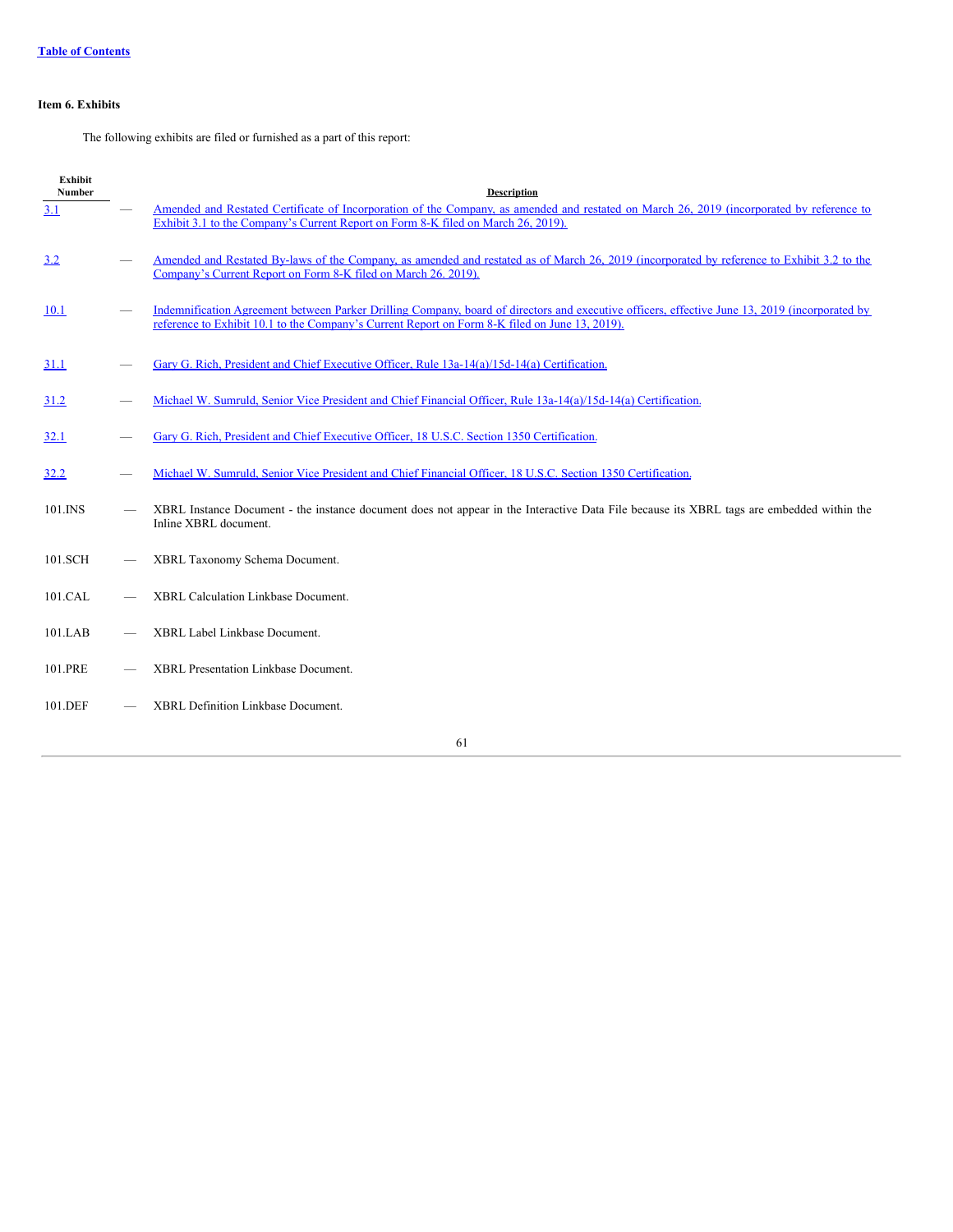# **SIGNATURES**

Pursuant to the requirements of the Securities Exchange Act of 1934, the registrant has duly caused this report to be signed on its behalf by the undersigned, thereunto duly authorized.

# **PARKER DRILLING COMPANY**

Date: August 6, 2019 By: /s/ Gary G. Rich

Gary G. Rich President and Chief Executive Officer

By: /s/ Michael W. Sumruld

Michael W. Sumruld Senior Vice President and Chief Financial Officer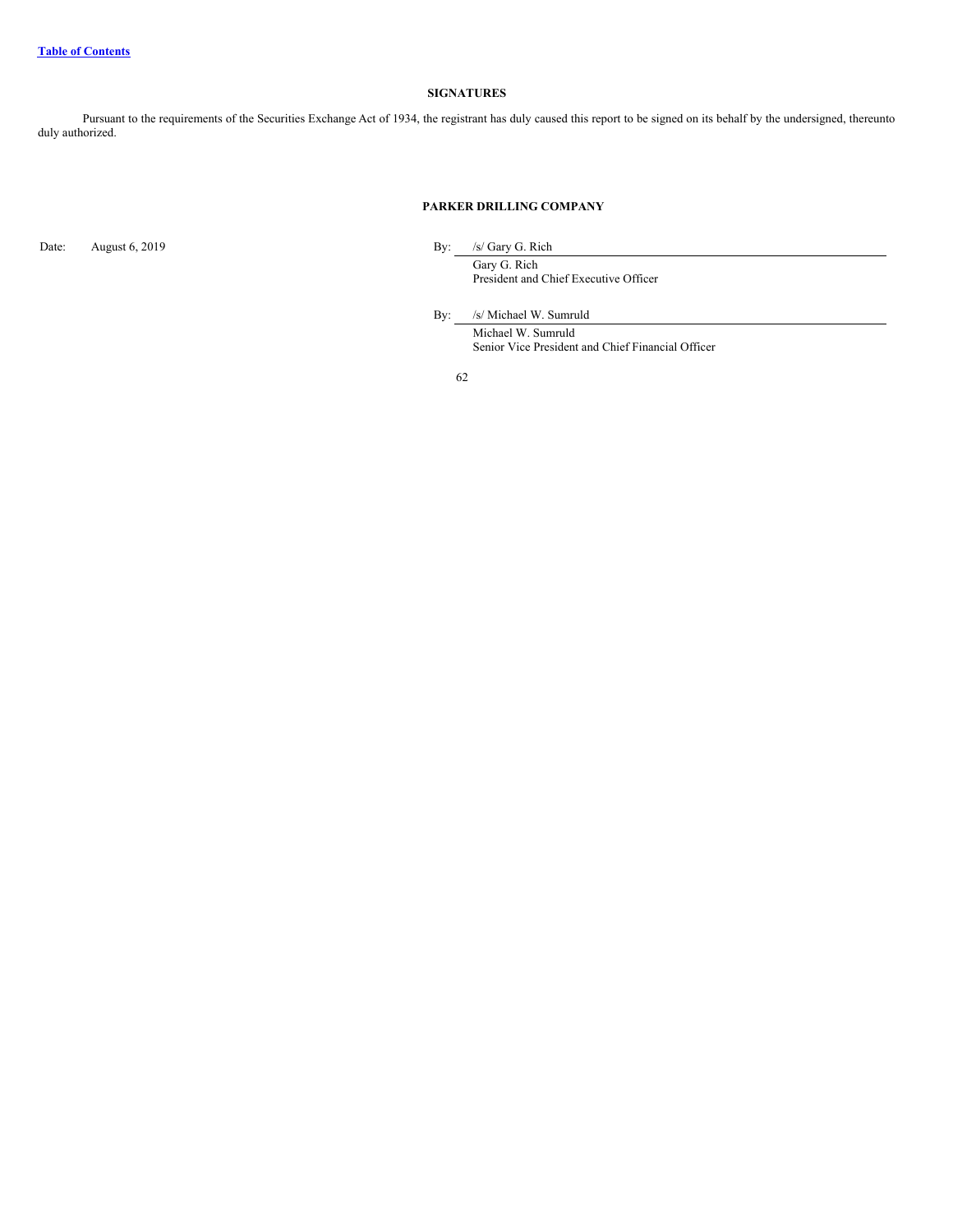#### **PARKER DRILLING COMPANY RULE 13a-14(a)/15d-14(a) CERTIFICATION**

<span id="page-62-0"></span>I, Gary G. Rich, certify that:

- 1. I have reviewed this quarterly report on Form 10-Q for the quarterly period endedJune 30, 2019, of Parker Drilling Company (the registrant);
- 2. Based on my knowledge, this report does not contain any untrue statement of a material fact or omit to state a material fact necessary to make the statements made, in light of the circumstances under which such statements were made, not misleading with respect to the period covered by this report;
- 3. Based on my knowledge, the financial statements, and other financial information included in this report, fairly present in all material respects the financial condition, results of operations and cash flows of the registrant as of, and for, the periods presented in this report;
- 4. The registrant's other certifying officer(s) and I are responsible for establishing and maintaining disclosure controls and procedures (as defined in Exchange Act Rules  $13a - 15(e)$  and  $15d - 15(e)$  and internal control over financial reporting (as defined in Exchange Act Rules  $13a - 15(f)$  and  $15d - 15(f)$ ) for the registrant and have:
	- (a) Designed such disclosure controls and procedures, or caused such disclosure controls and procedures to be designed under our supervision, to ensure that material information relating to the registrant, including its consolidated subsidiaries, is made known to us by others within those entities, particularly during the period in which this report is being prepared;
	- (b) Designed such internal control over financial reporting, or caused such internal control over financial reporting to be designed under our supervision, to provide reasonable assurance regarding the reliability of financial reporting and the preparation of financial statements for external purposes in accordance with generally accepted accounting principles;
	- (c) Evaluated the effectiveness of the registrant's disclosure controls and procedures and presented in this report our conclusions about the effectiveness of the disclosure controls and procedures, as of the end of the period covered by this report based on such evaluation; and
	- (d) Disclosed in this report any change in the registrant's internal control over financial reporting that occurred during the registrant's most recent fiscal quarter (the registrant's fourth fiscal quarter in the case of an annual report) that has materially affected, or is reasonably likely to materially affect, the registrant's internal control over financial reporting; and
- 5. The registrant's other certifying officer(s) and I have disclosed, based on our most recent evaluation of internal control over financial reporting, to the registrant's auditors and the audit committee of the registrant's board of directors (or persons performing the equivalent functions):
	- (a) All significant deficiencies and material weaknesses in the design or operation of internal control over financial reporting which are reasonably likely to adversely affect the registrant's ability to record, process, summarize and report financial information; and
	- (b) Any fraud, whether or not material, that involves management or other employees who have a significant role in the registrant's internal control over financial reporting.

Date: August 6, 2019

/s/ Gary G. Rich Gary G. Rich President and Chief Executive Officer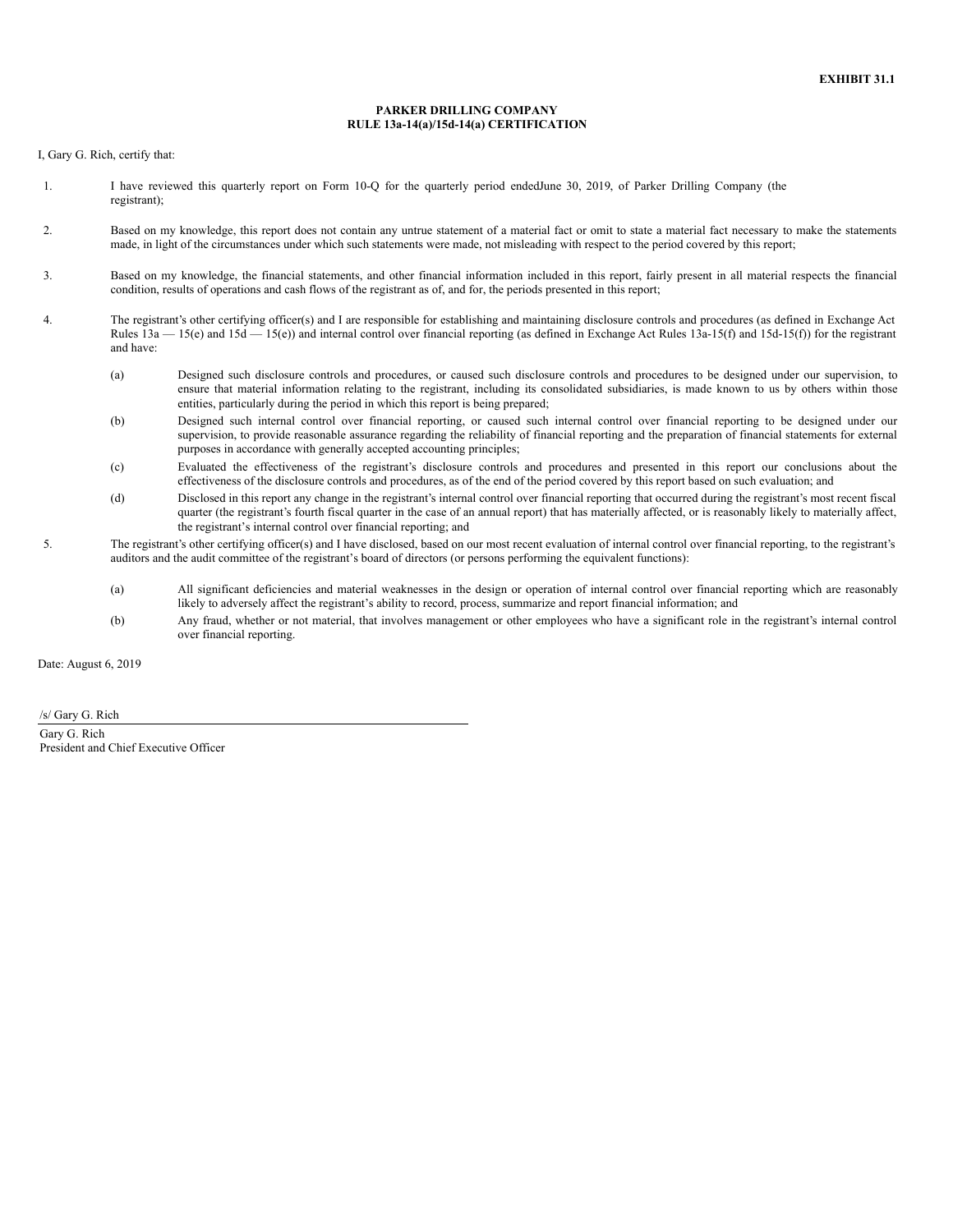#### **PARKER DRILLING COMPANY RULE 13a-14(a)/15d-14(a) CERTIFICATION**

<span id="page-63-0"></span>I, Michael W. Sumruld, certify that:

- 1. I have reviewed this quarterly report on Form 10-Q for the quarterly period endedJune 30, 2019, of Parker Drilling Company (the registrant);
- 2. Based on my knowledge, this report does not contain any untrue statement of a material fact or omit to state a material fact necessary to make the statements made, in light of the circumstances under which such statements were made, not misleading with respect to the period covered by this report;
- 3. Based on my knowledge, the financial statements, and other financial information included in this report, fairly present in all material respects the financial condition, results of operations and cash flows of the registrant as of, and for, the periods presented in this report;
- 4. The registrant's other certifying officer(s) and I are responsible for establishing and maintaining disclosure controls and procedures (as defined in Exchange Act Rules  $13a - 15(e)$  and  $15d - 15(e)$  and internal control over financial reporting (as defined in Exchange Act Rules  $13a - 15(f)$  and  $15d - 15(f)$ ) for the registrant and have:
	- (a) Designed such disclosure controls and procedures, or caused such disclosure controls and procedures to be designed under our supervision, to ensure that material information relating to the registrant, including its consolidated subsidiaries, is made known to us by others within those entities, particularly during the period in which this report is being prepared;
	- (b) Designed such internal control over financial reporting, or caused such internal control over financial reporting to be designed under our supervision, to provide reasonable assurance regarding the reliability of financial reporting and the preparation of financial statements for external purposes in accordance with generally accepted accounting principles;
	- (c) Evaluated the effectiveness of the registrant's disclosure controls and procedures and presented in this report our conclusions about the effectiveness of the disclosure controls and procedures, as of the end of the period covered by this report based on such evaluation; and
	- (d) Disclosed in this report any change in the registrant's internal control over financial reporting that occurred during the registrant's most recent fiscal quarter (the registrant's fourth fiscal quarter in the case of an annual report) that has materially affected, or is reasonably likely to materially affect, the registrant's internal control over financial reporting; and
- 5. The registrant's other certifying officer(s) and I have disclosed, based on our most recent evaluation of internal control over financial reporting, to the registrant's auditors and the audit committee of the registrant's board of directors (or persons performing the equivalent functions):
	- (a) All significant deficiencies and material weaknesses in the design or operation of internal control over financial reporting which are reasonably likely to adversely affect the registrant's ability to record, process, summarize and report financial information; and
	- (b) Any fraud, whether or not material, that involves management or other employees who have a significant role in the registrant's internal control over financial reporting.

Date: August 6, 2019

/s/ Michael W. Sumruld Michael W. Sumruld Senior Vice President and Chief Financial Officer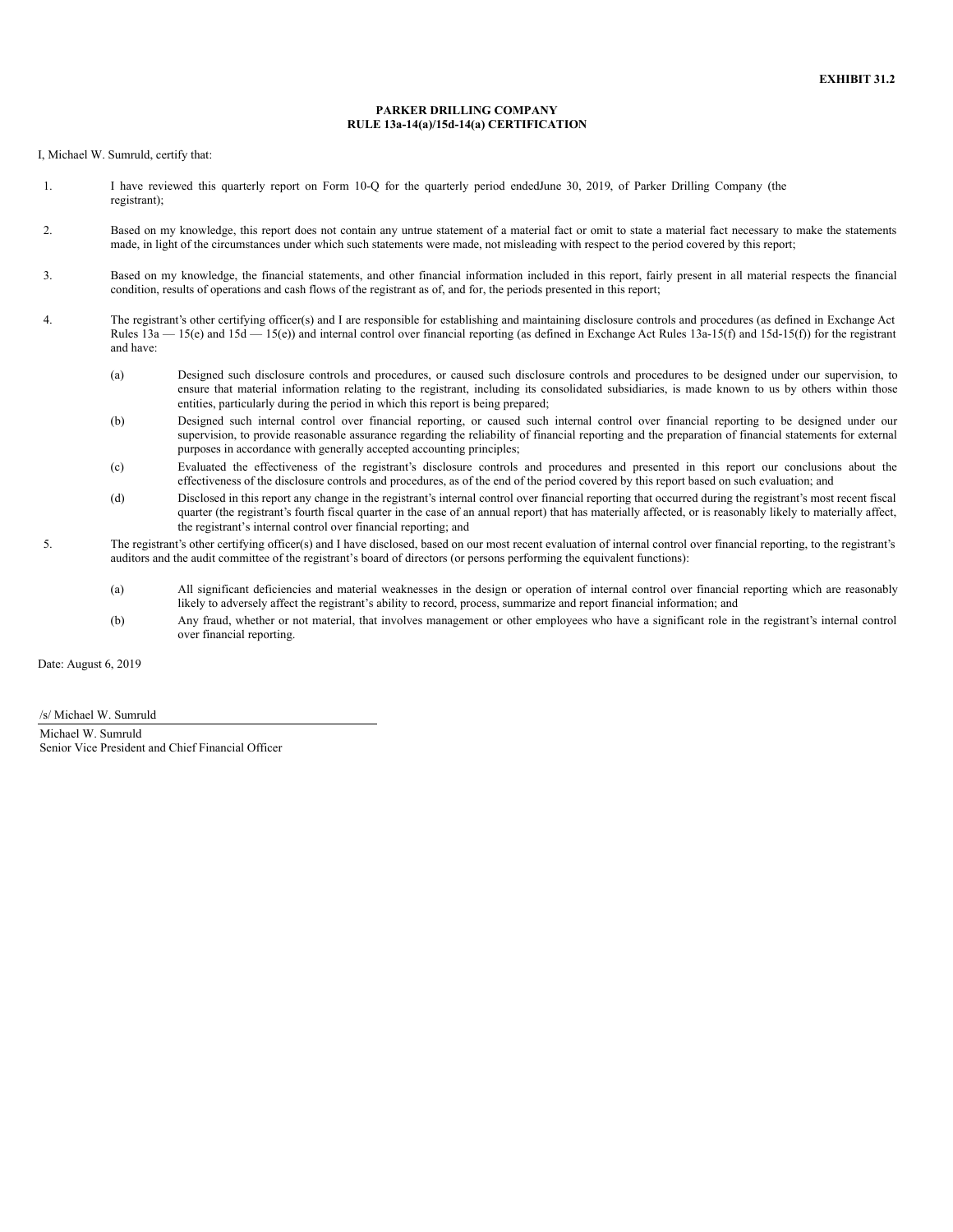# **CERTIFICATION PURSUANT TO 18 U.S.C. SECTION 1350**

<span id="page-64-0"></span>Pursuant to 18 U.S.C. Section 1350, the undersigned officer of Parker Drilling Company (the Company) hereby certifies, to such officer's knowledge, that:

- 1. The Company's Quarterly Report on Form 10-Q for the quarter endedJune 30, 2019 (the Report) fully complies with the requirements of section 13(a) or 15(d) of the Securities Exchange Act of 1934; and
- 2. The information contained in the Report fairly presents, in all material respects, the financial condition and results of operations of the Company.

Date: August 6, 2019

/s/ Gary G. Rich Gary G. Rich

President and Chief Executive Officer

The foregoing certification is being furnished solely pursuant to 18 U.S.C. Section 1350 and is not being filed as part of the Report or as a separate disclosure statement.